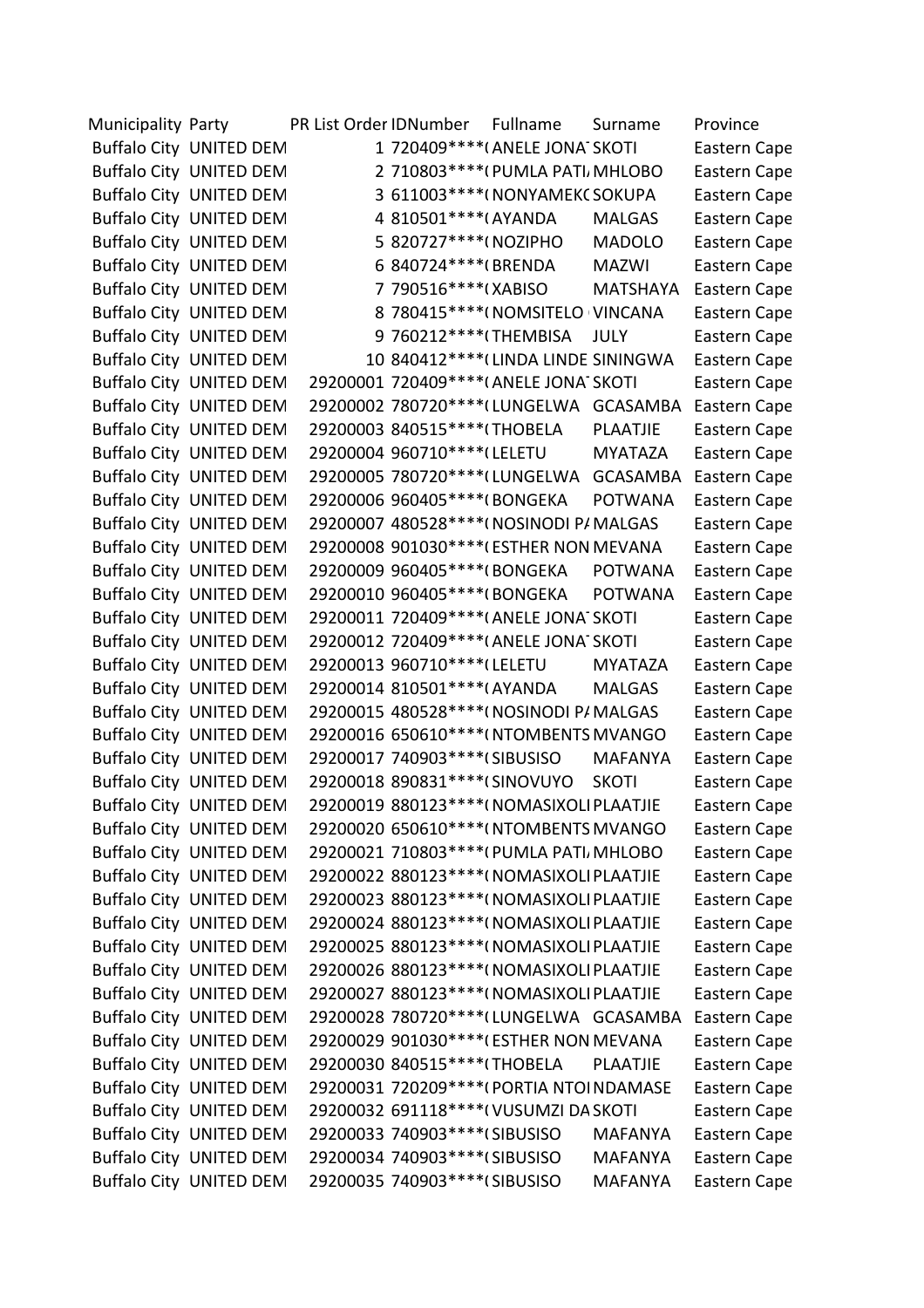|            | <b>Buffalo City UNITED DEM</b> | 29200036 780712 **** (UNATHI FAIT KENE<br>Eastern Cape         |
|------------|--------------------------------|----------------------------------------------------------------|
|            | <b>Buffalo City UNITED DEM</b> | 29200037 780712 **** (UNATHI FAIT KENE<br>Eastern Cape         |
|            | <b>Buffalo City UNITED DEM</b> | 29200038 720409 **** (ANELE JONA SKOTI<br>Eastern Cape         |
|            | <b>Buffalo City UNITED DEM</b> | 29200039 520621 **** (FUNEKA SHE MALGAS<br>Eastern Cape        |
|            | <b>Buffalo City UNITED DEM</b> | 29200040 720209 **** (PORTIA NTOI NDAMASE<br>Eastern Cape      |
|            | <b>Buffalo City UNITED DEM</b> | 29200041 780712 **** (UNATHI FAIT KENE<br>Eastern Cape         |
|            | <b>Buffalo City UNITED DEM</b> | 29200042 610310 **** (MBULELO<br><b>NGQAWA</b><br>Eastern Cape |
|            | <b>Buffalo City UNITED DEM</b> | 29200043 691118 **** ( VUSUMZI DA SKOTI<br>Eastern Cape        |
|            | <b>Buffalo City UNITED DEM</b> | 29200044 890831 **** (SINOVUYO<br><b>SKOTI</b><br>Eastern Cape |
|            | <b>Buffalo City UNITED DEM</b> | 29200045 720409 **** (ANELE JONA SKOTI<br>Eastern Cape         |
| Amathole   | <b>UNITED DEM</b>              | 1 761010***** (PATRICK SIM SITOLE<br>Eastern Cape              |
| Amathole   | <b>UNITED DEM</b>              | 2 681209 **** ( NOMZI<br>MNDENDE-N Eastern Cape                |
| Amathole   | <b>UNITED DEM</b>              | 3 600814 **** (THELMA ZOL LUBAXA<br>Eastern Cape               |
| Amathole   | <b>UNITED DEM</b>              | 4 750906 **** (SIZWE ATIWI JONGIZULU<br>Eastern Cape           |
| Amathole   | <b>UNITED DEM</b>              | 5 660128 **** (MNCEKELELI GWEBIDLALA Eastern Cape              |
| Amathole   | <b>UNITED DEM</b>              | 6 480529 **** (WINNIFRED) TOLOBISA<br>Eastern Cape             |
| Amathole   | <b>UNITED DEM</b>              | 7 780218**** (TAMSANQA MANKUMBA Eastern Cape                   |
| Amathole   | <b>UNITED DEM</b>              | 8 530608 **** (THOBILE BEN GIDIGIDI<br>Eastern Cape            |
| Amathole   | <b>UNITED DEM</b>              | 9 760313 **** (NOKWANDA BOMA-MZIN Eastern Cape                 |
| Amathole   | <b>UNITED DEM</b>              | 10 561202 **** ( CYNTHIA NO FILTANE<br>Eastern Cape            |
| Amathole   | <b>UNITED DEM</b>              | 11 861104 **** ( UNATHI<br><b>TYHOBEKA</b><br>Eastern Cape     |
| Amathole   | <b>UNITED DEM</b>              | 12 821220**** (COLIN CEDRI KEMP<br>Eastern Cape                |
| Amathole   | UNITED DEM                     | 13 830131 **** (NKOSINATHI NDLODAKA<br>Eastern Cape            |
| Amathole   | <b>UNITED DEM</b>              | 14 731001 **** (MBULELO<br><b>MKHILILI</b><br>Eastern Cape     |
| Amathole   | <b>UNITED DEM</b>              | 15 821017 **** (NTSIKELELO MAHLATI<br>Eastern Cape             |
| Amathole   | <b>UNITED DEM</b>              | 16 830118 **** (ZOLANI<br><b>TYANDELA</b><br>Eastern Cape      |
| Chris Hani | <b>UNITED DEM</b>              | 1 520513 **** (HUMPHREY ! NOBONGOZ/ Eastern Cape               |
| Chris Hani | <b>UNITED DEM</b>              | 2 961215 **** (SINOVUYO<br><b>SIYOLO</b><br>Eastern Cape       |
| Chris Hani | <b>UNITED DEM</b>              | 3 410611 **** (DOLLY NOM/ MGUDLWA<br>Eastern Cape              |
| Chris Hani | <b>UNITED DEM</b>              | 4 560101*****(KWAAIMAN MJEZU<br>Eastern Cape                   |
| Chris Hani | <b>UNITED DEM</b>              | 5 631005****(SHEILLA NON LUPUZI<br>Eastern Cape                |
| Chris Hani | <b>UNITED DEM</b>              | 6 700308 **** (MTUTUZELE HOKOLO<br>Eastern Cape                |
| Chris Hani | <b>UNITED DEM</b>              | 7 910418 **** (YANGA<br><b>NDIKI</b><br>Eastern Cape           |
| Chris Hani | <b>UNITED DEM</b>              | 8 590204 **** ( NOKAYA ALI ( DAYISI<br>Eastern Cape            |
| Chris Hani | <b>UNITED DEM</b>              | 9 900118 **** (SAKISIZWE<br><b>KUPISO</b><br>Eastern Cape      |
| Chris Hani | <b>UNITED DEM</b>              | 10 650218 **** (NTSIKELELO IMCALENI<br>Eastern Cape            |
| Chris Hani | <b>UNITED DEM</b>              | 11 531202 **** (TOZAMA PA1BREAKFAST<br>Eastern Cape            |
| Chris Hani | <b>UNITED DEM</b>              | 12 800918 **** (THEMBISILE, SIPHOSO<br>Eastern Cape            |
| Chris Hani | <b>UNITED DEM</b>              | 13 570312 **** (NKOSINATI<br><b>QUBUDA</b><br>Eastern Cape     |
| Chris Hani | <b>UNITED DEM</b>              | 14 960403 **** (SIPHOKAZI<br><b>MATSHAYA</b><br>Eastern Cape   |
| Chris Hani | <b>UNITED DEM</b>              | 15 540814 **** (MHLAKUNZII KOLOFANE<br>Eastern Cape            |
| Joe Gqabi  | <b>UNITED DEM</b>              | 1 810220 **** (LUZUKO LUN NONGOGO<br>Eastern Cape              |
| Joe Gqabi  | UNITED DEM                     | 2 841019 **** (AKHONA WITMASONDO<br>Eastern Cape               |
| Joe Gqabi  | UNITED DEM                     | 3 700601 **** (ZAMILE JOHN NHOSE<br>Eastern Cape               |
| Joe Gqabi  | <b>UNITED DEM</b>              | 4 921013 **** (ZAMIKHAYA NGOGODO<br>Eastern Cape               |
| Joe Gqabi  | <b>UNITED DEM</b>              | 5 551213 **** (VUYISA WAL MASHALABA Eastern Cape               |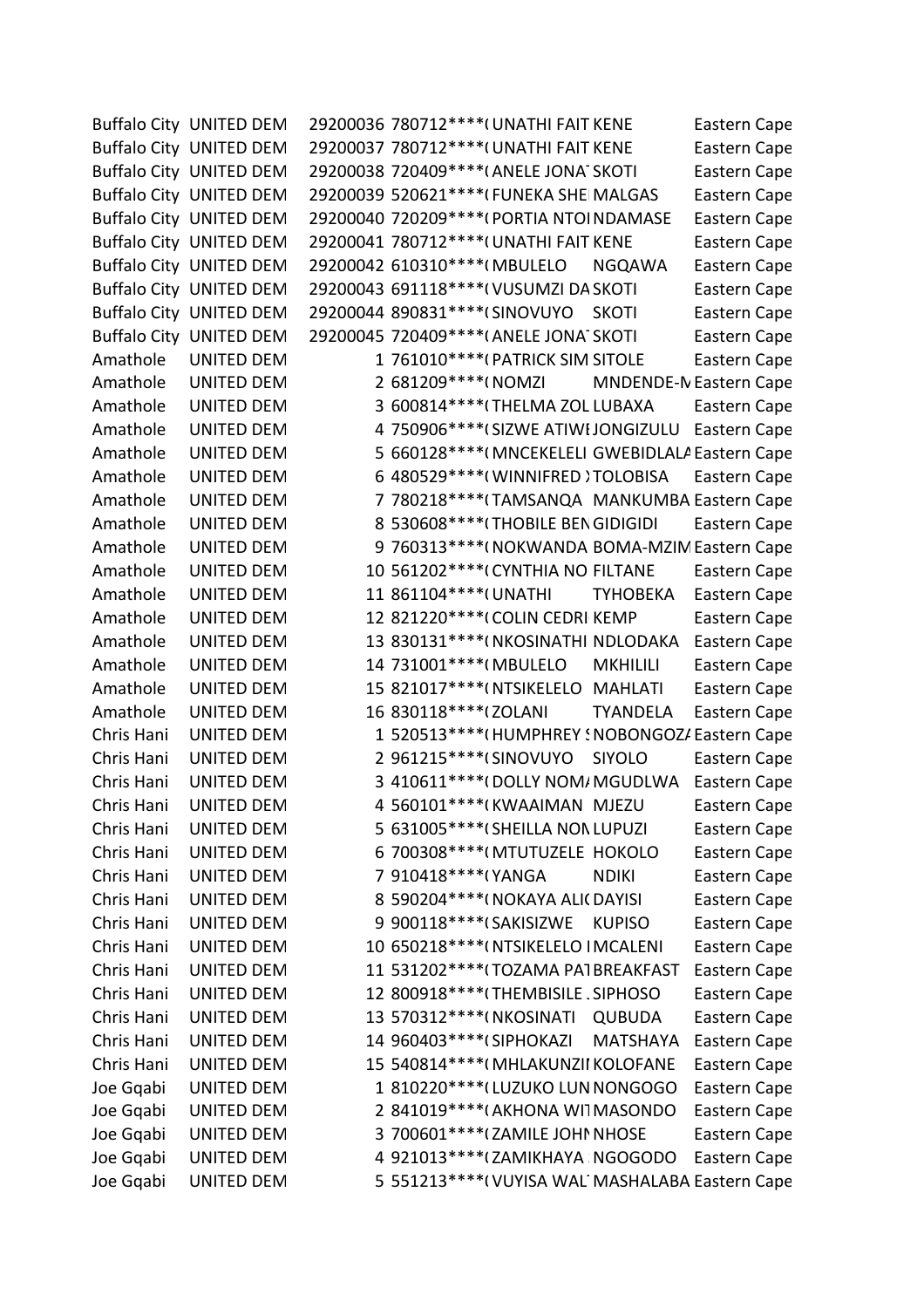Joe Gqabi UNITED DEM 6 561115\*\*\*\*(LEKHETHO PIMAREKA Eastern Cape Joe Gqabi UNITED DEM 7 940214\*\*\*\* (SIWAPHIWE NONGOGO Eastern Cape Joe Gqabi UNITED DEM 8 630727\*\*\*\*(SIYABULELA ! NDIKI Eastern Cape Joe Gqabi UNITED DEM 9 920805\*\*\*\*(FEZEKA POTSANE Eastern Cape Joe Gqabi UNITED DEM 10 921202\*\*\*\*(BUYISWA PHAKATHI Eastern Cape Joe Gqabi UNITED DEM 11 860817\*\*\*\*(ZOLISWA OLIMSINDO Eastern Cape Joe Gqabi UNITED DEM 12 981107\*\*\*\*(ANOXOLO KANKQU Eastern Cape Joe Gqabi UNITED DEM 13 770303\*\*\*\*\*(VUYISA MANYOSI Eastern Cape Joe Gqabi UNITED DEM 14 950321\*\*\*\*(MANGALISO MHLATHI Eastern Cape O R Tambo UNITED DEM 1 600607\*\*\*\*(BONGANI RIC DUDUMAYO Eastern Cape O R Tambo UNITED DEM 2 771011\*\*\*\* (LINDISWA GCILITSHAN/ Eastern Cape O R Tambo UNITED DEM 3 640718\*\*\*\*(MOYISELI ST/NKCINKCA Eastern Cape O R Tambo UNITED DEM  $4650625***$ <sup>\*\*\*\*</sup>(JAMES
DLAMINI
Eastern Cape O R Tambo UNITED DEM 5 790227\*\*\*\*(PORTIA NOZITSWINA Eastern Cape O R Tambo UNITED DEM 6 730414\*\*\*\*(KHWEZI MANJUBASE Eastern Cape O R Tambo UNITED DEM  $7\,600705***$  THEMBELANI MASHALABA Eastern Cape O R Tambo UNITED DEM 8 600202\*\*\*\* (THULANI DA' NOKWINDLA Eastern Cape O R Tambo UNITED DEM
9 651118\*\*\*\*(LENNOX NKC BANTI Eastern Cape O R Tambo UNITED DEM 10 940919\*\*\*\*(PHULULA HANAYI Eastern Cape O R Tambo UNITED DEM 11 800209\*\*\*\*(KHAYAKAZI ZOLA Eastern Cape O R Tambo UNITED DEM
12 900101\*\*\*\*\*(ZIYANDA
GULENI
Eastern Cape O R Tambo UNITED DEM 13 480920\*\*\*\*\*(VIRGINIA NO MKHATSHAN Eastern Cape O R Tambo UNITED DEM 14 560305\*\*\*\*\*(ABEGAIL NOTMLUNGWAN Eastern Cape O R Tambo UNITED DEM 15 680305 \*\*\*\* (MFUNDISO MBOOI Eastern Cape O R Tambo UNITED DEM 16 741209\*\*\*\*\*(VINCENT MZ KHWATSHA Eastern Cape O R Tambo UNITED DEM 17 620224\*\*\*\*\*(ZIBUZELE UP COBOTWAN/Eastern Cape Alfred Nzo UNITED DEM 1 791225\*\*\*\*\* TANDUYISE NDARA Eastern Cape Alfred Nzo UNITED DEM 2 931221\*\*\*\*(BUHLE SIKHC MVIMBI Eastern Cape Alfred Nzo UNITED DEM 3 771027\*\*\*\* (LEBOHANG ESTUURMAN Eastern Cape Alfred Nzo UNITED DEM 4 730115\*\*\*\*(NOMA-INDIA MPANDA Eastern Cape Alfred Nzo UNITED DEM 5 941205\*\*\*\*(OLWETHU NONTLANTA Eastern Cape Alfred Nzo UNITED DEM 6 770101\*\*\*\* (LINDEKILE SILANGWE Eastern Cape Alfred Nzo UNITED DEM 7 780709\*\*\*\*(PHILA KHALII THINGATHIN Eastern Cape Alfred Nzo UNITED DEM 8 610106\*\*\*\*(MORREL MG DIKO Eastern Cape Alfred Nzo UNITED DEM 9 560222\*\*\*\*(NOFEZILE OT NOFEMELE Eastern Cape Alfred Nzo UNITED DEM 10 700416\*\*\*\* (SAMUEL TEB KANETSI Eastern Cape Alfred Nzo UNITED DEM 11 800202\*\*\*\*(MANDLA HLANEKELA Eastern Cape Alfred Nzo UNITED DEM 12 520914\*\*\*\*(EDMUND DUQEGWANA Eastern Cape Alfred Nzo UNITED DEM 13 561111\*\*\*\*(BONGANI MAZINGISA Eastern Cape Alfred Nzo UNITED DEM 14 670722\*\*\*\* (ZINGISWA NGOMBANE Eastern Cape Alfred Nzo UNITED DEM 15 820717\*\*\*\* (ZIMASA ASAI NODADA Eastern Cape Kouga UNITED DEM 1 920319\*\*\*\*(BONKE MAJOBELA Eastern Cape Kouga UNITED DEM 2 830909\*\*\*\*(NKOSINATHI MTYALEKA Eastern Cape Kouga UNITED DEM 3 820623\*\*\*\*(NOKUTHULA NTUKELA Eastern Cape Kouga UNITED DEM 4 970728\*\*\*\*(SIPHOKAZI SIPANGO Eastern Cape Kouga UNITED DEM 5 870504\*\*\*\*(WILLEM PIETERSEN Eastern Cape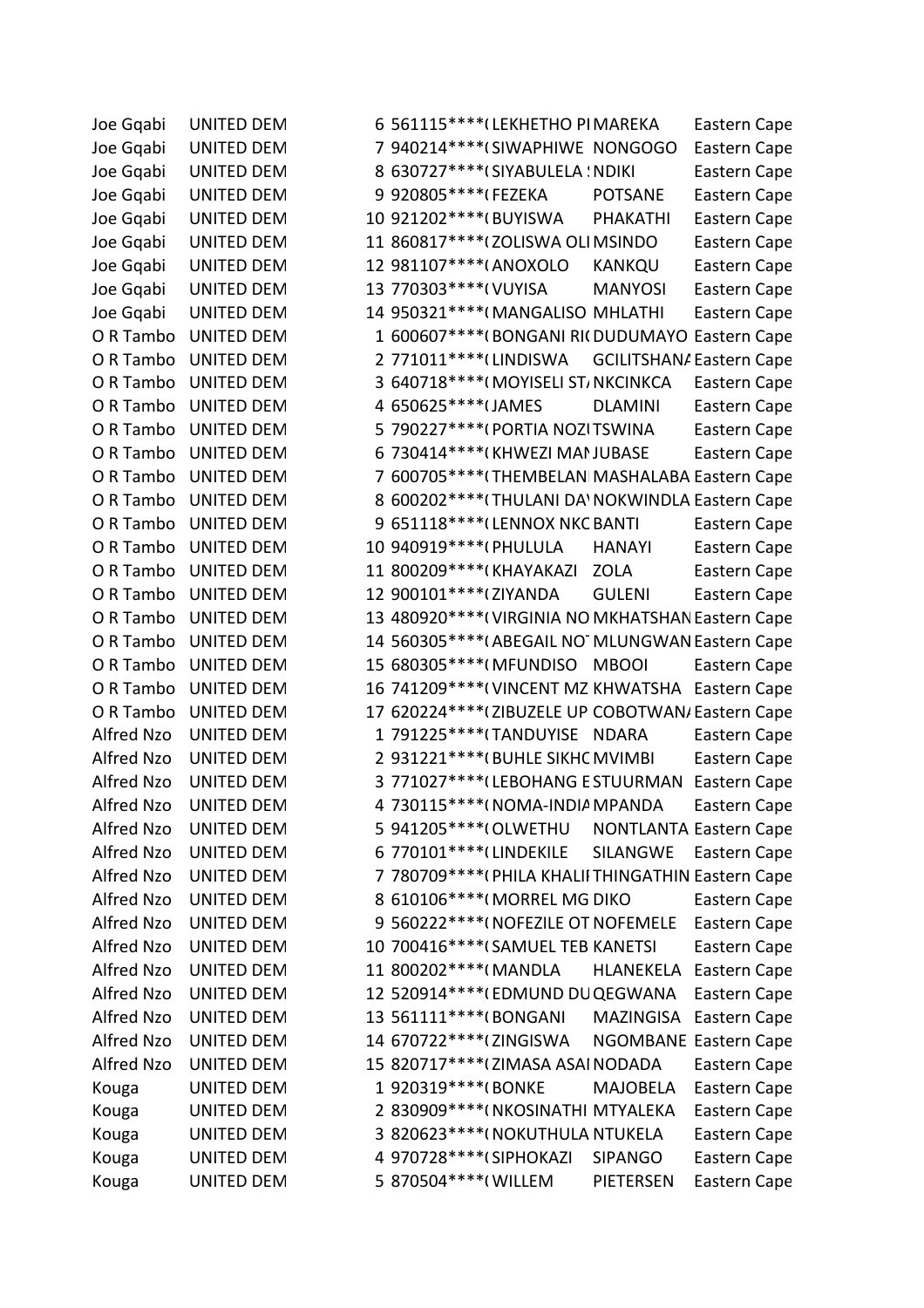| Kouga   | UNITED DEM        |   | 6 920711 **** (ZIKHONA        |                                           | <b>HLANJWA</b>                                          | Eastern Cape |  |
|---------|-------------------|---|-------------------------------|-------------------------------------------|---------------------------------------------------------|--------------|--|
| Kouga   | <b>UNITED DEM</b> |   |                               | 21008002 761026 **** ( NOMAKHWE RALO      |                                                         | Eastern Cape |  |
| Kouga   | <b>UNITED DEM</b> |   | 21008003 870504 **** ( WILLEM |                                           | PIETERSEN                                               | Eastern Cape |  |
| Kouga   | <b>UNITED DEM</b> |   |                               | 21008004 750715 **** (SIPHELO ANE TANA    |                                                         | Eastern Cape |  |
| Kouga   | <b>UNITED DEM</b> |   |                               | 21008006 810529 **** (MTHOBELI D. JACOBS  |                                                         | Eastern Cape |  |
| Kouga   | <b>UNITED DEM</b> |   |                               | 21008007 830909 **** (NKOSINATHI MTYALEKA |                                                         | Eastern Cape |  |
| Kouga   | <b>UNITED DEM</b> |   |                               | 21008008 761026 **** ( NOMAKHWE RALO      |                                                         | Eastern Cape |  |
| Kouga   | <b>UNITED DEM</b> |   | 21008009 870504 **** (WILLEM  |                                           | PIETERSEN                                               | Eastern Cape |  |
| Kouga   | <b>UNITED DEM</b> |   |                               | 21008010 750715 **** (SIPHELO ANE TANA    |                                                         | Eastern Cape |  |
| Kouga   | <b>UNITED DEM</b> |   | 21008011 870504 **** (WILLEM  |                                           | PIETERSEN                                               | Eastern Cape |  |
| Kouga   | UNITED DEM        |   |                               | 21008012 750715****(SIPHELO ANETANA       |                                                         | Eastern Cape |  |
| Kouga   | UNITED DEM        |   |                               | 21008014 830909 **** (NKOSINATHI MTYALEKA |                                                         | Eastern Cape |  |
| Kouga   | UNITED DEM        |   |                               | 21008015 761026 **** ( NOMAKHWE RALO      |                                                         | Eastern Cape |  |
| Mbhashe | <b>UNITED DEM</b> |   |                               | 1 830131 **** (NKOSINATHI NDLODAKA        |                                                         | Eastern Cape |  |
| Mbhashe | <b>UNITED DEM</b> |   |                               | 2 821017****(NTSIKELELO MAHLATI           |                                                         | Eastern Cape |  |
| Mbhashe | <b>UNITED DEM</b> | 3 | 770417****(NOLUVO             |                                           | <b>TYELINGANY Eastern Cape</b>                          |              |  |
| Mbhashe | <b>UNITED DEM</b> |   | 4 890318 **** (USIVILE        |                                           | <b>MBONELI</b>                                          | Eastern Cape |  |
| Mbhashe | <b>UNITED DEM</b> |   | 5 690819****( NOKANYO         |                                           | <b>MAGATYA</b>                                          | Eastern Cape |  |
| Mbhashe | <b>UNITED DEM</b> |   | 6 600908 **** (MZIMKULU       |                                           | <b>TETYANA</b>                                          | Eastern Cape |  |
| Mbhashe | <b>UNITED DEM</b> |   |                               | 7 571225 **** (YOLISWA GR MHLATHI         |                                                         | Eastern Cape |  |
| Mbhashe | <b>UNITED DEM</b> |   |                               | 8 630615 **** (LIVINGSTONI MATITI         |                                                         | Eastern Cape |  |
| Mbhashe | <b>UNITED DEM</b> |   | 9 800302 **** (AYANDA         |                                           | <b>GEBE</b>                                             | Eastern Cape |  |
| Mbhashe | <b>UNITED DEM</b> |   |                               | 10 560114 **** (WISEMAN M SOLONTSI        |                                                         | Eastern Cape |  |
| Mbhashe | <b>UNITED DEM</b> |   |                               |                                           | 11 720324 **** (MLUNGISELE MAXAULANA Eastern Cape       |              |  |
| Mbhashe | <b>UNITED DEM</b> |   |                               | 12 750906****(SIZWE ATIWI JONGIZULU       |                                                         | Eastern Cape |  |
| Mbhashe | <b>UNITED DEM</b> |   | 13 740105 **** (THANDO        |                                           | <b>NOJAVU</b>                                           | Eastern Cape |  |
| Mbhashe | <b>UNITED DEM</b> |   |                               | 14 501016 **** (PATRICIA PU PANGWA        |                                                         | Eastern Cape |  |
| Mbhashe | <b>UNITED DEM</b> |   | 15 950603 **** (ZIKHONA       |                                           | <b>NDYALIVANE Eastern Cape</b>                          |              |  |
| Mbhashe | <b>UNITED DEM</b> |   |                               | 16 480529 **** (WINNIFRED) TOLOBISA       |                                                         | Eastern Cape |  |
| Mbhashe | <b>UNITED DEM</b> |   | 17 970908 **** (ZODWA         |                                           | <b>PITOYI</b>                                           | Eastern Cape |  |
| Mbhashe | UNITED DEM        |   | 18 580910****(MOYISI          |                                           | <b>MASEBENI</b>                                         | Eastern Cape |  |
| Mbhashe | <b>UNITED DEM</b> |   |                               | 19 820103 **** (PHUMLANI                  | <b>MSENGENI</b>                                         | Eastern Cape |  |
| Mbhashe | <b>UNITED DEM</b> |   |                               | 20 551202 **** (PHANDEKA V SIQABU         |                                                         | Eastern Cape |  |
| Mbhashe | <b>UNITED DEM</b> |   |                               |                                           | 21 850923 **** (LEONARD LW MBOLOMPO Eastern Cape        |              |  |
| Mbhashe | <b>UNITED DEM</b> |   |                               | 22 870930****(SANDISIWE MANKAYI           |                                                         | Eastern Cape |  |
| Mbhashe | <b>UNITED DEM</b> |   | 21201001 950603 **** (ZIKHONA |                                           | <b>NDYALIVANE Eastern Cape</b>                          |              |  |
| Mbhashe | <b>UNITED DEM</b> |   |                               |                                           | 21201002 720324 **** (MLUNGISELE MAXAULANA Eastern Cape |              |  |
| Mbhashe | <b>UNITED DEM</b> |   |                               |                                           | 21201003 800101 **** (SIPHAMAND MENEMENE Eastern Cape   |              |  |
| Mbhashe | <b>UNITED DEM</b> |   |                               | 21201004 900722 **** (YOLANDA SITHETHO    |                                                         | Eastern Cape |  |
| Mbhashe | <b>UNITED DEM</b> |   |                               | 21201005 630323 **** (PRINCESS VONCAPAYI  |                                                         | Eastern Cape |  |
| Mbhashe | <b>UNITED DEM</b> |   |                               | 21201006 800606****(VUYOKAZI              | <b>KAWE</b>                                             | Eastern Cape |  |
| Mbhashe | <b>UNITED DEM</b> |   |                               | 21201007 600908 **** (MZIMKULU TETYANA    |                                                         | Eastern Cape |  |
| Mbhashe | <b>UNITED DEM</b> |   |                               |                                           | 21201008 540118 **** (MNONELELI MVUNDLELA Eastern Cape  |              |  |
| Mbhashe | <b>UNITED DEM</b> |   |                               |                                           | 21201009 570616**** (BOYSEN VUY THUNYISWA Eastern Cape  |              |  |
| Mbhashe | <b>UNITED DEM</b> |   |                               |                                           | 21201010 871014**** (BUYISELWA SIGANAGAN/ Eastern Cape  |              |  |
| Mbhashe | <b>UNITED DEM</b> |   |                               |                                           | 21201011 631120****(KHATHAZILE FUDUMELE Eastern Cape    |              |  |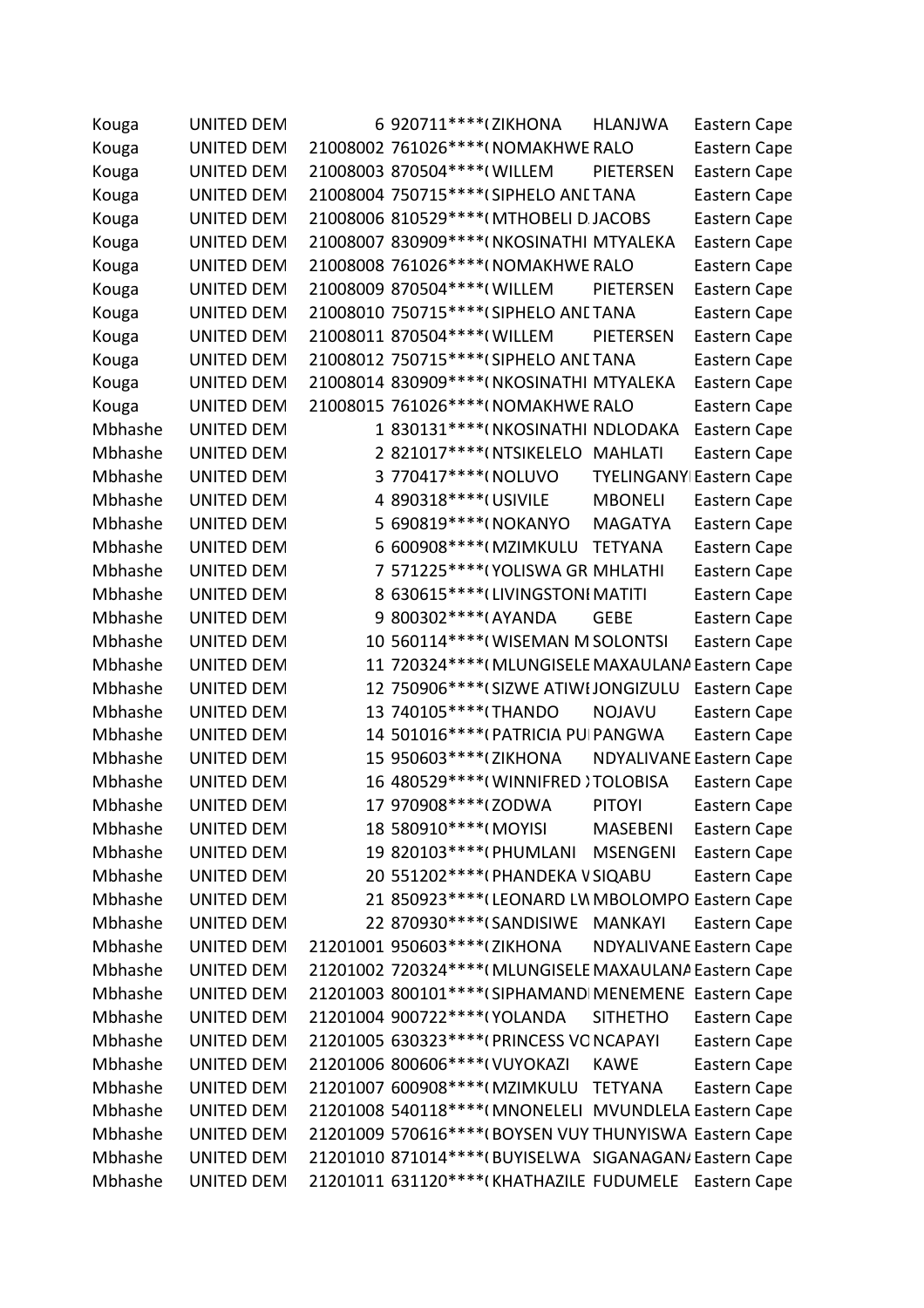| Mbhashe | <b>UNITED DEM</b> |   | 21201012 920616****(ZINTLE                           | <b>DAFETI</b>   | Eastern Cape                   |
|---------|-------------------|---|------------------------------------------------------|-----------------|--------------------------------|
| Mbhashe | <b>UNITED DEM</b> |   | 21201013 660604 **** (STEPHENUS                      | <b>HODI</b>     | Eastern Cape                   |
| Mbhashe | <b>UNITED DEM</b> |   | 21201014 790213 **** (MZWABANTI QOTYANA              |                 | Eastern Cape                   |
| Mbhashe | <b>UNITED DEM</b> |   | 21201015 740105 **** (THANDO                         | <b>NOJAVU</b>   | Eastern Cape                   |
| Mbhashe | <b>UNITED DEM</b> |   | 21201016 590720 **** (XOLILE                         | <b>GABADA</b>   | Eastern Cape                   |
| Mbhashe | <b>UNITED DEM</b> |   | 21201017 580305 **** (COLBERT MB TYALI               |                 | Eastern Cape                   |
| Mbhashe | <b>UNITED DEM</b> |   | 21201018 620301 **** (TEMBELANI                      | <b>VELAPHI</b>  | Eastern Cape                   |
| Mbhashe | <b>UNITED DEM</b> |   | 21201019 870413 **** (SOLOMZI                        |                 | <b>MNQANQEN Eastern Cape</b>   |
| Mbhashe | <b>UNITED DEM</b> |   | 21201020 731219 **** (CHATHA                         |                 | MAHILI-HILI Eastern Cape       |
| Mbhashe | <b>UNITED DEM</b> |   | 21201021 550103 **** (SOLANGA                        |                 | <b>MAPETSHAN Eastern Cape</b>  |
| Mbhashe | <b>UNITED DEM</b> |   | 21201022 850207**** (THENJIWE                        | <b>NGQUZU</b>   | Eastern Cape                   |
| Mbhashe | <b>UNITED DEM</b> |   | 21201023 970908 **** (ZODWA                          | <b>PITOYI</b>   | Eastern Cape                   |
| Mbhashe | <b>UNITED DEM</b> |   | 21201024 560114 **** (WISEMAN M SOLONTSI             |                 | Eastern Cape                   |
| Mbhashe | <b>UNITED DEM</b> |   | 21201025 690819 **** ( NOKANYO                       | <b>MAGATYA</b>  | Eastern Cape                   |
| Mbhashe | <b>UNITED DEM</b> |   | 21201027 820923 **** (ASANDA                         | <b>NDINISA</b>  | Eastern Cape                   |
| Mbhashe | <b>UNITED DEM</b> |   | 21201028 880509 **** (LINDILE                        |                 | <b>NOMEWUSE Eastern Cape</b>   |
| Mbhashe | <b>UNITED DEM</b> |   | 21201029 800302 **** (AYANDA                         | <b>GEBE</b>     | Eastern Cape                   |
| Mbhashe | <b>UNITED DEM</b> |   | 21201030 681222 **** (NOMSA ALBI CELE                |                 | Eastern Cape                   |
| Mbhashe | <b>UNITED DEM</b> |   | 21201031 701223 **** (NOZUKO                         | <b>NJANI</b>    | Eastern Cape                   |
| Mbhashe | <b>UNITED DEM</b> |   | 21201032 780218 **** (TAMSANQA MANKUMBA Eastern Cape |                 |                                |
| Mnquma  | UNITED DEM        |   | 1 530608****(THOBILE BEN GIDIGIDI                    |                 | Eastern Cape                   |
| Mnquma  | UNITED DEM        |   | 2 561202 **** (CYNTHIA NO FILTANE                    |                 | Eastern Cape                   |
| Mnquma  | UNITED DEM        | 3 | 731001 **** (MBULELO                                 | <b>MKHILILI</b> | Eastern Cape                   |
| Mnquma  | <b>UNITED DEM</b> |   | 4 830118 **** (ZOLANI                                | <b>TYANDELA</b> | Eastern Cape                   |
| Mnquma  | UNITED DEM        |   | 5 900202 **** (LEA LOURINE MAPUTUMA Eastern Cape     |                 |                                |
| Mnquma  | <b>UNITED DEM</b> |   | 6 920618 **** (LUXOLO KHO BEKANJANI                  |                 | Eastern Cape                   |
| Mnquma  | <b>UNITED DEM</b> |   | 7 480114**** (ARCHBALD FIFELEZA                      |                 | Eastern Cape                   |
| Mnquma  | <b>UNITED DEM</b> |   | 8 590623 **** (LINDMAN                               |                 | <b>XHELISENGW Eastern Cape</b> |
| Mnquma  | <b>UNITED DEM</b> |   | 9 630510 **** (NOKWEZI M/SUNDUZA                     |                 | Eastern Cape                   |
| Mnguma  | <b>UNITED DEM</b> |   | 10 940424 **** (ZIMASA                               | <b>MFATHI</b>   | Eastern Cape                   |
| Mnquma  | <b>UNITED DEM</b> |   | 11 611010****(NOZIPHO FR, MAFUNA                     |                 | Eastern Cape                   |
| Mnquma  | UNITED DEM        |   | 12 660714**** (NOMTHAND. SOLWANDLE Eastern Cape      |                 |                                |
| Mnquma  | <b>UNITED DEM</b> |   | 13 720221 **** (BONGISO                              |                 | NTLOMBENI Eastern Cape         |
| Mnquma  | <b>UNITED DEM</b> |   | 14 751101 **** (DUMISANI                             | <b>TSHUKU</b>   | Eastern Cape                   |
| Mnquma  | <b>UNITED DEM</b> |   | 15 550102 **** (MONWABISI GEBE                       |                 | Eastern Cape                   |
| Mnquma  | <b>UNITED DEM</b> |   | 16 741017****(DANISWA PA NONGAUZA                    |                 | Eastern Cape                   |
| Mnquma  | <b>UNITED DEM</b> |   | 17 870516**** (NOMKHITHA TYANDELA                    |                 | Eastern Cape                   |
| Mnquma  | <b>UNITED DEM</b> |   | 18 760918 **** (KHANYISA                             | <b>MATHA</b>    | Eastern Cape                   |
| Mnquma  | <b>UNITED DEM</b> |   | 19 820828**** (THABISA CEC SOLOMBELA Eastern Cape    |                 |                                |
| Mnquma  | <b>UNITED DEM</b> |   | 20 640703 **** (SIPHIWO NIC TSHAZI                   |                 | Eastern Cape                   |
| Mnquma  | UNITED DEM        |   | 21 721111 **** (LUNGA                                | <b>NGQULU</b>   | Eastern Cape                   |
| Mnquma  | UNITED DEM        |   | 22 650910****(MZWAMADCSINYANYA                       |                 | Eastern Cape                   |
| Mnquma  | UNITED DEM        |   | 23 690715 **** (ALEX                                 | <b>RALI</b>     | Eastern Cape                   |
| Mnquma  | UNITED DEM        |   | 24 760118 **** (SYLVIA NOM. BANGANI                  |                 | Eastern Cape                   |
| Mnquma  | <b>UNITED DEM</b> |   | 25 960404****(BAPHELELE SOFUTE                       |                 | Eastern Cape                   |
| Mnquma  | UNITED DEM        |   | 26 720115**** (MPHUTHUM BEDI                         |                 | Eastern Cape                   |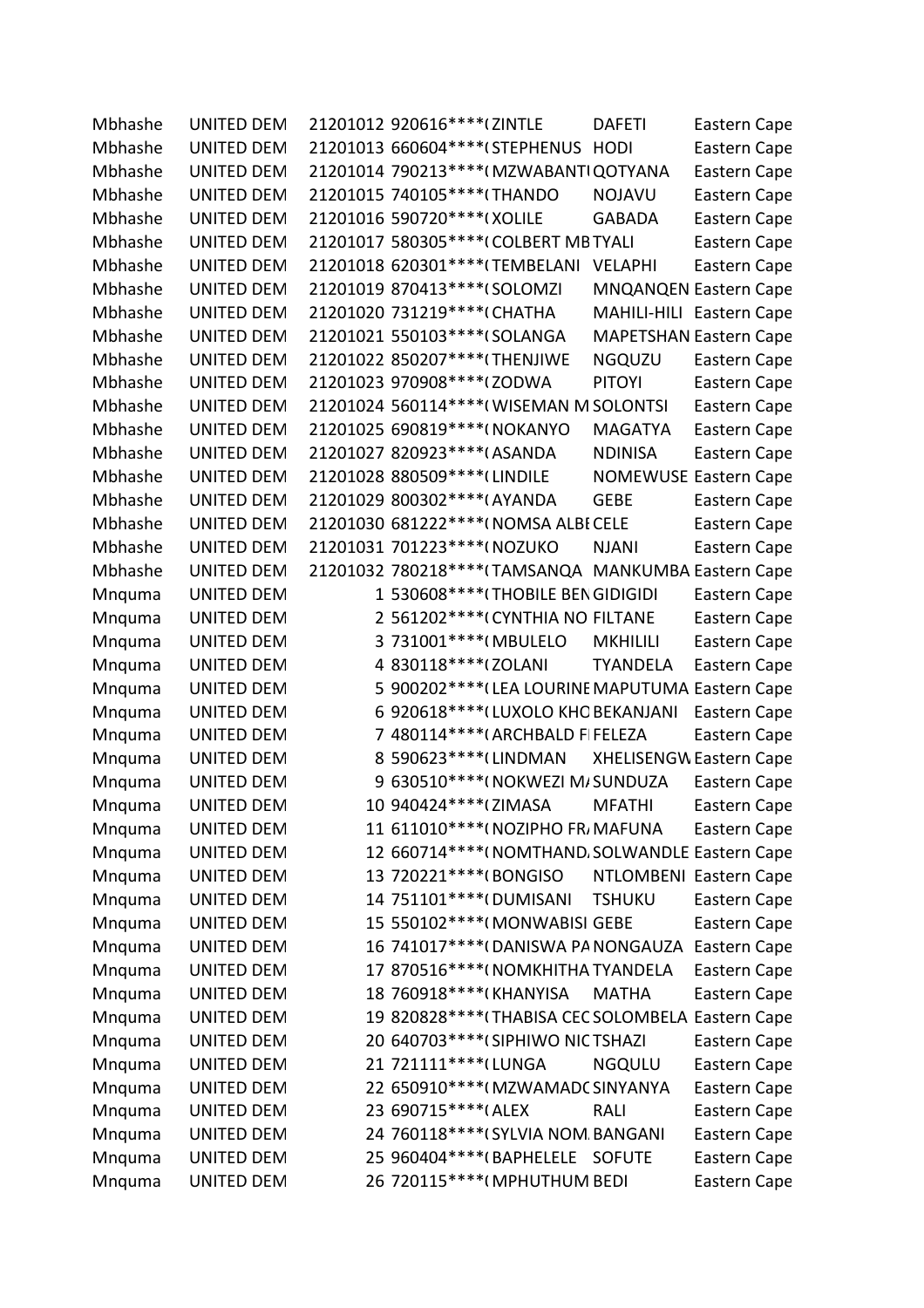| Mnquma                   | <b>UNITED DEM</b> |  |                                | 27 600621 **** (FERGUSON P GUZA                           |                                | Eastern Cape |  |
|--------------------------|-------------------|--|--------------------------------|-----------------------------------------------------------|--------------------------------|--------------|--|
| Mnquma                   | <b>UNITED DEM</b> |  |                                | 28 820302 **** (TOBEKA VERIXUNGU                          |                                | Eastern Cape |  |
| Mnquma                   | <b>UNITED DEM</b> |  |                                | 29 821223 **** (BONGIWE PA MEYI                           |                                | Eastern Cape |  |
| Mnquma                   | UNITED DEM        |  |                                | 30 850210 **** (MASIBULELE MLAMBISA                       |                                | Eastern Cape |  |
| Mnquma                   | <b>UNITED DEM</b> |  |                                | 21202001 530608 **** (THOBILE BEN GIDIGIDI                |                                | Eastern Cape |  |
| Mnquma                   | UNITED DEM        |  |                                | 21202002 600811 **** (KHUMBUZILI MAGWACA                  |                                | Eastern Cape |  |
| Mnquma                   | <b>UNITED DEM</b> |  | 21202003 941201****(ANDA       |                                                           | <b>GEBE</b>                    | Eastern Cape |  |
| Mnquma                   | UNITED DEM        |  |                                | 21202004 670705***** (AYANDA THE MATHA                    |                                | Eastern Cape |  |
| Mnquma                   | <b>UNITED DEM</b> |  | 21202005 950131 **** (KWANELE  |                                                           | <b>PATREN</b>                  | Eastern Cape |  |
| Mnquma                   | UNITED DEM        |  | 21202006 900329 **** (AYANDA   |                                                           | MKUNQWAN Eastern Cape          |              |  |
| Mnquma                   | UNITED DEM        |  |                                | 21202007 561202**** (CYNTHIA NO FILTANE                   |                                | Eastern Cape |  |
| Mnquma                   | UNITED DEM        |  |                                | 21202008 650910 **** (MZWAMADC SINYANYA                   |                                | Eastern Cape |  |
| Mnquma                   | <b>UNITED DEM</b> |  |                                | 21202009 510601 **** (SANDILE LIM SITALI                  |                                | Eastern Cape |  |
| Mnquma                   | <b>UNITED DEM</b> |  | 21202010 851215 **** (ABONGILE |                                                           | <b>NKOMO</b>                   | Eastern Cape |  |
| Mnquma                   | UNITED DEM        |  |                                | 21202011 730401**** (SIZIWE PRISC MLINGANISC Eastern Cape |                                |              |  |
| Mnquma                   | <b>UNITED DEM</b> |  |                                | 21202012 510601 **** (SANDILE LIM SITALI                  |                                | Eastern Cape |  |
| Mnquma                   | UNITED DEM        |  |                                | 21202013 761010 **** (PATRICK SIM SITOLE                  |                                | Eastern Cape |  |
| Mnquma                   | UNITED DEM        |  |                                | 21202014 900202**** (LEA LOURINE MAPUTUMA Eastern Cape    |                                |              |  |
| Mnquma                   | <b>UNITED DEM</b> |  | 21202015 731001 **** (MBULELO  |                                                           | <b>MKHILILI</b>                | Eastern Cape |  |
| Mnquma                   | UNITED DEM        |  | 21202016 690715 **** (ALEX     |                                                           | <b>RALI</b>                    | Eastern Cape |  |
| Mnquma                   | UNITED DEM        |  | 21202017 590623 **** (LINDMAN  |                                                           | <b>XHELISENGW Eastern Cape</b> |              |  |
| Mnquma                   | <b>UNITED DEM</b> |  | 21202018 751101 **** (DUMISANI |                                                           | <b>TSHUKU</b>                  | Eastern Cape |  |
| Mnquma                   | UNITED DEM        |  |                                | 21202019 820828 **** (THABISA CEC SOLOMBELA Eastern Cape  |                                |              |  |
| Mnquma                   | <b>UNITED DEM</b> |  |                                | 21202020 920618 **** (LUXOLO KHC BEKANJANI                |                                | Eastern Cape |  |
| Mnquma                   | <b>UNITED DEM</b> |  | 21202022 950602 **** (LITA     |                                                           | <b>TULUMANI</b>                | Eastern Cape |  |
| Mnquma                   | UNITED DEM        |  |                                | 21202023 860116**** (NTOMBIKAYI KOMANI-KOI Eastern Cape   |                                |              |  |
| Mnquma                   | <b>UNITED DEM</b> |  | 21202024 731001 **** (MBULELO  |                                                           | <b>MKHILILI</b>                | Eastern Cape |  |
| Mnquma                   | UNITED DEM        |  | 21202025 690715 **** (ALEX     |                                                           | <b>RALI</b>                    | Eastern Cape |  |
| Mnquma                   | UNITED DEM        |  |                                | 21202026 901112 **** ( UKHO ZWAT BOKODA                   |                                | Eastern Cape |  |
| Mnquma                   | <b>UNITED DEM</b> |  | 21202027 590623****(LINDMAN    |                                                           | <b>XHELISENGW Eastern Cape</b> |              |  |
| Mnquma                   | UNITED DEM        |  |                                | 21202028 660714 **** ( NOMTHAND, SOLWANDLE Eastern Cape   |                                |              |  |
| Mnquma                   | UNITED DEM        |  |                                | 21202029 850210 **** (MASIBULELE MLAMBISA Eastern Cape    |                                |              |  |
| Mnquma                   | <b>UNITED DEM</b> |  |                                | 21202030 820828 **** (THABISA CEC SOLOMBELA Eastern Cape  |                                |              |  |
| Mnquma                   | <b>UNITED DEM</b> |  |                                | 21202031 940424 **** (ZIMASA                              | <b>MFATHI</b>                  | Eastern Cape |  |
| Mnquma                   | <b>UNITED DEM</b> |  |                                | 21202032 821223 **** (BONGIWE PA MEYI                     |                                | Eastern Cape |  |
| Great Kei                | <b>UNITED DEM</b> |  |                                | 1 760313 **** (NOKWANDA BOMA-MZIN Eastern Cape            |                                |              |  |
| Great Kei                | <b>UNITED DEM</b> |  |                                | 2 821220****(COLIN CEDRI KEMP                             |                                | Eastern Cape |  |
| Great Kei                | <b>UNITED DEM</b> |  |                                | 21203001 760313 **** (NOKWANDA BOMA-MZIN Eastern Cape     |                                |              |  |
| Great Kei                | <b>UNITED DEM</b> |  |                                | 21203002 821220 **** ( COLIN CEDRI KEMP                   |                                | Eastern Cape |  |
| Great Kei                | <b>UNITED DEM</b> |  |                                | 21203003 760313 **** ( NOKWANDA BOMA-MZIN Eastern Cape    |                                |              |  |
| Great Kei                | <b>UNITED DEM</b> |  |                                | 21203004 821220 **** ( COLIN CEDRI KEMP                   |                                | Eastern Cape |  |
| Great Kei                | <b>UNITED DEM</b> |  |                                | 21203005 760313 **** (NOKWANDA BOMA-MZIN Eastern Cape     |                                |              |  |
| Great Kei                | <b>UNITED DEM</b> |  |                                | 21203006 821220 **** (COLIN CEDRI KEMP                    |                                | Eastern Cape |  |
| Great Kei                | UNITED DEM        |  |                                | 21203007 760313 **** ( NOKWANDA BOMA-MZIN Eastern Cape    |                                |              |  |
| Intsika Yetht UNITED DEM |                   |  |                                | 1 650218 **** (NTSIKELELO IMCALENI                        |                                | Eastern Cape |  |
| Intsika Yethi UNITED DEM |                   |  |                                | 2 631005 **** (SHEILLA NON LUPUZI                         |                                | Eastern Cape |  |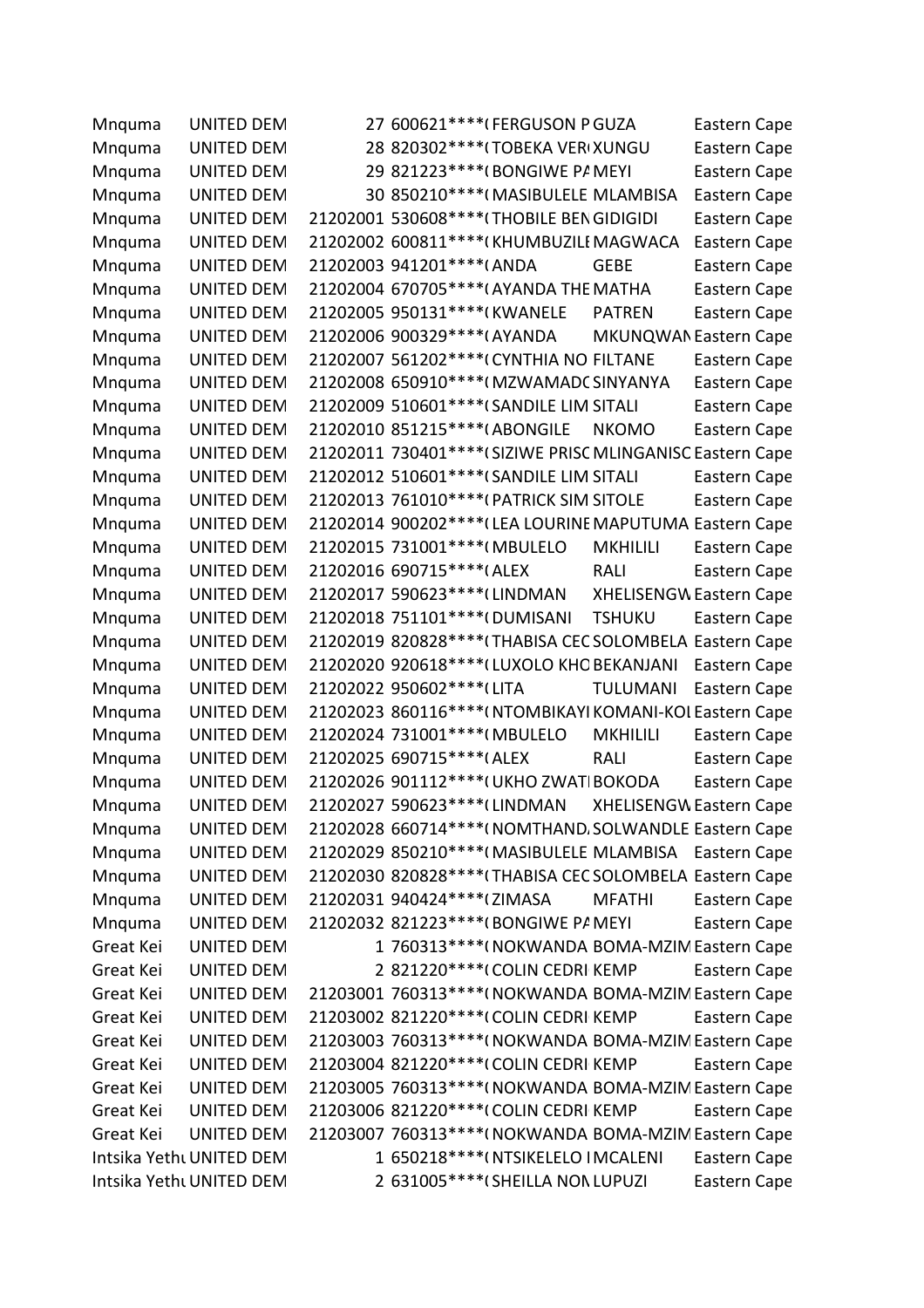Intsika YethuUNITED DEM 3 540814\*\*\*\*(MHLAKUNZII KOLOFANE Eastern Cape Intsika YethuUNITED DEM 4 710314\*\*\*\*(SIZWE TAME Eastern Cape Intsika YethuUNITED DEM 5 780307\*\*\*\*(SITHEMBELE MPOTYA Eastern Cape Intsika YethuUNITED DEM 6 961215\*\*\*\* (SINOVUYO SIYOLO Eastern Cape Intsika YethuUNITED DEM 7 891021\*\*\*\*(MASIBULELE TSHUTSHUM Eastern Cape Intsika YethuUNITED DEM 8 520513\*\*\*\*\*(HUMPHREY ! NOBONGOZ/ Eastern Cape Intsika YethuUNITED DEM 21305001 891021\*\*\*\*(MASIBULELE TSHUTSHUM Eastern Cape Intsika YethuUNITED DEM 21305002 670315\*\*\*\*(NOTHAYIMIL DANI Eastern Cape Intsika YethuUNITED DEM 21305003 780307\*\*\*\*(SITHEMBELE MPOTYA Eastern Cape Intsika YethuUNITED DEM 21305004 710314\*\*\*\*(SIZWE TAME Eastern Cape Intsika YethuUNITED DEM 21305005 710314\*\*\*\*(SIZWE TAME Eastern Cape Intsika YethuUNITED DEM 21305006 910108\*\*\*\*(VATHISWA MAXAMA Eastern Cape Intsika YethuUNITED DEM 21305009 920216\*\*\*\* (SIPHAMANDIMBADLA Eastern Cape Intsika YethuUNITED DEM 21305010 961215\*\*\*\*(SINOVUYO SIYOLO Eastern Cape Intsika YethuUNITED DEM 21305012 770614\*\*\*\* (LUNGISA STAFFA Eastern Cape Intsika YethuUNITED DEM 21305013 520513 \*\*\*\* (HUMPHREY ! NOBONGOZ/ Eastern Cape Intsika YethuUNITED DEM 21305015 891021\*\*\*\*(MASIBULELE TSHUTSHUM Eastern Cape Intsika YethuUNITED DEM 21305017 851028\*\*\*\*(NOLUFEFE MAGWANYA Eastern Cape Intsika YethuUNITED DEM 21305018 650218\*\*\*\*(NTSIKELELO IMCALENI Eastern Cape Intsika YethuUNITED DEM 21305019 540814\*\*\*\*(MHLAKUNZII KOLOFANE Eastern Cape Emalahleni UNITED DEM 1 900118\*\*\*\* (SAKISIZWE KUPISO Eastern Cape Emalahleni UNITED DEM 2 560101\*\*\*\*(KWAAIMAN MJEZU Eastern Cape Emalahleni UNITED DEM 3 960403\*\*\*\*(SIPHOKAZI MATSHAYA Eastern Cape Emalahleni UNITED DEM 4 650802\*\*\*\*(FANISWA AGROTO Eastern Cape Emalahleni UNITED DEM 5 691225\*\*\*\*(NOMALANG/BULA Eastern Cape Emalahleni UNITED DEM 6 690228\*\*\*\*(NOWETHU FRANCE Eastern Cape Emalahleni UNITED DEM 7 620925\*\*\*\*(QANDEPHI W SIZANI Eastern Cape Emalahleni UNITED DEM 8 930211\*\*\*\*(LUYANDA XASHIMBA Eastern Cape Emalahleni UNITED DEM 9 641214\*\*\*\*(NOLULAMILE MBANGA Eastern Cape Emalahleni UNITED DEM 10 741022\*\*\*\* (SANDISWA NONGOMAZ Eastern Cape Emalahleni UNITED DEM 11 600629\*\*\*\*(NOSANDISILI MANGELE Eastern Cape Emalahleni UNITED DEM 12 810404\*\*\*\*(NOLUBABAL(MANELI Eastern Cape Emalahleni UNITED DEM 13 791021\*\*\*\*(BUKELWA KRAQA Eastern Cape Emalahleni UNITED DEM 14 920426\*\*\*\*(MONGAMELI MNGXALI Eastern Cape Emalahleni UNITED DEM 15 900226\*\*\*\*(SINETHEMBA NTSHWEZA Eastern Cape Emalahleni UNITED DEM 21306001 810404\*\*\*\*(NOLUBABAL(MANELI Eastern Cape Emalahleni UNITED DEM 21306002 741022\*\*\*\* (SANDISWA NONGOMAZ Eastern Cape Emalahleni UNITED DEM 21306003 960403\*\*\*\*(SIPHOKAZI MATSHAYA Eastern Cape Emalahleni UNITED DEM 21306004 650802\*\*\*\*(FANISWA AGROTO Eastern Cape Emalahleni UNITED DEM 21306005 691225\*\*\*\*(NOMALANG/BULA Eastern Cape Emalahleni UNITED DEM 21306006 690228\*\*\*\*(NOWETHU FRANCE Eastern Cape Emalahleni UNITED DEM 21306007 620925\*\*\*\*(QANDEPHI WSIZANI Eastern Cape Emalahleni UNITED DEM 21306008 930211\*\*\*\*(LUYANDA XASHIMBA Eastern Cape Emalahleni UNITED DEM 21306009 641214\*\*\*\*(NOLULAMILE MBANGA Eastern Cape Emalahleni UNITED DEM 21306010 741022\*\*\*\* (SANDISWA NONGOMAZ Eastern Cape Emalahleni UNITED DEM 21306011 960403\*\*\*\*(SIPHOKAZI MATSHAYA Eastern Cape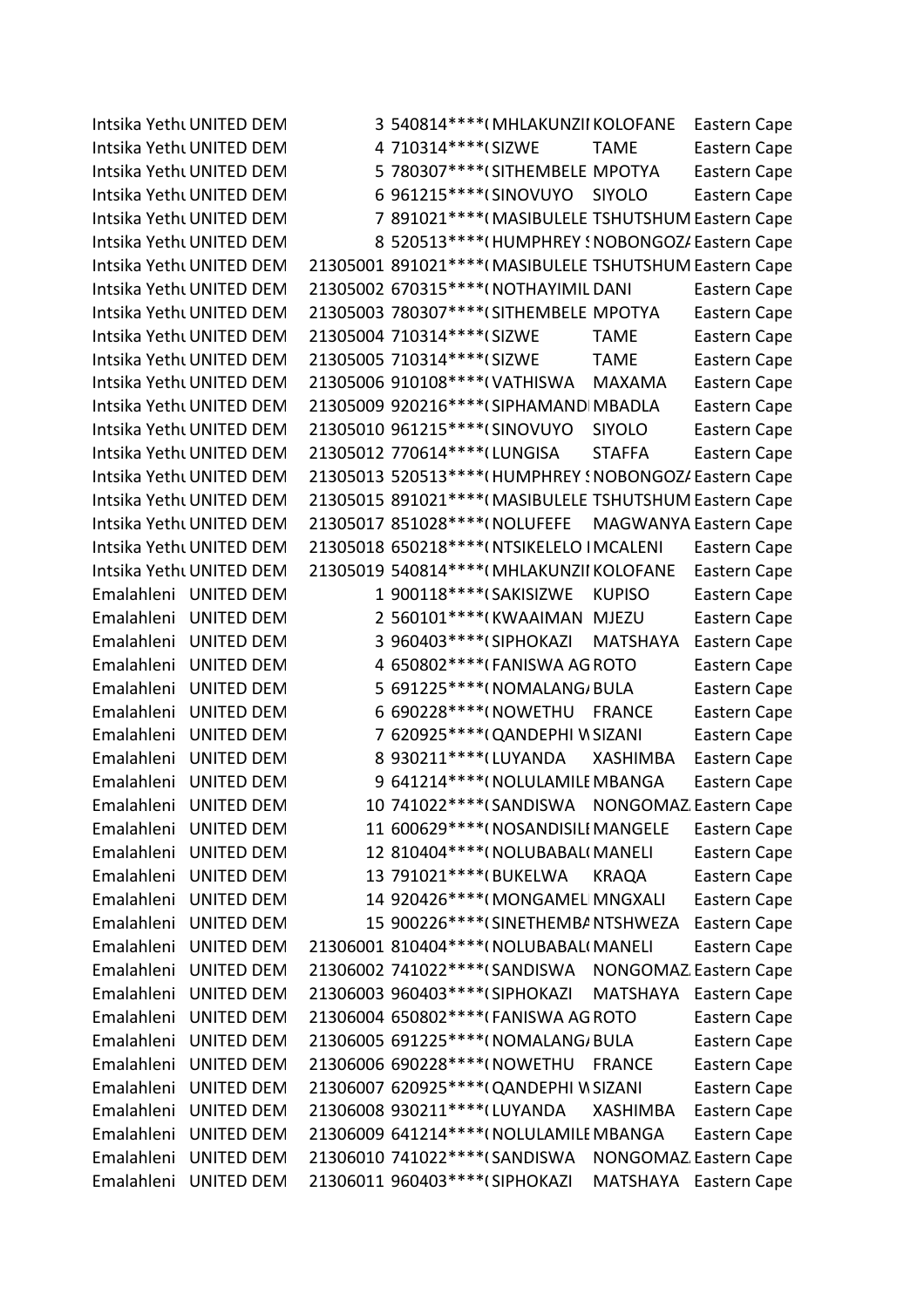| Emalahleni | <b>UNITED DEM</b> | 21306012 600629 **** (NOSANDISILI MANGELE              |                  | Eastern Cape                 |
|------------|-------------------|--------------------------------------------------------|------------------|------------------------------|
| Emalahleni | <b>UNITED DEM</b> | 21306013 810404 **** ( NOLUBABAL ( MANELI              |                  | Eastern Cape                 |
| Emalahleni | <b>UNITED DEM</b> | 21306014 791021 **** (BUKELWA                          | <b>KRAQA</b>     | Eastern Cape                 |
| Emalahleni | <b>UNITED DEM</b> | 21306015 920426 **** (MONGAMEL MNGXALI                 |                  | Eastern Cape                 |
| Emalahleni | <b>UNITED DEM</b> | 21306016 691225 **** ( NOMALANG / BULA                 |                  | Eastern Cape                 |
| Emalahleni | <b>UNITED DEM</b> | 21306017 900226 **** (SINETHEMBA NTSHWEZA              |                  | Eastern Cape                 |
| Engcobo    | <b>UNITED DEM</b> | 1 570312 **** (NKOSINATI                               | <b>QUBUDA</b>    | Eastern Cape                 |
| Engcobo    | <b>UNITED DEM</b> | 2 590204****(NOKAYA ALI(DAYISI                         |                  | Eastern Cape                 |
| Engcobo    | <b>UNITED DEM</b> | 3 660324 **** (FEZILE                                  | <b>MNTABEKO</b>  | Eastern Cape                 |
| Engcobo    | <b>UNITED DEM</b> | 4 860422 **** (MAWETHU                                 | <b>MAKELENI</b>  | Eastern Cape                 |
| Engcobo    | <b>UNITED DEM</b> | 5 830628****(NOMVANA                                   | ZIHLANGU         | Eastern Cape                 |
| Engcobo    | <b>UNITED DEM</b> | 6 681206**** (XOLILE HOW. MASHUKUCA Eastern Cape       |                  |                              |
| Engcobo    | <b>UNITED DEM</b> | 7 410611 **** (DOLLY NOM/ MGUDLWA                      |                  | Eastern Cape                 |
| Engcobo    | <b>UNITED DEM</b> | 8 780325 **** (NANDIPHA                                | <b>RASHULA</b>   | Eastern Cape                 |
| Engcobo    | <b>UNITED DEM</b> | 9 741209 **** (NKOSIPENDL TALAPILE                     |                  | Eastern Cape                 |
| Engcobo    | <b>UNITED DEM</b> | 10 950904 **** (MZINGISI                               |                  | <b>GUMATANA Eastern Cape</b> |
| Engcobo    | <b>UNITED DEM</b> | 11 741205 **** (SOLOMZI                                | <b>FANI</b>      | Eastern Cape                 |
| Engcobo    | UNITED DEM        | 12 600927**** (BEAUTY NOV NGQUNGISO Eastern Cape       |                  |                              |
| Engcobo    | <b>UNITED DEM</b> | 13 801023 **** (YANDISA REC SIKINZI                    |                  | Eastern Cape                 |
| Engcobo    | <b>UNITED DEM</b> | 14 570515 **** (ZWELITSHA \ SOGANGA                    |                  | Eastern Cape                 |
| Engcobo    | UNITED DEM        | 15 900820 **** (LUCIA                                  | <b>MTSOBOLE</b>  | Eastern Cape                 |
| Engcobo    | UNITED DEM        | 16 750919 **** (NOTHEMBA   MJALO                       |                  | Eastern Cape                 |
| Engcobo    | UNITED DEM        | 21307001 801023 **** (YANDISA REC SIKINZI              |                  | Eastern Cape                 |
| Engcobo    | <b>UNITED DEM</b> | 21307002 750919 **** (NOTHEMBA   MJALO                 |                  | Eastern Cape                 |
| Engcobo    | <b>UNITED DEM</b> | 21307003 890422 **** (ZIYANDA                          |                  | RAMOHLOKC Eastern Cape       |
| Engcobo    | <b>UNITED DEM</b> | 21307004 660324 **** (FEZILE                           |                  | MNTABEKO Eastern Cape        |
| Engcobo    | <b>UNITED DEM</b> | 21307005 950904 **** (MZINGISI                         |                  | <b>GUMATANA Eastern Cape</b> |
| Engcobo    | <b>UNITED DEM</b> | 21307006 720627 **** (NOPHELO                          | <b>KHOLISILE</b> | Eastern Cape                 |
| Engcobo    | UNITED DEM        | 21307007 930814 **** (YANELA                           | <b>VENA</b>      | Eastern Cape                 |
| Engcobo    | <b>UNITED DEM</b> | 21307008 600927**** (BEAUTY NOV NGQUNGISO Eastern Cape |                  |                              |
| Engcobo    | <b>UNITED DEM</b> | 21307009 630615****(BONILE                             | MAYONGO          | Eastern Cape                 |
| Engcobo    | <b>UNITED DEM</b> | 21307010 590204 **** ( NOKAYA ALI ( DAYISI             |                  | Eastern Cape                 |
| Engcobo    | <b>UNITED DEM</b> | 21307011 741205 **** (SOLOMZI                          | <b>FANI</b>      | Eastern Cape                 |
| Engcobo    | <b>UNITED DEM</b> | 21307012 840525 **** ( NOMALUNGI FUNDA                 |                  | Eastern Cape                 |
| Engcobo    | <b>UNITED DEM</b> | 21307013 600927**** (BEAUTY NOV NGQUNGISO Eastern Cape |                  |                              |
| Engcobo    | <b>UNITED DEM</b> | 21307014 900820 **** (LUCIA                            | <b>MTSOBOLE</b>  | Eastern Cape                 |
| Engcobo    | <b>UNITED DEM</b> | 21307015 681206**** (XOLILE HOW MASHUKUC/ Eastern Cape |                  |                              |
| Engcobo    | <b>UNITED DEM</b> | 21307016 471022 **** (MZUKISI                          | <b>NOKWALI</b>   | Eastern Cape                 |
| Engcobo    | <b>UNITED DEM</b> | 21307017 531022 **** (RICHARD                          | <b>MBAWULI</b>   | Eastern Cape                 |
| Engcobo    | <b>UNITED DEM</b> | 21307018 741209 **** ( NKOSIPENDL TALAPILE             |                  | Eastern Cape                 |
| Engcobo    | <b>UNITED DEM</b> | 21307019 720102 **** (CEBISILE                         | <b>HLAZO</b>     | Eastern Cape                 |
| Engcobo    | <b>UNITED DEM</b> | 21307020 570312 **** (NKOSINATI                        | <b>QUBUDA</b>    | Eastern Cape                 |
| Sakhisizwe | <b>UNITED DEM</b> | 1 910418 **** (YANGA                                   | <b>NDIKI</b>     | Eastern Cape                 |
| Sakhisizwe | <b>UNITED DEM</b> | 2 800918 **** (THEMBISILE . SIPHOSO                    |                  | Eastern Cape                 |
| Sakhisizwe | <b>UNITED DEM</b> | 3 760310***** (NOLUSANDA SIPIKA                        |                  | Eastern Cape                 |
| Sakhisizwe | <b>UNITED DEM</b> | 4 950214 **** (AYANDA                                  | <b>WELA</b>      | Eastern Cape                 |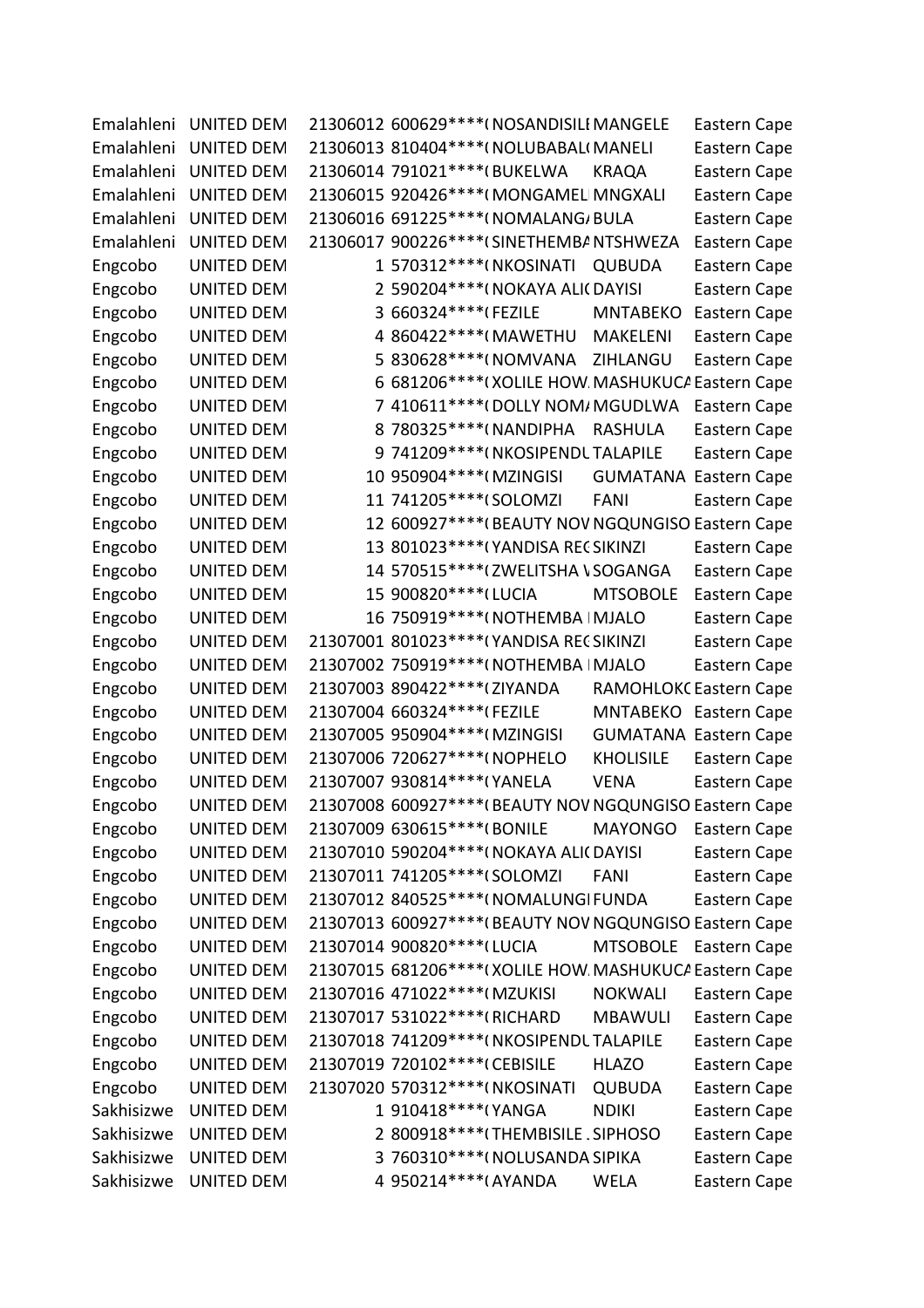Sakhisizwe UNITED DEM 5 840606\*\*\*\*(BUSISIWE MBUNE Eastern Cape Sakhisizwe UNITED DEM 6 430112\*\*\*\*(NOMBEKO N TIKA Eastern Cape Sakhisizwe UNITED DEM 7 790104\*\*\*\*(THEMBINKO: MEMO Eastern Cape Sakhisizwe UNITED DEM 8 870903\*\*\*\*(NOMALWAN TYALINTSIKA Eastern Cape Sakhisizwe UNITED DEM 21308001 760310\*\*\*\*(NOLUSANDA SIPIKA Eastern Cape Sakhisizwe UNITED DEM 21308002 870903\*\*\*\*(NOMALWAN TYALINTSIKA Eastern Cape Sakhisizwe UNITED DEM 21308003 800918\*\*\*\*(THEMBISILE SIPHOSO Eastern Cape Sakhisizwe UNITED DEM 21308004 950214\*\*\*\*(AYANDA WELA Eastern Cape Sakhisizwe UNITED DEM 21308005 430112\*\*\*\*(NOMBEKO N TIKA Eastern Cape Sakhisizwe UNITED DEM 21308006 910418\*\*\*\*(YANGA NDIKI Eastern Cape Sakhisizwe UNITED DEM 21308008 790104\*\*\*\*(THEMBINKO! MEMO Eastern Cape Sakhisizwe UNITED DEM 21308009 840606\*\*\*\*(BUSISIWE MBUNE Eastern Cape Enoch Mgijir UNITED DEM 1 700308\*\*\*\*(MTUTUZELE HOKOLO Eastern Cape Enoch Mgijir UNITED DEM 2 531202\*\*\*\*(TOZAMA PATBREAKFAST Eastern Cape Enoch Mgijir UNITED DEM 3 620626\*\*\*\*(VUYISILE JOE PANDLIWE Eastern Cape Enoch Mgijir UNITED DEM 4 830620\*\*\*\*(LOYISO GWAZA Eastern Cape Enoch Mgijir UNITED DEM 5 870909\*\*\*\*(CHARLOTTE JMAZWI Eastern Cape Enoch Mgijir UNITED DEM 6 700701\*\*\*\*(LEWUS DALINGXOLC Eastern Cape Enoch Mgijir UNITED DEM 7 830924\*\*\*\* (SIPHUMEZO BOKO Eastern Cape Enoch Mgijir UNITED DEM 8 881011\*\*\*\*(DALUXOLO RATSIBE Eastern Cape Enoch Mgijir UNITED DEM 9 701003\*\*\*\*(FORWARD VINJARI Eastern Cape Enoch Mgijir UNITED DEM 10 720810\*\*\*\*(BUTIWANA X MANDELA Eastern Cape Enoch Mgijir UNITED DEM 11 720517\*\*\*\*(MPUMZI PAMBO Eastern Cape Enoch Mgijir UNITED DEM 12 781206\*\*\*\*(YALEZWA LU MANI Eastern Cape Enoch Mgijir UNITED DEM 13 450107\*\*\*\*(FIKILE CLEME QENGQELEK, Eastern Cape Enoch Mgijir UNITED DEM 21309001 450107\*\*\*\*(FIKILE CLEME QENGQELEK, Eastern Cape Enoch Mgijir UNITED DEM 21309002 450107\*\*\*\*(FIKILE CLEME QENGQELEK, Eastern Cape Enoch Mgijir UNITED DEM 21309003 890209\*\*\*\*(THEMBAKAZIKULA Eastern Cape Enoch Mgijir UNITED DEM 21309004 910610\*\*\*\* (MFUNDO ND NDLELO Eastern Cape Enoch Mgijir UNITED DEM 21309005 850526\*\*\*\*(NOMVUYO NJACOBS Eastern Cape Enoch Mgijir UNITED DEM 21309006 830620\*\*\*\*(LOYISO GWAZA Eastern Cape Enoch Mgijir UNITED DEM 21309007 701003\*\*\*\*(FORWARD VINJARI Eastern Cape Enoch Mgijir UNITED DEM 21309008 701003\*\*\*\*(FORWARD VINJARI Eastern Cape Enoch Mgijir UNITED DEM 21309009 720517\*\*\*\*(MPUMZI PAMBO Eastern Cape Enoch Mgijir UNITED DEM 21309010 720517\*\*\*\*(MPUMZI PAMBO Eastern Cape Enoch Mgijir UNITED DEM 21309011 881011\*\*\*\*(DALUXOLO RATSIBE Eastern Cape Enoch Mgijir UNITED DEM 21309012 720810\*\*\*\*(BUTIWANA X MANDELA Eastern Cape Enoch Mgijir UNITED DEM 21309013 700308\*\*\*\*(MTUTUZELE HOKOLO Eastern Cape Enoch Mgijir UNITED DEM 21309014 870909\*\*\*\*(CHARLOTTE JMAZWI Eastern Cape Enoch Mgijir UNITED DEM 21309015 700701\*\*\*\* (LEWUS DALINGXOLC Eastern Cape Enoch Mgijir UNITED DEM 21309016 761229\*\*\*\* (SANDILE MIT NJALO Eastern Cape Enoch Mgijir UNITED DEM 21309017 741111\*\*\*\*(NAMHLA AROSI Eastern Cape Enoch Mgijir UNITED DEM 21309018 620626\*\*\*\*(VUYISILE JOE PANDLIWE Eastern Cape Enoch Mgijir UNITED DEM 21309019 620626\*\*\*\*(VUYISILE JOE PANDLIWE Eastern Cape Enoch Mgijir UNITED DEM 21309020 620626\*\*\*\*(VUYISILE JOE PANDLIWE Eastern Cape Enoch Mgijir UNITED DEM 21309023 930217\*\*\*\*(THABO MABANDLA Eastern Cape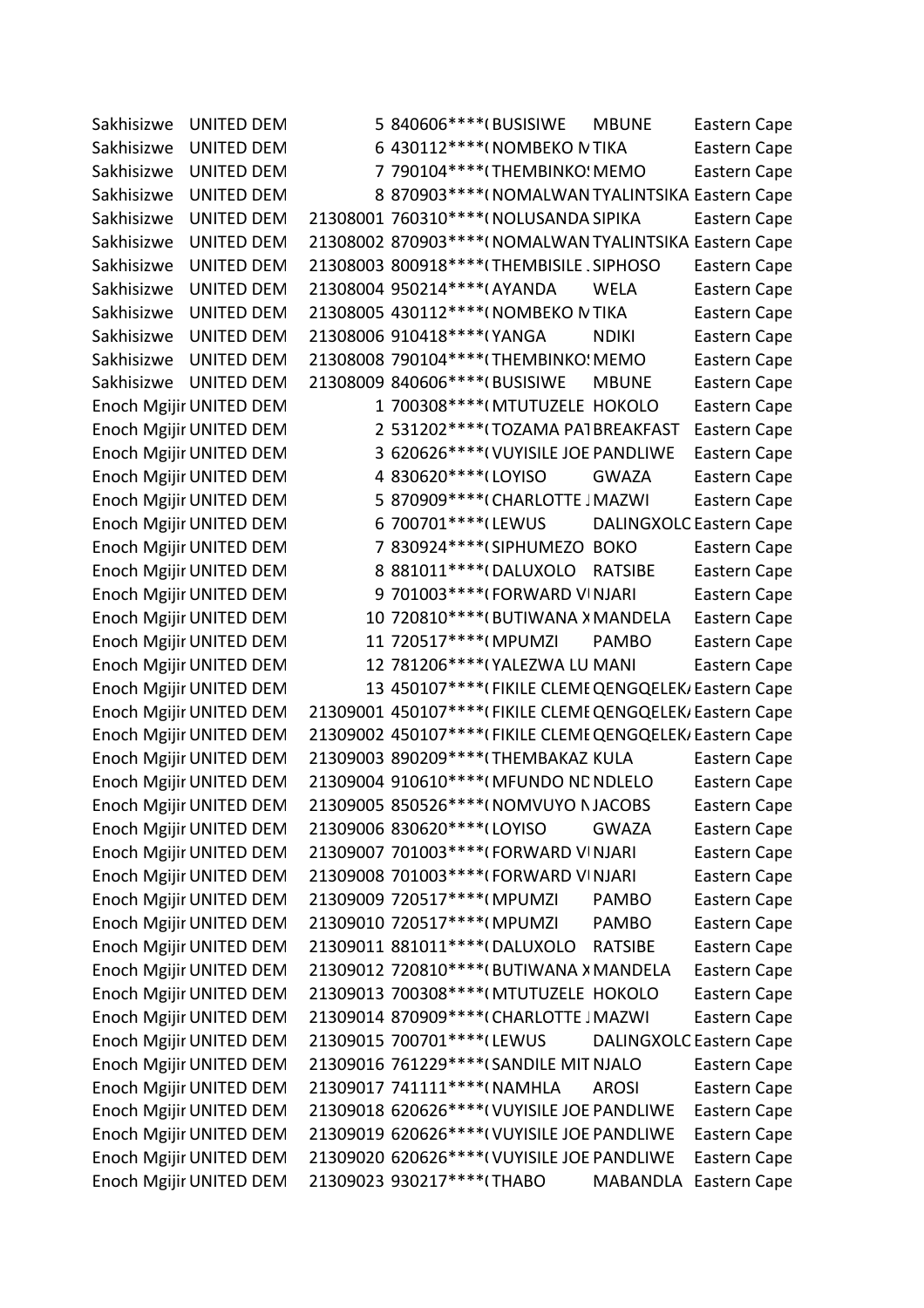|          | Enoch Mgijir UNITED DEM | 21309024 930217 **** (THABO                              |                   | MABANDLA Eastern Cape   |
|----------|-------------------------|----------------------------------------------------------|-------------------|-------------------------|
|          | Enoch Mgijir UNITED DEM | 21309025 930217 **** (THABO                              |                   | MABANDLA Eastern Cape   |
|          | Enoch Mgijir UNITED DEM | 21309026 930217 **** (THABO                              |                   | MABANDLA Eastern Cape   |
|          | Enoch Mgijir UNITED DEM | 21309031 660615 **** (MOFFAT                             | <b>BOOI</b>       | Eastern Cape            |
|          | Enoch Mgijir UNITED DEM | 21309032 660615 **** (MOFFAT                             | <b>BOOI</b>       | Eastern Cape            |
|          | Enoch Mgijir UNITED DEM | 21309033 681030 **** (NTSIKELELO SAMPEMPE                |                   | Eastern Cape            |
|          | Enoch Mgijir UNITED DEM | 21309034 830117 **** (ASANDA OCT SMITH                   |                   | Eastern Cape            |
| Elundini | <b>UNITED DEM</b>       | 1 841019 **** (AKHONA WITMASONDO                         |                   | Eastern Cape            |
| Elundini | <b>UNITED DEM</b>       | 2 700601 **** ( ZAMILE JOHN NHOSE                        |                   | Eastern Cape            |
| Elundini | <b>UNITED DEM</b>       | 3 551213 **** (VUYISA WAL MASHALABA Eastern Cape         |                   |                         |
| Elundini | <b>UNITED DEM</b>       | 4 561115**** (LEKHETHO PIMAREKA                          |                   | Eastern Cape            |
| Elundini | <b>UNITED DEM</b>       | 5 630727 **** (SIYABULELA : NDIKI                        |                   | Eastern Cape            |
| Elundini | <b>UNITED DEM</b>       | 6 921202 **** (BUYISWA                                   | PHAKATHI          | Eastern Cape            |
| Elundini | <b>UNITED DEM</b>       | 7 981107****(ANOXOLO                                     | <b>KANKQU</b>     | Eastern Cape            |
| Elundini | <b>UNITED DEM</b>       | 8 770303 **** ( VUYISA                                   | <b>MANYOSI</b>    | Eastern Cape            |
| Elundini | <b>UNITED DEM</b>       | 9 951031 **** (MZIWOTHAN QINGA                           |                   | Eastern Cape            |
| Elundini | <b>UNITED DEM</b>       | 10 760908 **** ( VUYANI                                  | <b>XAKI</b>       | Eastern Cape            |
| Elundini | <b>UNITED DEM</b>       | 11 651212 **** (MANDLA                                   |                   | MAPONGWA Eastern Cape   |
| Elundini | <b>UNITED DEM</b>       | 12 880915 **** ( VUYISWA                                 | <b>MAQELE</b>     | Eastern Cape            |
| Elundini | <b>UNITED DEM</b>       | 13 700705 **** ( VUYISILE                                | <b>SIPAYIDILE</b> | Eastern Cape            |
| Elundini | <b>UNITED DEM</b>       | 21401001 610609 **** (MLAMLI AAR MQAMELO                 |                   | Eastern Cape            |
| Elundini | <b>UNITED DEM</b>       | 21401002 700705 **** ( VUYISILE                          | SIPAYIDILE        | Eastern Cape            |
| Elundini | <b>UNITED DEM</b>       | 21401003 770605 **** ( ZUKISWA VIC NODIKANA              |                   | Eastern Cape            |
| Elundini | <b>UNITED DEM</b>       | 21401004 561115 **** (LEKHETHO PIMAREKA                  |                   | Eastern Cape            |
| Elundini | <b>UNITED DEM</b>       | 21401005 700601 **** (ZAMILE JOHN NHOSE                  |                   | Eastern Cape            |
| Elundini | <b>UNITED DEM</b>       | 21401006 551213 **** ( VUYISA WAL MASHALABA Eastern Cape |                   |                         |
| Elundini | <b>UNITED DEM</b>       | 21401007 630727 **** (SIYABULELA : NDIKI                 |                   | Eastern Cape            |
| Elundini | <b>UNITED DEM</b>       | 21401008 820531 **** (NTANDO                             |                   | SIGWEBEDLA Eastern Cape |
| Elundini | <b>UNITED DEM</b>       | 21401009 690313 **** ( QINISILE ROE SKITI                |                   | Eastern Cape            |
| Elundini | <b>UNITED DEM</b>       | 21401010 690313 **** (QINISILE ROE SKITI                 |                   | Eastern Cape            |
| Elundini | <b>UNITED DEM</b>       | 21401011 500221 **** (SIMON                              | MCHIZA            | Eastern Cape            |
| Elundini | <b>UNITED DEM</b>       | 21401012 630414 **** (TSEPISO                            |                   | SETLOBOKO Eastern Cape  |
| Elundini | <b>UNITED DEM</b>       | 21401013 551213 **** (VUYISA WAL MASHALABA Eastern Cape  |                   |                         |
| Elundini | <b>UNITED DEM</b>       | 21401014 590508 **** (NOMFUNDO JAMJAM                    |                   | Eastern Cape            |
| Elundini | UNITED DEM              | 21401015 850728 **** ( XHANTI STAN MDEBUKA               |                   | Eastern Cape            |
| Elundini | <b>UNITED DEM</b>       | 21401016 630727 **** (SIYABULELA ! NDIKI                 |                   | Eastern Cape            |
| Elundini | <b>UNITED DEM</b>       | 21401017 651212**** (MANDLA MAPONGWA Eastern Cape        |                   |                         |
| Senqu    | UNITED DEM              | 1 810220 **** (LUZUKO LUN NONGOGO                        |                   | Eastern Cape            |
| Senqu    | UNITED DEM              | 2 921013 **** (ZAMIKHAYA NGOGODO                         |                   | Eastern Cape            |
| Senqu    | <b>UNITED DEM</b>       | 3 940214 **** (SIWAPHIWE NONGOGO                         |                   | Eastern Cape            |
| Senqu    | UNITED DEM              | 4 920805 **** (FEZEKA                                    | <b>POTSANE</b>    | Eastern Cape            |
| Senqu    | <b>UNITED DEM</b>       | 5 860817 **** ( ZOLISWA OLI MSINDO                       |                   | Eastern Cape            |
| Senqu    | <b>UNITED DEM</b>       | 6 950321 **** (MANGALISO MHLATHI                         |                   | Eastern Cape            |
| Senqu    | <b>UNITED DEM</b>       | 21402002 940214 **** (SIWAPHIWE NONGOGO                  |                   | Eastern Cape            |
| Senqu    | UNITED DEM              | 21402003 920805 **** (FEZEKA                             | <b>POTSANE</b>    | Eastern Cape            |
| Senqu    | <b>UNITED DEM</b>       | 21402004 860817 **** ( ZOLISWA OLI MSINDO                |                   | Eastern Cape            |
|          |                         |                                                          |                   |                         |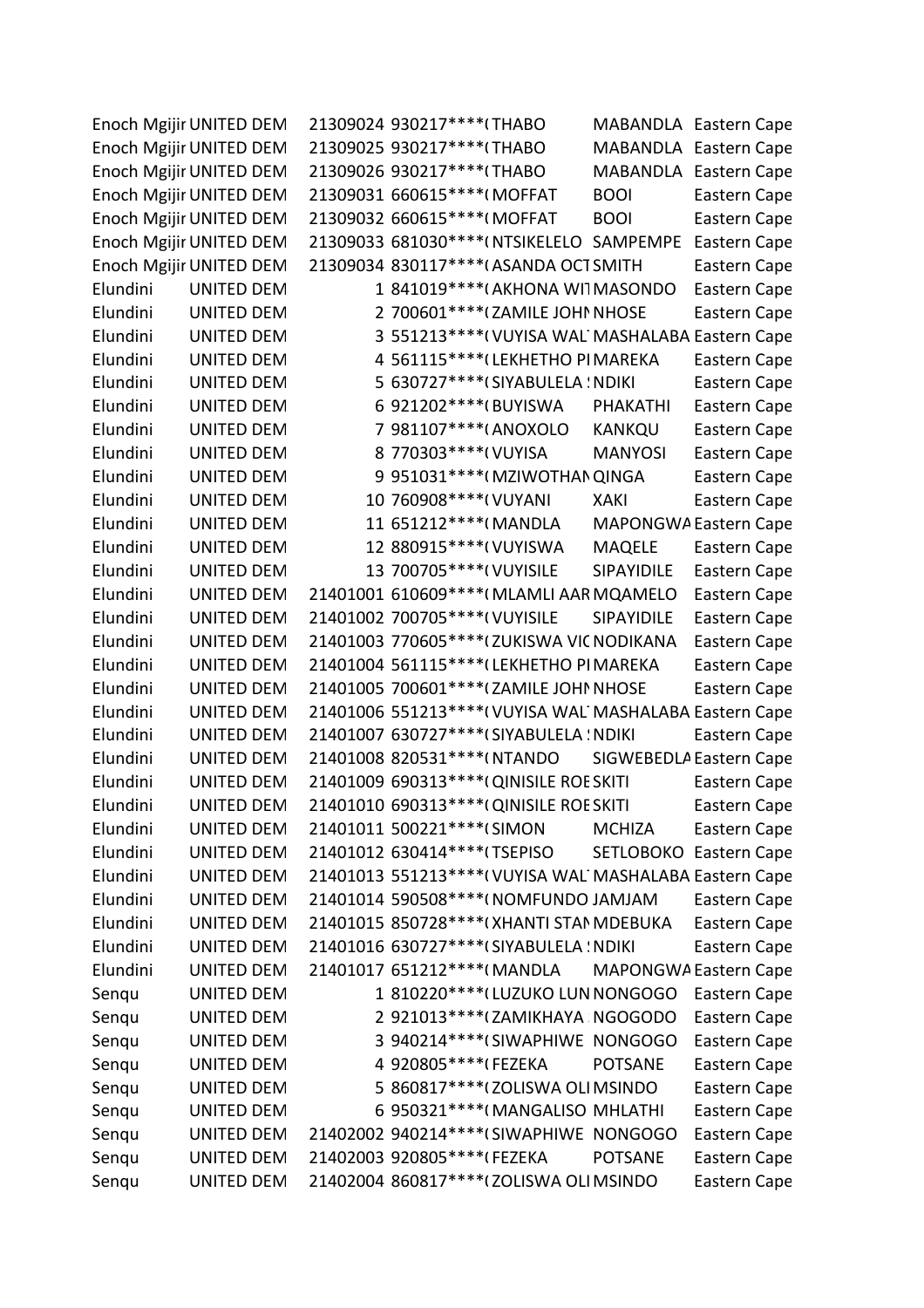| Senqu | UNITED DEM             | 21402008 950321 **** (MANGALISO MHLATHI                 |                | Eastern Cape            |
|-------|------------------------|---------------------------------------------------------|----------------|-------------------------|
| Senqu | UNITED DEM             | 21402009 940214 **** (SIWAPHIWE NONGOGO                 |                | Eastern Cape            |
| Senqu | <b>UNITED DEM</b>      | 21402010 810220 **** (LUZUKO LUN NONGOGO                |                | Eastern Cape            |
| Senqu | UNITED DEM             | 21402012 921013 **** (ZAMIKHAYA NGOGODO                 |                | Eastern Cape            |
| Senqu | UNITED DEM             | 21402014 940214 **** (SIWAPHIWE NONGOGO                 |                | Eastern Cape            |
| Senqu | <b>UNITED DEM</b>      | 21402015 920805 **** (FEZEKA                            | <b>POTSANE</b> | Eastern Cape            |
| Senqu | <b>UNITED DEM</b>      | 21402016 860817 **** (ZOLISWA OLI MSINDO                |                | Eastern Cape            |
|       | Ngquza Hill UNITED DEM | 1 600202 **** (THULANI DA' NOKWINDLA Eastern Cape       |                |                         |
|       | Ngquza Hill UNITED DEM | 2 590405 **** (MTETISWA BJIJINGUBO                      |                | Eastern Cape            |
|       | Ngquza Hill UNITED DEM | 3 790815 **** (PERSEVEREN NGOZI                         |                | Eastern Cape            |
|       | Ngquza Hill UNITED DEM | 4 680313 **** (THOBILE PRI MBUTHO                       |                | Eastern Cape            |
|       | Ngquza Hill UNITED DEM | 5 800209 **** (KHAYAKAZI ZOLA                           |                | Eastern Cape            |
|       | Ngquza Hill UNITED DEM | 6 720106 **** (DALUBUHLE ZINTI                          |                | Eastern Cape            |
|       | Ngquza Hill UNITED DEM | 7 850420 **** (LUMKA                                    | CANDLOVU       | Eastern Cape            |
|       | Ngquza Hill UNITED DEM | 8 800606***** (NKOSIPHENE GINGCO                        |                | Eastern Cape            |
|       | Ngquza Hill UNITED DEM | 9 911211 **** (YONELA                                   | <b>DOTYENI</b> | Eastern Cape            |
|       | Ngquza Hill UNITED DEM | 10 670615 **** (BONGANI CHLANKIE                        |                | Eastern Cape            |
|       | Ngquza Hill UNITED DEM | 11 500113 **** (MFANA ABEL SELANI                       |                | Eastern Cape            |
|       | Ngquza Hill UNITED DEM | 12 851006****(NOMALUNGICOKOTO                           |                | Eastern Cape            |
|       | Ngquza Hill UNITED DEM | 13 560310 **** (MANDLA MI( NTABENI                      |                | Eastern Cape            |
|       | Ngquza Hill UNITED DEM | 14 890626 **** (PHILISIWE                               | ZINTI          | Eastern Cape            |
|       | Ngquza Hill UNITED DEM | 15 920726 **** (MBULELO                                 | <b>GOWANA</b>  | Eastern Cape            |
|       | Ngquza Hill UNITED DEM | 16 810731 **** ( NOZIPHO ME MBODIYA                     |                | Eastern Cape            |
|       | Ngquza Hill UNITED DEM | 17 911016 **** (BONGIWE                                 | <b>DOVANA</b>  | Eastern Cape            |
|       | Ngquza Hill UNITED DEM | 18 800907 **** ( NONCEBA                                | <b>NDZIBA</b>  | Eastern Cape            |
|       | Ngquza Hill UNITED DEM | 19 730218 **** (MBUYISENI                               | SABONA         | Eastern Cape            |
|       | Ngquza Hill UNITED DEM | 20 720602 **** (DANISILE                                |                | MNCANYELV Eastern Cape  |
|       | Ngquza Hill UNITED DEM | 21 711029 **** (DUDUZILE                                | <b>MATHA</b>   | Eastern Cape            |
|       | Ngquza Hill UNITED DEM | 22 360112 **** ( ZWELAKHE                               | MATENGA        | Eastern Cape            |
|       | Ngquza Hill UNITED DEM | 23 970508 **** (SINAZO                                  | <b>MDINGWA</b> | Eastern Cape            |
|       | Ngquza Hill UNITED DEM | 24 880606*****(THOBILE                                  | <b>MBEDLA</b>  | Eastern Cape            |
|       | Ngquza Hill UNITED DEM | 21503001 880412 **** (LUYANDA                           | <b>KLAAS</b>   | Eastern Cape            |
|       | Ngquza Hill UNITED DEM | 21503002 800606 **** (NKOSIPHENE GINGCO                 |                | Eastern Cape            |
|       | Ngquza Hill UNITED DEM | 21503003 751229 **** (THEMBELAN MJOBO                   |                | Eastern Cape            |
|       | Ngquza Hill UNITED DEM | 21503004 520911 **** (BONGOLETH MAYAPI                  |                | Eastern Cape            |
|       | Ngquza Hill UNITED DEM | 21503005 590405 **** (MTETISWA BJIJINGUBO               |                | Eastern Cape            |
|       | Ngquza Hill UNITED DEM | 21503006 850420 **** (LUMKA                             | CANDLOVU       | Eastern Cape            |
|       | Ngquza Hill UNITED DEM | 21503007 920726 **** (MBULELO                           | GOWANA         | Eastern Cape            |
|       | Ngquza Hill UNITED DEM | 21503008 750605 **** ( ZOLILE                           |                | MTSHISAZWI Eastern Cape |
|       | Ngquza Hill UNITED DEM | 21503009 640103**** (SIBONGISENI MALULWAN, Eastern Cape |                |                         |
|       | Ngquza Hill UNITED DEM | 21503010 650303 **** ( XOLILE CHRIS MAPINI              |                | Eastern Cape            |
|       | Ngquza Hill UNITED DEM | 21503011 830101**** (MTHOKOZISI MANKONKW Eastern Cape   |                |                         |
|       | Ngquza Hill UNITED DEM | 21503012 670615 **** (BONGANI CHLANKIE                  |                | Eastern Cape            |
|       | Ngquza Hill UNITED DEM | 21503013 530401 **** (ZANENTETH (NOMHANA                |                | Eastern Cape            |
|       | Ngquza Hill UNITED DEM | 21503014 730218 **** (MBUYISENI SABONA                  |                | Eastern Cape            |
|       | Ngquza Hill UNITED DEM | 21503015 780318 **** (NOMVUYO P SOMFIYANE Eastern Cape  |                |                         |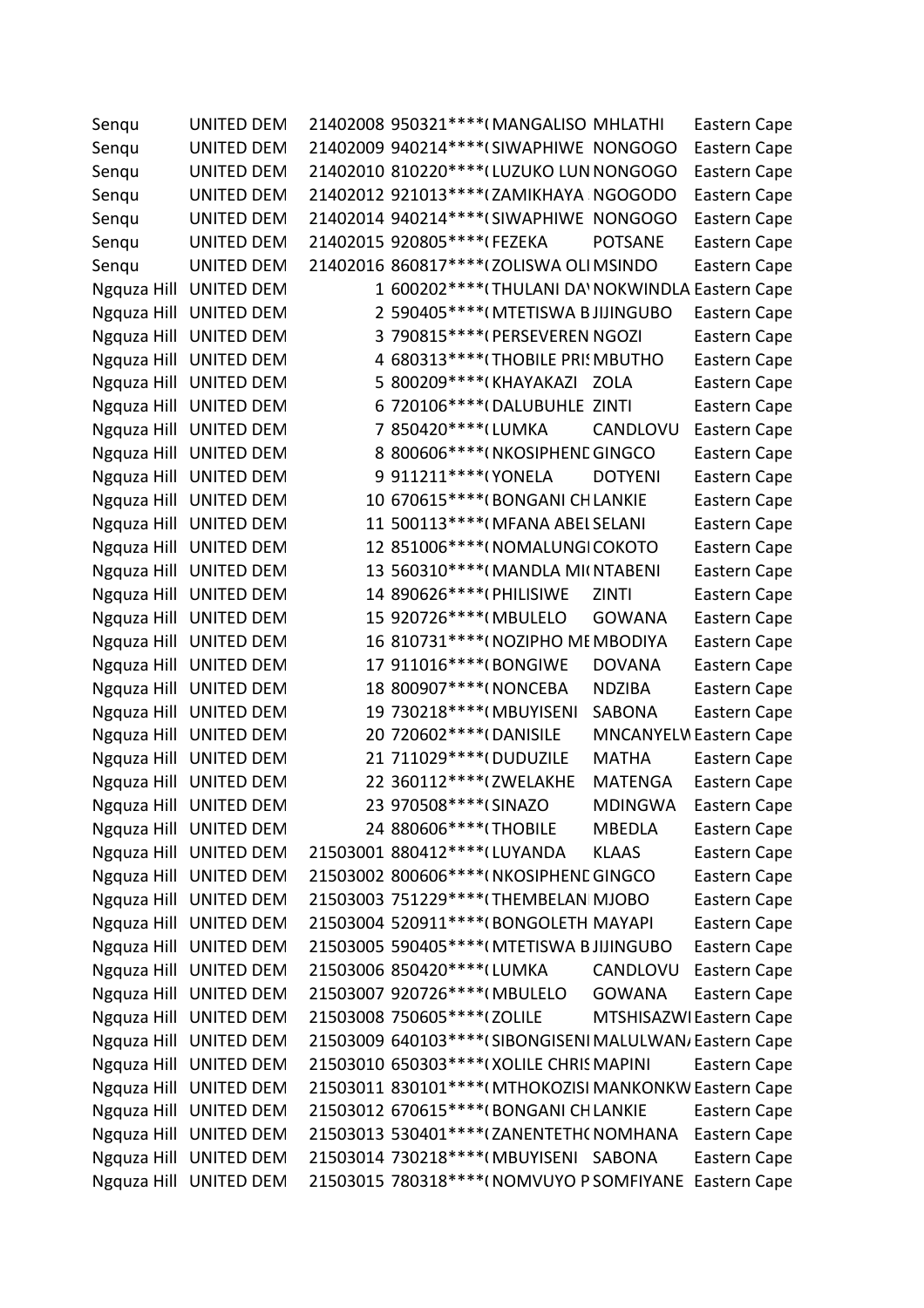Ngquza Hill UNITED DEM 21503016 750327\*\*\*\*(MALIZO MTSHULANA Eastern Cape Ngquza Hill UNITED DEM 21503017 911211\*\*\*\*(YONELA DOTYENI Eastern Cape Ngquza Hill UNITED DEM 21503018 640907\*\*\*\*(MNIKELO NICMAQHASHAL Eastern Cape Ngquza Hill UNITED DEM 21503019 730218\*\*\*\*(MBUYISENI SABONA Eastern Cape Ngquza Hill UNITED DEM 21503020 600202\*\*\*\*(THULANI DA'NOKWINDLA Eastern Cape Ngquza Hill UNITED DEM 21503021 520911\*\*\*\*(BONGOLETH MAYAPI Eastern Cape Ngquza Hill UNITED DEM 21503022 880412\*\*\*\*(LUYANDA KLAAS Eastern Cape Ngquza Hill UNITED DEM 21503023 800606\*\*\*\*(NKOSIPHENE GINGCO Eastern Cape Ngquza Hill UNITED DEM 21503024 751229\*\*\*\* (THEMBELANIMJOBO Eastern Cape Ngquza Hill UNITED DEM 21503025 520911\*\*\*\*(BONGOLETH MAYAPI Eastern Cape Ngquza Hill UNITED DEM 21503026 590405\*\*\*\*(MTETISWA BJIJINGUBO Eastern Cape Ngquza Hill UNITED DEM 21503027 850420\*\*\*\* (LUMKA CANDLOVU Eastern Cape Ngquza Hill UNITED DEM 21503028 920726\*\*\*\*(MBULELO GOWANA Eastern Cape Ngquza Hill UNITED DEM 21503029 750605\*\*\*\*(ZOLILE MTSHISAZWI Eastern Cape Ngquza Hill UNITED DEM 21503030 640103\*\*\*\* (SIBONGISENI MALULWAN, Eastern Cape Ngquza Hill UNITED DEM 21503031 650303\*\*\*\*(XOLILE CHRIS MAPINI Eastern Cape Ngquza Hill UNITED DEM 21503032 830101\*\*\*\*(MTHOKOZISI MANKONKW Eastern Cape Port St John: UNITED DEM 21504001 850611\*\*\*\*(NOMVO MLANDELW/Eastern Cape Port St John: UNITED DEM 21504002 560314\*\*\*\*(MIRRIAM NC MZOLO Eastern Cape Port St John: UNITED DEM 21504003 921030\*\*\*\*(YONELA MFANDISWA Eastern Cape Port St John: UNITED DEM 21504004 550913\*\*\*\* INDIANA NDENZE Eastern Cape Port St John: UNITED DEM 21504006 831111\*\*\*\*(TOKAMILE FF NDAMASE Eastern Cape Port St John: UNITED DEM 21504007 900101\*\*\*\*(ZIYANDA GULENI Eastern Cape Port St John: UNITED DEM 21504008 600724\*\*\*\*(NONTOMBI MZINGELI Eastern Cape Port St John: UNITED DEM 21504009 800315\*\*\*\*(NTOMBIZAN DUDAYO Eastern Cape Port St John: UNITED DEM 21504010 650402\*\*\*\* (SIBONGILE EINGOLWA Eastern Cape Port St John: UNITED DEM 21504011 760804\*\*\*\*(ODWA AMO: TSHONA Eastern Cape Port St John: UNITED DEM 21504012 960919\*\*\*\* (LOYISO SIKEPE Eastern Cape Port St John: UNITED DEM 21504013 850611\*\*\*\*(NOMVO MLANDELW/Eastern Cape Port St John: UNITED DEM 21504014 651118\*\*\*\* (LENNOX NKC BANTI Eastern Cape Port St John: UNITED DEM 21504015 960919\*\*\*\* (LOYISO SIKEPE Eastern Cape Port St John: UNITED DEM 21504016 651118\*\*\*\* (LENNOX NKC BANTI Eastern Cape Port St John: UNITED DEM 21504018 760804\*\*\*\*(ODWA AMO: TSHONA Eastern Cape Port St John: UNITED DEM 21504019 831111\*\*\*\*(TOKAMILE FI NDAMASE Eastern Cape Port St John: UNITED DEM 21504020 650402\*\*\*\*(SIBONGILE EINGOLWA Eastern Cape Nyandeni UNITED DEM 1 730811\*\*\*\*(KHAYALETHL TATANI Eastern Cape Nyandeni UNITED DEM 2 620820\*\*\*\*(ELLIOT PUMI MKWELANG/Eastern Cape Nyandeni UNITED DEM 3 710510\*\*\*\*(BULELWA NONKWELO Eastern Cape Nyandeni UNITED DEM 4 760305\*\*\*\*(MFUNDISO MKROKRELW Eastern Cape Nyandeni UNITED DEM 5 790227\*\*\*\*(PORTIA NOZITSWINA Eastern Cape Nyandeni UNITED DEM 6 811123\*\*\*\*(NOZUKO ZAN MAKHINZI Eastern Cape Nyandeni UNITED DEM 7 870603\*\*\*\*(MVELELI ENN NGALO Eastern Cape Nyandeni UNITED DEM 8 980806\*\*\*\*(SONWABILE NONKOSANA Eastern Cape Nyandeni UNITED DEM 9 660303\*\*\*\*(NOKWANDIS LURUNDO Eastern Cape Nyandeni UNITED DEM 10 931025\*\*\*\*(SIMBONGILE MBAZANA Eastern Cape Nyandeni UNITED DEM 11 661223\*\*\*\*(BHALITHAFA MADAYI Eastern Cape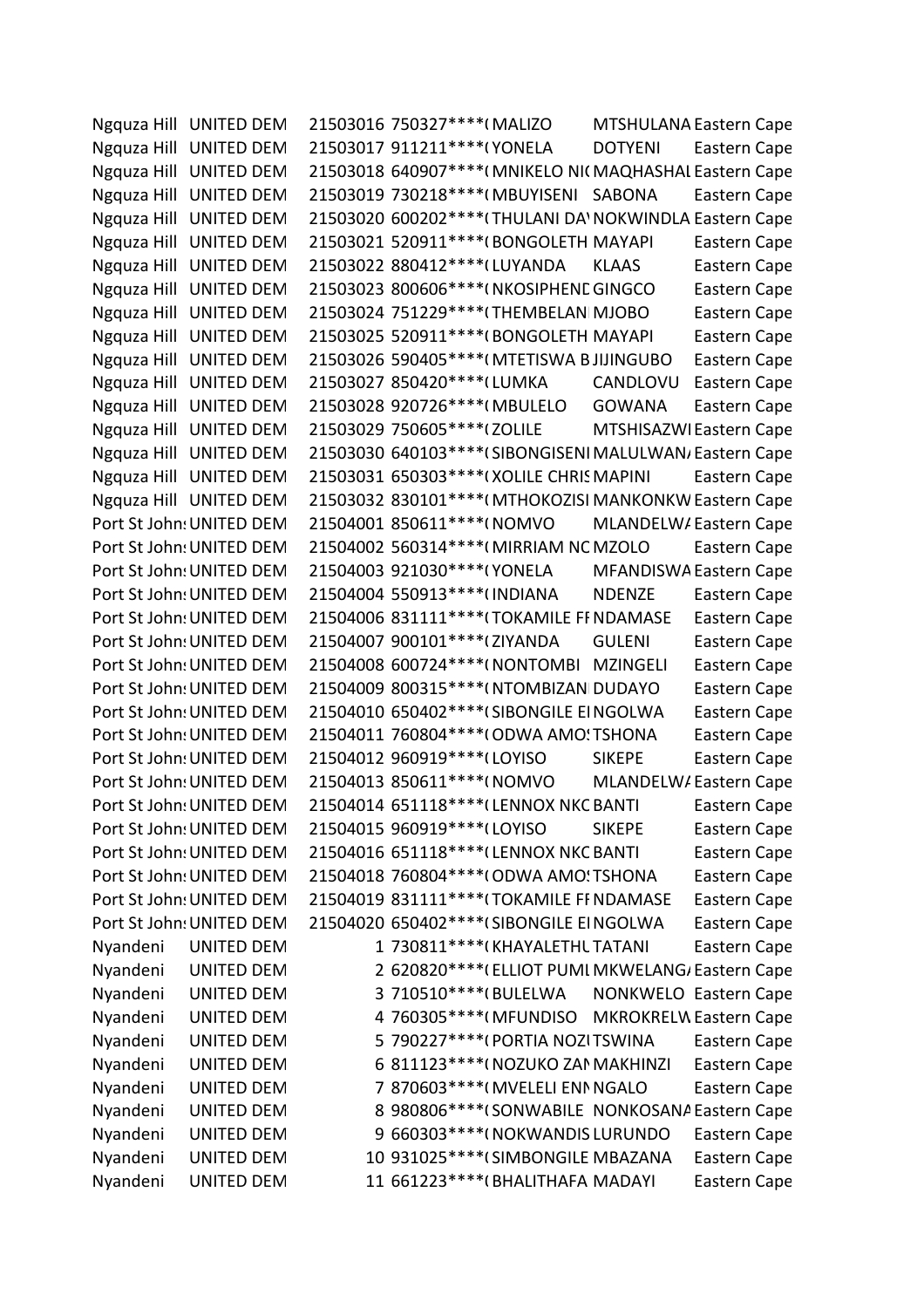| Nyandeni | <b>UNITED DEM</b> | 12 790303 **** (ZINGISA JON MBANA                       |                 | Eastern Cape                  |
|----------|-------------------|---------------------------------------------------------|-----------------|-------------------------------|
| Nyandeni | <b>UNITED DEM</b> | 13 790719 **** (SIVIWE                                  |                 | <b>NONDONGA Eastern Cape</b>  |
| Nyandeni | <b>UNITED DEM</b> | 14 721102 **** (MBULELO                                 | <b>HAGILE</b>   | Eastern Cape                  |
| Nyandeni | <b>UNITED DEM</b> | 15 710111 **** (FIKILE                                  | SAYILESE        | Eastern Cape                  |
| Nyandeni | <b>UNITED DEM</b> | 21505001 730811 **** (KHAYALETHL TATANI                 |                 | Eastern Cape                  |
| Nyandeni | <b>UNITED DEM</b> | 21505002 931025 **** (SIMBONGILE MBAZANA                |                 | Eastern Cape                  |
| Nyandeni | <b>UNITED DEM</b> | 21505003 710510 **** (BULELWA                           | <b>NONKWELO</b> | Eastern Cape                  |
| Nyandeni | <b>UNITED DEM</b> | 21505004 811123 **** (NOZUKO ZAN MAKHINZI               |                 | Eastern Cape                  |
| Nyandeni | <b>UNITED DEM</b> | 21505005 730811 **** (KHAYALETHL TATANI                 |                 | Eastern Cape                  |
| Nyandeni | <b>UNITED DEM</b> | 21505006 790303 **** (ZINGISA JON MBANA                 |                 | Eastern Cape                  |
| Nyandeni | <b>UNITED DEM</b> | 21505007 720223 **** (MALUSI                            | <b>NJANJANI</b> | Eastern Cape                  |
| Nyandeni | <b>UNITED DEM</b> | 21505008 811123 **** ( NOZUKO ZAN MAKHINZI              |                 | Eastern Cape                  |
| Nyandeni | <b>UNITED DEM</b> | 21505009 710510 **** (BULELWA                           | <b>NONKWELO</b> | Eastern Cape                  |
| Nyandeni | <b>UNITED DEM</b> | 21505010 790719 **** (SIVIWE                            |                 | <b>NONDONGA Eastern Cape</b>  |
| Nyandeni | <b>UNITED DEM</b> | 21505013 870603 **** (MVELELI ENN NGALO                 |                 | Eastern Cape                  |
| Nyandeni | <b>UNITED DEM</b> | 21505015 710111 **** (FIKILE                            | SAYILESE        | Eastern Cape                  |
| Nyandeni | <b>UNITED DEM</b> | 21505016 540606 **** (SITHEMBELE JUKUDA                 |                 | Eastern Cape                  |
| Nyandeni | <b>UNITED DEM</b> | 21505017 910102 **** (ASIVE                             | <b>TOTO</b>     | Eastern Cape                  |
| Nyandeni | <b>UNITED DEM</b> | 21505018 721102 **** (MBULELO                           | <b>HAGILE</b>   | Eastern Cape                  |
| Nyandeni | <b>UNITED DEM</b> | 21505019 760305 **** (MFUNDISO                          |                 | <b>MKROKRELW Eastern Cape</b> |
| Nyandeni | <b>UNITED DEM</b> | 21505020 661223 **** (BHALITHAFA MADAYI                 |                 | Eastern Cape                  |
| Nyandeni | <b>UNITED DEM</b> | 21505024 550727 **** (WANDILE                           | <b>SOGONI</b>   | Eastern Cape                  |
| Nyandeni | <b>UNITED DEM</b> | 21505026 620820**** (ELLIOT PUMI MKWELANG/ Eastern Cape |                 |                               |
| Nyandeni | <b>UNITED DEM</b> | 21505028 730811 **** (KHAYALETHL TATANI                 |                 | Eastern Cape                  |
| Nyandeni | <b>UNITED DEM</b> | 21505029 931025 **** (SIMBONGILE MBAZANA                |                 | Eastern Cape                  |
| Mhlontlo | <b>UNITED DEM</b> | 1 730413 **** (ZAKHENI                                  | <b>NONDAKA</b>  | Eastern Cape                  |
| Mhlontlo | <b>UNITED DEM</b> | 2 660120****(NOLINDILE                                  | <b>ZIKOLO</b>   | Eastern Cape                  |
| Mhlontlo | <b>UNITED DEM</b> | 3 730414 **** (KHWEZI MAI JUBASE                        |                 | Eastern Cape                  |
| Mhlontlo | <b>UNITED DEM</b> | 4 660311 **** ( ZOLEKA ANG MANZI                        |                 | Eastern Cape                  |
| Mhlontlo | <b>UNITED DEM</b> | 5 741209 **** (VINCENT MZ KHWATSHA                      |                 | Eastern Cape                  |
| Mhlontlo | <b>UNITED DEM</b> | 6 730923 **** (NIMROSE KA BONTSA                        |                 | Eastern Cape                  |
| Mhlontlo | <b>UNITED DEM</b> | 7 630301 **** (PATRICK MA NOTUNUNU Eastern Cape         |                 |                               |
| Mhlontlo | <b>UNITED DEM</b> | 8 850607 **** (GRISSELTER (LAMANI                       |                 | Eastern Cape                  |
| Mhlontlo | <b>UNITED DEM</b> | 9 800521 **** (PENELOPE                                 | <b>KHOHLISO</b> | Eastern Cape                  |
| Mhlontlo | <b>UNITED DEM</b> | 10 841224 **** (PHELOKAZI MGININDO-NEastern Cape        |                 |                               |
| Mhlontlo | <b>UNITED DEM</b> | 11 861027 **** (NONTEMBEK MLONYENI                      |                 | Eastern Cape                  |
| Mhlontlo | <b>UNITED DEM</b> | 12 620116****(PHUMLA                                    | <b>MABINDLA</b> | Eastern Cape                  |
| Mhlontlo | <b>UNITED DEM</b> | 13 901114****(THUMEKA                                   | <b>MFACO</b>    | Eastern Cape                  |
| Mhlontlo | <b>UNITED DEM</b> | 14 850730 **** (MALIXOLE                                | NOMBEWU         | Eastern Cape                  |
| Mhlontlo | <b>UNITED DEM</b> | 15 840610 **** (BONGOZIWE MABANDLA Eastern Cape         |                 |                               |
| Mhlontlo | <b>UNITED DEM</b> | 16 750606**** (NONTANDAZ MNANDINAN Eastern Cape         |                 |                               |
| Mhlontlo | <b>UNITED DEM</b> | 17 661220*****(VELIWE                                   | <b>MOLOSI</b>   | Eastern Cape                  |
| Mhlontlo | <b>UNITED DEM</b> | 18 601226 **** ( NELISWA EUI NTLOKWANA Eastern Cape     |                 |                               |
| Mhlontlo | <b>UNITED DEM</b> | 19 740226 **** (MZIWENKOS SOMDAKA                       |                 | Eastern Cape                  |
| Mhlontlo | <b>UNITED DEM</b> | 20 910623 **** (CEBISA INNO GODLO                       |                 | Eastern Cape                  |
| Mhlontlo | <b>UNITED DEM</b> | 21 720808****(NOKUZOLA DIPA                             |                 | Eastern Cape                  |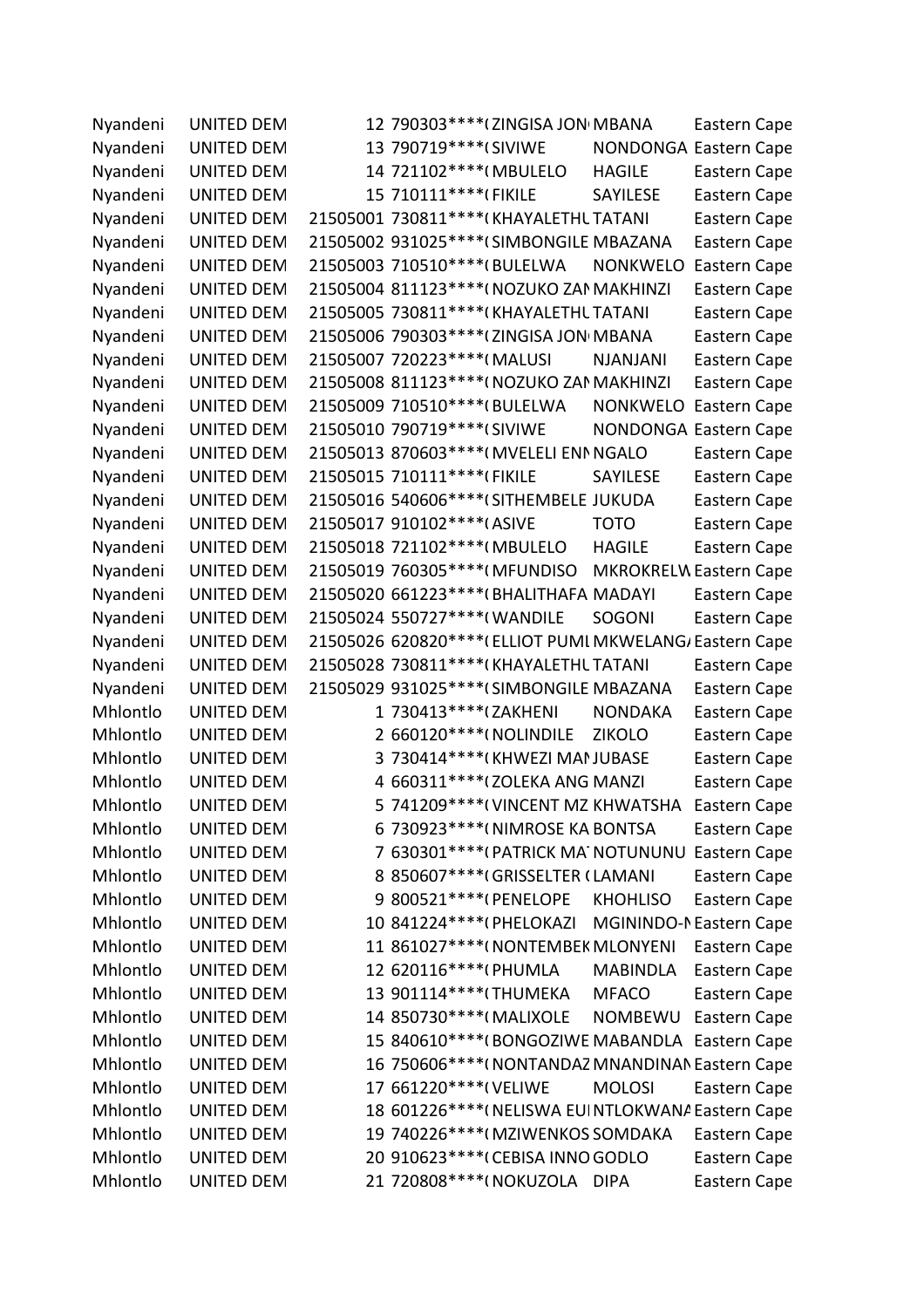| Mhlontlo | <b>UNITED DEM</b>      | 22 710928 **** ( VUYANI                                |                 | NDOLOMBA Eastern Cape         |
|----------|------------------------|--------------------------------------------------------|-----------------|-------------------------------|
| Mhlontlo | <b>UNITED DEM</b>      | 23 961204 **** (YONELA                                 | <b>MAJAVELE</b> | Eastern Cape                  |
| Mhlontlo | <b>UNITED DEM</b>      | 24 740317 **** ( NOZUZILE                              | LIMBA           | Eastern Cape                  |
| Mhlontlo | <b>UNITED DEM</b>      | 25 951009 **** (SIYOLISE                               | <b>BOTYA</b>    | Eastern Cape                  |
| Mhlontlo | <b>UNITED DEM</b>      | 26 620512 **** (BONGANI                                |                 | <b>GQOKONGAI Eastern Cape</b> |
| Mhlontlo | <b>UNITED DEM</b>      | 27 660330 **** (FRANCIS                                |                 | <b>MANYANA-N Eastern Cape</b> |
| Mhlontlo | <b>UNITED DEM</b>      | 28 650622 **** ( ZALISEKILE PI MXEGO                   |                 | Eastern Cape                  |
| Mhlontlo | <b>UNITED DEM</b>      | 29 761211 **** (THEMBA ABE HLOMZA                      |                 | Eastern Cape                  |
| Mhlontlo | <b>UNITED DEM</b>      | 30 660414 **** (MACKPHESO MBASA                        |                 | Eastern Cape                  |
| Mhlontlo | <b>UNITED DEM</b>      | 31 850620 **** (THANDOLWE MADIKIZELA                   |                 | Eastern Cape                  |
| Mhlontlo | <b>UNITED DEM</b>      | 21506001 600608 **** (SEBENZILE                        | <b>CHITIZA</b>  | Eastern Cape                  |
| Mhlontlo | <b>UNITED DEM</b>      | 21506002 660120**** (NOLINDILE                         | <b>ZIKOLO</b>   | Eastern Cape                  |
| Mhlontlo | <b>UNITED DEM</b>      | 21506003 730414 **** (KHWEZI MAN JUBASE                |                 | Eastern Cape                  |
| Mhlontlo | <b>UNITED DEM</b>      | 21506004 800521 **** (PENELOPE                         | <b>KHOHLISO</b> | Eastern Cape                  |
| Mhlontlo | UNITED DEM             | 21506005 620201 **** (BONGILE                          | <b>DYWILI</b>   | Eastern Cape                  |
| Mhlontlo | <b>UNITED DEM</b>      | 21506006 660311 **** ( ZOLEKA ANG MANZI                |                 | Eastern Cape                  |
| Mhlontlo | <b>UNITED DEM</b>      | 21506007 730923 **** (NIMROSE KA BONTSA                |                 | Eastern Cape                  |
| Mhlontlo | <b>UNITED DEM</b>      | 21506008 850607 **** (GRISSELTER (LAMANI               |                 | Eastern Cape                  |
| Mhlontlo | <b>UNITED DEM</b>      | 21506009 850730 **** (MALIXOLE                         | <b>NOMBEWU</b>  | Eastern Cape                  |
| Mhlontlo | <b>UNITED DEM</b>      | 21506010 901114 **** (THUMEKA                          | <b>MFACO</b>    | Eastern Cape                  |
| Mhlontlo | <b>UNITED DEM</b>      | 21506011 840610 **** (BONGOZIWE MABANDLA               |                 | Eastern Cape                  |
| Mhlontlo | <b>UNITED DEM</b>      | 21506012 730413 **** (ZAKHENI                          | <b>NONDAKA</b>  | Eastern Cape                  |
| Mhlontlo | <b>UNITED DEM</b>      | 21506013 620201*****(BONGILE                           | <b>DYWILI</b>   | Eastern Cape                  |
| Mhlontlo | <b>UNITED DEM</b>      | 21506014 660311 **** (ZOLEKA ANG MANZI                 |                 | Eastern Cape                  |
| Mhlontlo | <b>UNITED DEM</b>      | 21506015 730923 **** (NIMROSE KA BONTSA                |                 | Eastern Cape                  |
| Mhlontlo | <b>UNITED DEM</b>      | 21506017 620116 **** (PHUMLA                           | <b>MABINDLA</b> | Eastern Cape                  |
| Mhlontlo | <b>UNITED DEM</b>      | 21506019 601226**** (NELISWA EUINTLOKWANA Eastern Cape |                 |                               |
| Mhlontlo | <b>UNITED DEM</b>      | 21506020 600608 **** (SEBENZILE                        | <b>CHITIZA</b>  | Eastern Cape                  |
| Mhlontlo | <b>UNITED DEM</b>      | 21506021 660120 **** ( NOLINDILE                       | <b>ZIKOLO</b>   | Eastern Cape                  |
| Mhlontlo | <b>UNITED DEM</b>      | 21506022 730414****(KHWEZI MANJUBASE                   |                 | Eastern Cape                  |
| Mhlontlo | <b>UNITED DEM</b>      | 21506023 800521 **** (PENELOPE                         | <b>KHOHLISO</b> | Eastern Cape                  |
| Mhlontlo | <b>UNITED DEM</b>      | 21506024 620201*****(BONGILE                           | <b>DYWILI</b>   | Eastern Cape                  |
| Mhlontlo | <b>UNITED DEM</b>      | 21506025 660311 **** ( ZOLEKA ANG MANZI                |                 | Eastern Cape                  |
| Mhlontlo | <b>UNITED DEM</b>      | 21506026 861130 **** (MXOLISENI                        | <b>BANGO</b>    | Eastern Cape                  |
|          | King Sabata UNITED DEM | 1 701215 **** (BANDILE BES GQWETHA                     |                 | Eastern Cape                  |
|          | King Sabata UNITED DEM | 2 640718 **** (MOYISELI ST, NKCINKCA                   |                 | Eastern Cape                  |
|          | King Sabata UNITED DEM | 3 770521 **** ( NOBUNTO F/ MZIMANE                     |                 | Eastern Cape                  |
|          | King Sabata UNITED DEM | 4 650605 **** (MNCEDISI                                | <b>BUNZANA</b>  | Eastern Cape                  |
|          | King Sabata UNITED DEM | 5 581210 **** (RAYMOND                                 | <b>KNOCK</b>    | Eastern Cape                  |
|          | King Sabata UNITED DEM | 6 950508 **** (SIYASANGA                               | NGOMFELA        | Eastern Cape                  |
|          | King Sabata UNITED DEM | 7 841210****(TANKISO                                   | <b>MALEFANE</b> | Eastern Cape                  |
|          | King Sabata UNITED DEM | 8 650111 **** (MZIMKULU MPANGELE                       |                 | Eastern Cape                  |
|          | King Sabata UNITED DEM | 9 670403 **** (SIPHIWO WITMRAWU                        |                 | Eastern Cape                  |
|          | King Sabata UNITED DEM | 10 720606 **** (NOMTANDA; TUKAYI                       |                 | Eastern Cape                  |
|          | King Sabata UNITED DEM | 11 700907 **** (LUZUKO MAI LUWACA                      |                 | Eastern Cape                  |
|          | King Sabata UNITED DEM | 12 561210*****(GATE                                    | <b>NGQOLA</b>   | Eastern Cape                  |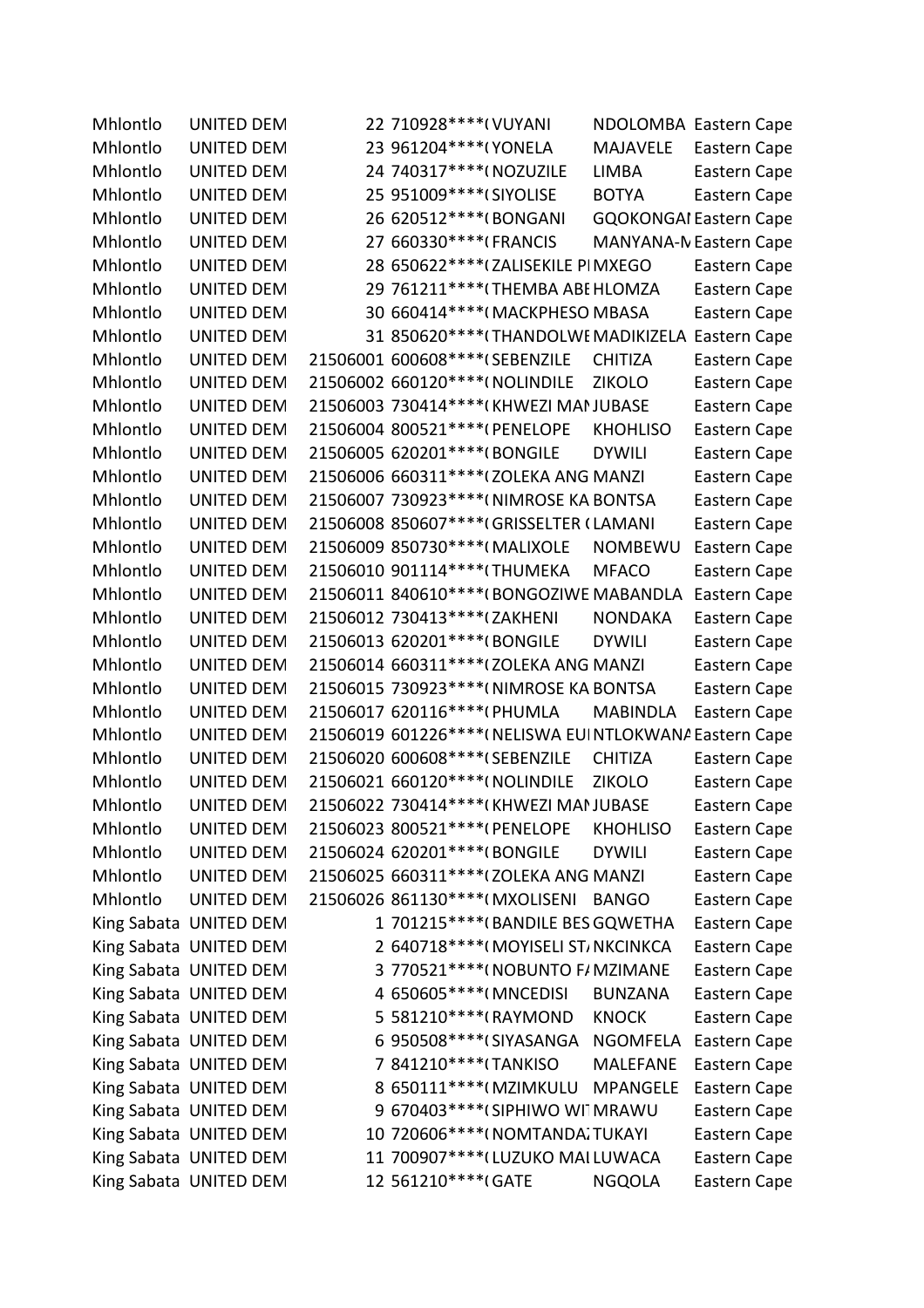King Sabata Dalindyebo UNITED DEMOCRATIC MOVEMENT 13 700604\*\*\*\*08\* TOYI BHOVA Eastern Cape King Sabata UNITED DEM 14 820805\*\*\*\*(MAKHOSI GAMALITSHC Eastern Cape King Sabata UNITED DEM 15 820827\*\*\*\* (LIHLE PUTUN ZUMA Eastern Cape King Sabata UNITED DEM 16 670602\*\*\*\*(NOMTSHATC NQWAZI Eastern Cape King Sabata UNITED DEM 17 650625\*\*\*\*(JAMES DLAMINI Eastern Cape King Sabata UNITED DEM 18 850409\*\*\*\*(ABONGILE BABILE Eastern Cape King Sabata UNITED DEM 19 661220\*\*\*\*(NANDIPHA P NGALO Eastern Cape King Sabata UNITED DEM 20 570502\*\*\*\*(WILSON LIZONOMYAYI Eastern Cape King Sabata UNITED DEM 21 641121\*\*\*\*(LULAMA ALB TSHISEKA Eastern Cape King Sabata UNITED DEM 22 800902\*\*\*\* (SIYABONGA MBANGATA Eastern Cape King Sabata UNITED DEM 23 740928\*\*\*\*(NTOMBOSIN MAKELENI Eastern Cape King Sabata UNITED DEM 24 600516\*\*\*\*(NTOBIFIKILE SALUKAZAN/ Eastern Cape King Sabata UNITED DEM 25 800319\*\*\*\*(NOMFUNDO MBIZA Eastern Cape King Sabata UNITED DEM 26 800425\*\*\*\*(ANELE ARNO SIKELE Eastern Cape King Sabata UNITED DEM 27 961103\*\*\*\*(APHIWE SIPUNGU Eastern Cape King Sabata UNITED DEM 28 860515\*\*\*\*(NOKONWAB TSHANANDA Eastern Cape King Sabata UNITED DEM 29 740712\*\*\*\* (LINDIWE NOGQALA Eastern Cape King Sabata UNITED DEM 30 700703\*\*\*\*(NOSIPHO MADOLO Eastern Cape King Sabata UNITED DEM 31 810101\*\*\*\*(SIYABONGA DYONASE Eastern Cape King Sabata UNITED DEM 32 850925\*\*\*\*(KHANYISA NQODI Eastern Cape King Sabata UNITED DEM 33 580101\*\*\*\*(PATRICIA NO MAQUME Eastern Cape King Sabata UNITED DEM 21507001 681106\*\*\*\*(SOLOMON TOLA Eastern Cape King Sabata UNITED DEM 21507002 670602\*\*\*\*(NOMTSHATC NQWAZI Eastern Cape King Sabata UNITED DEM 21507003 611216\*\*\*\*(PAUL ZAMU) NTUNDINI Eastern Cape King Sabata UNITED DEM 21507004 761209\*\*\*\*(MOYISI NCEKANA Eastern Cape King Sabata UNITED DEM 21507005 841210\*\*\*\* (TANKISO MALEFANE Eastern Cape King Sabata UNITED DEM 21507006 581210\*\*\*\*(RAYMOND KNOCK Eastern Cape King Sabata UNITED DEM 21507007 560305\*\*\*\*(ABEGAIL NOTMLUNGWAN Eastern Cape King Sabata UNITED DEM 21507008 620116\*\*\*\*(HLUMA NTSI MANGXABA Eastern Cape King Sabata UNITED DEM 21507009 800902\*\*\*\*(SIYABONGA MBANGATA Eastern Cape King Sabata UNITED DEM 21507010 810823\*\*\*\*(SIPHE YANDI: NGOZI Eastern Cape King Sabata UNITED DEM 21507011 661220\*\*\*\* (NANDIPHA P NGALO Eastern Cape King Sabata UNITED DEM 21507012 730902\*\*\*\* (BRENDA BUS MKHWE Eastern Cape King Sabata UNITED DEM 21507013 920718\*\*\*\*(VUYISANI NDAMASE Eastern Cape King Sabata UNITED DEM 21507014 870209\*\*\*\*(MZOVUYO NJEMLA Eastern Cape King Sabata UNITED DEM 21507017 820910\*\*\*\*(NOLUYANDA TOMSANA Eastern Cape King Sabata UNITED DEM 21507018 700315\*\*\*\*(GCINIKHAYA XOZWA Eastern Cape King Sabata UNITED DEM 21507019 760206\*\*\*\*(MVENI MBUIJENTUMANE Eastern Cape King Sabata UNITED DEM 21507020 961103\*\*\*\*(APHIWE SIPUNGU Eastern Cape King Sabata UNITED DEM 21507021 641208\*\*\*\*(MAURICE ZIL XOLO Eastern Cape King Sabata UNITED DEM 21507023 730115\*\*\*\*(NTSIKELELO MAFANYA Eastern Cape King Sabata UNITED DEM 21507024 710606\*\*\*\*(NOMFUSI MIBARNS Eastern Cape King Sabata UNITED DEM 21507027 660606\*\*\*\*(VUYOKAZI VI MBINGELELI Eastern Cape King Sabata UNITED DEM 21507028 820805\*\*\*\*(MAKHOSI GAMALITSHC Eastern Cape King Sabata UNITED DEM 21507029 761108\*\*\*\*(SIYABULELA MAFANYA Eastern Cape King Sabata UNITED DEM 21507030 601026\*\*\*\*(LUNGILE HEYJEBESE Eastern Cape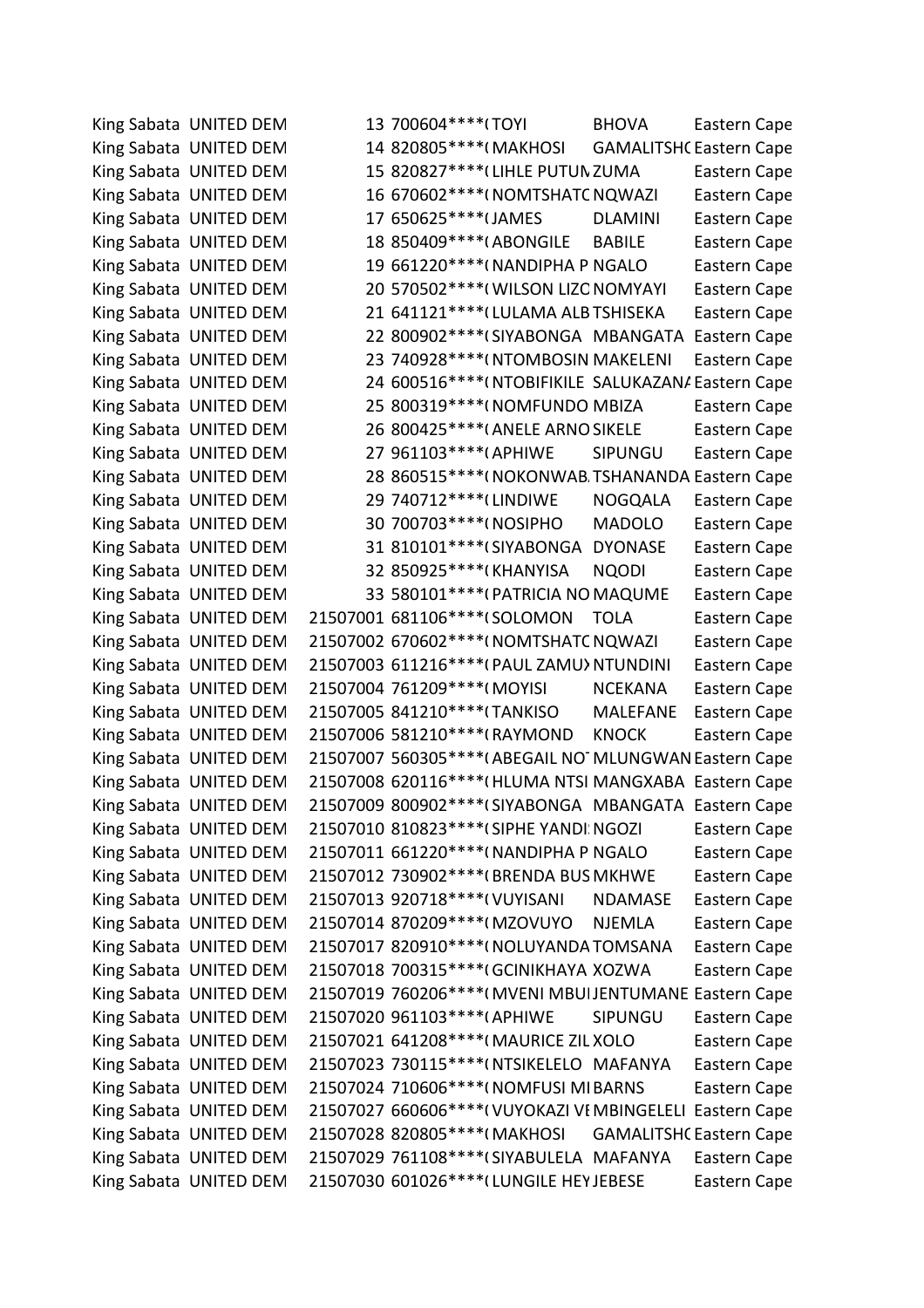|           | King Sabata UNITED DEM | 21507031 791011 **** (NKOSIYABO GQEBA                    |                 | Eastern Cape                  |
|-----------|------------------------|----------------------------------------------------------|-----------------|-------------------------------|
|           | King Sabata UNITED DEM | 21507032 670403 **** (SIPHIWO WI MRAWU                   |                 | Eastern Cape                  |
|           | King Sabata UNITED DEM | 21507033 531026 **** (MBULELO                            | QANGAQA         | Eastern Cape                  |
|           | King Sabata UNITED DEM | 21507034 801014**** (SYLVESTER SIMAJOKWENI Eastern Cape  |                 |                               |
|           | King Sabata UNITED DEM | 21507035 811126 **** (MTHUNZI                            | <b>NCANYWA</b>  | Eastern Cape                  |
|           | King Sabata UNITED DEM | 21507036 670101 **** (ANELE GODF MTSEWU                  |                 | Eastern Cape                  |
| Matatiele | UNITED DEM             | 1 600423 **** (NOMARUSSI, PAMBUKELE Eastern Cape         |                 |                               |
| Matatiele | <b>UNITED DEM</b>      | 2 771027****(LEBOHANG E STUURMAN                         |                 | Eastern Cape                  |
| Matatiele | <b>UNITED DEM</b>      | 3 700416****(SAMUEL TEB KANETSI                          |                 | Eastern Cape                  |
| Matatiele | <b>UNITED DEM</b>      | 4 931204 **** (NIKITA THAN PALMER                        |                 | Eastern Cape                  |
| Matatiele | <b>UNITED DEM</b>      | 5 881020**** (MAMAKHON MOHAPI                            |                 | Eastern Cape                  |
| Matatiele | <b>UNITED DEM</b>      | 6 670722 **** (ZINGISWA                                  |                 | NGOMBANE Eastern Cape         |
| Matatiele | <b>UNITED DEM</b>      | 24401001 600423 **** ( NOMARUSSI, PAMBUKELE Eastern Cape |                 |                               |
| Matatiele | <b>UNITED DEM</b>      | 24401002 700712 **** (NELISWA PE1MBOBO                   |                 | Eastern Cape                  |
| Matatiele | <b>UNITED DEM</b>      | 24401003 700416 **** (SAMUEL TEB KANETSI                 |                 | Eastern Cape                  |
| Matatiele | <b>UNITED DEM</b>      | 24401004 600303***** (AYANDA THE DOTWANA                 |                 | Eastern Cape                  |
| Matatiele | <b>UNITED DEM</b>      | 24401005 700416 **** (SAMUEL TEB KANETSI                 |                 | Eastern Cape                  |
| Matatiele | <b>UNITED DEM</b>      | 24401006 791020 **** (MANDISA PA GCALI                   |                 | Eastern Cape                  |
| Matatiele | <b>UNITED DEM</b>      | 24401007 771027 **** (LEBOHANG E STUURMAN                |                 | Eastern Cape                  |
| Matatiele | <b>UNITED DEM</b>      | 24401008 791020 **** (MANDISA PA GCALI                   |                 | Eastern Cape                  |
| Matatiele | <b>UNITED DEM</b>      | 24401009 771027**** (LEBOHANG E STUURMAN                 |                 | Eastern Cape                  |
| Matatiele | <b>UNITED DEM</b>      | 24401010 600423 **** (NOMARUSSI, PAMBUKELE Eastern Cape  |                 |                               |
| Matatiele | <b>UNITED DEM</b>      | 24401011 900210 **** (MPHO                               | <b>SELESO</b>   | Eastern Cape                  |
| Matatiele | <b>UNITED DEM</b>      | 24401012 740808 **** (LUNGISO                            | <b>MARARENI</b> | Eastern Cape                  |
| Matatiele | UNITED DEM             | 24401013 931204 **** ( NIKITA THAN PALMER                |                 | Eastern Cape                  |
| Matatiele | <b>UNITED DEM</b>      | 24401014 771027**** (LEBOHANG E STUURMAN                 |                 | Eastern Cape                  |
| Matatiele | UNITED DEM             | 24401015 680220 **** (MALETSATSI MAOME                   |                 | Eastern Cape                  |
| Matatiele | <b>UNITED DEM</b>      | 24401016 771027**** (LEBOHANG E STUURMAN                 |                 | Eastern Cape                  |
| Matatiele | <b>UNITED DEM</b>      | 24401017 600423 **** ( NOMARUSSI, PAMBUKELE              |                 | Eastern Cape                  |
| Matatiele | <b>UNITED DEM</b>      | 24401018 700712****(NELISWA PE1MBOBO                     |                 | Eastern Cape                  |
| Matatiele | <b>UNITED DEM</b>      | 24401019 670722 **** (ZINGISWA NGOMBANE Eastern Cape     |                 |                               |
| Matatiele | <b>UNITED DEM</b>      | 24401020 931204 **** ( NIKITA THAN PALMER                |                 | Eastern Cape                  |
| Matatiele | <b>UNITED DEM</b>      | 24401021 771027****(LEBOHANG ESTUURMAN Eastern Cape      |                 |                               |
| Matatiele | <b>UNITED DEM</b>      | 24401022 670722****(ZINGISWA NGOMBANE Eastern Cape       |                 |                               |
| Matatiele | <b>UNITED DEM</b>      | 24401023 600423 **** (NOMARUSSI, PAMBUKELE Eastern Cape  |                 |                               |
| Matatiele | <b>UNITED DEM</b>      | 24401024 820818 **** ( ZWELENCEB/ MBOBO                  |                 | Eastern Cape                  |
| Matatiele | <b>UNITED DEM</b>      | 24401025 700828 **** (KATILE LILLIA NODLULA              |                 | Eastern Cape                  |
| Matatiele | <b>UNITED DEM</b>      | 24401026 600423 **** (NOMARUSSI, PAMBUKELE Eastern Cape  |                 |                               |
| Matatiele | <b>UNITED DEM</b>      | 24401027 600423 **** (NOMARUSSI, PAMBUKELE Eastern Cape  |                 |                               |
|           | Umzimvubu UNITED DEM   | 1 800202****(MANDLA                                      |                 | <b>HLANEKELA</b> Eastern Cape |
|           | Umzimvubu UNITED DEM   | 2 780709**** (PHILA KHALII THINGATHIN Eastern Cape       |                 |                               |
|           | Umzimvubu UNITED DEM   | 3 640529**** (NOBUBELE R STOFILE                         |                 | Eastern Cape                  |
|           | Umzimvubu UNITED DEM   | 4 820717 **** (ZIMASA ASAI NODADA                        |                 | Eastern Cape                  |
|           | Umzimvubu UNITED DEM   | 5 760106**** (NOKULINDA MAHLEKELEL Eastern Cape          |                 |                               |
|           | Umzimvubu UNITED DEM   | 6 751022 **** (BAZOLILE MTZILILO                         |                 | Eastern Cape                  |
|           | Umzimvubu UNITED DEM   | 7 751008****(MAZIZILIZA MLONZI                           |                 | Eastern Cape                  |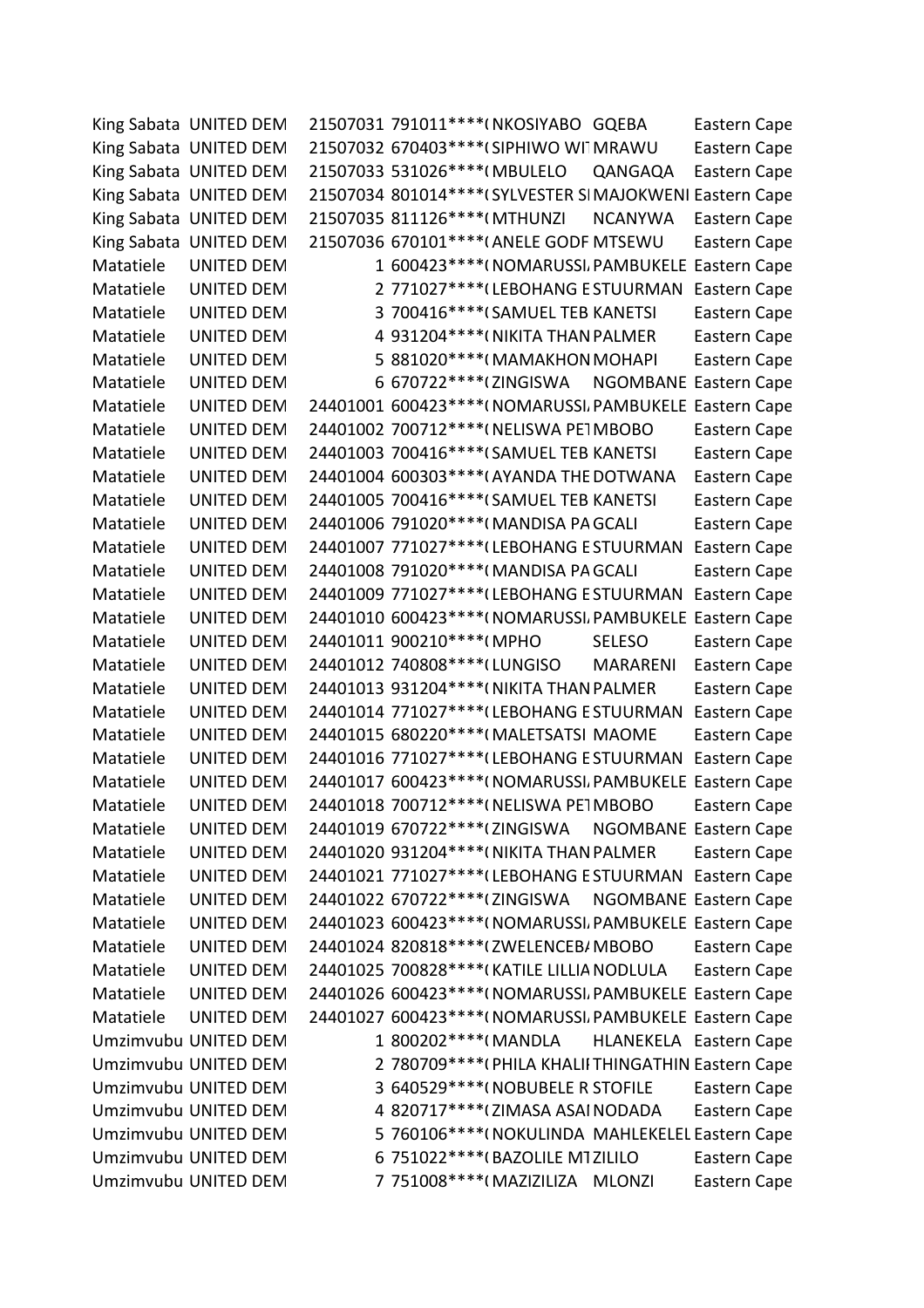Umzimvubu UNITED DEM 8 850929\*\*\*\* (LANGALETHL DLUNGWAN, Eastern Cape Umzimvubu UNITED DEM <br>
9 820223\*\*\*\*(UNATHI MTYEKU Eastern Cape Umzimvubu UNITED DEM 10 761123\*\*\*\* (SONWABILE NOMPUKANI Eastern Cape Umzimvubu UNITED DEMOCRATIC MOVEMENT 11 910301\*\*\*\*08\*ASIPHE KUME Eastern Cape Umzimvubu UNITED DEM 12 730525\*\*\*\*(THOBEKA HLANEKELA Eastern Cape Umzimvubu UNITED DEM 13 730115\*\*\*\*(NOMA-INDIA MPANDA Eastern Cape Umzimvubu UNITED DEM 14 830409\*\*\*\*(MZUYANDA DIKO Eastern Cape Umzimvubu UNITED DEM 15 920306\*\*\*\*(PRINCESS TH SIRHALI Eastern Cape Umzimvubu UNITED DEM 16 870701\*\*\*\*(SIFISO MACH NODADA Eastern Cape Umzimvubu UNITED DEM 17 880415\*\*\*\*(YOLANDA MJOKANE Eastern Cape Umzimvubu UNITED DEM 18 781226\*\*\*\*(THEOPHELUS NDZELU Eastern Cape Umzimvubu UNITED DEM 24402001 800202\*\*\*\*(MANDLA HLANEKELA Eastern Cape Umzimvubu UNITED DEM 24402002 850929\*\*\*\* (LANGALETHL DLUNGWAN, Eastern Cape Umzimvubu UNITED DEM 24402004 751008\*\*\*\*(MAZIZILIZA MLONZI Eastern Cape Umzimvubu UNITED DEM 24402005 690624\*\*\*\*(NOMPENDUI FIKENI Eastern Cape Umzimvubu UNITED DEM 24402006 810902\*\*\*\*(NOLUBABAL(NTSHOBANE Eastern Cape Umzimvubu UNITED DEM 24402007 880415\*\*\*\*(YOLANDA MJOKANE Eastern Cape Umzimvubu UNITED DEM 24402008 760106\*\*\*\*(NOKULINDA MAHLEKELEL Eastern Cape Umzimvubu UNITED DEM 24402009 781226\*\*\*\* (THEOPHELUS NDZELU Eastern Cape Umzimvubu UNITED DEM 24402010 690223\*\*\*\*(LULAMILE MAKHINZI Eastern Cape Umzimvubu UNITED DEM 24402011 690223\*\*\*\*(LULAMILE MAKHINZI Eastern Cape Umzimvubu UNITED DEM 24402012 870701\*\*\*\*(SIFISO MACH NODADA Eastern Cape Umzimvubu UNITED DEM 24402013 800112\*\*\*\*(THUMEKA NTOMBELA Eastern Cape Umzimvubu UNITED DEM 24402014 751022\*\*\*\*(BAZOLILE MTZILILO Eastern Cape Umzimvubu UNITED DEM 24402015 800202\*\*\*\*(MANDLA HLANEKELA Eastern Cape Umzimvubu UNITED DEM 24402016 640529\*\*\*\*(NOBUBELE R STOFILE Eastern Cape Umzimvubu UNITED DEM 24402017 770420\*\*\*\*(ZUKILE JOJO Eastern Cape Umzimvubu UNITED DEM 24402018 791225\*\*\*\* (TANDUYISE NDARA Eastern Cape Umzimvubu UNITED DEM 24402019 910301\*\*\*\*(ASIPHE KUME Eastern Cape Umzimvubu UNITED DEM 24402020 870701\*\*\*\*(SIFISO MACH NODADA Eastern Cape Umzimvubu UNITED DEM 24402021 820717\*\*\*\* (ZIMASA ASAI NODADA Eastern Cape Umzimvubu UNITED DEM 24402022 950411\*\*\*\*(NASIPHI MAJUQULW/Eastern Cape Umzimvubu UNITED DEM 24402023 761123\*\*\*\* (SONWABILE NOMPUKANI Eastern Cape Umzimvubu UNITED DEM 24402024 851024\*\*\*\* (ZIYANDA MAJENGE Eastern Cape Umzimvubu UNITED DEM 24402025 800202\*\*\*\*(MANDLA HLANEKELA Eastern Cape Umzimvubu UNITED DEM 24402026 770420\*\*\*\* (ZUKILE JOJO Eastern Cape Umzimvubu UNITED DEM 24402027 791225\*\*\*\*(TANDUYISE NDARA Eastern Cape Umzimvubu UNITED DEM 24402028 910301\*\*\*\*(ASIPHE KUME Eastern Cape Winnie Mad UNITED DEM
<br>
1 770101\*\*\*\*
(LINDEKILE
SILANGWE
Eastern Cape Winnie Mad UNITED DEM 2 560222\*\*\*\*(NOFEZILE OT NOFEMELE Eastern Cape Winnie Mad UNITED DEM 3 561111\*\*\*\*(BONGANI MAZINGISA Eastern Cape Winnie Mad UNITED DEM 4 770326\*\*\*\*(NOMPIKISO MAZIYANA Eastern Cape Winnie Mad UNITED DEM 5 931221\*\*\*\*(BUHLE SIKHC MVIMBI Eastern Cape Winnie Mad UNITED DEM 6 671028\*\*\*\*(MLUNGISI AL NGCOBO Eastern Cape Winnie Mad UNITED DEM
The Madikita Latern Cape 7 741125\*\*\*\* (SIPHIWE MBADU Eastern Cape Winnie Mad UNITED DEM 8 900510\*\*\*\*(ANELE GWANISHEN Eastern Cape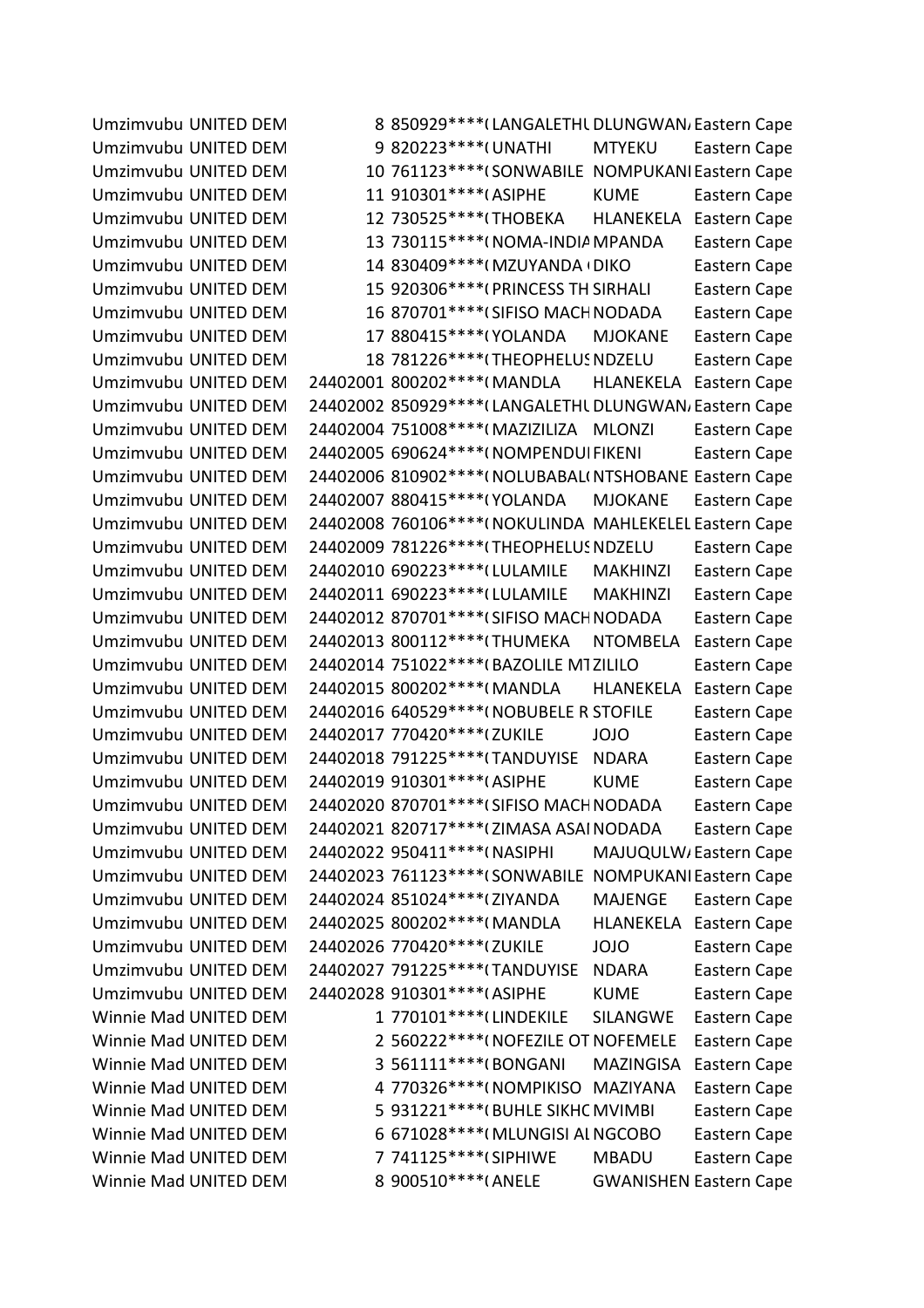Winnie Mad UNITED DEM
9 930625\*\*\*\*(SIPHIWO
MAZIYANA
Eastern Cape Winnie Mad UNITED DEM 10 770616\*\*\*\*(VUYISA OLIVINTUNGWA Eastern Cape Winnie Mad UNITED DEM
<br>
11 850714\*\*\*\*(YANGA
MONKI
Eastern Cape Winnie Mad UNITED DEM 12 791022\*\*\*\*(NOZUKO SAVANHU Eastern Cape Winnie Mad UNITED DEM 13 820221\*\*\*\*(NOMFESANE PANDA Eastern Cape Winnie Mad UNITED DEM 14 960928\*\*\*\*(MOSES MQADI Eastern Cape Winnie Mad UNITED DEM 24403001 850714\*\*\*\*(YANGA MONKI Eastern Cape Winnie Mad UNITED DEM 24403002 770101\*\*\*\* (LINDEKILE SILANGWE Eastern Cape Winnie Mad UNITED DEM 24403003 770101\*\*\*\* (LINDEKILE SILANGWE Eastern Cape Winnie Mad UNITED DEM 24403004 560222\*\*\*\*(NOFEZILE OT NOFEMELE Eastern Cape Winnie Mad UNITED DEM 24403005 741125\*\*\*\* (SIPHIWE MBADU Eastern Cape Winnie Mad UNITED DEM 24403006 930625\*\*\*\* (SIPHIWO MAZIYANA Eastern Cape Winnie Mad UNITED DEM 24403007 770616\*\*\*\*(VUYISA OLIVINTUNGWA Eastern Cape Winnie Mad UNITED DEM 24403008 791022\*\*\*\*(NOZUKO SAVANHU Eastern Cape Winnie Mad UNITED DEM 24403009 930625\*\*\*\*(SIPHIWO MAZIYANA Eastern Cape Winnie Mad UNITED DEM 24403010 771006\*\*\*\*(NOSICELO SMITH-SILAN Eastern Cape Winnie Mad UNITED DEM 24403011 771006\*\*\*\*(NOSICELO SMITH-SILAN Eastern Cape Winnie Mad UNITED DEM 24403012 880902\*\*\*\*(MONGEZI NDEVU Eastern Cape Winnie Mad UNITED DEM 24403013 771006\*\*\*\*(NOSICELO SMITH-SILAN Eastern Cape Winnie Mad UNITED DEM 24403014 820221\*\*\*\*(NOMFESANE PANDA Eastern Cape Winnie Mad UNITED DEM 24403015 771006\*\*\*\*(NOSICELO SMITH-SILAN Eastern Cape Winnie Mad UNITED DEM 24403016 791022\*\*\*\*(NOZUKO SAVANHU Eastern Cape Winnie Mad UNITED DEM 24403017 930625\*\*\*\*(SIPHIWO MAZIYANA Eastern Cape Winnie Mad UNITED DEM 24403018 771006\*\*\*\*(NOSICELO SMITH-SILAN Eastern Cape Winnie Mad UNITED DEM 24403019 900510\*\*\*\* (ANELE GWANISHEN Eastern Cape Winnie Mad UNITED DEM 24403020 850714\*\*\*\*(YANGA MONKI Eastern Cape Winnie Mad UNITED DEM 24403021 770101\*\*\*\* (LINDEKILE SILANGWE Eastern Cape Winnie Mad UNITED DEM 24403022 770101\*\*\*\* (LINDEKILE SILANGWE Eastern Cape Winnie Mad UNITED DEM 24403023 931221\*\*\*\* (BUHLE SIKHC MVIMBI Eastern Cape Winnie Mad UNITED DEM 24403025 770326\*\*\*\*(NOMPIKISO MAZIYANA Eastern Cape Winnie Mad UNITED DEM 24403026 770616\*\*\*\*(VUYISA OLIVINTUNGWA Eastern Cape Winnie Mad UNITED DEM 24403027 671028\*\*\*\*(MLUNGISI AL NGCOBO Eastern Cape Winnie Mad UNITED DEM 24403028 560222\*\*\*\*(NOFEZILE OT NOFEMELE Eastern Cape Winnie Mad UNITED DEM 24403029 770616\*\*\*\*(VUYISA OLIVINTUNGWA Eastern Cape Winnie Mad UNITED DEM 24403030 930625\*\*\*\*(SIPHIWO MAZIYANA Eastern Cape Winnie Mad UNITED DEM 24403031 560222\*\*\*\*(NOFEZILE OT NOFEMELE Eastern Cape Winnie Mad UNITED DEM 24403032 770326\*\*\*\*(NOMPIKISO MAZIYANA Eastern Cape Ntabankulu UNITED DEM 1 610106\*\*\*\*(MORREL MG DIKO Eastern Cape Ntabankulu UNITED DEM 2 520914\*\*\*\*(EDMUND DUQEGWANA Eastern Cape Ntabankulu UNITED DEM 3 780304\*\*\*\*(SONWABILE ZUMA Eastern Cape Ntabankulu UNITED DEM 4 941205\*\*\*\*(OLWETHU NONTLANTA Eastern Cape Ntabankulu UNITED DEM 5 531101\*\*\*\*(NTOBEKO ZUNGULA Eastern Cape Ntabankulu UNITED DEM 24404001 610106\*\*\*\*(MORREL MG DIKO Eastern Cape Ntabankulu UNITED DEM 24404002 610106\*\*\*\*(MORREL MG DIKO Eastern Cape Ntabankulu UNITED DEM 24404003 610106\*\*\*\*(MORREL MG DIKO Eastern Cape Ntabankulu UNITED DEM 24404004 610106\*\*\*\*(MORREL MG DIKO Eastern Cape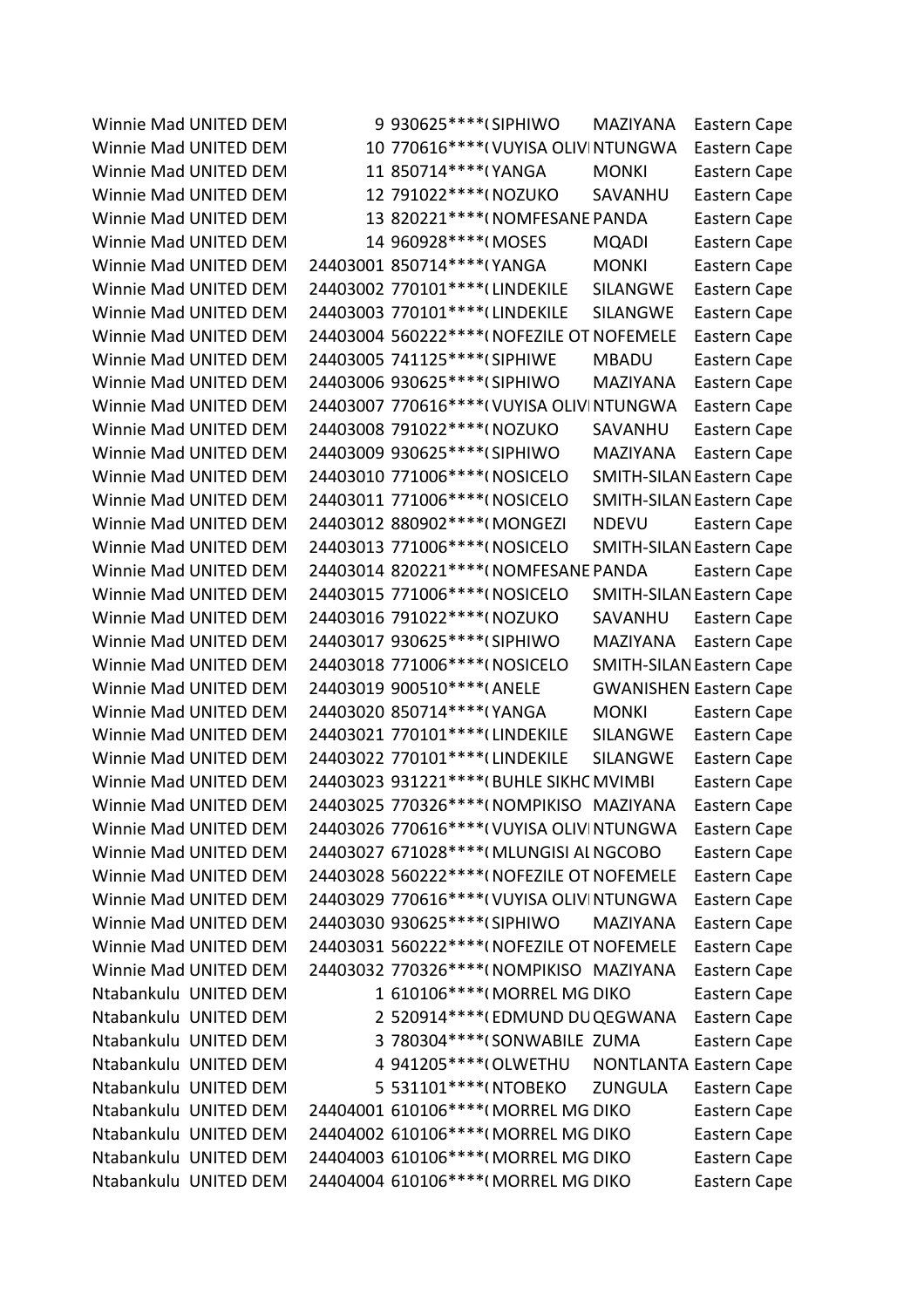Ntabankulu UNITED DEM 24404005 610106\*\*\*\*(MORREL MG DIKO Eastern Cape Ntabankulu UNITED DEM 24404007 520914\*\*\*\*(EDMUND DUQEGWANA Eastern Cape Ntabankulu UNITED DEM 24404009 610106\*\*\*\*(MORREL MG DIKO Eastern Cape Ntabankulu UNITED DEM 24404010 610106\*\*\*\*(MORREL MG DIKO Eastern Cape Ntabankulu UNITED DEM 24404012 520914\*\*\*\*(EDMUND DUQEGWANA Eastern Cape Ntabankulu UNITED DEM 24404013 520914\*\*\*\*(EDMUND DUQEGWANA Eastern Cape Ntabankulu UNITED DEM 24404014 520914\*\*\*\*(EDMUND DUQEGWANA Eastern Cape Ntabankulu UNITED DEM 24404016 520914\*\*\*\*(EDMUND DUQEGWANA Eastern Cape Ntabankulu UNITED DEM 24404017 520914\*\*\*\*(EDMUND DUQEGWANA Eastern Cape Ntabankulu UNITED DEM 24404018 520914\*\*\*\*(EDMUND DUQEGWANA Eastern Cape Ntabankulu UNITED DEM 24404019 520914\*\*\*\*(EDMUND DUQEGWANA Eastern Cape Nelson Man<sub>'</sub> UNITED DEM 1 860602\*\*\*\* (LUXOLO NAMETTE Eastern Cape Nelson Man<sub>1</sub> UNITED DEM 2 770209\*\*\*\*(MANDLA LOI FALTEIN Eastern Cape Nelson Man<sub>1</sub> UNITED DEM 3 760108\*\*\*\*(SIYABONGA INGUQU Eastern Cape Nelson Man<sub>1</sub> UNITED DEM 4 800608\*\*\*\*(NOXOLO PEA HANI Eastern Cape Nelson Man<sub>'</sub> UNITED DEM 5 580831\*\*\*\*(NOKUZOLA CMEI Eastern Cape Nelson Man<sub>'</sub> UNITED DEM 6 840615\*\*\*\*(ILSE KEARNS Eastern Cape Nelson Man<sub>1</sub> UNITED DEM **7 890424\*\*\*\*** (THULANI GLAMOSHO Eastern Cape Nelson Man<sub>1</sub> UNITED DEM 8 720909\*\*\*\*(MICHELLE BA VALENTYN Eastern Cape Nelson Man<sub>d</sub>UNITED DEM 9 621016\*\*\*\*(HENRY LIONI GOLIATH Eastern Cape Nelson Man<sub>1</sub> UNITED DEM 10 790114\*\*\*\*(LUYANDA YH DIAMOND Eastern Cape Nelson Man<sub>'</sub> UNITED DEM 11 880130\*\*\*\*(SIYAMTHANI BOLOTI Eastern Cape Nelson Man<sub>'</sub> UNITED DEM 12 751007\*\*\*\*(XOLANI SIKUNDLA Eastern Cape Nelson Man<sub>'</sub> UNITED DEM 13 810902\*\*\*\*(MZWABATHI MFULENI Eastern Cape Nelson Man<sub>'</sub> UNITED DEM 14 720929\*\*\*\*(FUNDISWA HALANA Eastern Cape Nelson Man<sub>'</sub> UNITED DEM 15 800316\*\*\*\*(LINDILE EPHF SOLDAAT Eastern Cape Nelson Man<sub>1</sub> UNITED DEM 16 820320\*\*\*\*(XOLELWA JARA Eastern Cape Nelson Man<sub>'</sub> UNITED DEM 17 910211\*\*\*\*(NOMANCWA NETI Eastern Cape Nelson Man<sub>'</sub> UNITED DEM 18 940825\*\*\*\* (SIKELELWA A MSINEKELW/ Eastern Cape Nelson Man<sub>1</sub> UNITED DEM 19 900322\*\*\*\* (SINETHEMBAMPATI Eastern Cape Nelson Man<sub>1</sub> UNITED DEM 20 830303\*\*\*\*(MONWABISI TSOTSA Eastern Cape Nelson Man<sub>'</sub> UNITED DEM 21 830321\*\*\*\* (THANDO THE TOKO Eastern Cape Nelson Man<sub>'</sub> UNITED DEM 22 780803\*\*\*\* (LUZUKO GLOJAMES Eastern Cape Nelson Man<sub>'</sub> UNITED DEM 23 900303\*\*\*\*(SIPHUXOLO I NKOLISA Eastern Cape Nelson Man<sub>'</sub> UNITED DEM 24 760917\*\*\*\* (LISEL BERNARDO Eastern Cape Nelson Man<sub>'</sub> UNITED DEM 25 800828\*\*\*\*( NTOMBIZOD NGQAMBUZ / Eastern Cape Nelson Man<sub>1</sub> UNITED DEM 26 900112\*\*\*\* (JAZELLE MARSTEYNBURG Eastern Cape Nelson Man<sub>'</sub> UNITED DEM 27 861216\*\*\*\*(MASIXOLE MLATSHA Eastern Cape Nelson Man<sub>1</sub> UNITED DEM 28 830928\*\*\*\*(BALUNGILE FQWESHA Eastern Cape Nelson Man<sub>'</sub> UNITED DEM 29300001 840615\*\*\*\*(ILSE KEARNS Eastern Cape Nelson Man<sub>'</sub> UNITED DEM 29300002 830802\*\*\*\*(LOYISO MNOTOZA Eastern Cape Nelson Man<sub>1</sub> UNITED DEM 29300003 900303\*\*\*\* (SIPHUXOLO I NKOLISA Eastern Cape Nelson Man<sub>1</sub> UNITED DEM 29300004 800828\*\*\*\*(NTOMBIZOD NGQAMBUZ, Eastern Cape Nelson Man<sub>'</sub> UNITED DEM 29300005 830321\*\*\*\* (THANDO THE TOKO Eastern Cape Nelson Man<sub>1</sub> UNITED DEM 29300006 720929\*\*\*\*(FUNDISWA HALANA Eastern Cape Nelson Man<sub>'</sub> UNITED DEM 29300007 810902\*\*\*\*(MZWABATHI MFULENI Eastern Cape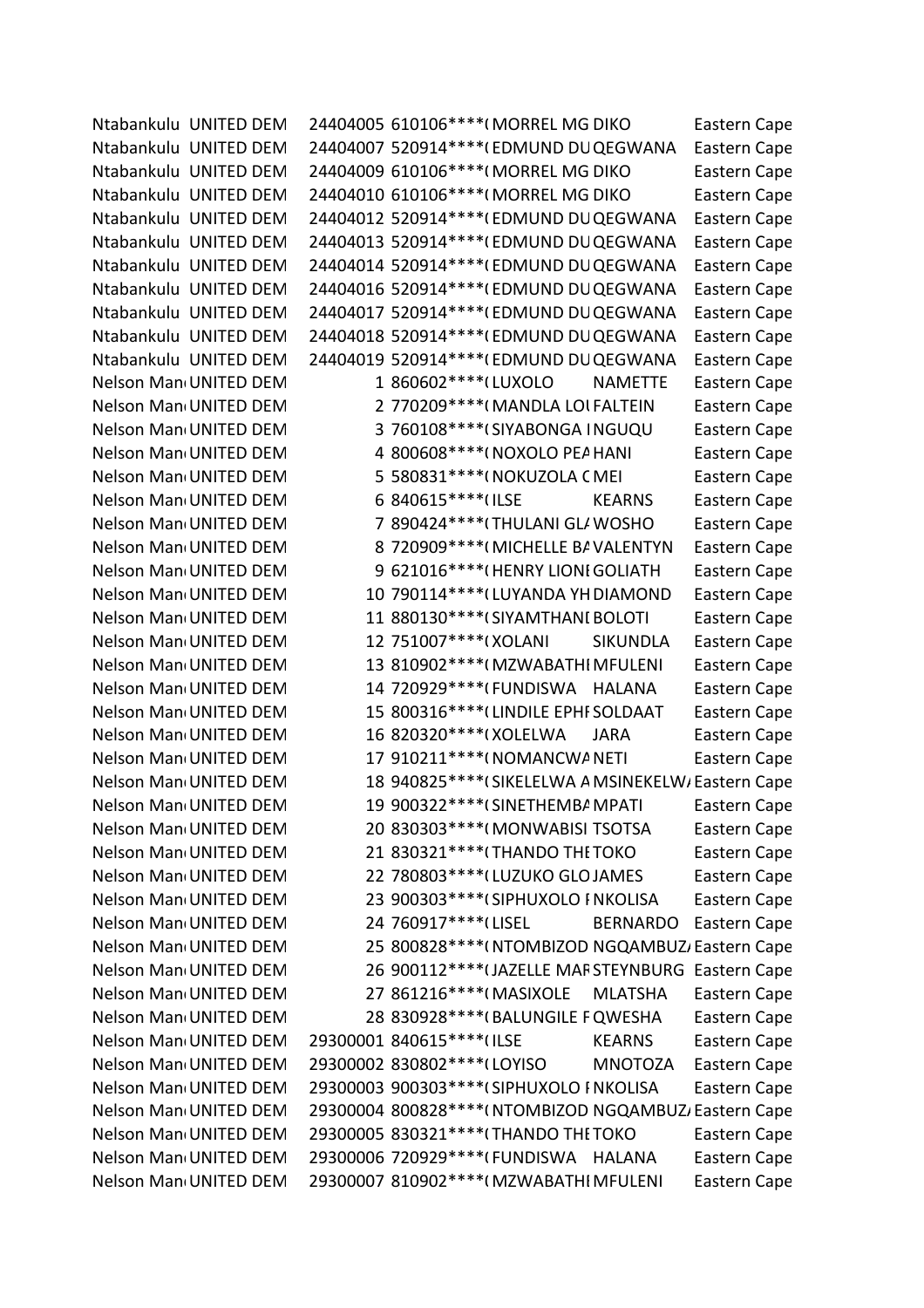Nelson Man<sub>1</sub> UNITED DEM 29300008 751007\*\*\*\*(XOLANI SIKUNDLA Eastern Cape Nelson Man<sub>'</sub> UNITED DEM 29300009 861216\*\*\*\*(MASIXOLE MLATSHA Eastern Cape Nelson Man<sub>'</sub> UNITED DEM 29300010 800608\*\*\*\*(NOXOLO PEA HANI Eastern Cape Nelson Man<sub>1</sub> UNITED DEM 29300011 800608\*\*\*\*(NOXOLO PEA HANI Eastern Cape Nelson Man<sub>'</sub> UNITED DEM 29300012 720909\*\*\*\*(MICHELLE BA VALENTYN Eastern Cape Nelson Man<sub>1</sub> UNITED DEM 29300013 900112\*\*\*\* (JAZELLE MARSTEYNBURG Eastern Cape Nelson Man<sub>1</sub> UNITED DEM 29300014 621016\*\*\*\*(HENRY LIONI GOLIATH Eastern Cape Nelson Man<sub>1</sub> UNITED DEM 29300015 760108\*\*\*\* (SIYABONGA INGUQU Eastern Cape Nelson Man<sub>1</sub> UNITED DEM 29300016 760108\*\*\*\* (SIYABONGA INGUQU Eastern Cape Nelson Man<sub>'</sub> UNITED DEM 29300017 780803\*\*\*\* (LUZUKO GLOJAMES Eastern Cape Nelson Man<sub>'</sub> UNITED DEM 29300018 830303\*\*\*\*(MONWABISI TSOTSA Eastern Cape Nelson Man<sub>1</sub> UNITED DEM 29300019 810826\*\*\*\* (SIYASANGA SDLALI Eastern Cape Nelson Man<sub>1</sub> UNITED DEM 29300020 880130\*\*\*\* (SIYAMTHANI BOLOTI Eastern Cape Nelson Man<sub>1</sub> UNITED DEM 29300021 790114\*\*\*\* (LUYANDA YH DIAMOND Eastern Cape Nelson Man<sub>1</sub> UNITED DEM 29300022 800316\*\*\*\* (LINDILE EPHI SOLDAAT Eastern Cape Nelson Man<sub>'</sub> UNITED DEM 29300023 840615\*\*\*\* (ILSE KEARNS Eastern Cape Nelson Man<sub>'</sub> UNITED DEM 29300024 830802\*\*\*\* (LOYISO MNOTOZA Eastern Cape Nelson Man<sub>1</sub> UNITED DEM 29300025 900303\*\*\*\* (SIPHUXOLO I NKOLISA Eastern Cape Nelson Man<sub>1</sub> UNITED DEM 29300026 800828\*\*\*\*(NTOMBIZOD NGQAMBUZ, Eastern Cape Nelson Man<sub>'</sub> UNITED DEM 29300027 830321\*\*\*\* (THANDO THE TOKO Eastern Cape Nelson Man<sub>1</sub> UNITED DEM 29300028 720929\*\*\*\*(FUNDISWA HALANA Eastern Cape Nelson Man<sub>1</sub> UNITED DEM 29300029 810902\*\*\*\*(MZWABATHI MFULENI Eastern Cape Nelson Man<sub>'</sub> UNITED DEM 29300030 751007\*\*\*\*(XOLANI SIKUNDLA Eastern Cape Nelson Man<sub>'</sub> UNITED DEM 29300031 861216\*\*\*\*(MASIXOLE MLATSHA Eastern Cape Nelson Man<sub>'</sub> UNITED DEM 29300032 861216\*\*\*\*(MASIXOLE MLATSHA Eastern Cape Nelson Man<sub>'</sub> UNITED DEM 29300033 800608\*\*\*\*(NOXOLO PEA HANI Eastern Cape Nelson Man<sub>1</sub> UNITED DEM 29300034 720909\*\*\*\*(MICHELLE BAVALENTYN Eastern Cape Nelson Man<sub>1</sub> UNITED DEM 29300035 900112\*\*\*\* (JAZELLE MARSTEYNBURG Eastern Cape Nelson Man<sub>1</sub> UNITED DEM 29300036 830928\*\*\*\* (BALUNGILE FQWESHA Eastern Cape Nelson Man<sub>1</sub> UNITED DEM 29300037 760108\*\*\*\* (SIYABONGA INGUQU Eastern Cape Nelson Man<sub>1</sub> UNITED DEM 29300038 780803\*\*\*\* (LUZUKO GLOJAMES Eastern Cape Nelson Man<sub>1</sub> UNITED DEM 29300039 780803\*\*\*\* (LUZUKO GLOJAMES Eastern Cape Nelson Man<sub>1</sub> UNITED DEM 29300040 830303\*\*\*\*(MONWABISI TSOTSA Eastern Cape Nelson Man<sub>'</sub> UNITED DEM 29300041 810826\*\*\*\* (SIYASANGA SDLALI Eastern Cape Nelson Man<sub>1</sub> UNITED DEM 29300042 880130\*\*\*\* (SIYAMTHANI BOLOTI Eastern Cape Nelson Man<sub>1</sub> UNITED DEM 29300043 790114\*\*\*\* (LUYANDA YH DIAMOND Eastern Cape Nelson Man<sub>1</sub> UNITED DEM 29300044 800316\*\*\*\* (LINDILE EPHI SOLDAAT Eastern Cape Nelson Man<sub>'</sub> UNITED DEM 29300045 840615\*\*\*\* (ILSE KEARNS Eastern Cape Nelson Man<sub>1</sub> UNITED DEM 29300046 830802\*\*\*\*(LOYISO MNOTOZA Eastern Cape Nelson Man<sub>'</sub> UNITED DEM 29300047 900303\*\*\*\* (SIPHUXOLO I NKOLISA Eastern Cape Nelson Man<sub>1</sub> UNITED DEM 29300048 800828\*\*\*\*(NTOMBIZOD NGQAMBUZ, Eastern Cape Nelson Man<sub>'</sub> UNITED DEM 29300049 830321\*\*\*\* (THANDO THE TOKO Eastern Cape Nelson Man<sub>'</sub> UNITED DEM 29300050 720929\*\*\*\*(FUNDISWA HALANA Eastern Cape Nelson Man<sub>1</sub> UNITED DEM 29300051 810902\*\*\*\*(MZWABATHI MFULENI Eastern Cape Nelson Man<sub>'</sub> UNITED DEM 29300052 751007\*\*\*\*(XOLANI SIKUNDLA Eastern Cape Nelson Man<sub>'</sub> UNITED DEM 29300053 861216\*\*\*\*(MASIXOLE MLATSHA Eastern Cape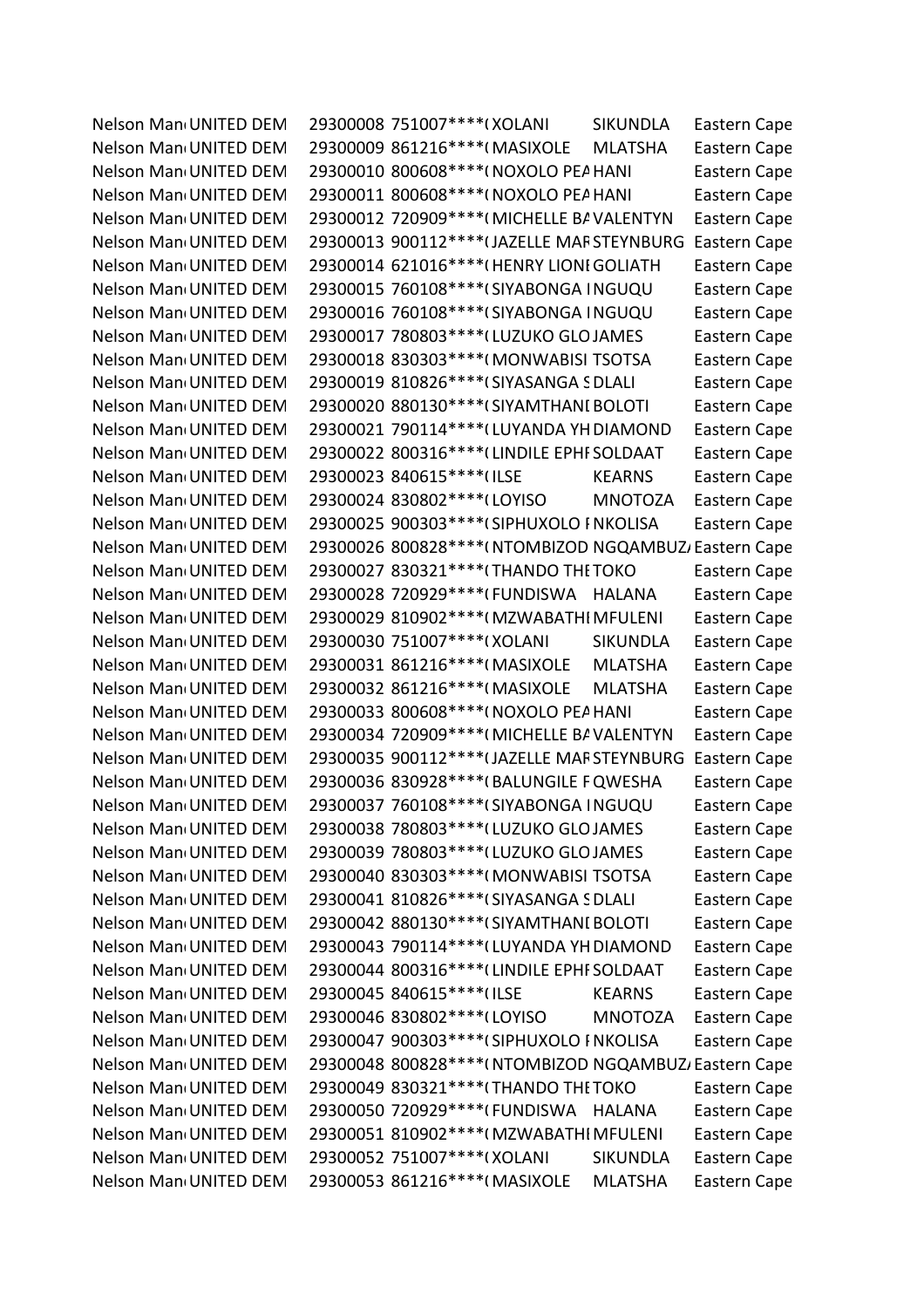|                  | Nelson Man UNITED DEM |   | 29300054 861216 **** (MASIXOLE              | <b>MLATSHA</b>           | Eastern Cape        |
|------------------|-----------------------|---|---------------------------------------------|--------------------------|---------------------|
|                  | Nelson Man UNITED DEM |   | 29300055 800608 **** (NOXOLO PEA HANI       |                          | Eastern Cape        |
|                  | Nelson Man UNITED DEM |   | 29300056 720909 **** (MICHELLE BAVALENTYN   |                          | Eastern Cape        |
|                  | Nelson Man UNITED DEM |   | 29300057 900112 **** (JAZELLE MAF STEYNBURG |                          | <b>Eastern Cape</b> |
|                  | Nelson Man UNITED DEM |   | 29300058 621016 **** (HENRY LIONI GOLIATH   |                          | <b>Eastern Cape</b> |
|                  | Nelson Man UNITED DEM |   | 29300059 760108 **** (SIYABONGA INGUQU      |                          | Eastern Cape        |
|                  | Nelson Man UNITED DEM |   | 29300060 760108 **** (SIYABONGA INGUQU      |                          | Eastern Cape        |
| West Rand        | <b>UNITED DEM</b>     |   | 1 670610***** (NDIDI                        | <b>GCALANGOB Gauteng</b> |                     |
| <b>West Rand</b> | <b>UNITED DEM</b>     |   | 2 860828 **** (MVUYISI                      | ZILWA                    | Gauteng             |
| West Rand        | <b>UNITED DEM</b>     | 3 | 831117****(PORTIA                           | <b>SIGUCA</b>            | Gauteng             |
| <b>West Rand</b> | <b>UNITED DEM</b>     |   | 4 870523 **** (ZANDILE                      | <b>CONGWANE Gauteng</b>  |                     |
| <b>West Rand</b> | <b>UNITED DEM</b>     |   | 5 850421 **** ( VUYISANI                    | <b>MALAMLELA Gauteng</b> |                     |
| <b>West Rand</b> | <b>UNITED DEM</b>     |   | 6 810404 **** (LINDA                        | <b>NOTAYI</b>            | Gauteng             |
| Ekurhuleni       | <b>UNITED DEM</b>     |   | 1 620803 **** (MLULEKI STA FRANCE           |                          | Gauteng             |
| Ekurhuleni       | <b>UNITED DEM</b>     |   | 2 710424 **** (GOODMAN L SOLOLO             |                          | Gauteng             |
| Ekurhuleni       | <b>UNITED DEM</b>     |   | 3 630403 **** (WILFORD ML ZAZA              |                          | Gauteng             |
| Ekurhuleni       | <b>UNITED DEM</b>     |   | 4 670715 **** (ANDILE ANDI LAMLA            |                          | Gauteng             |
| Ekurhuleni       | <b>UNITED DEM</b>     |   | 5 720922*****(SISA                          | <b>BAKAQANE</b>          | Gauteng             |
| Ekurhuleni       | <b>UNITED DEM</b>     |   | 6 790606*****(SIMON                         | <b>NOZIYACA</b>          | Gauteng             |
| Ekurhuleni       | <b>UNITED DEM</b>     |   | 7 771225 **** (XOLISA                       | <b>KOLO</b>              | Gauteng             |
| Ekurhuleni       | <b>UNITED DEM</b>     |   | 8 730120***** (PATEKILE PA ZILANDA          |                          | Gauteng             |
| Ekurhuleni       | <b>UNITED DEM</b>     |   | 79700001 790606****(SIMON                   | <b>NOZIYACA</b>          | Gauteng             |
| Ekurhuleni       | <b>UNITED DEM</b>     |   | 79700002 720922 **** (SISA                  | <b>BAKAQANE</b>          | Gauteng             |
| Ekurhuleni       | <b>UNITED DEM</b>     |   | 79700003 730120 **** (PATEKILE PA ZILANDA   |                          | Gauteng             |
| Ekurhuleni       | <b>UNITED DEM</b>     |   | 79700004 630403 **** (WILFORD ML ZAZA       |                          | Gauteng             |
| Ekurhuleni       | <b>UNITED DEM</b>     |   | 79700005 771225 **** (XOLISA                | <b>KOLO</b>              | Gauteng             |
| Ekurhuleni       | <b>UNITED DEM</b>     |   | 79700006 710424 **** (GOODMAN L SOLOLO      |                          | Gauteng             |
| Ekurhuleni       | <b>UNITED DEM</b>     |   | 79700008 790606****(SIMON                   | <b>NOZIYACA</b>          | Gauteng             |
| Ekurhuleni       | <b>UNITED DEM</b>     |   | 79700009 720922 **** (SISA                  | <b>BAKAQANE</b>          | Gauteng             |
| Ekurhuleni       | <b>UNITED DEM</b>     |   | 79700010 730120****(PATEKILE PA ZILANDA     |                          | Gauteng             |
| Ekurhuleni       | UNITED DEM            |   | 79700011 630403 **** (WILFORD ML ZAZA       |                          | Gauteng             |
| Ekurhuleni       | <b>UNITED DEM</b>     |   | 79700012 771225 **** (XOLISA                | <b>KOLO</b>              | Gauteng             |
| Ekurhuleni       | <b>UNITED DEM</b>     |   | 79700013 710424 **** (GOODMAN L SOLOLO      |                          | Gauteng             |
| Ekurhuleni       | <b>UNITED DEM</b>     |   | 79700015 790606*****(SIMON                  | <b>NOZIYACA</b>          | Gauteng             |
| Ekurhuleni       | <b>UNITED DEM</b>     |   | 79700016 720922 **** (SISA                  | <b>BAKAQANE</b>          | Gauteng             |
| Ekurhuleni       | <b>UNITED DEM</b>     |   | 79700017 730120 **** (PATEKILE PA ZILANDA   |                          | Gauteng             |
| Ekurhuleni       | <b>UNITED DEM</b>     |   | 79700018 630403 **** (WILFORD ML ZAZA       |                          | Gauteng             |
| Ekurhuleni       | <b>UNITED DEM</b>     |   | 79700019 771225 **** (XOLISA                | <b>KOLO</b>              | Gauteng             |
| Ekurhuleni       | <b>UNITED DEM</b>     |   | 79700020 710424 **** (GOODMAN L SOLOLO      |                          | Gauteng             |
| Ekurhuleni       | <b>UNITED DEM</b>     |   | 79700022 790606****(SIMON                   | <b>NOZIYACA</b>          | Gauteng             |
| Ekurhuleni       | <b>UNITED DEM</b>     |   | 79700023 720922 **** (SISA                  | <b>BAKAQANE</b>          | Gauteng             |
| Ekurhuleni       | <b>UNITED DEM</b>     |   | 79700024 730120****(PATEKILE PA ZILANDA     |                          | Gauteng             |
| Ekurhuleni       | <b>UNITED DEM</b>     |   | 79700025 630403 **** (WILFORD ML ZAZA       |                          | Gauteng             |
| Ekurhuleni       | <b>UNITED DEM</b>     |   | 79700026 771225 **** (XOLISA                | <b>KOLO</b>              | Gauteng             |
| Ekurhuleni       | <b>UNITED DEM</b>     |   | 79700027 710424 **** (GOODMAN L SOLOLO      |                          | Gauteng             |
| Ekurhuleni       | <b>UNITED DEM</b>     |   | 79700029 790606****(SIMON                   | <b>NOZIYACA</b>          | Gauteng             |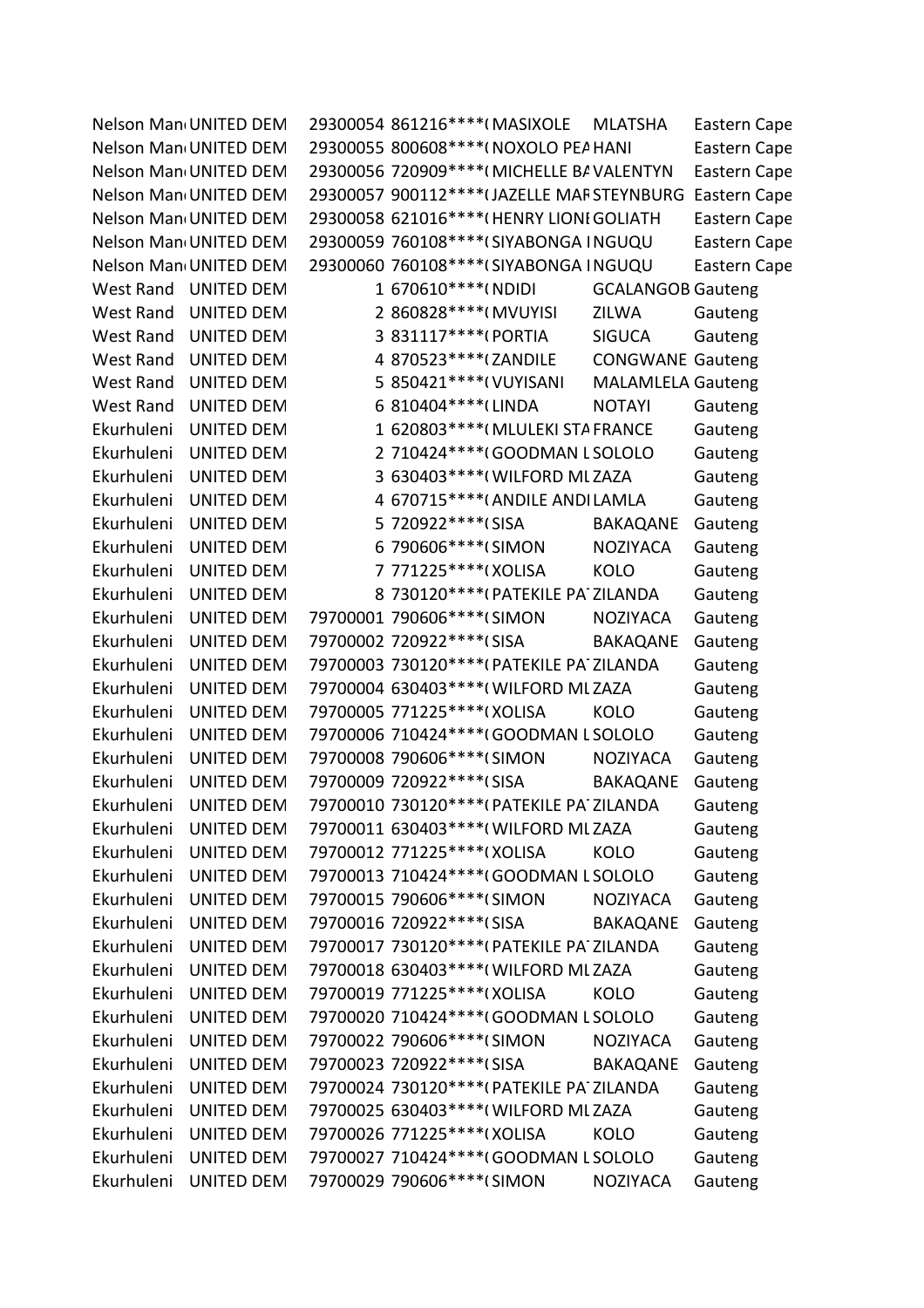| Ekurhuleni | <b>UNITED DEM</b>     | 79700030 720922 **** (SISA<br><b>BAKAQANE</b> | Gauteng |
|------------|-----------------------|-----------------------------------------------|---------|
| Ekurhuleni | <b>UNITED DEM</b>     | 79700031 730120 **** (PATEKILE PA' ZILANDA    | Gauteng |
| Ekurhuleni | <b>UNITED DEM</b>     | 79700032 630403 **** (WILFORD ML ZAZA         | Gauteng |
| Ekurhuleni | <b>UNITED DEM</b>     | 79700033 771225 **** (XOLISA<br><b>KOLO</b>   | Gauteng |
| Ekurhuleni | <b>UNITED DEM</b>     | 79700034 710424 **** (GOODMAN L SOLOLO        | Gauteng |
| Ekurhuleni | <b>UNITED DEM</b>     | 79700036 630403 **** (WILFORD ML ZAZA         | Gauteng |
| Ekurhuleni | <b>UNITED DEM</b>     | 79700037 710424 **** (GOODMAN L SOLOLO        | Gauteng |
| Ekurhuleni | <b>UNITED DEM</b>     | 79700039 790606****(SIMON<br><b>NOZIYACA</b>  | Gauteng |
| Ekurhuleni | <b>UNITED DEM</b>     | 79700040 720922 **** (SISA<br><b>BAKAQANE</b> | Gauteng |
| Ekurhuleni | <b>UNITED DEM</b>     | 79700041 730120****(PATEKILE PA' ZILANDA      | Gauteng |
| Ekurhuleni | UNITED DEM            | 79700042 630403 **** (WILFORD ML ZAZA         | Gauteng |
| Ekurhuleni | <b>UNITED DEM</b>     | 79700043 771225 **** (XOLISA<br><b>KOLO</b>   | Gauteng |
| Ekurhuleni | <b>UNITED DEM</b>     | 79700044 710424 **** (GOODMAN L SOLOLO        | Gauteng |
| Ekurhuleni | <b>UNITED DEM</b>     | 79700046 630403 **** (WILFORD ML ZAZA         | Gauteng |
| Ekurhuleni | UNITED DEM            | 79700047 790606****(SIMON<br><b>NOZIYACA</b>  | Gauteng |
| Ekurhuleni | <b>UNITED DEM</b>     | 79700048 720922 **** (SISA<br><b>BAKAQANE</b> | Gauteng |
| Ekurhuleni | <b>UNITED DEM</b>     | 79700049 730120****(PATEKILE PA ZILANDA       | Gauteng |
| Ekurhuleni | <b>UNITED DEM</b>     | 79700050 771225 **** (XOLISA<br><b>KOLO</b>   | Gauteng |
| Ekurhuleni | <b>UNITED DEM</b>     | 79700051 790606*****(SIMON<br><b>NOZIYACA</b> | Gauteng |
| Ekurhuleni | <b>UNITED DEM</b>     | 79700052 720922 **** (SISA<br><b>BAKAQANE</b> | Gauteng |
| Ekurhuleni | <b>UNITED DEM</b>     | 79700053 730120**** (PATEKILE PA' ZILANDA     | Gauteng |
| Ekurhuleni | <b>UNITED DEM</b>     | 79700054 710424 **** (GOODMAN L SOLOLO        | Gauteng |
| Ekurhuleni | UNITED DEM            | 79700056 630403 **** (WILFORD ML ZAZA         | Gauteng |
| Ekurhuleni | <b>UNITED DEM</b>     | 79700057 790606****(SIMON<br><b>NOZIYACA</b>  | Gauteng |
| Ekurhuleni | <b>UNITED DEM</b>     | 79700058 771225 **** (XOLISA<br><b>KOLO</b>   | Gauteng |
| Ekurhuleni | <b>UNITED DEM</b>     | 79700059 720922****(SISA<br><b>BAKAQANE</b>   | Gauteng |
| Ekurhuleni | <b>UNITED DEM</b>     | 79700060 730120 **** (PATEKILE PA ZILANDA     | Gauteng |
| Ekurhuleni | <b>UNITED DEM</b>     | 79700061 771225 **** (XOLISA<br><b>KOLO</b>   | Gauteng |
| Ekurhuleni | <b>UNITED DEM</b>     | 79700062 790606****(SIMON<br><b>NOZIYACA</b>  | Gauteng |
|            | Ekurhuleni UNITED DEM | 79700063 720922****(SISA<br><b>BAKAQANE</b>   | Gauteng |
|            | Ekurhuleni UNITED DEM | 79700064 730120 **** (PATEKILE PA ZILANDA     | Gauteng |
| Ekurhuleni | UNITED DEM            | 79700065 710424 **** (GOODMAN L SOLOLO        | Gauteng |
| Ekurhuleni | <b>UNITED DEM</b>     | 79700067 630403 **** (WILFORD ML ZAZA         | Gauteng |
| Ekurhuleni | <b>UNITED DEM</b>     | 79700069 771225 **** (XOLISA<br><b>KOLO</b>   | Gauteng |
| Ekurhuleni | UNITED DEM            | 79700070 710424 **** (GOODMAN L SOLOLO        | Gauteng |
| Ekurhuleni | <b>UNITED DEM</b>     | 79700072 630403 **** (WILFORD MLZAZA          | Gauteng |
| Ekurhuleni | <b>UNITED DEM</b>     | 79700073 790606****(SIMON<br><b>NOZIYACA</b>  | Gauteng |
| Ekurhuleni | UNITED DEM            | 79700074 771225 **** (XOLISA<br>KOLO          | Gauteng |
| Ekurhuleni | <b>UNITED DEM</b>     | 79700075 720922****(SISA<br>BAKAQANE          | Gauteng |
| Ekurhuleni | <b>UNITED DEM</b>     | 79700076 730120**** (PATEKILE PA' ZILANDA     | Gauteng |
| Ekurhuleni | <b>UNITED DEM</b>     | 79700077 771225 **** (XOLISA<br><b>KOLO</b>   | Gauteng |
| Ekurhuleni | UNITED DEM            | 79700078 790606****(SIMON<br>NOZIYACA         | Gauteng |
| Ekurhuleni | <b>UNITED DEM</b>     | 79700079 720922****(SISA<br>BAKAQANE          | Gauteng |
| Ekurhuleni | UNITED DEM            | 79700080 730120 **** (PATEKILE PA ZILANDA     | Gauteng |
| Ekurhuleni | UNITED DEM            | 79700081 710424 **** (GOODMAN L SOLOLO        | Gauteng |
| Ekurhuleni | UNITED DEM            | 79700083 630403 **** (WILFORD ML ZAZA         | Gauteng |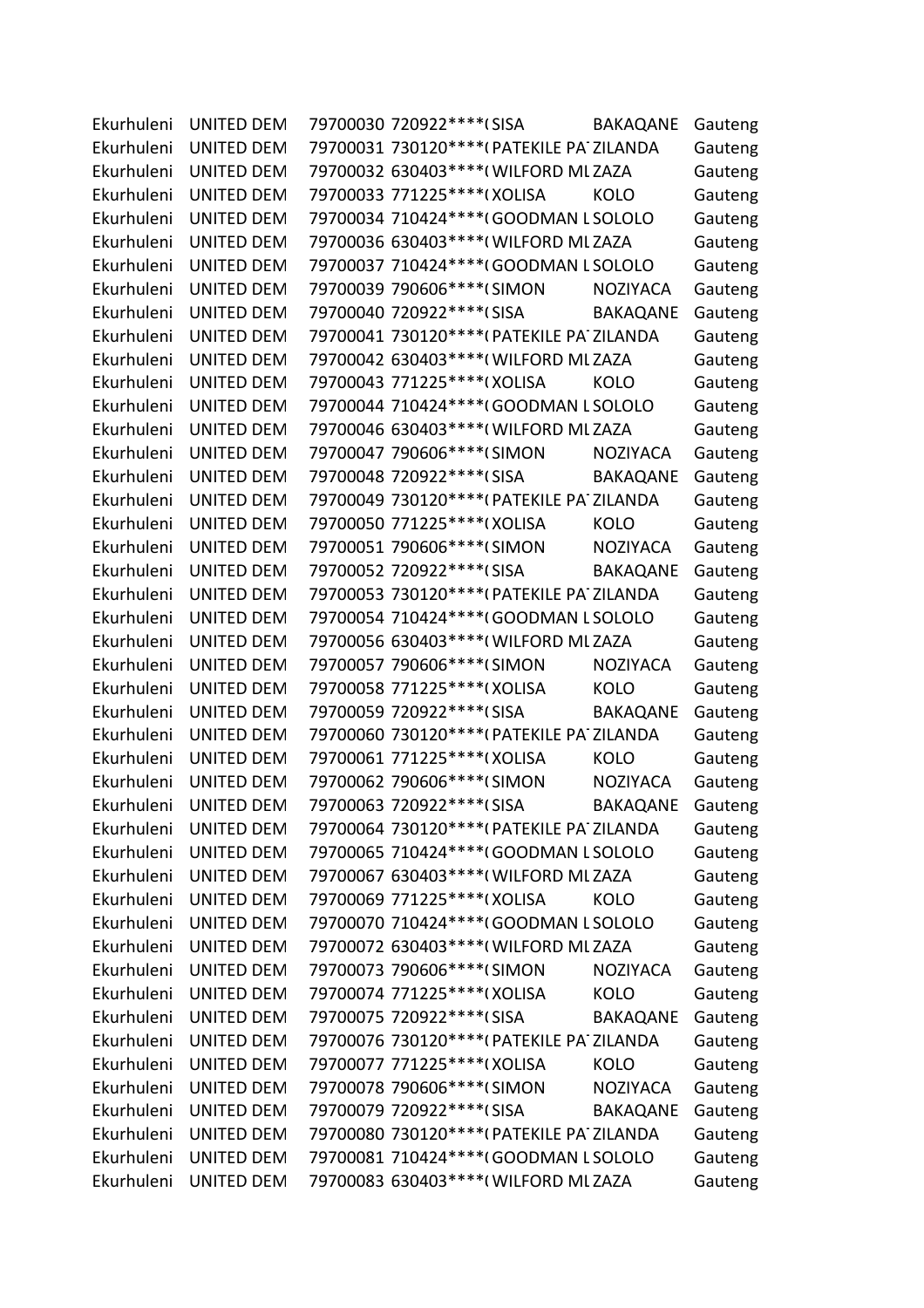| Ekurhuleni | <b>UNITED DEM</b> | 79700085 771225 **** (XOLISA               | <b>KOLO</b>                                        | Gauteng |
|------------|-------------------|--------------------------------------------|----------------------------------------------------|---------|
| Ekurhuleni | <b>UNITED DEM</b> | 79700086 710424 **** (GOODMAN L SOLOLO     |                                                    | Gauteng |
| Ekurhuleni | <b>UNITED DEM</b> | 79700088 630403 **** (WILFORD ML ZAZA      |                                                    | Gauteng |
| Ekurhuleni | <b>UNITED DEM</b> | 79700089 790606****(SIMON                  | <b>NOZIYACA</b>                                    | Gauteng |
| Ekurhuleni | <b>UNITED DEM</b> | 79700090 771225 **** (XOLISA               | <b>KOLO</b>                                        | Gauteng |
| Ekurhuleni | <b>UNITED DEM</b> | 79700091 720922 **** (SISA                 | <b>BAKAQANE</b>                                    | Gauteng |
| Ekurhuleni | <b>UNITED DEM</b> | 79700092 730120****(PATEKILE PA' ZILANDA   |                                                    | Gauteng |
| Ekurhuleni | <b>UNITED DEM</b> | 79700093 771225 **** (XOLISA               | <b>KOLO</b>                                        | Gauteng |
| Ekurhuleni | <b>UNITED DEM</b> | 79700094 790606***** (SIMON                | <b>NOZIYACA</b>                                    | Gauteng |
| Ekurhuleni | <b>UNITED DEM</b> | 79700095 720922 **** (SISA                 | <b>BAKAQANE</b>                                    | Gauteng |
| Ekurhuleni | <b>UNITED DEM</b> | 79700096 730120**** (PATEKILE PA' ZILANDA  |                                                    | Gauteng |
| Ekurhuleni | <b>UNITED DEM</b> | 79700097 710424 **** (GOODMAN L SOLOLO     |                                                    | Gauteng |
| Ekurhuleni | <b>UNITED DEM</b> | 79700099 630403 **** (WILFORD ML ZAZA      |                                                    | Gauteng |
| Ekurhuleni | <b>UNITED DEM</b> | 79700100 710424 **** (GOODMAN L SOLOLO     |                                                    | Gauteng |
| Ekurhuleni | <b>UNITED DEM</b> | 79700101 620803 **** (MLULEKI STA FRANCE   |                                                    | Gauteng |
| Ekurhuleni | <b>UNITED DEM</b> | 79700102 790606****(SIMON                  | <b>NOZIYACA</b>                                    | Gauteng |
| Ekurhuleni | <b>UNITED DEM</b> | 79700103 720922 **** (SISA                 | <b>BAKAQANE</b>                                    | Gauteng |
| Ekurhuleni | <b>UNITED DEM</b> | 79700104 730120 **** (PATEKILE PA' ZILANDA |                                                    | Gauteng |
| Ekurhuleni | UNITED DEM        | 79700105 710424 **** (GOODMAN L SOLOLO     |                                                    | Gauteng |
| Ekurhuleni | <b>UNITED DEM</b> | 79700107 630403 **** (WILFORD ML ZAZA      |                                                    | Gauteng |
| Ekurhuleni | <b>UNITED DEM</b> | 79700108 710424 **** (GOODMAN L SOLOLO     |                                                    | Gauteng |
| Ekurhuleni | <b>UNITED DEM</b> | 79700109 620803 **** (MLULEKI STA FRANCE   |                                                    | Gauteng |
| Ekurhuleni | UNITED DEM        | 79700110 710424 **** (GOODMAN L SOLOLO     |                                                    | Gauteng |
| Ekurhuleni | <b>UNITED DEM</b> | 79700112 620803 **** (MLULEKI STA FRANCE   |                                                    | Gauteng |
| Emfuleni   | <b>UNITED DEM</b> | 1 891004****(SIYAMCELA JAMELA              |                                                    | Gauteng |
| Emfuleni   | <b>UNITED DEM</b> | 2 871212****(MOIPONE RCLESHORO             |                                                    | Gauteng |
| Emfuleni   | <b>UNITED DEM</b> |                                            | 3 820910 **** (MASIBULELE MDLAMBUZI Gauteng        |         |
| Emfuleni   | <b>UNITED DEM</b> | 4 930901 **** ( NOXOLO STE RADEBE          |                                                    | Gauteng |
| Emfuleni   | <b>UNITED DEM</b> | 5 770308 **** (SIPHO                       | <b>NDLELA</b>                                      | Gauteng |
| Emfuleni   | <b>UNITED DEM</b> | 74201001 891004 **** (SIYAMCELA JAMELA     |                                                    | Gauteng |
| Emfuleni   | <b>UNITED DEM</b> |                                            | 74201003 820910**** (MASIBULELE MDLAMBUZI Gauteng  |         |
| Emfuleni   | <b>UNITED DEM</b> | 74201004 871212**** (MOIPONE RC LESHORO    |                                                    | Gauteng |
| Emfuleni   | <b>UNITED DEM</b> | 74201006 891004 **** (SIYAMCELA JAMELA     |                                                    | Gauteng |
| Emfuleni   | <b>UNITED DEM</b> |                                            | 74201008 820910 **** (MASIBULELE MDLAMBUZI Gauteng |         |
| Emfuleni   | <b>UNITED DEM</b> | 74201009 871212 **** (MOIPONE RCLESHORO    |                                                    | Gauteng |
| Emfuleni   | <b>UNITED DEM</b> | 74201011 770308 **** (SIPHO                | <b>NDLELA</b>                                      | Gauteng |
| Emfuleni   | <b>UNITED DEM</b> | 74201012 930901 **** (NOXOLO STE RADEBE    |                                                    | Gauteng |
| Emfuleni   | <b>UNITED DEM</b> |                                            | 74201013 820910 **** (MASIBULELE MDLAMBUZI Gauteng |         |
| Emfuleni   | <b>UNITED DEM</b> | 74201014 770308****(SIPHO                  | <b>NDLELA</b>                                      | Gauteng |
| Emfuleni   | <b>UNITED DEM</b> | 74201016 891004****(SIYAMCELA JAMELA       |                                                    | Gauteng |
| Emfuleni   | <b>UNITED DEM</b> | 74201017 770308 **** (SIPHO                | <b>NDLELA</b>                                      | Gauteng |
| Emfuleni   | <b>UNITED DEM</b> | 74201018 891004 **** (SIYAMCELA JAMELA     |                                                    | Gauteng |
| Emfuleni   | <b>UNITED DEM</b> |                                            | 74201020 820910 **** (MASIBULELE MDLAMBUZI Gauteng |         |
| Emfuleni   | UNITED DEM        | 74201021 871212 **** (MOIPONE RCLESHORO    |                                                    | Gauteng |
| Emfuleni   | <b>UNITED DEM</b> | 74201023 891004****(SIYAMCELA JAMELA       |                                                    | Gauteng |
| Emfuleni   | UNITED DEM        |                                            | 74201025 820910**** (MASIBULELE MDLAMBUZI Gauteng  |         |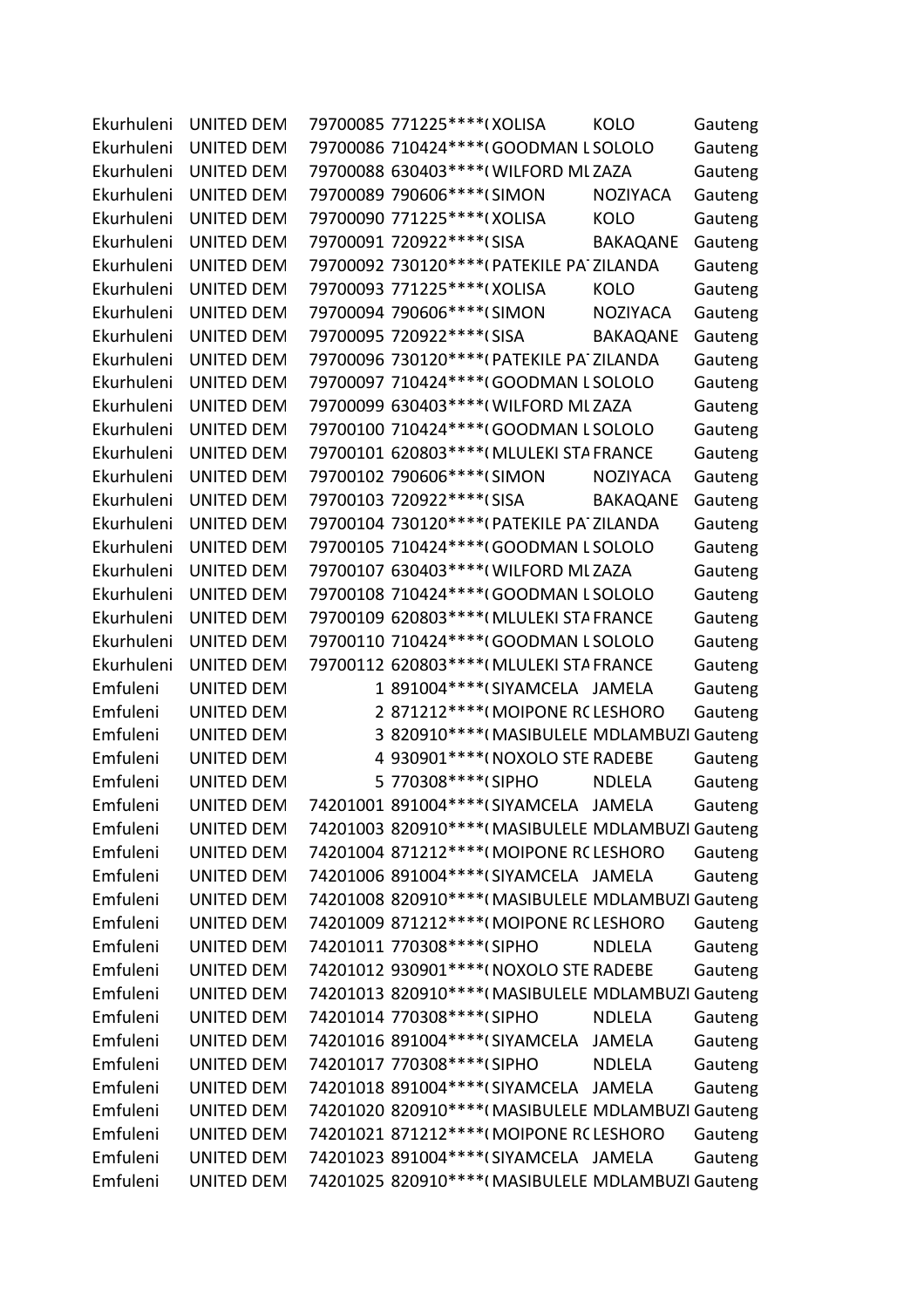Emfuleni UNITED DEM 74201026 871212\*\*\*\*(MOIPONE RCLESHORO Gauteng Emfuleni UNITED DEM 74201028 770308\*\*\*\*(SIPHO NDLELA Gauteng Emfuleni UNITED DEM 74201029 930901\*\*\*\*(NOXOLO STE RADEBE Gauteng Emfuleni UNITED DEM 74201030 820910\*\*\*\*(MASIBULELE MDLAMBUZI Gauteng Emfuleni UNITED DEM 74201031 770308\*\*\*\*(SIPHO NDLELA Gauteng Emfuleni UNITED DEM 74201033 891004\*\*\*\*(SIYAMCELA JAMELA Gauteng Emfuleni UNITED DEM 74201034 770308\*\*\*\*(SIPHO NDLELA Gauteng Emfuleni UNITED DEM 74201035 891004\*\*\*\*(SIYAMCELA JAMELA Gauteng Emfuleni UNITED DEM 74201037 820910\*\*\*\*(MASIBULELE MDLAMBUZI Gauteng Emfuleni UNITED DEM 74201038 871212\*\*\*\*(MOIPONE RCLESHORO Gauteng Emfuleni UNITED DEM 74201040 891004\*\*\*\*(SIYAMCELA JAMELA Gauteng Emfuleni UNITED DEM 74201042 820910\*\*\*\* (MASIBULELE MDLAMBUZI Gauteng Emfuleni UNITED DEM 74201043 871212\*\*\*\*(MOIPONE RCLESHORO Gauteng Mogale City UNITED DEM 1 870523\*\*\*\*\*(ZANDILE CONGWANE Gauteng Mogale City UNITED DEM 2 850924\*\*\*\*(LISOLETHU SIFUMBA Gauteng Mogale City UNITED DEM 3 920302\*\*\*\*(THANDANAN SKERE Gauteng Mogale City UNITED DEM 4 871101\*\*\*\*(MANDLA DIDI Gauteng Mogale City UNITED DEM 74801001 870523\*\*\*\* (ZANDILE CONGWANE Gauteng Mogale City UNITED DEM 74801002 850924\*\*\*\* (LISOLETHU SIFUMBA Gauteng Mogale City UNITED DEM 74801003 920302\*\*\*\* (THANDANAN SKERE Gauteng Mogale City UNITED DEM 74801004 871101\*\*\*\*(MANDLA DIDI Gauteng Mogale City UNITED DEM 74801005 870523\*\*\*\* (ZANDILE CONGWANE Gauteng Mogale City UNITED DEM 74801006 850924\*\*\*\* (LISOLETHU SIFUMBA Gauteng Mogale City UNITED DEM 74801007 920302\*\*\*\* (THANDANAN SKERE Gauteng Mogale City UNITED DEM 74801008 871101\*\*\*\*(MANDLA DIDI Gauteng Mogale City UNITED DEM 74801009 870523\*\*\*\* (ZANDILE CONGWANE Gauteng Mogale City UNITED DEM 74801010 850924\*\*\*\* (LISOLETHU SIFUMBA Gauteng Mogale City UNITED DEM 74801011 920302\*\*\*\* (THANDANAN SKERE Gauteng Mogale City UNITED DEM 74801012 871101\*\*\*\*(MANDLA DIDI Gauteng Mogale City UNITED DEM 74801013 870523\*\*\*\* (ZANDILE CONGWANE Gauteng Mogale City UNITED DEM 74801014 850924\*\*\*\* (LISOLETHU SIFUMBA Gauteng Mogale City UNITED DEM 74801015 920302\*\*\*\* (THANDANAN SKERE Gauteng Mogale City UNITED DEM 74801016 871101\*\*\*\*(MANDLA DIDI Gauteng Mogale City UNITED DEM 74801017 870523\*\*\*\* (ZANDILE CONGWANE Gauteng Mogale City UNITED DEM 74801018 850924\*\*\*\* (LISOLETHU SIFUMBA Gauteng Mogale City UNITED DEM 74801019 920302\*\*\*\* (THANDANAN SKERE Gauteng Mogale City UNITED DEM 74801020 871101\*\*\*\*(MANDLA DIDI Gauteng Mogale City UNITED DEM 74801021 870523\*\*\*\* (ZANDILE CONGWANE Gauteng Mogale City UNITED DEM 74801022 850924\*\*\*\* (LISOLETHU SIFUMBA Gauteng Mogale City UNITED DEM 74801023 920302\*\*\*\* (THANDANAN SKERE Gauteng Mogale City UNITED DEM 74801024 871101\*\*\*\*(MANDLA DIDI Gauteng Mogale City UNITED DEM 74801025 870523\*\*\*\* (ZANDILE CONGWANE Gauteng Mogale City UNITED DEM 74801026 850924\*\*\*\* (LISOLETHU SIFUMBA Gauteng Mogale City UNITED DEM 74801027 920302\*\*\*\* (THANDANAN SKERE Gauteng Mogale City UNITED DEM 74801028 871101\*\*\*\*(MANDLA DIDI Gauteng Mogale City UNITED DEM 74801029 870523\*\*\*\* (ZANDILE CONGWANE Gauteng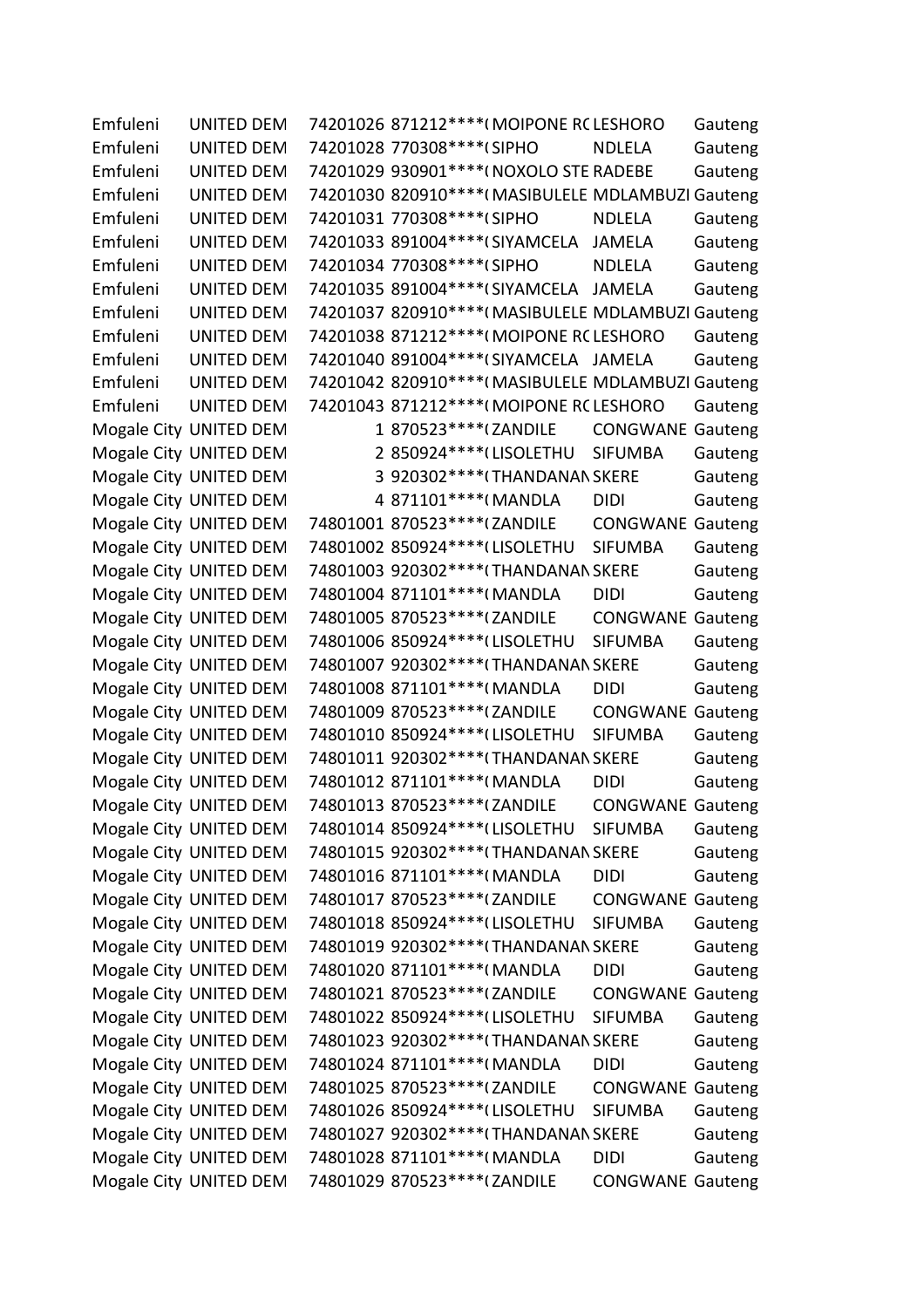Mogale City UNITED DEM 74801030 850924\*\*\*\* (LISOLETHU SIFUMBA Gauteng Mogale City UNITED DEM 74801031 920302\*\*\*\* (THANDANAN SKERE Gauteng Mogale City UNITED DEM 74801032 871101\*\*\*\*(MANDLA DIDI Gauteng Mogale City UNITED DEM 74801033 870523\*\*\*\* (ZANDILE CONGWANE Gauteng Mogale City UNITED DEM 74801034 850924\*\*\*\* (LISOLETHU SIFUMBA Gauteng Mogale City UNITED DEM 74801035 920302\*\*\*\* (THANDANAN SKERE Gauteng Mogale City UNITED DEM 74801036 871101\*\*\*\*(MANDLA DIDI Gauteng Mogale City UNITED DEM 74801037 870523\*\*\*\* (ZANDILE CONGWANE Gauteng Mogale City UNITED DEM 74801038 850924\*\*\*\* (LISOLETHU SIFUMBA Gauteng Mogale City UNITED DEM 74801039 920302\*\*\*\* (THANDANAN SKERE Gauteng Merafong Ci UNITED DEM
201610\*\*\*\*(NDIDI
GCALANGOB Gauteng
by GCALANGOB Gauteng
Merafong
Ci Merafong Ci UNITED DEM 2 810404\*\*\*\*(LINDA NOTAYI Gauteng Merafong Ci UNITED DEM
3 930310\*\*\*\*(LORNA
NDONGENI Gauteng Merafong Ci UNITED DEM 4 711010\*\*\*\*(MONDELI NTSELE Gauteng Merafong Ci UNITED DEM 5 831117\*\*\*\*(PORTIA SIGUCA Gauteng Merafong Ci UNITED DEM 6 850421\*\*\*\*(VUYISANI MALAMLELA Gauteng Merafong Ci UNITED DEM <br>
7 830606\*\*\*\*(SANDISO GOVA Gauteng Merafong Ci UNITED DEM 8 810405\*\*\*\*(SITHEMBISO NDAMASE Gauteng Merafong Ci UNITED DEM
9 891229\*\*\*\* (THANDUXOL NELANI Gauteng Merafong Ci UNITED DEM 74804001 670610\*\*\*\*(NDIDI GCALANGOB Gauteng Merafong Ci UNITED DEM 74804002 670610\*\*\*\*(NDIDI GCALANGOB Gauteng Merafong Ci UNITED DEM 74804003 670610\*\*\*\*(NDIDI GCALANGOB Gauteng Merafong Ci UNITED DEM 74804004 670610\*\*\*\*(NDIDI GCALANGOB Gauteng Merafong Ci UNITED DEM 74804005 670610\*\*\*\*(NDIDI GCALANGOB Gauteng Merafong Ci UNITED DEM 74804006 670610\*\*\*\*(NDIDI GCALANGOB Gauteng Merafong Ci UNITED DEM 74804007 810404\*\*\*\* (LINDA NOTAYI Gauteng Merafong Ci UNITED DEM 74804008 810404\*\*\*\* (LINDA NOTAYI Gauteng Merafong Ci UNITED DEM 74804009 810404\*\*\*\* (LINDA NOTAYI Gauteng Merafong Ci UNITED DEM 74804010 810404\*\*\*\* (LINDA NOTAYI Gauteng Merafong Ci UNITED DEM 74804011 810404\*\*\*\* (LINDA NOTAYI Gauteng Merafong Ci UNITED DEM 74804012 810404\*\*\*\*(LINDA NOTAYI Gauteng Merafong Ci UNITED DEM 74804013 831117\*\*\*\*(PORTIA SIGUCA Gauteng Merafong Ci UNITED DEM 74804014 831117\*\*\*\*(PORTIA SIGUCA Gauteng Merafong Ci UNITED DEM 74804015 670610\*\*\*\*(NDIDI GCALANGOB Gauteng Merafong Ci UNITED DEM 74804016 831117\*\*\*\*(PORTIA SIGUCA Gauteng Merafong Ci UNITED DEM 74804017 831117\*\*\*\*(PORTIA SIGUCA Gauteng Merafong Ci UNITED DEM 74804018 831117\*\*\*\*(PORTIA SIGUCA Gauteng Merafong Ci UNITED DEM 74804019 670610\*\*\*\*(NDIDI GCALANGOB Gauteng Merafong Ci UNITED DEM 74804020 711010\*\*\*\*(MONDELI NTSELE Gauteng Merafong Ci UNITED DEM 74804021 670610\*\*\*\*(NDIDI GCALANGOB Gauteng Merafong Ci UNITED DEM 74804022 670610\*\*\*\*(NDIDI GCALANGOB Gauteng Merafong Ci UNITED DEM 74804023 711010\*\*\*\*(MONDELI NTSELE Gauteng Merafong Ci UNITED DEM 74804024 670610\*\*\*\*(NDIDI GCALANGOB Gauteng Merafong Ci UNITED DEM 74804025 711010\*\*\*\*(MONDELI NTSELE Gauteng Merafong Ci UNITED DEM 74804026 810404\*\*\*\* LINDA NOTAYI Gauteng Merafong Ci UNITED DEM 74804027 670610\*\*\*\*(NDIDI GCALANGOB Gauteng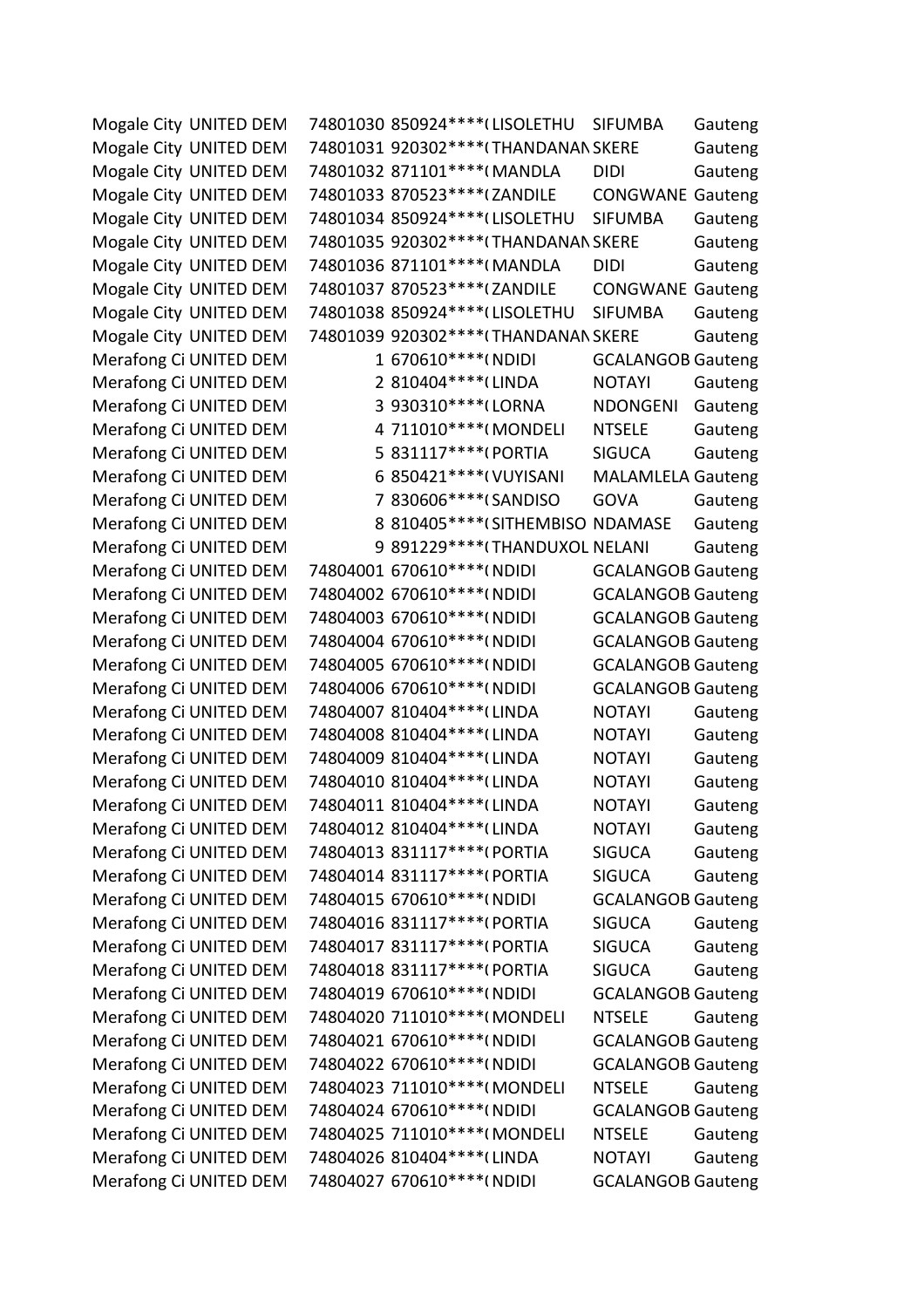| Merafong Ci UNITED DEM   | 74804028 670610 **** (NDIDI         | <b>GCALANGOB Gauteng</b> |         |
|--------------------------|-------------------------------------|--------------------------|---------|
| Rand West CUNITED DEM    | 1 620528 **** (THOBILE              | <b>NKWATHENI Gauteng</b> |         |
| Rand West CUNITED DEM    | 2 860828 **** (MVUYISI              | ZILWA                    | Gauteng |
| Rand West CUNITED DEM    | 74805001 620528 **** (THOBILE       | <b>NKWATHENI Gauteng</b> |         |
| Rand West CUNITED DEM    | 74805002 620528 **** (THOBILE       | <b>NKWATHENI Gauteng</b> |         |
| Rand West CUNITED DEM    | 74805003 620528 **** (THOBILE       | <b>NKWATHENI Gauteng</b> |         |
| Rand West CUNITED DEM    | 74805004 620528 **** (THOBILE       | <b>NKWATHENI Gauteng</b> |         |
| Rand West CUNITED DEM    | 74805005 620528 **** (THOBILE       | <b>NKWATHENI Gauteng</b> |         |
| Rand West CUNITED DEM    | 74805006 620528 **** (THOBILE       | <b>NKWATHENI Gauteng</b> |         |
| Rand West CUNITED DEM    | 74805007 620528 **** (THOBILE       | <b>NKWATHENI Gauteng</b> |         |
| Rand West CUNITED DEM    | 74805008 620528 **** (THOBILE       | <b>NKWATHENI Gauteng</b> |         |
| Rand West CUNITED DEM    | 74805009 860828 **** (MVUYISI       | <b>ZILWA</b>             | Gauteng |
| Rand West CUNITED DEM    | 74805010 860828 **** (MVUYISI       | ZILWA                    | Gauteng |
| Rand West CUNITED DEM    | 74805011 860828 **** (MVUYISI       | <b>ZILWA</b>             | Gauteng |
| Rand West CUNITED DEM    | 74805012 860828 **** (MVUYISI       | <b>ZILWA</b>             | Gauteng |
| Rand West CUNITED DEM    | 74805013 620528 **** (THOBILE       | <b>NKWATHENI Gauteng</b> |         |
| Rand West CUNITED DEM    | 74805014 860828 **** (MVUYISI       | <b>ZILWA</b>             | Gauteng |
| Rand West CUNITED DEM    | 74805015 620528 **** (THOBILE       | <b>NKWATHENI Gauteng</b> |         |
| Rand West CUNITED DEM    | 74805016 620528 **** (THOBILE       | <b>NKWATHENI Gauteng</b> |         |
| Rand West CUNITED DEM    | 74805017 620528 **** (THOBILE       | <b>NKWATHENI Gauteng</b> |         |
| Rand West CUNITED DEM    | 74805018 620528 **** (THOBILE       | <b>NKWATHENI Gauteng</b> |         |
| Rand West CUNITED DEM    | 74805019 620528 **** (THOBILE       | <b>NKWATHENI Gauteng</b> |         |
| Rand West CUNITED DEM    | 74805020 620528 **** (THOBILE       | <b>NKWATHENI Gauteng</b> |         |
| Rand West CUNITED DEM    | 74805021 620528 **** (THOBILE       | <b>NKWATHENI Gauteng</b> |         |
| Rand West CUNITED DEM    | 74805022 620528 **** (THOBILE       | <b>NKWATHENI Gauteng</b> |         |
| Rand West CUNITED DEM    | 74805023 620528 **** (THOBILE       | <b>NKWATHENI Gauteng</b> |         |
| Rand West CUNITED DEM    | 74805024 620528 **** (THOBILE       | <b>NKWATHENI Gauteng</b> |         |
| Rand West CUNITED DEM    | 74805025 620528 **** (THOBILE       | <b>NKWATHENI Gauteng</b> |         |
| Rand West CUNITED DEM    | 74805026 620528 **** (THOBILE       | <b>NKWATHENI Gauteng</b> |         |
| Rand West CUNITED DEM    | 74805027 620528 **** (THOBILE       | <b>NKWATHENI Gauteng</b> |         |
| Rand West CUNITED DEM    | 74805028 620528 **** (THOBILE       | <b>NKWATHENI Gauteng</b> |         |
| Rand West CUNITED DEM    | 74805029 620528 **** (THOBILE       | <b>NKWATHENI Gauteng</b> |         |
| Rand West CUNITED DEM    | 74805030 620528 **** (THOBILE       | <b>NKWATHENI Gauteng</b> |         |
| Rand West CUNITED DEM    | 74805031 620528 **** (THOBILE       | <b>NKWATHENI Gauteng</b> |         |
| Rand West CUNITED DEM    | 74805032 620528 **** (THOBILE       | <b>NKWATHENI Gauteng</b> |         |
| Rand West CUNITED DEM    | 74805033 620528 **** (THOBILE       | <b>NKWATHENI Gauteng</b> |         |
| Rand West CUNITED DEM    | 74805034 620528 **** (THOBILE       | <b>NKWATHENI Gauteng</b> |         |
| Rand West CUNITED DEM    | 74805035 620528 **** (THOBILE       | <b>NKWATHENI Gauteng</b> |         |
| City of Johar UNITED DEM | 1 560203 **** (CHRISTOBEL NONTENJA  |                          | Gauteng |
| City of Johar UNITED DEM | 2 671111 **** (AZWINAKI JC RABAKALI |                          | Gauteng |
| City of Johar UNITED DEM | 3 770124 **** (MASWITI MC BOTMAN    |                          | Gauteng |
| City of Johar UNITED DEM | 4 520412***** (ELLIOT ZIBEK KAPASE  |                          | Gauteng |
| City of Johar UNITED DEM | 5 801112 **** (MANDISA              | <b>NQADOLO</b>           | Gauteng |
| City of Johar UNITED DEM | 6 810925 **** (AVHAPFANI NENWIINI   |                          | Gauteng |
| City of Johar UNITED DEM | 7 740322****(VERONICA N SEBEZO      |                          | Gauteng |
| City of Johar UNITED DEM | 8 690607**** (BORNVENTU LIPHOTO     |                          | Gauteng |
|                          |                                     |                          |         |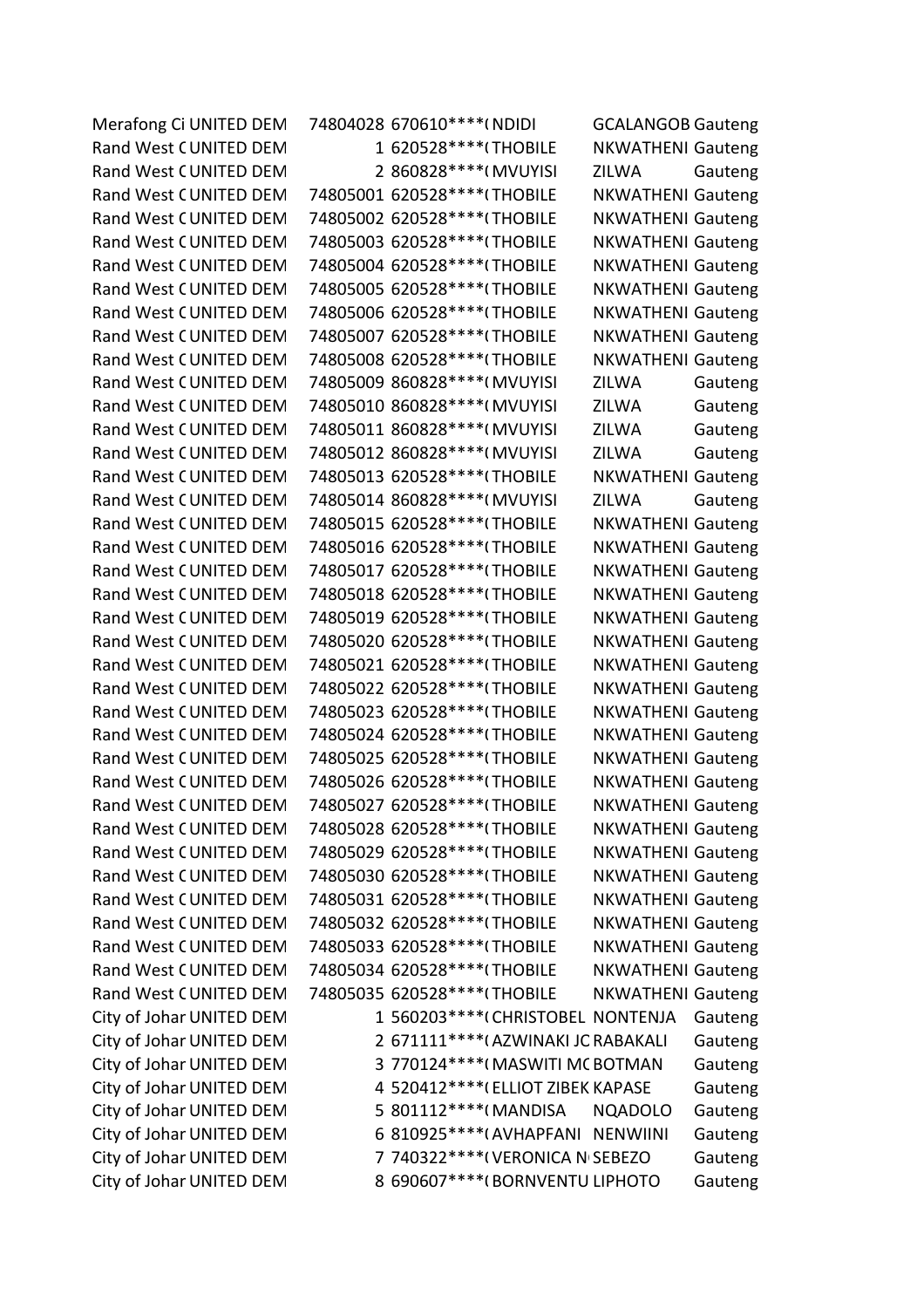City of Johar UNITED DEM 79800020 690607\*\*\*\*(BORNVENTU LIPHOTO Gauteng

City of Johar UNITED DEM 9 880626\*\*\*\*(NTANDO SOGONI Gauteng City of Johar UNITED DEM 10 781204\*\*\*\*(MNCEDISI MPETSHWA Gauteng City of Johar UNITED DEM 11 760708\*\*\*\*(OLWETHU SI' PAPU Gauteng City of Johar UNITED DEM 12 680902\*\*\*\*(MARIA DINE(AHMED Gauteng City of Johar UNITED DEM 13 991117\*\*\*\*(NKOSINATHI MLANGENI Gauteng City of Johar UNITED DEM 14 690118\*\*\*\*(FANA VUSIM NKOSI Gauteng City of Johar UNITED DEM 15 720802\*\*\*\*(NOSIPHO MALOTANA Gauteng City of Johar UNITED DEM 16 901212\*\*\*\*(NOSIPHELO JELA Gauteng City of Johar UNITED DEM 27 830306\*\*\*\*(NIKIWE SWEIYENDE Gauteng City of Johar UNITED DEM 18 770605\*\*\*\*(THOBANI KHWINANA Gauteng City of Johar UNITED DEM 19 781128\*\*\*\*(PORTIA SEM, LEHOBO Gauteng City of Johar UNITED DEM 20 550405\*\*\*\*(SIPHIWE JOB MTETWA Gauteng City of Johar UNITED DEM 21 780814\*\*\*\*(DOCTOR TSIE SELELO Gauteng City of Johar UNITED DEM 22 840416\*\*\*\*(BERRY KABO SEDIBE Gauteng City of Johar UNITED DEM 23 780514\*\*\*\* (SIBABALWE CENTANE Gauteng City of Johar UNITED DEM 24 680211\*\*\*\* (SIBONGISENI MAGWAZA Gauteng City of Johar UNITED DEM 25 770627\*\*\*\* (JOYCE RAMAILA Gauteng City of Johar UNITED DEM 26 920609\*\*\*\*(MMOLAO PA MOKOENA Gauteng City of Johar UNITED DEM 27 670916\*\*\*\*(THEMBINKO: NXUMALO Gauteng City of Johar UNITED DEM 28 750120\*\*\*\*(NOKWANDA MAGUGA Gauteng City of Johar UNITED DEM 29 760602\*\*\*\* (TSHOLO SIM MASOOANE Gauteng City of Johar UNITED DEM 30 760316\*\*\*\*(SIBANGANI MGALO Gauteng City of Johar UNITED DEM 31 691019\*\*\*\* (LINDIWE JOY LENGISI Gauteng City of Johar UNITED DEM 32 931225\*\*\*\*(NOMPUMELISALMAN Gauteng City of Johar UNITED DEM 33 691217\*\*\*\*(TSHOLOFELO DIRANE Gauteng City of Johar UNITED DEM 34 900904\*\*\*\*(ANELE ENOC NONTENJA Gauteng City of Johar UNITED DEM 79800001 520412\*\*\*\* (ELLIOT ZIBEK KAPASE Gauteng City of Johar UNITED DEM 79800002 520412\*\*\*\*(ELLIOT ZIBEK KAPASE Gauteng City of Johar UNITED DEM 79800003 550405\*\*\*\* (SIPHIWE JOB MTETWA Gauteng City of Johar UNITED DEM 79800004 900901\*\*\*\*(PHUMZILE MADIBA Gauteng City of Johar UNITED DEM 79800005 830306\*\*\*\*(NIKIWE SWEIYENDE Gauteng City of Johar UNITED DEM 79800006 770124\*\*\*\*(MASWITI MC BOTMAN Gauteng City of Johar UNITED DEM 79800007 680902\*\*\*\* (MARIA DINE (AHMED Gauteng City of Johar UNITED DEM 79800008 680902\*\*\*\*(MARIA DINE(AHMED Gauteng City of Johar UNITED DEM 79800009 760306\*\*\*\* (SIYABULELA XUNGU Gauteng City of Johar UNITED DEM 79800010 760306\*\*\*\* (SIYABULELA XUNGU Gauteng City of Johar UNITED DEM 79800011 730218\*\*\*\*(TSHAMANO , RABAKALI Gauteng City of Johar UNITED DEM 79800012 760602\*\*\*\* (TSHOLO SIM MASOOANE Gauteng City of Johar UNITED DEM 79800013 770627\*\*\*\* IJOYCE RAMAILA Gauteng City of Johar UNITED DEM 79800014 770627\*\*\*\* IOYCE RAMAILA Gauteng City of Johar UNITED DEM 79800015 740322\*\*\*\*(VERONICA N SEBEZO Gauteng City of Johar UNITED DEM 79800016 740322\*\*\*\*(VERONICA N SEBEZO Gauteng City of Johar UNITED DEM 79800017 740322\*\*\*\*(VERONICA N SEBEZO Gauteng City of Johar UNITED DEM 79800018 780814\*\*\*\*(DOCTOR TSIE SELELO Gauteng City of Johar UNITED DEM 79800019 740322\*\*\*\*(VERONICA N SEBEZO Gauteng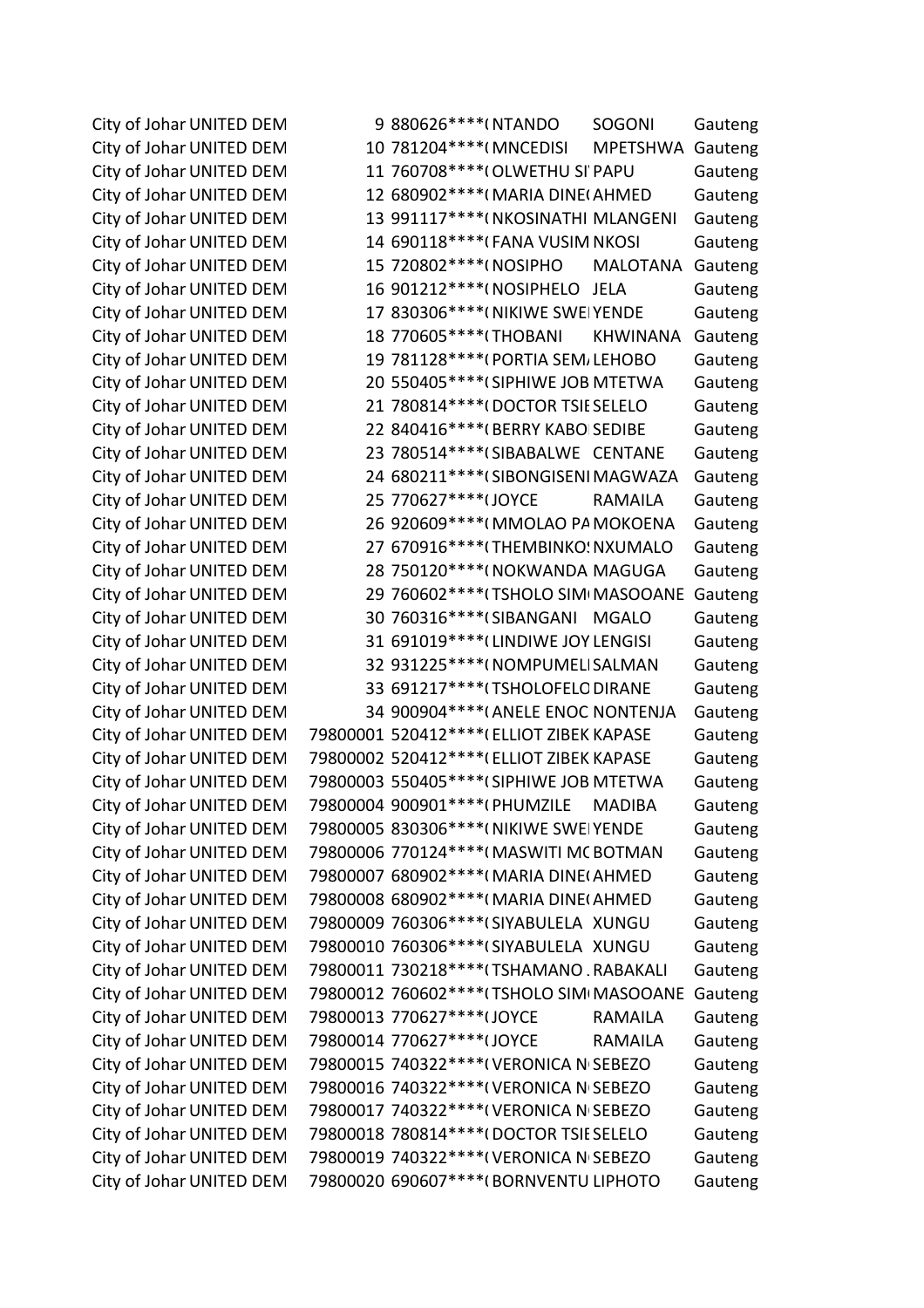City of Johar UNITED DEM 79800021 780814\*\*\*\*(DOCTOR TSIE SELELO Gauteng City of Johar UNITED DEM 79800022 780814\*\*\*\*(DOCTOR TSIE SELELO Gauteng City of Johar UNITED DEM 79800023 690607\*\*\*\*(BORNVENTU LIPHOTO Gauteng City of Johar UNITED DEM 79800024 590206\*\*\*\*(ZANDILE THE POBANA Gauteng City of Johar UNITED DEM 79800025 720802\*\*\*\* (NOSIPHO MALOTANA Gauteng City of Johar UNITED DEM 79800026 720802\*\*\*\* (NOSIPHO MALOTANA Gauteng City of Johar UNITED DEM 79800027 781128\*\*\*\*(PORTIA SEM/LEHOBO Gauteng City of Johar UNITED DEM 79800028 760602\*\*\*\* (TSHOLO SIM MASOOANE Gauteng City of Johar UNITED DEM 79800029 790130\*\*\*\* (MICHEAL MOLAUDZI Gauteng City of Johar UNITED DEM 79800030 991117\*\*\*\*(NKOSINATHI MLANGENI Gauteng City of Johar UNITED DEM 79800031 830306\*\*\*\*(NIKIWE SWEIYENDE Gauteng City of Johar UNITED DEM 79800032 750120\*\*\*\*(NOKWANDA MAGUGA Gauteng City of Johar UNITED DEM 79800033 760602\*\*\*\* (TSHOLO SIM MASOOANE Gauteng City of Johar UNITED DEM 79800034 760602\*\*\*\* (TSHOLO SIM MASOOANE Gauteng City of Johar UNITED DEM 79800035 680902\*\*\*\* (MARIA DINE (AHMED Gauteng City of Johar UNITED DEM 79800036 680902\*\*\*\* (MARIA DINE (AHMED Gauteng City of Johar UNITED DEM 79800037 840416\*\*\*\* (BERRY KABO SEDIBE Gauteng City of Johar UNITED DEM 79800038 840416\*\*\*\* (BERRY KABO SEDIBE Gauteng City of Johar UNITED DEM 79800039 840416\*\*\*\* (BERRY KABO SEDIBE Gauteng City of Johar UNITED DEM 79800040 770627\*\*\*\* I JOYCE RAMAILA Gauteng City of Johar UNITED DEM 79800041 690118\*\*\*\* (FANA VUSIM NKOSI Gauteng City of Johar UNITED DEM 79800042 670916\*\*\*\* (THEMBINKO: NXUMALO Gauteng City of Johar UNITED DEM 79800043 840416\*\*\*\*(BERRY KABO SEDIBE Gauteng City of Johar UNITED DEM 79800044 670916\*\*\*\* (THEMBINKO: NXUMALO Gauteng City of Johar UNITED DEM 79800045 671111\*\*\*\*(AZWINAKI JC RABAKALI Gauteng City of Johar UNITED DEM 79800046 671111\*\*\*\*(AZWINAKI JC RABAKALI Gauteng City of Johar UNITED DEM 79800047 670916\*\*\*\* (THEMBINKO: NXUMALO Gauteng City of Johar UNITED DEM 79800048 690607\*\*\*\*(BORNVENTU LIPHOTO Gauteng City of Johar UNITED DEM 79800049 931225\*\*\*\*(NOMPUMELISALMAN Gauteng City of Johar UNITED DEM 79800050 721209\*\*\*\* (THABISO MA PHIRI Gauteng City of Johar UNITED DEM 79800051 781128\*\*\*\*(PORTIA SEM/LEHOBO Gauteng City of Johar UNITED DEM 79800052 781128\*\*\*\*(PORTIA SEM/LEHOBO Gauteng City of Johar UNITED DEM 79800053 781128\*\*\*\*(PORTIA SEM/LEHOBO Gauteng City of Johar UNITED DEM 79800054 880626\*\*\*\*(NTANDO SOGONI Gauteng City of Johar UNITED DEM 79800055 560203\*\*\*\*(CHRISTOBEL NONTENJA Gauteng City of Johar UNITED DEM 79800057 801112\*\*\*\*(MANDISA NQADOLO Gauteng City of Johar UNITED DEM 79800058 880626\*\*\*\*(NTANDO SOGONI Gauteng City of Johar UNITED DEM 79800059 880626\*\*\*\*(NTANDO SOGONI Gauteng City of Johar UNITED DEM 79800060 720802\*\*\*\* (NOSIPHO MALOTANA Gauteng City of Johar UNITED DEM 79800061 780514\*\*\*\* (SIBABALWE CENTANE Gauteng City of Johar UNITED DEM 79800062 780514\*\*\*\* (SIBABALWE CENTANE Gauteng City of Johar UNITED DEM 79800063 780514\*\*\*\* (SIBABALWE CENTANE Gauteng City of Johar UNITED DEM 79800064 780514\*\*\*\* (SIBABALWE CENTANE Gauteng City of Johar UNITED DEM 79800065 801112\*\*\*\*(MANDISA NQADOLO Gauteng City of Johar UNITED DEM 79800066 801112\*\*\*\*(MANDISA NQADOLO Gauteng City of Johar UNITED DEM 79800067 801112\*\*\*\*(MANDISA NQADOLO Gauteng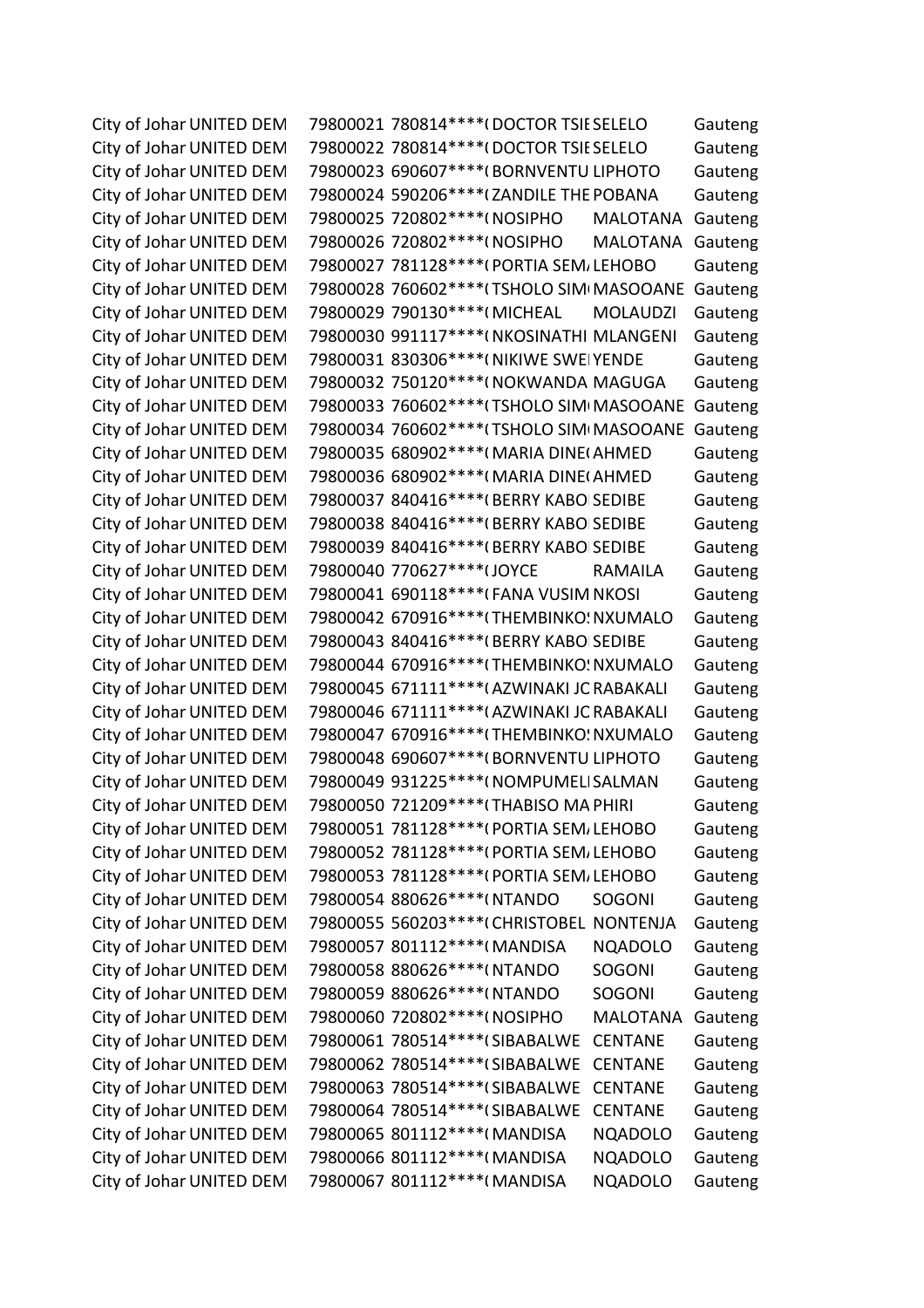City of Johar UNITED DEM 79800068 781204\*\*\*\* (MNCEDISI MPETSHWA Gauteng City of Johar UNITED DEM 79800069 781204\*\*\*\* (MNCEDISI MPETSHWA Gauteng City of Johar UNITED DEM 79800070 730218\*\*\*\* (TSHAMANO , RABAKALI Gauteng City of Johar UNITED DEM 79800071 730218\*\*\*\*(TSHAMANO . RABAKALI Gauteng City of Johar UNITED DEM 79800072 751125\*\*\*\*( NONDZUZO JNDONGENI Gauteng City of Johar UNITED DEM 79800073 900904\*\*\*\*(ANELE ENOC NONTENJA Gauteng City of Johar UNITED DEM 79800074 900904\*\*\*\*(ANELE ENOC NONTENJA Gauteng City of Johar UNITED DEM 79800075 790622\*\*\*\* (THEMBELANIXAKI Gauteng City of Johar UNITED DEM 79800076 770605\*\*\*\* (THOBANI KHWINANA Gauteng City of Johar UNITED DEM 79800077 810925\*\*\*\*(AVHAPFANI NENWIINI Gauteng City of Johar UNITED DEM 79800078 810925\*\*\*\*(AVHAPFANI NENWIINI Gauteng City of Johar UNITED DEM 79800079 690429\*\*\*\*(GOVERN THATSHABALALA Gauteng City of Johar UNITED DEM 79800080 690429\*\*\*\*(GOVERN THATSHABALALA Gauteng City of Johar UNITED DEM 79800081 750120\*\*\*\*(NOKWANDA MAGUGA Gauteng City of Johar UNITED DEM 79800082 991117\*\*\*\*(NKOSINATHI MLANGENI Gauteng City of Johar UNITED DEM 79800083 991117\*\*\*\*(NKOSINATHI MLANGENI Gauteng City of Johar UNITED DEM 79800084 991117\*\*\*\*(NKOSINATHI MLANGENI Gauteng City of Johar UNITED DEM 79800085 750120\*\*\*\*(NOKWANDA MAGUGA Gauteng City of Johar UNITED DEM 79800086 750120\*\*\*\*(NOKWANDA MAGUGA Gauteng City of Johar UNITED DEM 79800087 931225\*\*\*\*(NOMPUMELISALMAN Gauteng City of Johar UNITED DEM 79800088 931225\*\*\*\*(NOMPUMELISALMAN Gauteng City of Johar UNITED DEM 79800089 931225\*\*\*\*(NOMPUMELISALMAN Gauteng City of Johar UNITED DEM 79800090 931225\*\*\*\*(NOMPUMELISALMAN Gauteng City of Johar UNITED DEM 79800091 920609\*\*\*\*(MMOLAO PA MOKOENA Gauteng City of Johar UNITED DEM 79800092 690429\*\*\*\*(GOVERN THATSHABALALA Gauteng City of Johar UNITED DEM 79800093 690429\*\*\*\*(GOVERN THATSHABALALA Gauteng City of Johar UNITED DEM 79800094 920609\*\*\*\*(MMOLAO PA MOKOENA Gauteng City of Johar UNITED DEM 79800095 920609\*\*\*\*(MMOLAO PA MOKOENA Gauteng City of Johar UNITED DEM 79800096 690429\*\*\*\*(GOVERN THATSHABALALA Gauteng City of Johar UNITED DEM 79800097 671111\*\*\*\*(AZWINAKI JC RABAKALI Gauteng City of Johar UNITED DEM 79800098 901212\*\*\*\*(NOSIPHELO JELA Gauteng City of Johar UNITED DEM 79800099 901212\*\*\*\*(NOSIPHELO JELA Gauteng City of Johar UNITED DEM 79800100 931225\*\*\*\*(NOMPUMELISALMAN Gauteng City of Johar UNITED DEM 79800101 931225\*\*\*\*(NOMPUMELISALMAN Gauteng City of Johar UNITED DEM 79800102 901212\*\*\*\*(NOSIPHELO JELA Gauteng City of Johar UNITED DEM 79800103 680211\*\*\*\*(SIBONGISENI MAGWAZA Gauteng City of Johar UNITED DEM 79800104 901212\*\*\*\*(NOSIPHELO JELA Gauteng City of Johar UNITED DEM 79800105 880626\*\*\*\*(NTANDO SOGONI Gauteng City of Johar UNITED DEM 79800106 830306\*\*\*\*(NIKIWE SWEIYENDE Gauteng City of Johar UNITED DEM 79800107 680211\*\*\*\*(SIBONGISENI MAGWAZA Gauteng City of Johar UNITED DEM 79800108 920609\*\*\*\*(MMOLAO PA MOKOENA Gauteng City of Johar UNITED DEM 79800109 900904\*\*\*\*(ANELE ENOC NONTENJA Gauteng City of Johar UNITED DEM 79800110 760316\*\*\*\* (SIBANGANI MGALO Gauteng City of Johar UNITED DEM 79800111 971031\*\*\*\*(TEBOGO SEPHIRI Gauteng City of Johar UNITED DEM 79800112 560203\*\*\*\*(CHRISTOBEL NONTENJA Gauteng City of Johar UNITED DEM 79800113 810925\*\*\*\*(AVHAPFANI NENWIINI Gauteng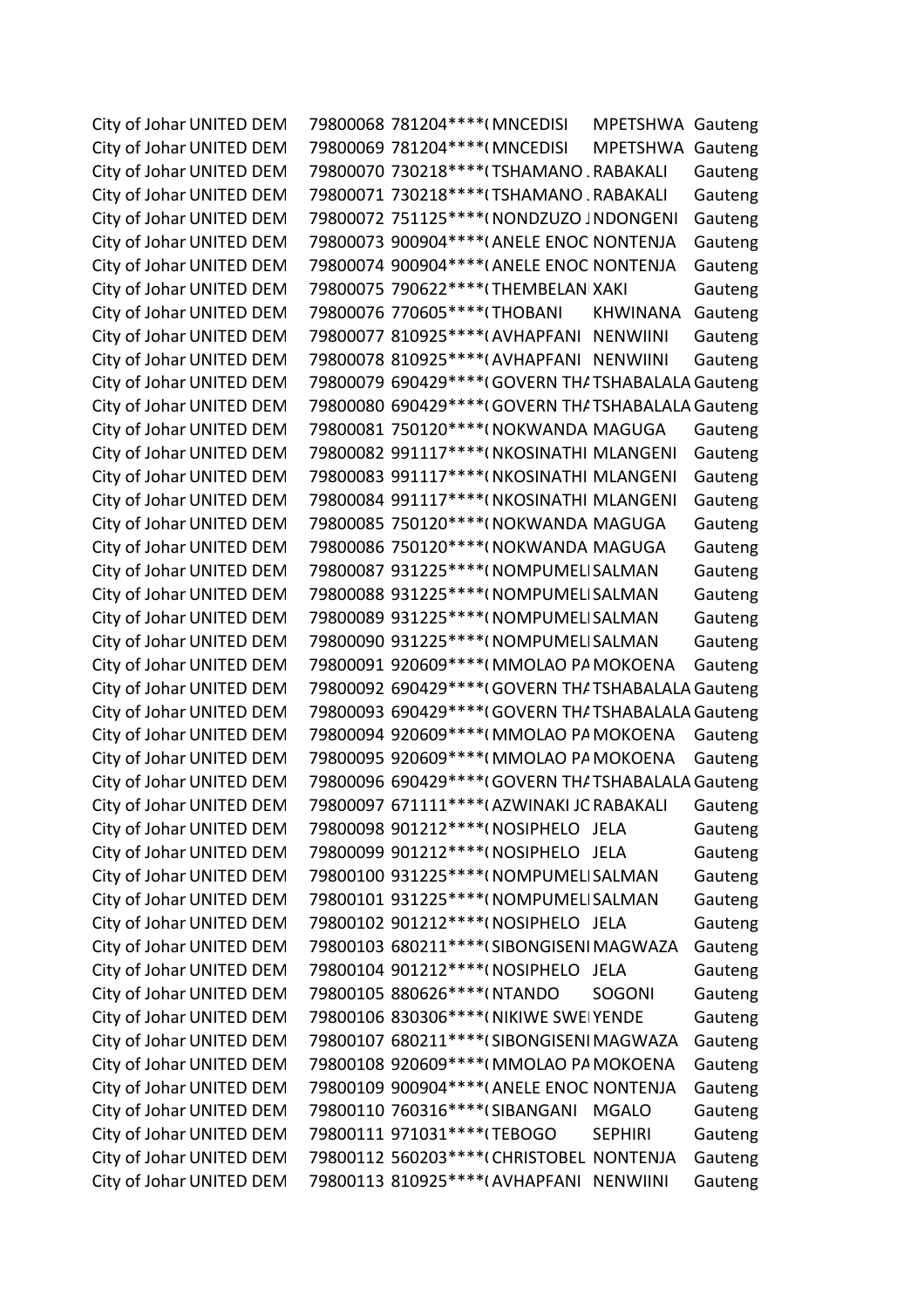City of Johar UNITED DEM 79800114 690118\*\*\*\* (FANA VUSIM NKOSI Gauteng City of Johar UNITED DEM 79800115 920609\*\*\*\*(MMOLAO PA MOKOENA Gauteng City of Johar UNITED DEM 79800116 920609\*\*\*\*(MMOLAO PA MOKOENA Gauteng City of Johar UNITED DEM 79800117 781204\*\*\*\* (MNCEDISI MPETSHWA Gauteng City of Johar UNITED DEM 79800118 780514\*\*\*\* (SIBABALWE CENTANE Gauteng City of Johar UNITED DEM 79800119 770124\*\*\*\*(MASWITI MC BOTMAN Gauteng City of Johar UNITED DEM 79800120 770124\*\*\*\*(MASWITI MC BOTMAN Gauteng City of Johar UNITED DEM 79800121 770124\*\*\*\*(MASWITI MC BOTMAN Gauteng City of Johar UNITED DEM 79800122 520412\*\*\*\*(ELLIOT ZIBEK KAPASE Gauteng City of Johar UNITED DEM 79800123 520412\*\*\*\*(ELLIOT ZIBEK KAPASE Gauteng City of Johar UNITED DEM 79800124 550405\*\*\*\*(SIPHIWE JOB MTETWA Gauteng City of Johar UNITED DEM 79800125 880626\*\*\*\*(NTANDO SOGONI Gauteng City of Johar UNITED DEM 79800126 781204\*\*\*\* (MNCEDISI MPETSHWA Gauteng City of Johar UNITED DEM 79800127 740322\*\*\*\*(VERONICA N SEBEZO Gauteng City of Johar UNITED DEM 79800128 691019\*\*\*\* (LINDIWE JOY LENGISI Gauteng City of Johar UNITED DEM 79800129 760708\*\*\*\*(OLWETHU SI' PAPU Gauteng City of Johar UNITED DEM 79800130 691019\*\*\*\* (LINDIWE JOY LENGISI Gauteng City of Johar UNITED DEM 79800131 550405\*\*\*\*(SIPHIWE JOB MTETWA Gauteng City of Johar UNITED DEM 79800132 560203\*\*\*\*(CHRISTOBEL NONTENJA Gauteng City of Johar UNITED DEM 79800133 780514\*\*\*\* (SIBABALWE CENTANE Gauteng City of Johar UNITED DEM 79800134 690118\*\*\*\*(FANA VUSIM NKOSI Gauteng City of Johar UNITED DEM 79800135 770627\*\*\*\* I JOYCE RAMAILA Gauteng City of Tshw UNITED DEM 1 970206\*\*\*\*(MDUDUZI KHUMALO Gauteng City of Tshw UNITED DEM 2 670823\*\*\*\*(VERONICA EI DIMELU Gauteng City of Tshw UNITED DEM 3 970104\*\*\*\*(SIZWE LESLE' KABINI Gauteng City of Tshw UNITED DEM 4 671207\*\*\*\* (JAN KHAZAM MATHE Gauteng City of Tshw UNITED DEM 5 821027\*\*\*\*(GOODWILL N FAKUDE Gauteng City of Tshw UNITED DEM 79900001 671207\*\*\*\* (JAN KHAZAM MATHE Gauteng City of Tshw UNITED DEM 79900002 970104\*\*\*\* (SIZWE LESLE' KABINI Gauteng City of Tshw UNITED DEM 79900003 821027\*\*\*\*(GOODWILL N FAKUDE Gauteng City of Tshw UNITED DEM 79900006 970206\*\*\*\*(MDUDUZI KHUMALO Gauteng City of Tshw UNITED DEM 79900008 670823\*\*\*\*(VERONICA EI DIMELU Gauteng City of Tshw UNITED DEM 79900010 671207\*\*\*\* (JAN KHAZAM MATHE Gauteng City of Tshw UNITED DEM 79900011 970104\*\*\*\*(SIZWE LESLE' KABINI Gauteng City of Tshw UNITED DEM 79900012 821027\*\*\*\*(GOODWILL N FAKUDE Gauteng City of Tshw UNITED DEM 79900015 970206\*\*\*\*(MDUDUZI KHUMALO Gauteng City of Tshw UNITED DEM 79900017 670823\*\*\*\*(VERONICA EI DIMELU Gauteng City of Tshw UNITED DEM 79900019 671207\*\*\*\* (JAN KHAZAM MATHE Gauteng City of Tshw UNITED DEM 79900020 970104\*\*\*\* (SIZWE LESLE' KABINI Gauteng City of Tshw UNITED DEM 79900021 821027\*\*\*\*(GOODWILL N FAKUDE Gauteng City of Tshw UNITED DEM 79900024 970206\*\*\*\*(MDUDUZI KHUMALO Gauteng City of Tshw UNITED DEM 79900026 670823\*\*\*\*(VERONICA EI DIMELU Gauteng City of Tshw UNITED DEM 79900028 671207\*\*\*\* (JAN KHAZAM MATHE Gauteng City of Tshw UNITED DEM 79900029 671207\*\*\*\* (JAN KHAZAM MATHE Gauteng City of Tshw UNITED DEM 79900030 970104\*\*\*\*(SIZWE LESLE' KABINI Gauteng City of Tshw UNITED DEM 79900031 821027\*\*\*\*(GOODWILL N FAKUDE Gauteng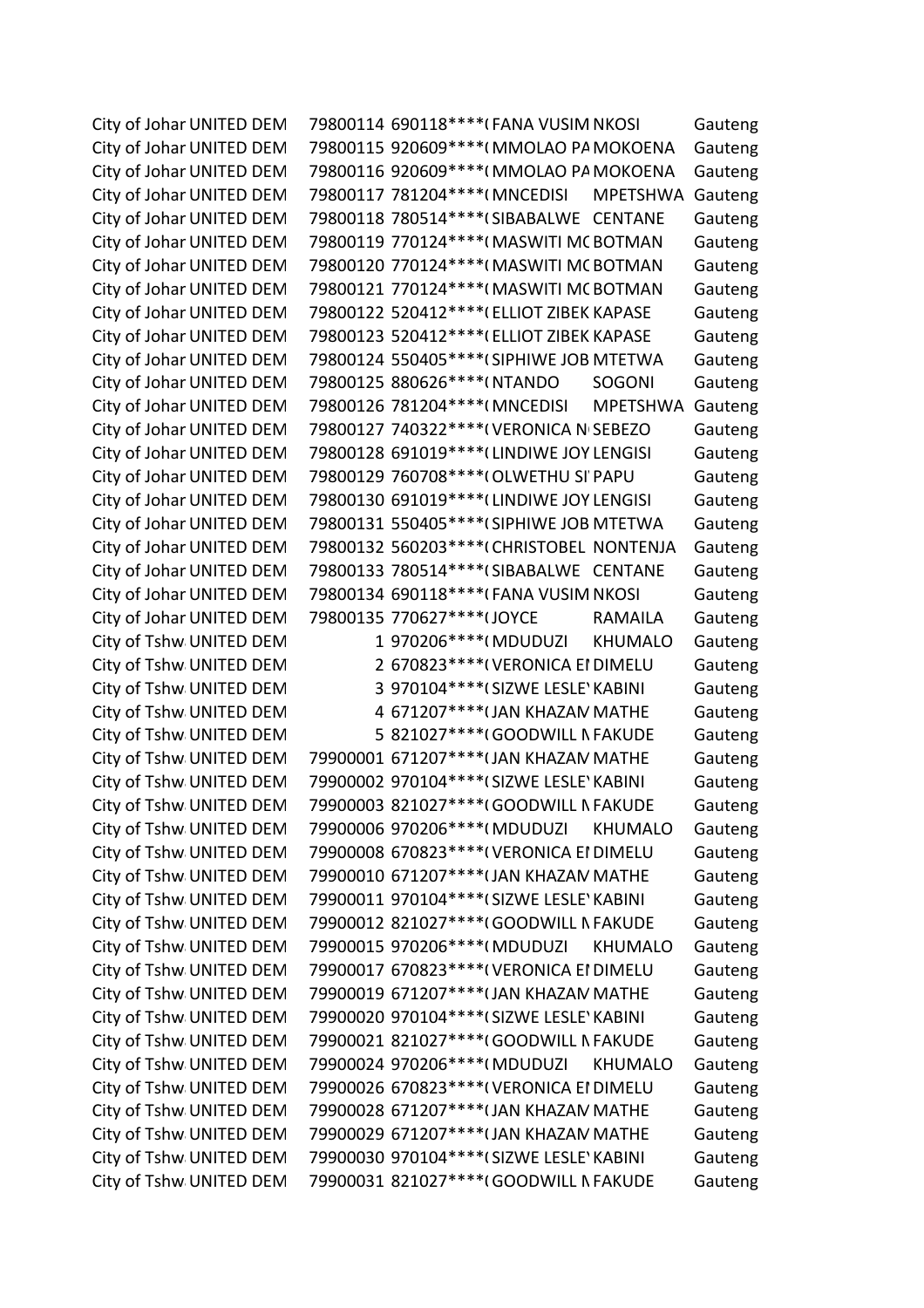City of Tshw UNITED DEM 79900034 970206\*\*\*\*(MDUDUZI KHUMALO Gauteng City of Tshw UNITED DEM 79900036 670823\*\*\*\*(VERONICA EI DIMELU Gauteng City of Tshw UNITED DEM 79900038 671207\*\*\*\* (JAN KHAZAM MATHE Gauteng City of Tshw UNITED DEM 79900039 970104\*\*\*\* (SIZWE LESLE' KABINI Gauteng City of Tshw UNITED DEM 79900040 671207\*\*\*\* (JAN KHAZAM MATHE Gauteng City of Tshw UNITED DEM 79900041 970104\*\*\*\* (SIZWE LESLE' KABINI Gauteng City of Tshw UNITED DEM 79900042 821027\*\*\*\*(GOODWILL N FAKUDE Gauteng City of Tshw UNITED DEM 79900045 970206\*\*\*\*(MDUDUZI KHUMALO Gauteng City of Tshw UNITED DEM 79900047 670823\*\*\*\*(VERONICA EI DIMELU Gauteng City of Tshw UNITED DEM 79900049 671207\*\*\*\* (JAN KHAZAM MATHE Gauteng City of Tshw UNITED DEM 79900050 970104\*\*\*\*(SIZWE LESLE' KABINI Gauteng City of Tshw UNITED DEM 79900051 671207\*\*\*\* (JAN KHAZAM MATHE Gauteng City of Tshw UNITED DEM 79900052 970104\*\*\*\* (SIZWE LESLE' KABINI Gauteng City of Tshw UNITED DEM 79900053 821027\*\*\*\*(GOODWILL N FAKUDE Gauteng City of Tshw UNITED DEM 79900056 970206\*\*\*\*(MDUDUZI KHUMALO Gauteng City of Tshw UNITED DEM 79900058 821027\*\*\*\*(GOODWILL N FAKUDE Gauteng City of Tshw UNITED DEM 79900060 970104\*\*\*\* (SIZWE LESLE' KABINI Gauteng City of Tshw UNITED DEM 79900061 821027\*\*\*\*(GOODWILL N FAKUDE Gauteng City of Tshw UNITED DEM 79900064 970206\*\*\*\*(MDUDUZI KHUMALO Gauteng City of Tshw UNITED DEM 79900066 670823\*\*\*\*(VERONICA EI DIMELU Gauteng City of Tshw UNITED DEM 79900068 671207\*\*\*\* (JAN KHAZAM MATHE Gauteng City of Tshw UNITED DEM 79900069 970104\*\*\*\*(SIZWE LESLE' KABINI Gauteng City of Tshw UNITED DEM 79900070 671207\*\*\*\* (JAN KHAZAM MATHE Gauteng City of Tshw UNITED DEM 79900071 970104\*\*\*\*(SIZWE LESLE' KABINI Gauteng City of Tshw UNITED DEM 79900072 821027\*\*\*\*(GOODWILL N FAKUDE Gauteng City of Tshw UNITED DEM 79900075 970206\*\*\*\*(MDUDUZI KHUMALO Gauteng City of Tshw UNITED DEM 79900077 821027\*\*\*\*(GOODWILL N FAKUDE Gauteng City of Tshw UNITED DEM 79900080 970206\*\*\*\*(MDUDUZI KHUMALO Gauteng City of Tshw UNITED DEM 79900082 821027\*\*\*\*(GOODWILL N FAKUDE Gauteng City of Tshw UNITED DEM 79900086 970206\*\*\*\*(MDUDUZI KHUMALO Gauteng City of Tshw UNITED DEM 79900088 970206\*\*\*\*(MDUDUZI KHUMALO Gauteng City of Tshw UNITED DEM 79900090 821027\*\*\*\*(GOODWILL N FAKUDE Gauteng City of Tshw UNITED DEM 79900094 970206\*\*\*\*(MDUDUZI KHUMALO Gauteng City of Tshw UNITED DEM 79900096 670823\*\*\*\*(VERONICA EI DIMELU Gauteng City of Tshw UNITED DEM 79900097 970206\*\*\*\*(MDUDUZI KHUMALO Gauteng City of Tshw UNITED DEM 79900099 670823\*\*\*\*(VERONICA EI DIMELU Gauteng City of Tshw UNITED DEM 79900101 970206\*\*\*\*(MDUDUZI KHUMALO Gauteng City of Tshw UNITED DEM 79900103 670823\*\*\*\*(VERONICA EI DIMELU Gauteng City of Tshw UNITED DEM 79900104 970206\*\*\*\*(MDUDUZI KHUMALO Gauteng City of Tshw UNITED DEM 79900106 670823\*\*\*\*(VERONICA EI DIMELU Gauteng Ugu UNITED DEM 1 771023\*\*\*\*(BONAKAHLE MTESHANE KwaZulu-Nat Ugu UNITED DEM 2 870725\*\*\*\*(AMOS SIZWE MZIZI KwaZulu-Nat Ugu UNITED DEM 3 780620\*\*\*\*(CYNTHIA NOMTOLO KwaZulu-Nat uMgungund UNITED DEM 1 980810\*\*\*\*(SPHAMANDL DLAMINI KwaZulu-Nat uThukela UNITED DEM 1 780530\*\*\*\*(DUMISANI W NKOSI KwaZulu-Nat uThukela UNITED DEM 2 810909\*\*\*\*(VINCENT DUIKHUMALO KwaZulu-Nat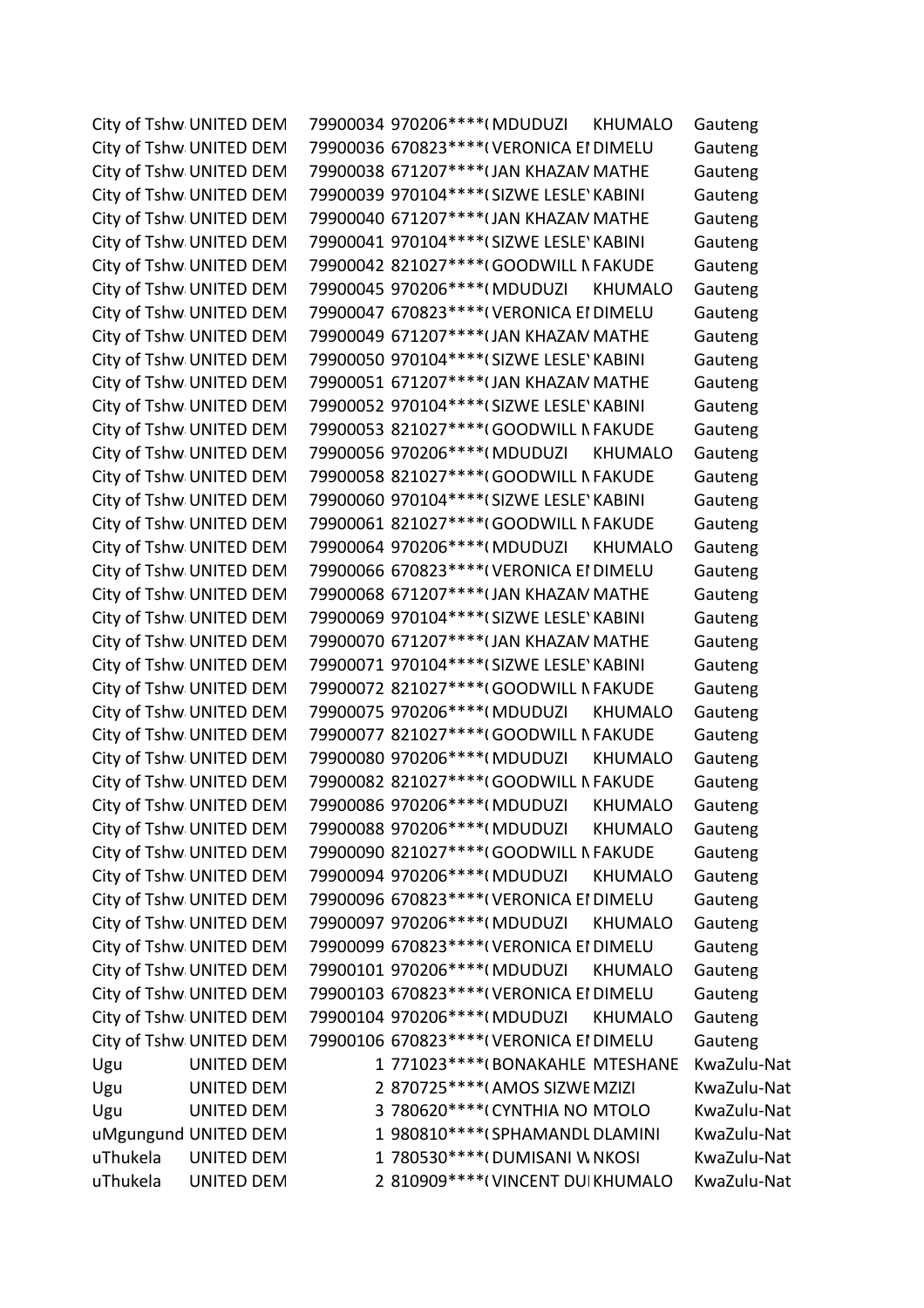uMkhanyakı UNITED DEM 1 830504\*\*\*\* (SIYABONGA 'ZUMA KwaZulu-Nat uMkhanyakı UNITED DEM 2 710305\*\*\*\*(WONDERBO' MNGOMEZU KwaZulu-Nat uMkhanyaki UNITED DEM 3 961010\*\*\*\*(NSIKAYAMAC NHLONIPHO KwaZulu-Nat uMkhanyakı UNITED DEM 4 960126\*\*\*\* (SIMPHIWE MAGWAZA KwaZulu-Nat uMkhanyakı UNITED DEM 5 900529\*\*\*\* (SIPHO THAM ZULU KwaZulu-Nat uMkhanyakı UNITED DEM 6 761206\*\*\*\*(VELENKOSIN MAZIBUKO KwaZulu-Nat uMkhanyakı UNITED DEM 7 860326\*\*\*\* (SIPHESIHLE NMPUNGOSE KwaZulu-Nat uMkhanyakı UNITED DEM 8 861210\*\*\*\*(NKAZIMULO NXELE KwaZulu-Nat uMkhanyakı UNITED DEM 9 790620\*\*\*\* (ZAMILE GLAI BUKHOSINI KwaZulu-Nat uMzumbe UNITED DEM 1 771023\*\*\*\*(BONAKAHLE MTESHANE KwaZulu-Nat uMzumbe UNITED DEM 2 780620\*\*\*\*(CYNTHIA NO MTOLO KwaZulu-Nat uMzumbe UNITED DEM 3 470807\*\*\*\*(ZANDILE FAB MTESHANE KwaZulu-Nat uMzumbe UNITED DEM 4 001015\*\*\*\*(SISANDA MTOLO KwaZulu-Nat uMzumbe UNITED DEM 5 840124\*\*\*\*(HLONIPHILE MTESHANA KwaZulu-Nat uMzumbe UNITED DEM 52103001 981224\*\*\*\*(NKOSINATHI MKHUNGO KwaZulu-Nat uMzumbe UNITED DEM 52103002 771023\*\*\*\*(BONAKAHLE MTESHANE KwaZulu-Nat uMzumbe UNITED DEM 52103003 470807\*\*\*\* (ZANDILE FAB MTESHANE KwaZulu-Nat uMzumbe UNITED DEM 52103004 780620\*\*\*\*(CYNTHIA NOMTOLO KwaZulu-Nat uMzumbe UNITED DEM 52103005 771023\*\*\*\*(BONAKAHLE MTESHANE KwaZulu-Nat uMzumbe UNITED DEM 52103006 841029\*\*\*\*(EMMANUEL MZIZI KwaZulu-Nat uMzumbe UNITED DEM 52103007 780620\*\*\*\*(CYNTHIA NO MTOLO KwaZulu-Nat uMzumbe UNITED DEM 52103008 840124\*\*\*\*(HLONIPHILE MTESHANA KwaZulu-Nat uMzumbe UNITED DEM 52103009 001015\*\*\*\*(SISANDA MTOLO KwaZulu-Nat uMzumbe UNITED DEM 52103010 470807\*\*\*\*(ZANDILE FAB MTESHANE KwaZulu-Nat uMzumbe UNITED DEM 52103011 840124\*\*\*\* (HLONIPHILE | MTESHANA KwaZulu-Nat uMzumbe UNITED DEM 52103012 981224\*\*\*\*(NKOSINATHI MKHUNGO KwaZulu-Nat uMzumbe UNITED DEM 52103013 841204\*\*\*\*(NOKULUNGA MBEJE KwaZulu-Nat uMzumbe UNITED DEM 52103014 841204\*\*\*\*(NOKULUNGA MBEJE KwaZulu-Nat uMzumbe UNITED DEM 52103015 001015\*\*\*\*(SISANDA MTOLO KwaZulu-Nat uMzumbe UNITED DEM 52103016 981224\*\*\*\*(NKOSINATHI MKHUNGO KwaZulu-Nat uMzumbe UNITED DEM 52103017 771023\*\*\*\*(BONAKAHLE MTESHANE KwaZulu-Nat uMzumbe UNITED DEM 52103018 470807\*\*\*\* (ZANDILE FAB MTESHANE KwaZulu-Nat uMzumbe UNITED DEM 52103019 780620\*\*\*\*(CYNTHIA NO MTOLO KwaZulu-Nat uMzumbe UNITED DEM 52103020 841029\*\*\*\*(EMMANUEL MZIZI KwaZulu-Nat Ray Nkonyei UNITED DEM 1 870725 \*\*\*\* (AMOS SIZWE MZIZI KwaZulu-Nat Ray Nkonyei UNITED DEM 2 000712\*\*\*\*(AYABONGA NTSIZI KwaZulu-Nat Ray Nkonyei UNITED DEM 3 821206\*\*\*\*(NOKULUNGANGILANDE KwaZulu-Nat Ray Nkonyei UNITED DEM 4 890804\*\*\*\*(THONEKA CYNTOMBELA KwaZulu-Nat Ray Nkonyei UNITED DEM 5 820510\*\*\*\*(ANDILE SIPHISHUSHA KwaZulu-Nat Ray Nkonyei UNITED DEM 52106001 800105\*\*\*\*(NOMONDE PDLAKANE KwaZulu-Nat Ray Nkonyei UNITED DEM 52106002 961010\*\*\*\*(PHUMELELE SHUSHA KwaZulu-Nat Ray Nkonyei UNITED DEM 52106003 821215\*\*\*\* (THUTHUKAN NCAMA KwaZulu-Nat Ray Nkonyei UNITED DEM 52106005 890804\*\*\*\*(THONEKA CYNTOMBELA KwaZulu-Nat Ray Nkonyei UNITED DEM 52106006 820510\*\*\*\*(ANDILE SIPH(SHUSHA KwaZulu-Nat Ray Nkonyer UNITED DEM 52106008 820510\*\*\*\* (ANDILE SIPH SHUSHA KwaZulu-Nat Ray Nkonyei UNITED DEM 52106009 961010\*\*\*\*(PHUMELELE SHUSHA KwaZulu-Nat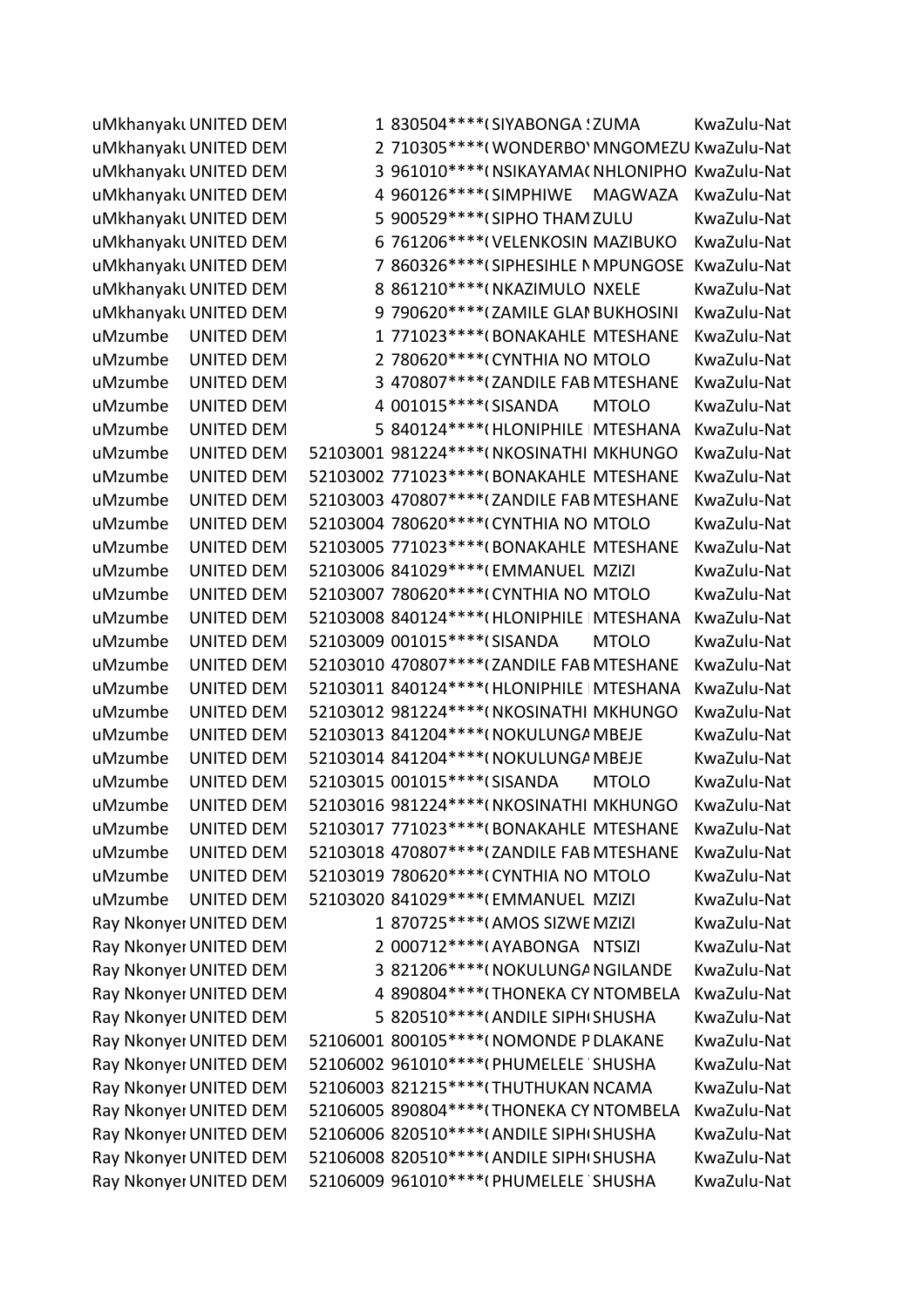Ray Nkonyei UNITED DEM 52106010 821215\*\*\*\*(THUTHUKAN NCAMA KwaZulu-Nat Ray Nkonyei UNITED DEM 52106011 820510\*\*\*\*(ANDILE SIPH(SHUSHA KwaZulu-Nat Ray Nkonyei UNITED DEM 52106012 810616\*\*\*\*(PATRICK SIZV MBILI KwaZulu-Nat Ray Nkonyei UNITED DEM 52106013 810616\*\*\*\*(PATRICK SIZV MBILI KwaZulu-Nat Ray Nkonyei UNITED DEM 52106014 800105\*\*\*\*(NOMONDE PDLAKANE KwaZulu-Nat Ray Nkonyei UNITED DEM 52106015 961010\*\*\*\*(PHUMELELE SHUSHA KwaZulu-Nat Ray Nkonyei UNITED DEM 52106016 821215\*\*\*\* (THUTHUKAN NCAMA KwaZulu-Nat Ray Nkonyei UNITED DEM 52106018 890804\*\*\*\*(THONEKA CYNTOMBELA KwaZulu-Nat Ray Nkonyei UNITED DEM 52106019 820510\*\*\*\*(ANDILE SIPH(SHUSHA KwaZulu-Nat Ray Nkonyei UNITED DEM 52106021 820510\*\*\*\*(ANDILE SIPHISHUSHA KwaZulu-Nat Ray Nkonyei UNITED DEM 52106022 961010\*\*\*\*(PHUMELELE SHUSHA KwaZulu-Nat Ray Nkonyer UNITED DEM 52106023 810616\*\*\*\*(PATRICK SIZV MBILI KwaZulu-Nat Ray Nkonyei UNITED DEM 52106024 890804\*\*\*\*(THONEKA CYNTOMBELA KwaZulu-Nat Ray Nkonyei UNITED DEM 52106025 820510\*\*\*\*(ANDILE SIPH(SHUSHA KwaZulu-Nat Ray Nkonyer UNITED DEM 52106027 820510\*\*\*\* (ANDILE SIPH SHUSHA KwaZulu-Nat Ray Nkonyei UNITED DEM 52106028 961010\*\*\*\*(PHUMELELE SHUSHA KwaZulu-Nat Ray Nkonyei UNITED DEM 52106029 810616\*\*\*\*(PATRICK SIZV MBILI KwaZulu-Nat Msunduzi UNITED DEM 1 821212\*\*\*\*(XOLANI MAR ZONDI KwaZulu-Nat Msunduzi UNITED DEM 52205032 820604\*\*\*\*(BONGINKOSI DLAMINI KwaZulu-Nat Richmond UNITED DEM 1 711118\*\*\*\*(RAYMOND SIMTHEMBU KwaZulu-Nat Richmond UNITED DEM 2 650729\*\*\*\*(MIRIAM NCA ZONDI KwaZulu-Nat Richmond UNITED DEM 52207001 711118\*\*\*\*(RAYMOND SIMTHEMBU KwaZulu-Nat Richmond UNITED DEM 52207002 730107\*\*\*\*(FANSILE NON SHOBA KwaZulu-Nat Richmond UNITED DEM 52207003 920928\*\*\*\*(NOZIPHO FO CIRA KwaZulu-Nat Richmond UNITED DEM 52207004 940212\*\*\*\*(BONGEKILE FMNCWABE KwaZulu-Nat Richmond UNITED DEM 52207005 940212\*\*\*\*(BONGEKILE F MNCWABE KwaZulu-Nat Richmond UNITED DEM 52207006 650729\*\*\*\*(MIRIAM NCA ZONDI KwaZulu-Nat Richmond UNITED DEM 52207007 650729\*\*\*\*(MIRIAM NCA ZONDI KwaZulu-Nat OkhahlambaUNITED DEM 1911102\*\*\*\*(SINDISIWE ZONDO KwaZulu-Nat OkhahlambaUNITED DEM 2 780530\*\*\*\*(DUMISANI W NKOSI KwaZulu-Nat OkhahlambaUNITED DEM 3 850209\*\*\*\*(THULISILE FL KUBHEKA KwaZulu-Nat Okhahlamba UNITED DEM 4 831126\*\*\*\*(MFANAFUTH HLONGWANI KwaZulu-Nat OkhahlambaUNITED DEM 5 880101\*\*\*\*(CELIWE PRECZONDO KwaZulu-Nat OkhahlambaUNITED DEM 6 840410\*\*\*\*(PHENDUKILE NKALA KwaZulu-Nat OkhahlambaUNITED DEM 52305001 911102\*\*\*\*(SINDISIWE ZONDO KwaZulu-Nat OkhahlambaUNITED DEM 52305002 780530\*\*\*\*(DUMISANI W NKOSI KwaZulu-Nat OkhahlambaUNITED DEM 52305003 880101\*\*\*\*(CELIWE PRECZONDO KwaZulu-Nat Okhahlamba UNITED DEM 52305004 780530\*\*\*\*(DUMISANI W NKOSI KwaZulu-Nat OkhahlambaUNITED DEM 52305005 911102\*\*\*\*(SINDISIWE ZONDO KwaZulu-Nat Okhahlamba UNITED DEM 52305006 880101\*\*\*\*(CELIWE PRECZONDO KwaZulu-Nat OkhahlambaUNITED DEM 52305007 780530\*\*\*\*(DUMISANI W NKOSI KwaZulu-Nat OkhahlambaUNITED DEM 52305008 911102\*\*\*\*(SINDISIWE ZONDO KwaZulu-Nat OkhahlambaUNITED DEM 52305009 850209\*\*\*\*(THULISILE FL KUBHEKA KwaZulu-Nat Okhahlamba UNITED DEM 52305010 831126\*\*\*\* (MFANAFUTH HLONGWANI KwaZulu-Nat OkhahlambaUNITED DEM 52305011 840410\*\*\*\*(PHENDUKILE NKALA KwaZulu-Nat Okhahlamba UNITED DEM 52305012 831126\*\*\*\*(MFANAFUTH HLONGWANI KwaZulu-Nat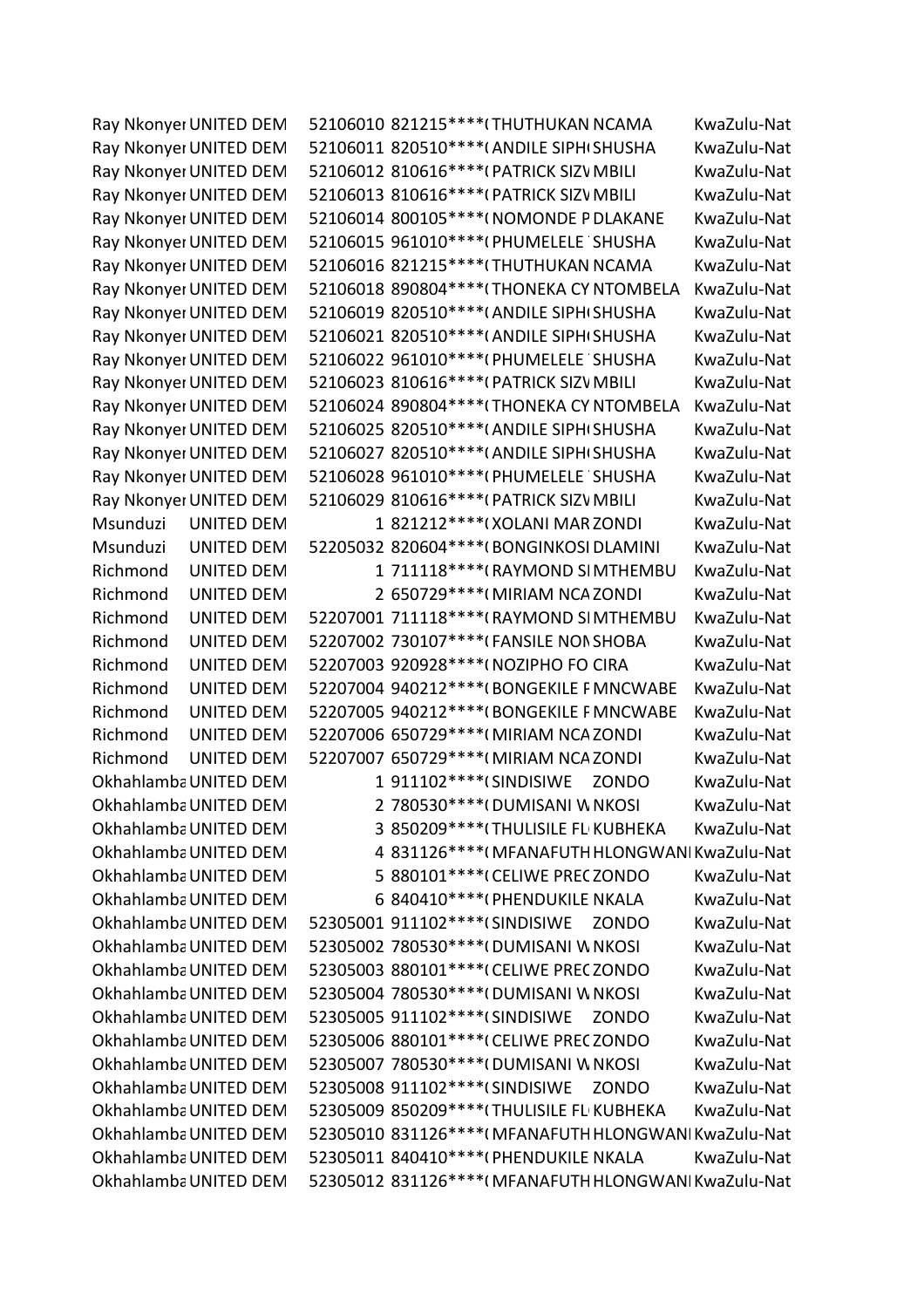|         | Okhahlamba UNITED DEM | 52305013 850209 **** (THULISILE FL KUBHEKA               | KwaZulu-Nat |
|---------|-----------------------|----------------------------------------------------------|-------------|
|         | Okhahlamba UNITED DEM | 52305014 840410 **** (PHENDUKILE NKALA                   | KwaZulu-Nat |
|         | Okhahlamba UNITED DEM | 52305015 840410 **** (PHENDUKILE NKALA                   | KwaZulu-Nat |
| uMsinga | <b>UNITED DEM</b>     | 1 721006***** (BOYSEY RETL GUMEDE                        | KwaZulu-Nat |
| uMsinga | <b>UNITED DEM</b>     | 2 891110**** (LINDOKUHLE NGIDI                           | KwaZulu-Nat |
| uMsinga | <b>UNITED DEM</b>     | 3 810814 **** (MPHAKAMIS MBATA                           | KwaZulu-Nat |
| uMsinga | <b>UNITED DEM</b>     | 52404001 721006**** (BOYSEY RETL GUMEDE                  | KwaZulu-Nat |
| uMsinga | <b>UNITED DEM</b>     | 52404002 891110****(LINDOKUHLE NGIDI                     | KwaZulu-Nat |
| uMsinga | <b>UNITED DEM</b>     | 52404003 810814 **** (MPHAKAMIS MBATA                    | KwaZulu-Nat |
| uMsinga | <b>UNITED DEM</b>     | 52404004 891110****(LINDOKUHLE NGIDI                     | KwaZulu-Nat |
| uMsinga | <b>UNITED DEM</b>     | 52404005 810814**** (MPHAKAMIS MBATA                     | KwaZulu-Nat |
| uMsinga | <b>UNITED DEM</b>     | 52404006 891110 **** (LINDOKUHLE NGIDI                   | KwaZulu-Nat |
| uMsinga | <b>UNITED DEM</b>     | 52404007 721006**** (BOYSEY RETL GUMEDE                  | KwaZulu-Nat |
| uMsinga | <b>UNITED DEM</b>     | 52404008 891110**** (LINDOKUHLE NGIDI                    | KwaZulu-Nat |
| uMsinga | <b>UNITED DEM</b>     | 52404009 810814 **** (MPHAKAMIS MBATA                    | KwaZulu-Nat |
| uMsinga | <b>UNITED DEM</b>     | 52404010 721006 **** (BOYSEY RETL GUMEDE                 | KwaZulu-Nat |
| uMsinga | <b>UNITED DEM</b>     | 52404011 810814 **** (MPHAKAMIS MBATA                    | KwaZulu-Nat |
| uMsinga | <b>UNITED DEM</b>     | 52404012 721006***** (BOYSEY RETL GUMEDE                 | KwaZulu-Nat |
| uMsinga | <b>UNITED DEM</b>     | 52404013 891110****(LINDOKUHLE NGIDI                     | KwaZulu-Nat |
| uMsinga | <b>UNITED DEM</b>     | 52404014 810814 **** (MPHAKAMIS MBATA                    | KwaZulu-Nat |
| uMsinga | <b>UNITED DEM</b>     | 52404015 891110 **** (LINDOKUHLE NGIDI                   | KwaZulu-Nat |
| uMsinga | <b>UNITED DEM</b>     | 52404016 810814 **** (MPHAKAMIS MBATA                    | KwaZulu-Nat |
| uMsinga | <b>UNITED DEM</b>     | 52404017 891110 **** (LINDOKUHLE NGIDI                   | KwaZulu-Nat |
| uMsinga | <b>UNITED DEM</b>     | 52404018 721006 **** (BOYSEY RETL GUMEDE                 | KwaZulu-Nat |
| uMsinga | <b>UNITED DEM</b>     | 52404019 810814 **** (MPHAKAMIS MBATA                    | KwaZulu-Nat |
| uMsinga | <b>UNITED DEM</b>     | 52404020 721006 **** (BOYSEY RETL GUMEDE                 | KwaZulu-Nat |
| uMsinga | <b>UNITED DEM</b>     | 52404021 721006 **** (BOYSEY RETL GUMEDE                 | KwaZulu-Nat |
| Jozini  | <b>UNITED DEM</b>     | 1 961010 **** (NSIKAYAMA (NHLONIPHO KwaZulu-Nat          |             |
| Jozini  | <b>UNITED DEM</b>     | 2 871223 **** (GUGULETHU NKOSI                           | KwaZulu-Nat |
| Jozini  | <b>UNITED DEM</b>     | 3 940830****(MALIBONGWNHLONIPHO KwaZulu-Nat              |             |
| Jozini  | <b>UNITED DEM</b>     | 4 880216 **** (SABELO INN(MBHAMALI KwaZulu-Nat           |             |
| Jozini  | <b>UNITED DEM</b>     | 5 740808**** (MANDLA MANHLONIPHO KwaZulu-Nat             |             |
| Jozini  | <b>UNITED DEM</b>     | 6 950223 **** (BONGUMUS, MATHENJW/KwaZulu-Nat            |             |
| Jozini  | <b>UNITED DEM</b>     | 7 710305 **** (WONDERBO' MNGOMEZU KwaZulu-Nat            |             |
| Jozini  | <b>UNITED DEM</b>     | 52702001 961010 **** ( NSIKAYAMA ( NHLONIPHO KwaZulu-Nat |             |
| Jozini  | <b>UNITED DEM</b>     | 52702002 961010 **** (NSIKAYAMA (NHLONIPHO KwaZulu-Nat   |             |
| Jozini  | <b>UNITED DEM</b>     | 52702003 890202 **** (PHIWE LIND/ MADIDE                 | KwaZulu-Nat |
| Jozini  | <b>UNITED DEM</b>     | 52702004 890202 **** (PHIWE LIND/ MADIDE                 | KwaZulu-Nat |
| Jozini  | <b>UNITED DEM</b>     | 52702005 871223 **** (GUGULETHU NKOSI                    | KwaZulu-Nat |
| Jozini  | <b>UNITED DEM</b>     | 52702006 871223 **** (GUGULETHU NKOSI                    | KwaZulu-Nat |
| Jozini  | <b>UNITED DEM</b>     | 52702007 961010 **** ( NSIKAYAMA ( NHLONIPHO KwaZulu-Nat |             |
| Jozini  | <b>UNITED DEM</b>     | 52702008 880216 **** (SABELO INN(MBHAMALI KwaZulu-Nat    |             |
| Jozini  | <b>UNITED DEM</b>     | 52702009 950223****(BONGUMUS, MATHENJW/KwaZulu-Nat       |             |
| Jozini  | UNITED DEM            | 52702010 740808 **** (MANDLA MA NHLONIPHO KwaZulu-Nat    |             |
| Jozini  | <b>UNITED DEM</b>     | 52702011 871223 **** (GUGULETHU NKOSI                    | KwaZulu-Nat |
| Jozini  | <b>UNITED DEM</b>     | 52702012 880216 **** (SABELO INN( MBHAMALI KwaZulu-Nat   |             |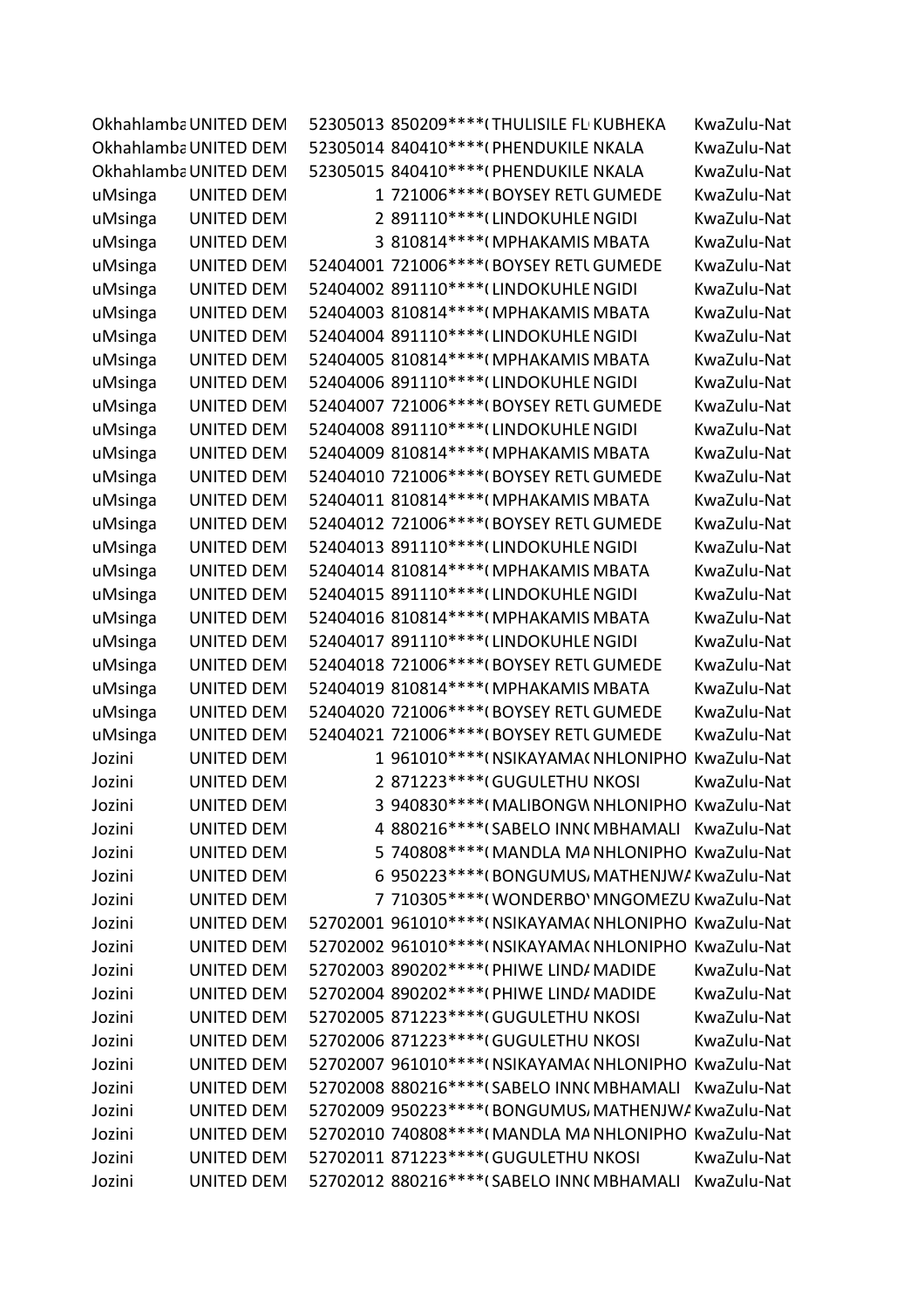| Jozini    | <b>UNITED DEM</b>    | 52702013 961020 **** (MSIZI WOND MBUYISA               | KwaZulu-Nat |
|-----------|----------------------|--------------------------------------------------------|-------------|
| Jozini    | <b>UNITED DEM</b>    | 52702014 961020 **** (MSIZI WOND MBUYISA               | KwaZulu-Nat |
| Jozini    | <b>UNITED DEM</b>    | 52702015 740808 **** (MANDLA MANHLONIPHO KwaZulu-Nat   |             |
| Jozini    | <b>UNITED DEM</b>    | 52702016 880216 **** (SABELO INN( MBHAMALI             | KwaZulu-Nat |
| Jozini    | <b>UNITED DEM</b>    | 52702017 890202 **** (PHIWE LIND/ MADIDE               | KwaZulu-Nat |
| Jozini    | <b>UNITED DEM</b>    | 52702018 710305 **** (WONDERBO' MNGOMEZU KwaZulu-Nat   |             |
| Jozini    | <b>UNITED DEM</b>    | 52702019 940830**** (MALIBONGW NHLONIPHO KwaZulu-Nat   |             |
| Jozini    | <b>UNITED DEM</b>    | 52702020 961020 **** (MSIZI WOND MBUYISA               | KwaZulu-Nat |
| Jozini    | <b>UNITED DEM</b>    | 52702021 961010 **** (NSIKAYAMA (NHLONIPHO KwaZulu-Nat |             |
| Jozini    | <b>UNITED DEM</b>    | 52702022 890202 **** (PHIWE LIND/ MADIDE               | KwaZulu-Nat |
| Jozini    | <b>UNITED DEM</b>    | 52702023 961010 **** (NSIKAYAMA (NHLONIPHO KwaZulu-Nat |             |
| Mtubatuba | <b>UNITED DEM</b>    | 1 761206****(VELENKOSIN MAZIBUKO                       | KwaZulu-Nat |
| Mtubatuba | <b>UNITED DEM</b>    | 2 860326 **** (SIPHESIHLE N MPUNGOSE                   | KwaZulu-Nat |
| Mtubatuba | <b>UNITED DEM</b>    | 3 900804 **** (NONDUDUZ(MBUYISA                        | KwaZulu-Nat |
| Mtubatuba | <b>UNITED DEM</b>    | 4 900529 **** (SIPHO THAM ZULU                         | KwaZulu-Nat |
|           | Mtubatuba UNITED DEM | 5 790620**** (ZAMILE GLAI BUKHOSINI                    | KwaZulu-Nat |
| Mtubatuba | <b>UNITED DEM</b>    | 6 870407**** (BONGIWE HI MKHWANAZ KwaZulu-Nat          |             |
| Mtubatuba | <b>UNITED DEM</b>    | 7 850917 **** (SIMANGELE I CEBEKHULU KwaZulu-Nat       |             |
| Mtubatuba | <b>UNITED DEM</b>    | 8 861210 **** (NKAZIMULO NXELE                         | KwaZulu-Nat |
| Mtubatuba | <b>UNITED DEM</b>    | 9 870725 **** (NTOMBIFIKIL NENE                        | KwaZulu-Nat |
| Mtubatuba | <b>UNITED DEM</b>    | 10 750101 **** (SIBONGISENI MTHOMBO                    | KwaZulu-Nat |
| Mtubatuba | <b>UNITED DEM</b>    | 11 821012 **** (RAY BLESSIN MAZIBUKO                   | KwaZulu-Nat |
| Mtubatuba | <b>UNITED DEM</b>    | 12 841212***** (SAMKELISIW NKOSI                       | KwaZulu-Nat |
| Mtubatuba | <b>UNITED DEM</b>    | 13 870602 **** (FUNIWE FIKII MHLONGO                   | KwaZulu-Nat |
| Mtubatuba | <b>UNITED DEM</b>    | 14 701120 **** (NOMUSA WI BUTHELEZI                    | KwaZulu-Nat |
| Mtubatuba | <b>UNITED DEM</b>    | 52705001 821012 **** (RAY BLESSIN MAZIBUKO             | KwaZulu-Nat |
|           | Mtubatuba UNITED DEM | 52705002 821012 **** (RAY BLESSIN MAZIBUKO             | KwaZulu-Nat |
| Mtubatuba | <b>UNITED DEM</b>    | 52705003 821012 **** (RAY BLESSIN MAZIBUKO             | KwaZulu-Nat |
|           | Mtubatuba UNITED DEM | 52705004 900529 **** (SIPHO THAM ZULU                  | KwaZulu-Nat |
|           | Mtubatuba UNITED DEM | 52705005 850917****(SIMANGELE I CEBEKHULU              | KwaZulu-Nat |
|           | Mtubatuba UNITED DEM | 52705006 790620 **** (ZAMILE GLAI BUKHOSINI            | KwaZulu-Nat |
| Mtubatuba | <b>UNITED DEM</b>    | 52705007 761206****(VELENKOSIN MAZIBUKO                | KwaZulu-Nat |
|           | Mtubatuba UNITED DEM | 52705008 870725 **** (NTOMBIFIKIL NENE                 | KwaZulu-Nat |
|           | Mtubatuba UNITED DEM | 52705009 860326 **** (SIPHESIHLE N MPUNGOSE            | KwaZulu-Nat |
|           | Mtubatuba UNITED DEM | 52705010 910325 **** (NONHLAHLA MNGADI                 | KwaZulu-Nat |
| Mtubatuba | <b>UNITED DEM</b>    | 52705011 910325 **** (NONHLAHLA MNGADI                 | KwaZulu-Nat |
|           | Mtubatuba UNITED DEM | 52705012 910325 **** (NONHLAHLA MNGADI                 | KwaZulu-Nat |
|           | Mtubatuba UNITED DEM | 52705013 931101 **** (KHUMBULAN MTETWA                 | KwaZulu-Nat |
|           | Mtubatuba UNITED DEM | 52705014 900804 **** ( NONDUDUZ ( MBUYISA              | KwaZulu-Nat |
| Mtubatuba | <b>UNITED DEM</b>    | 52705015 900804 **** ( NONDUDUZ ( MBUYISA              | KwaZulu-Nat |
|           | Mtubatuba UNITED DEM | 52705016 891215 **** (SIZWE REGGI NDWANDWE KwaZulu-Nat |             |
|           | Mtubatuba UNITED DEM | 52705017 850917 **** (SIMANGELE I CEBEKHULU            | KwaZulu-Nat |
|           | Mtubatuba UNITED DEM | 52705018 861210 **** (NKAZIMULO NXELE                  | KwaZulu-Nat |
| Mtubatuba | <b>UNITED DEM</b>    | 52705019 790620 **** (ZAMILE GLAI BUKHOSINI            | KwaZulu-Nat |
|           | Mtubatuba UNITED DEM | 52705020 761206****(VELENKOSIN MAZIBUKO                | KwaZulu-Nat |
|           | Mtubatuba UNITED DEM | 52705021 870725 **** (NTOMBIFIKIL NENE                 | KwaZulu-Nat |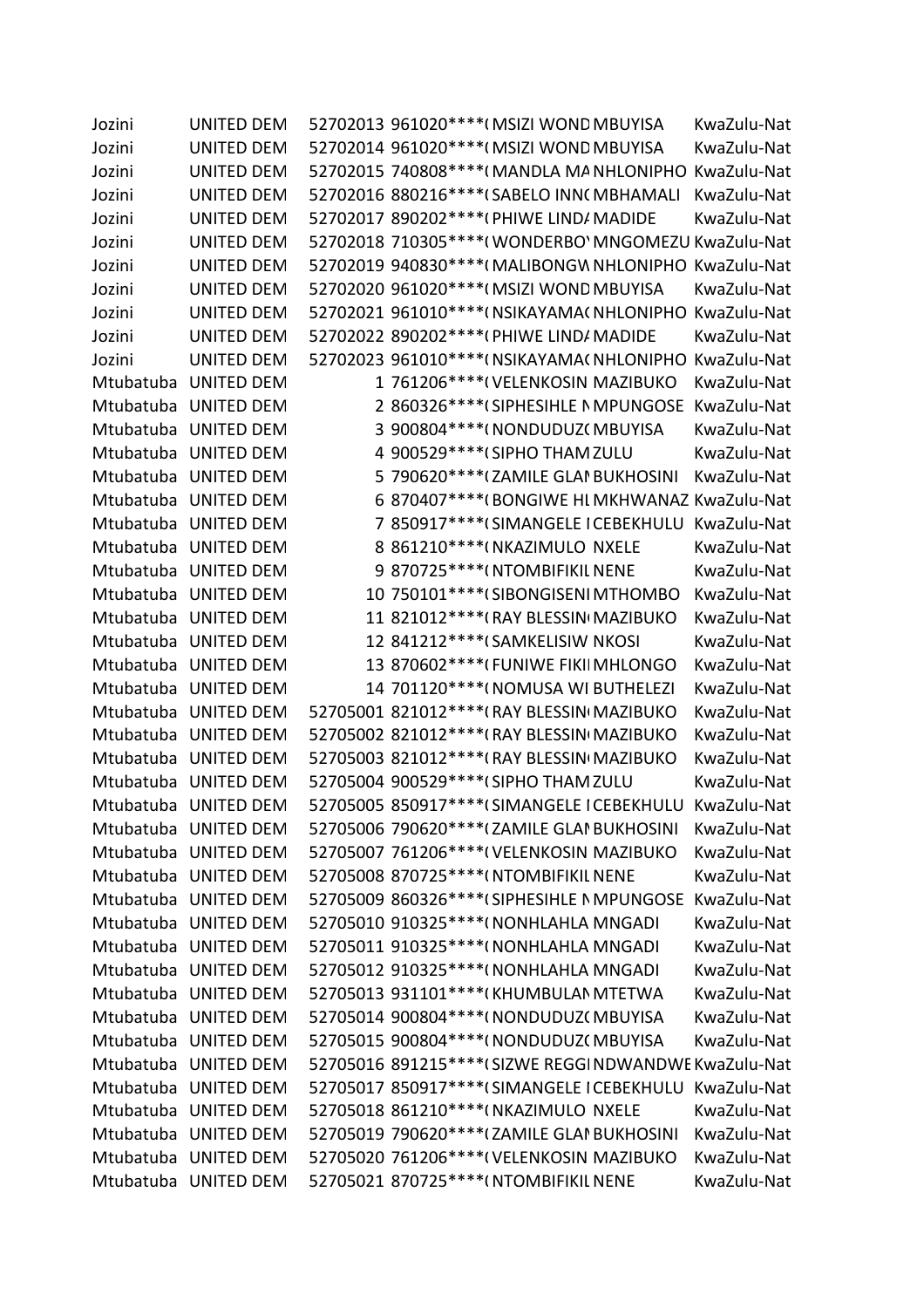|           | Mtubatuba UNITED DEM           |                         | 52705022 861210 **** (NKAZIMULO NXELE       |                | KwaZulu-Nat                                            |
|-----------|--------------------------------|-------------------------|---------------------------------------------|----------------|--------------------------------------------------------|
|           | Mtubatuba UNITED DEM           |                         | 52705023 861210 **** (NKAZIMULO NXELE       |                | KwaZulu-Nat                                            |
|           | <b>Greater Kok: UNITED DEM</b> |                         | 1 630719 **** (MONWABISI MEMANI             |                | KwaZulu-Nat                                            |
|           | <b>Greater Kok: UNITED DEM</b> |                         |                                             |                | 2 741125 **** (MANDLENKC NOMATSHIZI KwaZulu-Nat        |
|           | <b>Greater Kok: UNITED DEM</b> |                         | 3 671115 **** (NOBAZALI P/ MEMANI           |                | KwaZulu-Nat                                            |
|           | <b>Greater Kok: UNITED DEM</b> |                         | 4 581208 **** (NELSON THO XANTIBE           |                | KwaZulu-Nat                                            |
|           | <b>Greater Kok: UNITED DEM</b> |                         | 54303001 630719 **** (MONWABISI MEMANI      |                | KwaZulu-Nat                                            |
|           | <b>Greater Kok: UNITED DEM</b> |                         | 54303002 630719 **** (MONWABISI MEMANI      |                | KwaZulu-Nat                                            |
|           | <b>Greater Kok: UNITED DEM</b> |                         | 54303003 671115 **** (NOBAZALI P/ MEMANI    |                | KwaZulu-Nat                                            |
|           | <b>Greater Kok: UNITED DEM</b> |                         | 54303004 630719 **** (MONWABISI MEMANI      |                | KwaZulu-Nat                                            |
|           | <b>Greater Kok: UNITED DEM</b> |                         | 54303005 671115****(NOBAZALI P/ MEMANI      |                | KwaZulu-Nat                                            |
|           | <b>Greater Kok: UNITED DEM</b> |                         | 54303006 581208 **** (NELSON THO XANTIBE    |                | KwaZulu-Nat                                            |
|           | <b>Greater Kok: UNITED DEM</b> |                         | 54303007 630719 **** (MONWABISI MEMANI      |                | KwaZulu-Nat                                            |
|           | <b>Greater Kok: UNITED DEM</b> |                         |                                             |                | 54303008 741125 **** (MANDLENKC NOMATSHIZI KwaZulu-Nat |
|           | <b>Greater Kok: UNITED DEM</b> |                         |                                             |                | 54303009 741125**** (MANDLENKC NOMATSHIZI KwaZulu-Nat  |
|           | <b>Greater Kok: UNITED DEM</b> |                         | 54303010 630719 **** (MONWABISI MEMANI      |                | KwaZulu-Nat                                            |
| Mopani    | UNITED DEM                     |                         | 1 600304 **** (MATHOLE EZ MOHALE            |                | Limpopo                                                |
| Mopani    | <b>UNITED DEM</b>              |                         | 2 690222 **** (NAKEDI LUCY MOLEWA           |                | Limpopo                                                |
| Mopani    | <b>UNITED DEM</b>              | 3 540620*****(HENDRICK  |                                             | <b>MAFFA</b>   | Limpopo                                                |
| Mopani    | <b>UNITED DEM</b>              |                         | 4 710305 **** (MATOME PH MAAKE              |                | Limpopo                                                |
| Mopani    | <b>UNITED DEM</b>              |                         | 5 820501 **** (DANGISANI II MALULEKE        |                | Limpopo                                                |
| Mopani    | <b>UNITED DEM</b>              |                         | 6 860507**** (RASODI ROCI MALEMATSA Limpopo |                |                                                        |
| Mopani    | <b>UNITED DEM</b>              |                         | 7 671108 **** ( NGWAKO JO KGATLA            |                | Limpopo                                                |
| Mopani    | <b>UNITED DEM</b>              |                         | 8 671007 **** (DAVID MPHC MOHALE            |                | Limpopo                                                |
| Mopani    | <b>UNITED DEM</b>              |                         | 9 820808 **** (MAROPEN VIMALATJI            |                | Limpopo                                                |
| Mopani    | <b>UNITED DEM</b>              |                         | 10 940228 **** (KGAMOGELC LEBEA             |                | Limpopo                                                |
| Mopani    | <b>UNITED DEM</b>              |                         | 11 590228 **** (MOLATE ANS MAMOROBE Limpopo |                |                                                        |
| Mopani    | <b>UNITED DEM</b>              |                         | 12 780301****(SELLO ALFRE MALEMATJA Limpopo |                |                                                        |
| Mopani    | <b>UNITED DEM</b>              |                         | 13 671207**** (SEKEDI ROSII MOHALE          |                | Limpopo                                                |
| Mopani    | <b>UNITED DEM</b>              |                         | 14 661213 **** (MOHLAHLEG MASEDI            |                | Limpopo                                                |
| Mopani    | <b>UNITED DEM</b>              |                         | 15 821016 **** (MOHLAGO LI MALOKO           |                | Limpopo                                                |
| Capricorn | <b>UNITED DEM</b>              |                         | 1 590228 **** (MOSES TEFF (MASENYA          |                | Limpopo                                                |
| Capricorn | <b>UNITED DEM</b>              | 2 890915 **** (JOHANNA  |                                             | <b>MAMETJA</b> | Limpopo                                                |
| Capricorn | <b>UNITED DEM</b>              | 3 780301 **** (TEBOGO   |                                             | <b>MAKGOKA</b> | Limpopo                                                |
| Capricorn | <b>UNITED DEM</b>              |                         | 4 730414*****(FRANCINA M MAFFA              |                | Limpopo                                                |
|           | <b>Greater Leta UNITED DEM</b> |                         | 1 600304****(MATHOLE EZ MOHALE              |                | Limpopo                                                |
|           | <b>Greater Leta UNITED DEM</b> |                         | 2 690222**** (NAKEDI LUCY MOLEWA            |                | Limpopo                                                |
|           | <b>Greater Leta UNITED DEM</b> | 3 540620 **** (HENDRICK |                                             | <b>MAFFA</b>   | Limpopo                                                |
|           | <b>Greater Leta UNITED DEM</b> |                         | 4 710305 **** (MATOME PH MAAKE              |                | Limpopo                                                |
|           | <b>Greater Leta UNITED DEM</b> |                         | 5 820501 **** (DANGISANI I MALULEKE         |                | Limpopo                                                |
|           | <b>Greater Leta UNITED DEM</b> |                         | 6 860507**** (RASODI ROCI MALEMATSA Limpopo |                |                                                        |
|           | <b>Greater Leta UNITED DEM</b> |                         | 7 671108 **** ( NGWAKO JO KGATLA            |                | Limpopo                                                |
|           | <b>Greater Leta UNITED DEM</b> |                         | 8 671007**** (DAVID MPHC MOHALE             |                | Limpopo                                                |
|           | <b>Greater Leta UNITED DEM</b> |                         | 9 820808 **** (MAROPEN VIMALATJI            |                | Limpopo                                                |
|           | <b>Greater Leta UNITED DEM</b> |                         | 10 940228 **** (KGAMOGELC LEBEA             |                | Limpopo                                                |
|           | Greater Leta UNITED DEM        |                         | 11 590228 **** (MOLATE ANS MAMOROBE Limpopo |                |                                                        |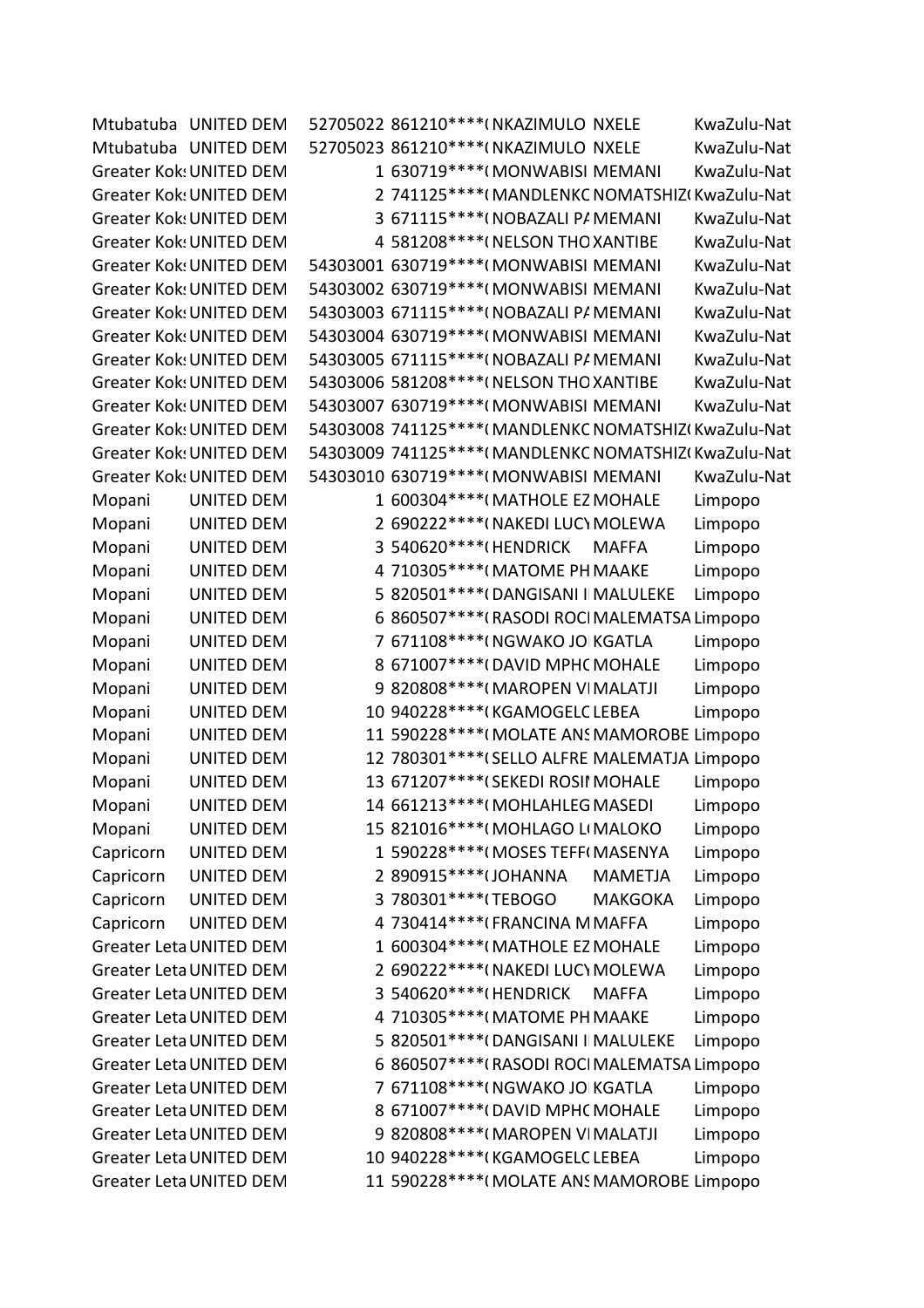Greater Leta UNITED DEM 12 780301\*\*\*\* (SELLO ALFRE MALEMATJA Limpopo Greater Leta UNITED DEM 13 671207\*\*\*\*(SEKEDI ROSII MOHALE Limpopo Greater Leta UNITED DEM 14 661213\*\*\*\*(MOHLAHLEG MASEDI Limpopo Greater Leta UNITED DEM 15 821016\*\*\*\*(MOHLAGO LIMALOKO Limpopo Greater Leta UNITED DEM 93302001 540620\*\*\*\* (HENDRICK MAFFA Limpopo Greater Leta UNITED DEM 93302002 540620\*\*\*\* (HENDRICK MAFFA Limpopo Greater Leta UNITED DEM 93302003 590228\*\*\*\*(MOLATE ANS MAMOROBE Limpopo Greater Leta UNITED DEM 93302004 590228\*\*\*\*(MOLATE ANS MAMOROBE Limpopo Greater Leta UNITED DEM 93302005 780301\*\*\*\* (SELLO ALFRE MALEMATJA Limpopo Greater Leta UNITED DEM 93302006 780301\*\*\*\* (SELLO ALFRE MALEMATJA Limpopo Greater Leta UNITED DEM 93302008 820808\*\*\*\*(MAROPEN VIMALATJI Limpopo Greater Leta UNITED DEM 93302009 690222\*\*\*\*(NAKEDI LUCYMOLEWA Limpopo Greater Leta UNITED DEM 93302010 690222\*\*\*\*(NAKEDI LUCYMOLEWA Limpopo Greater Leta UNITED DEM 93302011 540620\*\*\*\* (HENDRICK MAFFA Limpopo Greater Leta UNITED DEM 93302012 671108\*\*\*\*(NGWAKO JO KGATLA Limpopo Greater Leta UNITED DEM 93302013 671108\*\*\*\*(NGWAKO JOIKGATLA Limpopo Greater Leta UNITED DEM 93302014 671007\*\*\*\*(DAVID MPHC MOHALE Limpopo Greater Leta UNITED DEM 93302015 671007\*\*\*\* (DAVID MPHC MOHALE Limpopo Greater Leta UNITED DEM 93302016 820501\*\*\*\* (DANGISANI II MALULEKE Limpopo Greater Leta UNITED DEM 93302017 600304\*\*\*\*(MATHOLE EZ MOHALE Limpopo Greater Leta UNITED DEM 93302019 940228\*\*\*\*(KGAMOGELC LEBEA Limpopo Greater Leta UNITED DEM 93302020 940228\*\*\*\*(KGAMOGELC LEBEA Limpopo Greater Leta UNITED DEM 93302024 600304\*\*\*\*(MATHOLE EZ MOHALE Limpopo Greater Leta UNITED DEM 93302025 710305\*\*\*\*(MATOME PH MAAKE Limpopo Greater Leta UNITED DEM 93302026 710305\*\*\*\*(MATOME PH MAAKE Limpopo Greater Leta UNITED DEM 93302027 671108\*\*\*\*(NGWAKO JO KGATLA Limpopo Greater Leta UNITED DEM 93302028 820501\*\*\*\* (DANGISANI I MALULEKE Limpopo Greater Leta UNITED DEM 93302029 820808\*\*\*\*(MAROPEN VIMALATJI Limpopo Greater Tzar UNITED DEM 1 891120\*\*\*\*(ABIA MOLA Limpopo Greater Tzar UNITED DEM 2 650902\*\*\*\*(MAITE SUZAI MOKGOLA Limpopo Greater Tzar UNITED DEM 3 690209\*\*\*\*(RHANDU POI VALOYI Limpopo Greater Tzar UNITED DEM 93303001 650902\*\*\*\*(MAITE SUZAI MOKGOLA Limpopo Greater Tzar UNITED DEM 93303002 650902\*\*\*\*(MAITE SUZAI MOKGOLA Limpopo Greater Tzar UNITED DEM 93303003 690209\*\*\*\* (RHANDU POI VALOYI Limpopo Greater Tzar UNITED DEM 93303004 690209\*\*\*\*(RHANDU POI VALOYI Limpopo Greater Tzar UNITED DEM 93303005 680111\*\*\*\*(MOHALE SIZ/MOLA Limpopo Greater Tzar UNITED DEM 93303006 680111\*\*\*\*(MOHALE SIZ/MOLA Limpopo Greater Tzar UNITED DEM 93303007 680111\*\*\*\*(MOHALE SIZ/MOLA Limpopo Greater Tzar UNITED DEM 93303008 680111\*\*\*\*(MOHALE SIZ/MOLA Limpopo Greater Tzar UNITED DEM 93303015 891120\*\*\*\* (ABIA MOLA Limpopo Greater Tzar UNITED DEM 93303016 891120\*\*\*\* (ABIA MOLA Limpopo Greater Tzar UNITED DEM 93303017 891120\*\*\*\*(ABIA MOLA Limpopo Greater Tzar UNITED DEM 93303020 650902\*\*\*\* (MAITE SUZAI MOKGOLA Limpopo Greater Tzar UNITED DEM 93303021 650902\*\*\*\* (MAITE SUZAI MOKGOLA Limpopo Greater Tzar UNITED DEM 93303022 690209\*\*\*\*(RHANDU POI VALOYI Limpopo Greater Tzar UNITED DEM 93303023 690209\*\*\*\* (RHANDU POI VALOYI Limpopo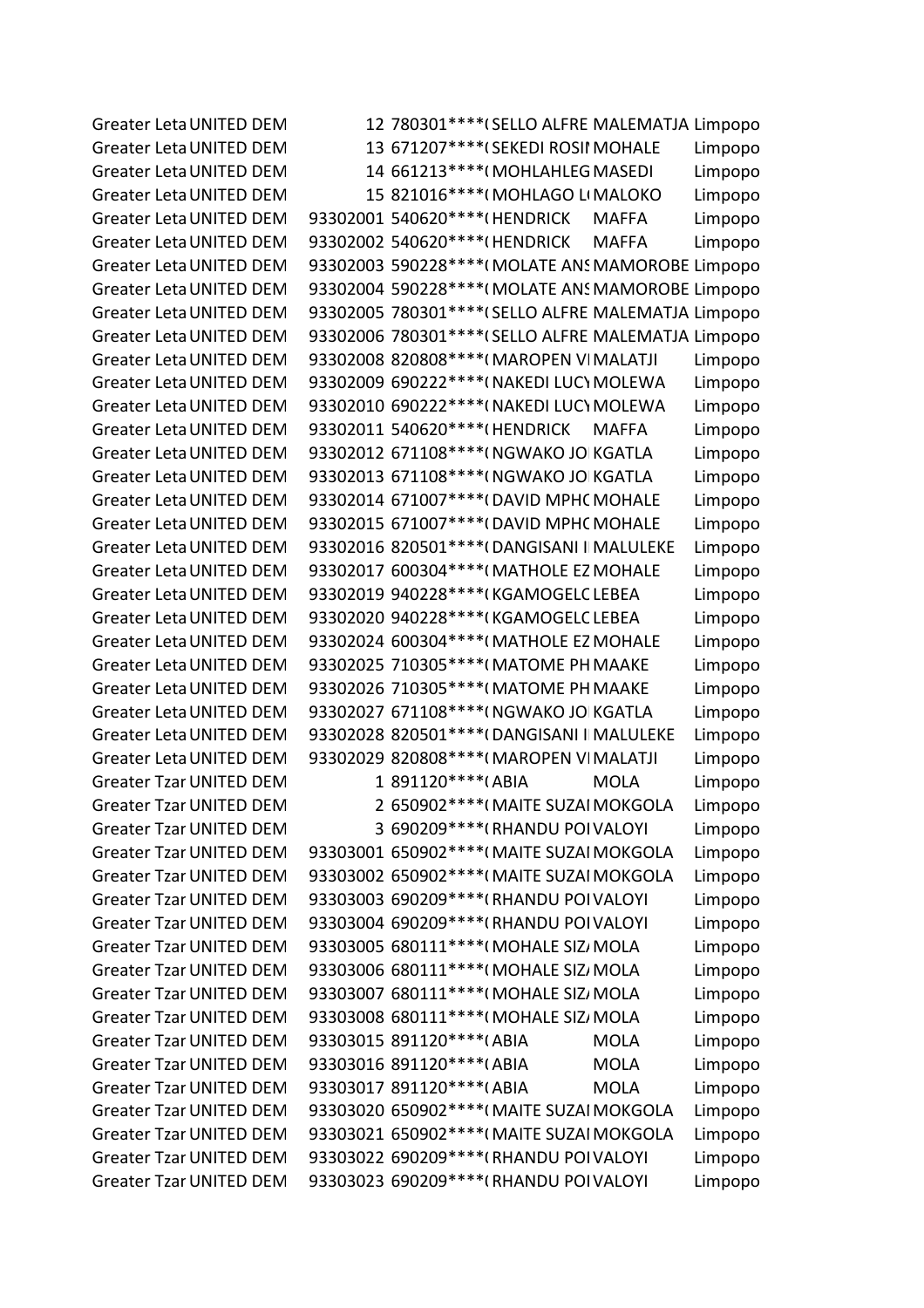|           | <b>Greater Tzar UNITED DEM</b> | 93303024 680111 **** (MOHALE SIZ/ MOLA              | Limpopo |
|-----------|--------------------------------|-----------------------------------------------------|---------|
|           | <b>Greater Tzar UNITED DEM</b> | 93303025 680111 **** (MOHALE SIZ / MOLA             | Limpopo |
|           | <b>Greater Tzar UNITED DEM</b> | 93303026 680111 **** (MOHALE SIZ MOLA               | Limpopo |
|           | <b>Greater Tzar UNITED DEM</b> | 93303027 680111 **** (MOHALE SIZ MOLA               | Limpopo |
|           | <b>Greater Tzar UNITED DEM</b> | 93303034 891120 **** (ABIA<br><b>MOLA</b>           | Limpopo |
| Ba        | <b>UNITED DEM</b>              | 1 680505***** (MATSHEREM MATHABA                    | Limpopo |
| Ba        | <b>UNITED DEM</b>              | 2 920904 **** ( NSOVO FION CHABALALA                | Limpopo |
| Ba        | <b>UNITED DEM</b>              | 3 790101 **** (SEROPOLANI SHAYI                     | Limpopo |
| Ba        | <b>UNITED DEM</b>              | 4 880522 **** (MACDONALL RAMALEPE                   | Limpopo |
| Ba        | <b>UNITED DEM</b>              | 5 730207**** (SIMON CHAR MABILANE                   | Limpopo |
| Ba        | <b>UNITED DEM</b>              | 6 940530 **** (JABULANI<br><b>MASHABA</b>           | Limpopo |
| Ba        | <b>UNITED DEM</b>              | 7 910228 **** GIFT<br><b>MASHIGO</b>                | Limpopo |
| Ba        | <b>UNITED DEM</b>              | 93304001 680505**** (MATSHEREM MATHABA              | Limpopo |
| Ba        | <b>UNITED DEM</b>              | 93304002 680505 **** (MATSHEREM MATHABA             | Limpopo |
| Ba        | <b>UNITED DEM</b>              | 93304003 680505**** (MATSHEREM MATHABA              | Limpopo |
| Ba        | <b>UNITED DEM</b>              | 93304004 680505****(MATSHEREM MATHABA               | Limpopo |
| Ba        | <b>UNITED DEM</b>              | 93304005 920904 **** ( NSOVO FION CHABALALA         | Limpopo |
| Ba        | <b>UNITED DEM</b>              | 93304007 680505**** (MATSHEREM MATHABA              | Limpopo |
| Ba        | <b>UNITED DEM</b>              | 93304009 790101 **** (SEROPOLANI SHAYI              | Limpopo |
| Ba        | <b>UNITED DEM</b>              | 93304010 790101 **** (SEROPOLANI SHAYI              | Limpopo |
| Ba        | <b>UNITED DEM</b>              | 93304011 860918 **** (PRINCE<br><b>NYATHI</b>       | Limpopo |
| Ba        | <b>UNITED DEM</b>              | 93304012 680505****(MATSHEREM MATHABA               | Limpopo |
| Ba        | <b>UNITED DEM</b>              | 93304013 730207****(SIMON CHAF MABILANE             | Limpopo |
| Ba        | <b>UNITED DEM</b>              | 93304014 940530 **** (JABULANI<br><b>MASHABA</b>    | Limpopo |
| Ba        | <b>UNITED DEM</b>              | 93304015 920904 **** ( NSOVO FION CHABALALA Limpopo |         |
| Ba        | <b>UNITED DEM</b>              | 93304016 920904 **** (NSOVO FION CHABALALA Limpopo  |         |
| Ba        | <b>UNITED DEM</b>              | 93304017 920904****(NSOVO FION CHABALALA Limpopo    |         |
| Ba        | <b>UNITED DEM</b>              | 93304018 920904 **** (NSOVO FION CHABALALA Limpopo  |         |
| Ba        | <b>UNITED DEM</b>              | 93304019 910228 **** (GIFT<br><b>MASHIGO</b>        | Limpopo |
| Thulamela | <b>UNITED DEM</b>              | 1 621101****(NTSHAVHEN RAMABULAN Limpopo            |         |
| Thulamela | <b>UNITED DEM</b>              | 2 890604*****(ADAM<br><b>MASALA</b>                 | Limpopo |
| Thulamela | <b>UNITED DEM</b>              | 3 590914****(MAVHUNGU RAMABULAN Limpopo             |         |
| Thulamela | <b>UNITED DEM</b>              | 4 660101 **** (FHULUFHED  KWINDA                    | Limpopo |
| Thulamela | <b>UNITED DEM</b>              | 5 700103 **** (THINGAHAN (TSHIPETATH / Limpopo      |         |
| Thulamela | <b>UNITED DEM</b>              | 6 911109 **** (PHATHUTSHITSHIVHASE                  | Limpopo |
| Thulamela | <b>UNITED DEM</b>              | 93403001 641023 **** (MASHUDU N RAMABULAN Limpopo   |         |
| Thulamela | <b>UNITED DEM</b>              | 93403002 790515 **** (KHUMBUDZ (TSHIKOVHI           | Limpopo |
| Thulamela | <b>UNITED DEM</b>              | 93403003 700308 **** (MATODZI<br><b>MAKHESHA</b>    | Limpopo |
| Thulamela | <b>UNITED DEM</b>              | 93403004 821103 **** (RUDZANI GIV MUNYAI            | Limpopo |
| Thulamela | <b>UNITED DEM</b>              | 93403005 841214 **** (THABELO<br><b>MASALA</b>      | Limpopo |
| Thulamela | <b>UNITED DEM</b>              | 93403006 700103 **** (THINGAHAN (TSHIPETATH/Limpopo |         |
| Thulamela | <b>UNITED DEM</b>              | 93403007 660101 **** (FHULUFHED  KWINDA             | Limpopo |
| Thulamela | <b>UNITED DEM</b>              | 93403008 550514 **** (AZWIFANELI ROKHO              | Limpopo |
| Thulamela | <b>UNITED DEM</b>              | 93403009 770327**** (NDITWANI FIRAMAKUWEI Limpopo   |         |
| Thulamela | <b>UNITED DEM</b>              | 93403011 620221 **** (IDA<br>MATHANDA Limpopo       |         |
| Thulamela | <b>UNITED DEM</b>              | 93403012 620506****(KONANANI GMUNZHEDZI Limpopo     |         |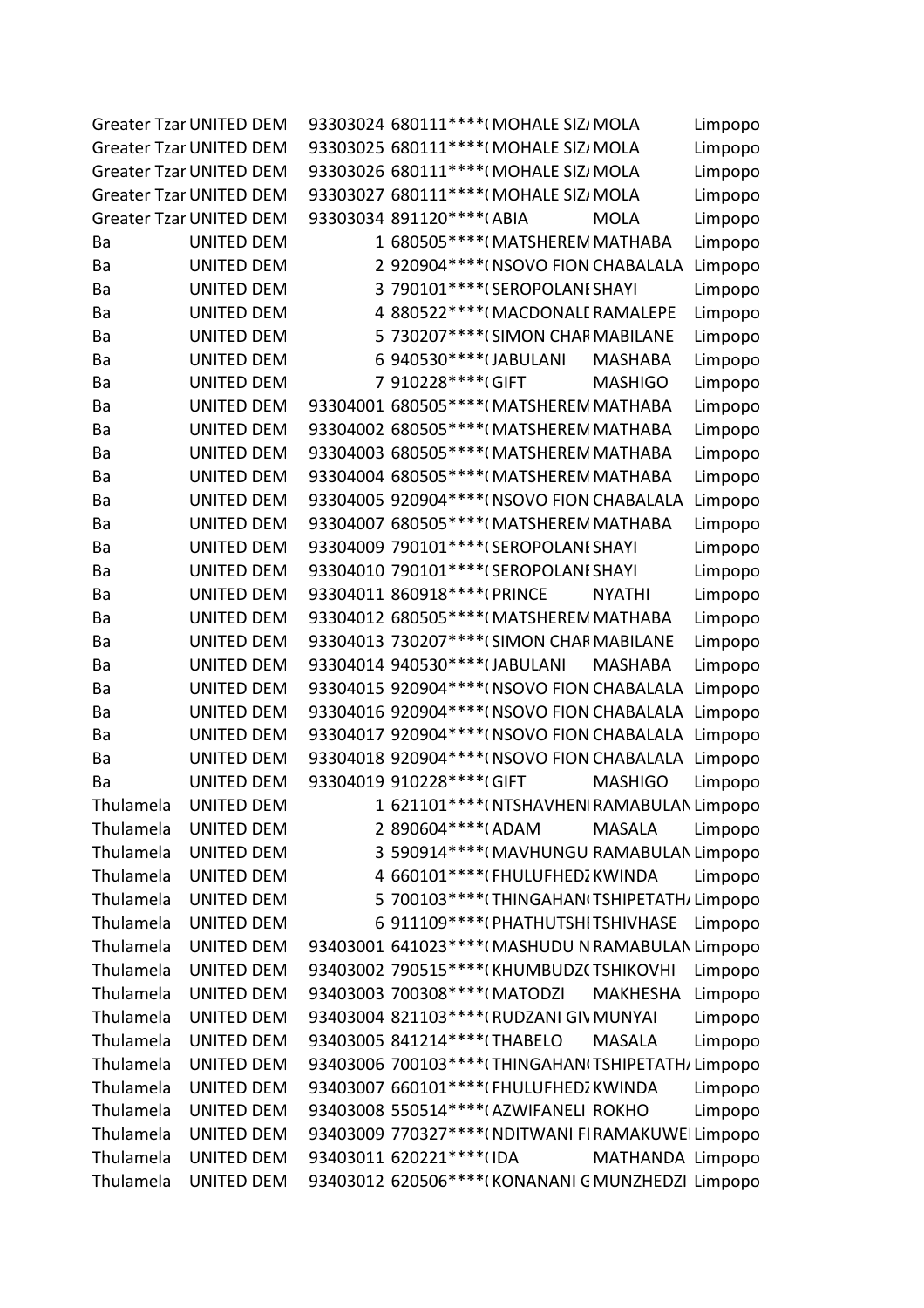Thulamela UNITED DEM 93403013 761024\*\*\*\*(THABITHA LITHOLE Limpopo Thulamela UNITED DEM 93403014 880507\*\*\*\*(SEDZANI SHII PHAMPHE Limpopo Thulamela UNITED DEM 93403016 890604\*\*\*\*(ADAM MASALA Limpopo Thulamela UNITED DEM 93403018 890911\*\*\*\*(THAKHANI SINDONYANI Limpopo Thulamela UNITED DEM 93403024 630313\*\*\*\*(MUSIWALO JMAKHADO Limpopo Thulamela UNITED DEM 93403029 621101\*\*\*\*(NTSHAVHEN|RAMABULAN Limpopo Thulamela UNITED DEM 93403030 941108\*\*\*\*(ANDANI MASALA Limpopo Thulamela UNITED DEM 93403031 760610\*\*\*\*(AIFHELI ALICI RALIWEDZA Limpopo Thulamela UNITED DEM 93403033 571023\*\*\*\*(MBENGENI RTSHABUSE Limpopo Thulamela UNITED DEM 93403035 970617\*\*\*\*(LOUIS CHABALALA Limpopo Thulamela UNITED DEM 93403037 880515\*\*\*\*(MAANDA PA SUNDANE Limpopo Thulamela UNITED DEM 93403038 911109\*\*\*\*(PHATHUTSHITSHIVHASE Limpopo Thulamela UNITED DEM 93403039 750612\*\*\*\*(MATODZI LIZ RATSHIEDAN Limpopo Thulamela UNITED DEM 93403040 860816\*\*\*\*(RENDANI MATSHIVHASE Limpopo Thulamela UNITED DEM 93403041 590914\*\*\*\*(MAVHUNGU RAMABULAN Limpopo Polokwane UNITED DEM 1 780301\*\*\*\*(TEBOGO MAKGOKA Limpopo Polokwane UNITED DEM 2 590228\*\*\*\*(MOSES TEFF(MASENYA Limpopo Polokwane UNITED DEM 3 690415\*\*\*\*(LESETJA JOH, MOGOTLANI Limpopo Polokwane UNITED DEM 4 730115\*\*\*\*(MALOSE JAN MOKGOHLO/Limpopo Polokwane UNITED DEM 5 730414\*\*\*\*\*(FRANCINA MMAFFA Limpopo Polokwane UNITED DEM 93504001 780301\*\*\*\*(TEBOGO MAKGOKA Limpopo Polokwane UNITED DEM 93504002 630211\*\*\*\*(SILAS SHANK MAKUMULA Limpopo Polokwane UNITED DEM 93504003 590228\*\*\*\*(MOSES TEFF(MASENYA Limpopo Polokwane UNITED DEM 93504005 760712\*\*\*\*(MMATLALA (SEEPA Limpopo Polokwane UNITED DEM 93504006 730115\*\*\*\*(MALOSE JAN MOKGOHLO/Limpopo Polokwane UNITED DEM 93504007 690415\*\*\*\* (LESETJA JOH, MOGOTLANI Limpopo Polokwane UNITED DEM 93504008 730414\*\*\*\*(FRANCINA MMAFFA Limpopo Polokwane UNITED DEM 93504010 630211\*\*\*\* (SILAS SHANK MAKUMULA Limpopo Polokwane UNITED DEM 93504011 690415\*\*\*\*(LESETJA JOH MOGOTLANI Limpopo Polokwane UNITED DEM 93504012 770930\*\*\*\*(KGABO SHER MOKOBANE Limpopo Polokwane UNITED DEM 93504013 780301\*\*\*\*(TEBOGO MAKGOKA Limpopo Polokwane UNITED DEM 93504014 630211\*\*\*\* (SILAS SHANK MAKUMULA Limpopo Polokwane UNITED DEM 93504015 590228\*\*\*\*(MOSES TEFF(MASENYA Limpopo Polokwane UNITED DEM 93504017 760712\*\*\*\*(MMATLALA (SEEPA Limpopo Polokwane UNITED DEM 93504018 730115\*\*\*\*(MALOSE JAN MOKGOHLO/Limpopo Polokwane UNITED DEM 93504019 690415\*\*\*\*(LESETJA JOH, MOGOTLANI Limpopo Polokwane UNITED DEM 93504020 730414\*\*\*\*(FRANCINA MMAFFA Limpopo Polokwane UNITED DEM 93504023 760712\*\*\*\*(MMATLALA (SEEPA Limpopo Polokwane UNITED DEM 93504024 730115\*\*\*\*(MALOSE JAN MOKGOHLO/Limpopo Polokwane UNITED DEM 93504025 690415\*\*\*\* (LESETJA JOH, MOGOTLANI Limpopo Polokwane UNITED DEM 93504026 730414\*\*\*\*(FRANCINA MMAFFA Limpopo Polokwane UNITED DEM 93504030 720411\*\*\*\*(MASILO STOISEKOKO Limpopo Polokwane UNITED DEM 93504031 690415\*\*\*\* (LESETJA JOH, MOGOTLANI Limpopo Polokwane UNITED DEM 93504032 730414\*\*\*\*(FRANCINA MMAFFA Limpopo Polokwane UNITED DEM 93504034 960613\*\*\*\*(HASANE TERIMALULEKE Limpopo Polokwane UNITED DEM 93504035 780301\*\*\*\*(TEBOGO MAKGOKA Limpopo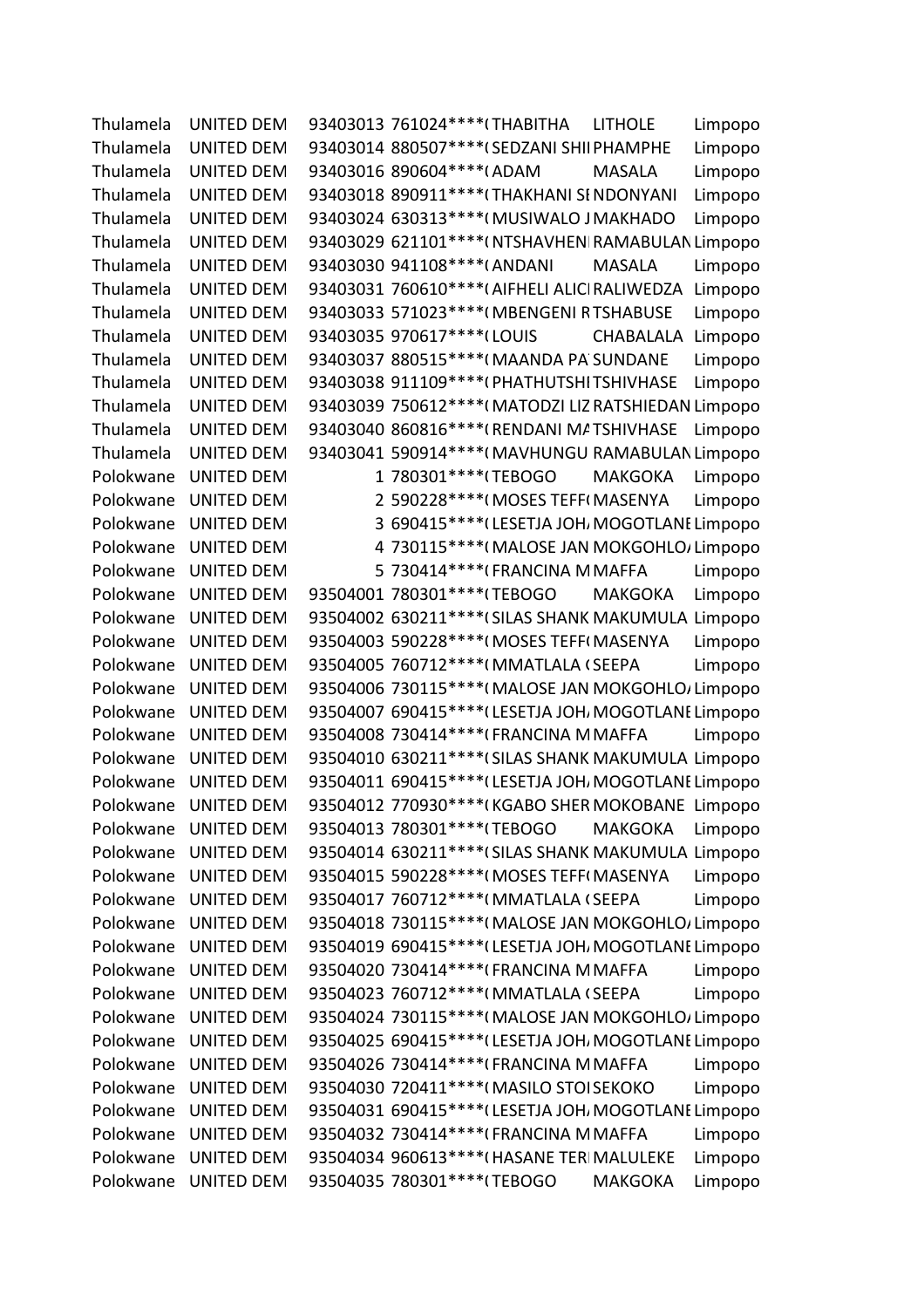| Polokwane             | <b>UNITED DEM</b> |  |                                             |  | 93504036 630211 **** (SILAS SHANK MAKUMULA Limpopo   |         |
|-----------------------|-------------------|--|---------------------------------------------|--|------------------------------------------------------|---------|
| Polokwane             | <b>UNITED DEM</b> |  | 93504037 590228 **** (MOSES TEFF (MASENYA   |  |                                                      | Limpopo |
| Polokwane             | <b>UNITED DEM</b> |  | 93504039 760712 **** (MMATLALA (SEEPA       |  |                                                      | Limpopo |
| Polokwane             | <b>UNITED DEM</b> |  |                                             |  | 93504040 730115**** (MALOSE JAN MOKGOHLO/Limpopo     |         |
| Polokwane             | <b>UNITED DEM</b> |  |                                             |  | 93504041 690415**** (LESETJA JOH, MOGOTLANI Limpopo  |         |
| Polokwane             | <b>UNITED DEM</b> |  | 93504042 730414 **** (FRANCINA M MAFFA      |  |                                                      | Limpopo |
| Polokwane UNITED DEM  |                   |  | 93504044 960613 **** (HASANE TERI MALULEKE  |  |                                                      | Limpopo |
| Mogalakwer UNITED DEM |                   |  | 1 590421 **** (MOTLATSO SELOMO              |  |                                                      | Limpopo |
| Mogalakwer UNITED DEM |                   |  | 2 770727**** (NKAETJI STAI MANAKA           |  |                                                      | Limpopo |
| Mogalakwer UNITED DEM |                   |  | 3 780705 **** (RAMASELA E TJALE             |  |                                                      | Limpopo |
| Mogalakwer UNITED DEM |                   |  | 4 630214 **** (LESIBA SAML MOLOMO           |  |                                                      | Limpopo |
| Mogalakwer UNITED DEM |                   |  | 5 700605***** (NGWANANG KEKANA              |  |                                                      | Limpopo |
| Mogalakwer UNITED DEM |                   |  | 6 640424 **** (MADIMETJA MUSHI              |  |                                                      | Limpopo |
| Mogalakwer UNITED DEM |                   |  | 7 780228 **** (RAMASELA G MAFANI            |  |                                                      | Limpopo |
| Mogalakwer UNITED DEM |                   |  |                                             |  | 8 631215 **** (MALOSE PHII RAMAFEMO                  | Limpopo |
| Mogalakwer UNITED DEM |                   |  | 9 900906 **** (LESIBA FRAN KWANAITE         |  |                                                      | Limpopo |
| Mogalakwer UNITED DEM |                   |  | 10 760323 **** (MARIA                       |  | <b>PHALATSI</b>                                      | Limpopo |
| Mogalakwer UNITED DEM |                   |  | 11 751109 **** (RAMASELA JINGOEPE           |  |                                                      | Limpopo |
| Mogalakwer UNITED DEM |                   |  | 12 680816**** (ROSE DIKELE TLHOTSE          |  |                                                      | Limpopo |
| Mogalakwer UNITED DEM |                   |  | 13 820402 **** (RAISIBE JACK BALOYI         |  |                                                      | Limpopo |
| Mogalakwer UNITED DEM |                   |  | 14 860303 **** (NTSHILU                     |  | <b>RAPETSOA</b>                                      | Limpopo |
| Mogalakwer UNITED DEM |                   |  | 15 700303 **** (MMATLOU N MANAKA            |  |                                                      | Limpopo |
| Mogalakwer UNITED DEM |                   |  | 16 791107**** (TLHALEFA KIILEGODI           |  |                                                      | Limpopo |
| Mogalakwer UNITED DEM |                   |  | 17 770609 **** (MOSWAI EDI SEABA            |  |                                                      | Limpopo |
| Mogalakwer UNITED DEM |                   |  | 93607002 840219 **** (MMAMOLOK LEBOGO       |  |                                                      | Limpopo |
| Mogalakwer UNITED DEM |                   |  | 93607004 630214 **** (LESIBA SAML MOLOMO    |  |                                                      | Limpopo |
| Mogalakwer UNITED DEM |                   |  | 93607005 691112 **** (SHERILELA JC MALULEKE |  |                                                      | Limpopo |
| Mogalakwer UNITED DEM |                   |  | 93607007 871215 **** (TSAKANE HA MBIZA      |  |                                                      | Limpopo |
| Mogalakwer UNITED DEM |                   |  | 93607008 810106**** (LESIBA ELIAS NGOEPE    |  |                                                      | Limpopo |
| Mogalakwer UNITED DEM |                   |  | 93607009 751109 **** (RAMASELA JINGOEPE     |  |                                                      | Limpopo |
| Mogalakwer UNITED DEM |                   |  | 93607010 690210 **** (RASODI MAR SEANEGO    |  |                                                      | Limpopo |
| Mogalakwer UNITED DEM |                   |  | 93607011 610314 **** (LESIBA MOSE LETSOALO  |  |                                                      | Limpopo |
| Mogalakwer UNITED DEM |                   |  | 93607012 590421 **** (MOTLATSO              |  | SELOMO                                               | Limpopo |
| Mogalakwer UNITED DEM |                   |  | 93607013 910512 **** (ANDREW                |  | MOKONYAM Limpopo                                     |         |
| Mogalakwer UNITED DEM |                   |  | 93607014 810430 **** (MOKGAETJI J MABUSELA  |  |                                                      | Limpopo |
| Mogalakwer UNITED DEM |                   |  |                                             |  | 93607015 640101****(FRANS LESIB, MARAKALLA Limpopo   |         |
| Mogalakwer UNITED DEM |                   |  | 93607016 681111 **** (RAHABA SHII THOBANE   |  |                                                      | Limpopo |
| Mogalakwer UNITED DEM |                   |  | 93607017 591119 **** (RAMOKONE MADIBA       |  |                                                      | Limpopo |
| Mogalakwer UNITED DEM |                   |  | 93607018 780228 **** (RAMASELA G MAFANI     |  |                                                      | Limpopo |
| Mogalakwer UNITED DEM |                   |  | 93607019 820227 **** (MATIA JOHA MASENYA    |  |                                                      | Limpopo |
| Mogalakwer UNITED DEM |                   |  | 93607020 681227 **** (PHELADI TIN BOSII     |  |                                                      | Limpopo |
| Mogalakwer UNITED DEM |                   |  | 93607021 620522 **** (MPHOTHI JO SHIBAMBO   |  |                                                      | Limpopo |
| Mogalakwer UNITED DEM |                   |  |                                             |  | 93607022 800501 **** (DIKELEDI PEC MVUNDLELA Limpopo |         |
| Mogalakwer UNITED DEM |                   |  |                                             |  | 93607023 990913 **** (MALESELA PI LEKALAKALA Limpopo |         |
| Mogalakwer UNITED DEM |                   |  | 93607024 770727 **** (NKAETJI STAI MANAKA   |  |                                                      | Limpopo |
| Mogalakwer UNITED DEM |                   |  |                                             |  | 93607026 880701 **** (ASINAH MM, RAMOKOLO            | Limpopo |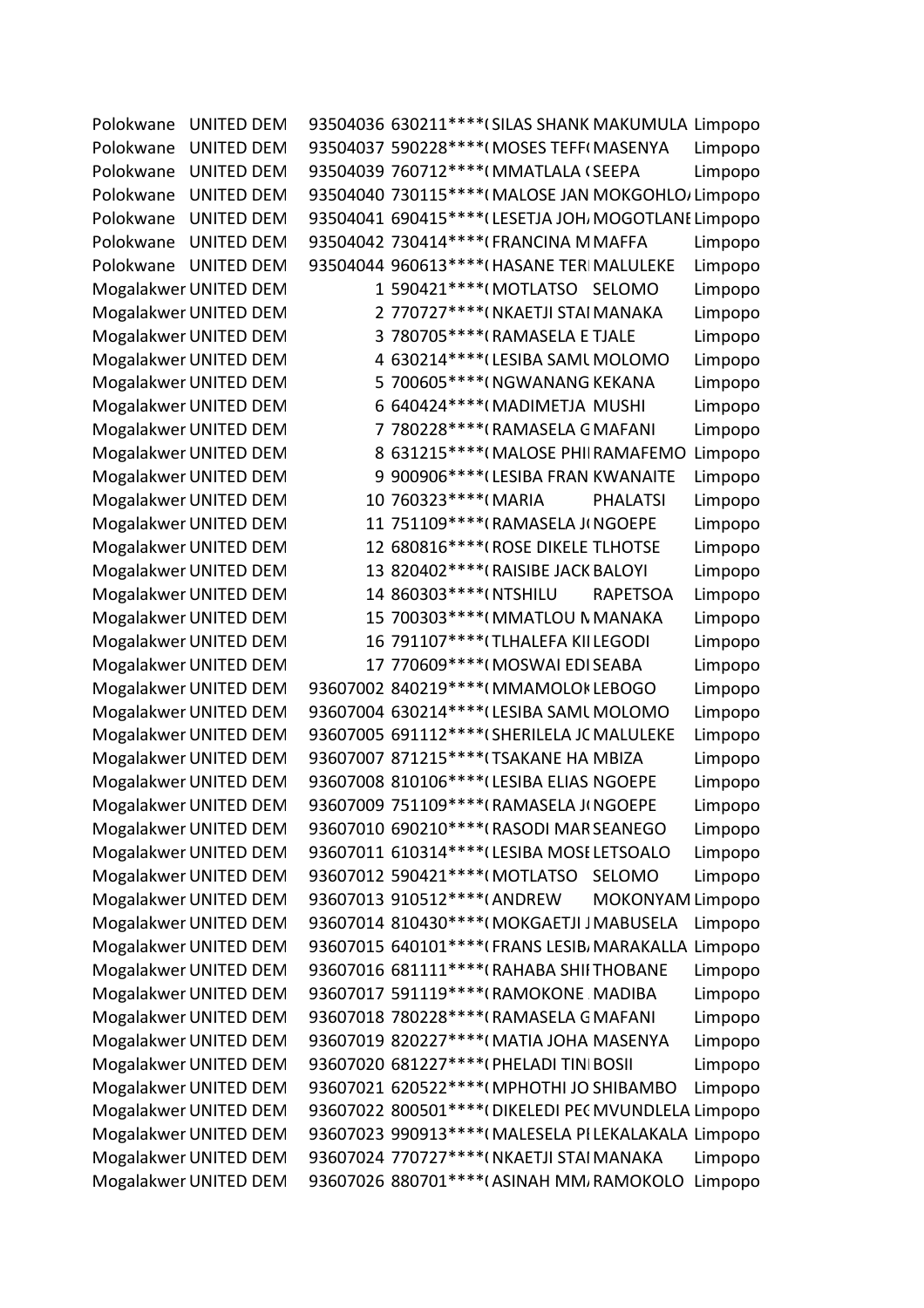Mogalakwer UNITED DEM 93607027 780610\*\*\*\*(RAMADIMET LEDWABA Limpopo Mogalakwer UNITED DEM 93607028 950227\*\*\*\*(REFILWE MA RAFAPA Limpopo Mogalakwer UNITED DEM 93607029 721121\*\*\*\* (SIMON LESW RAMMUTLA Limpopo Mogalakwer UNITED DEM 93607030 820222\*\*\*\*(TSHELEDI PH MANAKA Limpopo Mogalakwer UNITED DEM 93607032 500314\*\*\*\*(LESIBA WILLI MANAMELA Limpopo Elias Motsoa UNITED DEM
Elias Motsoa UNITED DEM
a
um
a
um
a
um
b
1
930623\*\*\*\*
(VICTOR
TLOU
Limpopo Elias Motsoa UNITED DEM 2 860516\*\*\*\* (JOHANNA SUSKHOSANA Limpopo Elias Motsoa UNITED DEM 94702002 860516\*\*\*\* (JOHANNA SUSKHOSANA Limpopo Elias Motsoa UNITED DEM 94702003 930623\*\*\*\*(VICTOR TLOU Limpopo Elias Motsoa UNITED DEM 94702005 860516\*\*\*\* (JOHANNA SUSKHOSANA Limpopo Elias Motsoa UNITED DEM 94702006 930623\*\*\*\*(VICTOR TLOU Limpopo Elias Motsoa UNITED DEM 94702008 860516\*\*\*\* (JOHANNA SUSKHOSANA Limpopo Elias Motsoa UNITED DEM 94702009 930623\*\*\*\*(VICTOR TLOU Limpopo Elias Motsoa UNITED DEM 94702011 860516\*\*\*\* (JOHANNA SUSKHOSANA Limpopo Elias Motsoa UNITED DEM 94702012 930623\*\*\*\*(VICTOR TLOU Limpopo Elias Motsoa UNITED DEM 94702014 860516\*\*\*\* (JOHANNA SUSKHOSANA Limpopo Elias Motsoa UNITED DEM 94702015 930623\*\*\*\*(VICTOR TLOU Limpopo Elias Motsoa UNITED DEM 94702017 860516\*\*\*\* (JOHANNA SUSKHOSANA Limpopo Elias Motsoa UNITED DEM 94702018 930623\*\*\*\*(VICTOR TLOU Limpopo Elias Motsoa UNITED DEM 94702020 860516\*\*\*\* (JOHANNA SUSKHOSANA Limpopo Elias Motsoa UNITED DEM 94702021 930623\*\*\*\*(VICTOR TLOU Limpopo Elias Motsoa UNITED DEM 94702023 860516\*\*\*\* (JOHANNA SUSKHOSANA Limpopo Elias Motsoa UNITED DEM 94702024 930623\*\*\*\*(VICTOR TLOU Limpopo Elias Motsoa UNITED DEM 94702026 860516\*\*\*\* (JOHANNA SUSKHOSANA Limpopo Elias Motsoa UNITED DEM 94702027 930623\*\*\*\*(VICTOR TLOU Limpopo Elias Motsoa UNITED DEM 94702029 860516\*\*\*\* (JOHANNA SUSKHOSANA Limpopo Elias Motsoa UNITED DEM 94702030 930623\*\*\*\*(VICTOR TLOU Limpopo Makhudutha UNITED DEM 94703001 600513\*\*\*\*(MAMOGODI MMOTLA Limpopo Makhudutha UNITED DEM 94703002 610626\*\*\*\*(KGWABOI HEMOGASHOA Limpopo Makhudutha UNITED DEM 94703003 701020\*\*\*\* (SEBOLELO NI CHOENYANE Limpopo Makhudutha UNITED DEM 94703004 750302\*\*\*\*(MAPASE SAN NKGADIMA Limpopo Makhudutha UNITED DEM 94703005 760101\*\*\*\* (SEPAGAHLE I MASHIFANE Limpopo Makhudutha UNITED DEM 94703006 870801\*\*\*\*(PRECIOUS SE CHAUKE Limpopo Makhudutha UNITED DEM 94703007 600513\*\*\*\*(MAMOGODI MMOTLA Limpopo Makhudutha UNITED DEM 94703008 610626\*\*\*\*(KGWABOI HEMOGASHOA Limpopo Makhudutha UNITED DEM 94703009 750302\*\*\*\* (MAPASE SAN NKGADIMA Limpopo Makhudutha UNITED DEM 94703010 600513\*\*\*\*(MAMOGODI MMOTLA Limpopo Makhudutha UNITED DEM 94703011 831222\*\*\*\* (NTOMPE HAI MAHUBANE Limpopo Makhudutha UNITED DEM 94703012 610626\*\*\*\*(KGWABOI HEMOGASHOA Limpopo Makhudutha UNITED DEM 94703014 600513\*\*\*\*(MAMOGODI MMOTLA Limpopo Makhudutha UNITED DEM 94703015 820713\*\*\*\* (JUSTICE MAF MADINGOAN Limpopo Makhudutha UNITED DEM 94703016 721214\*\*\*\* (SEKGOTHE KIMOKGOADI Limpopo Makhudutha UNITED DEM 94703017 600513\*\*\*\*(MAMOGODI MMOTLA Limpopo Makhudutha UNITED DEM 94703019 581021\*\*\*\* (DINKWANYA THOBEJANE Limpopo Makhudutha UNITED DEM 94703022 650323\*\*\*\* (OBED MAGA MAGABE Limpopo Makhudutha UNITED DEM 94703023 600513\*\*\*\*(MAMOGODI MMOTLA Limpopo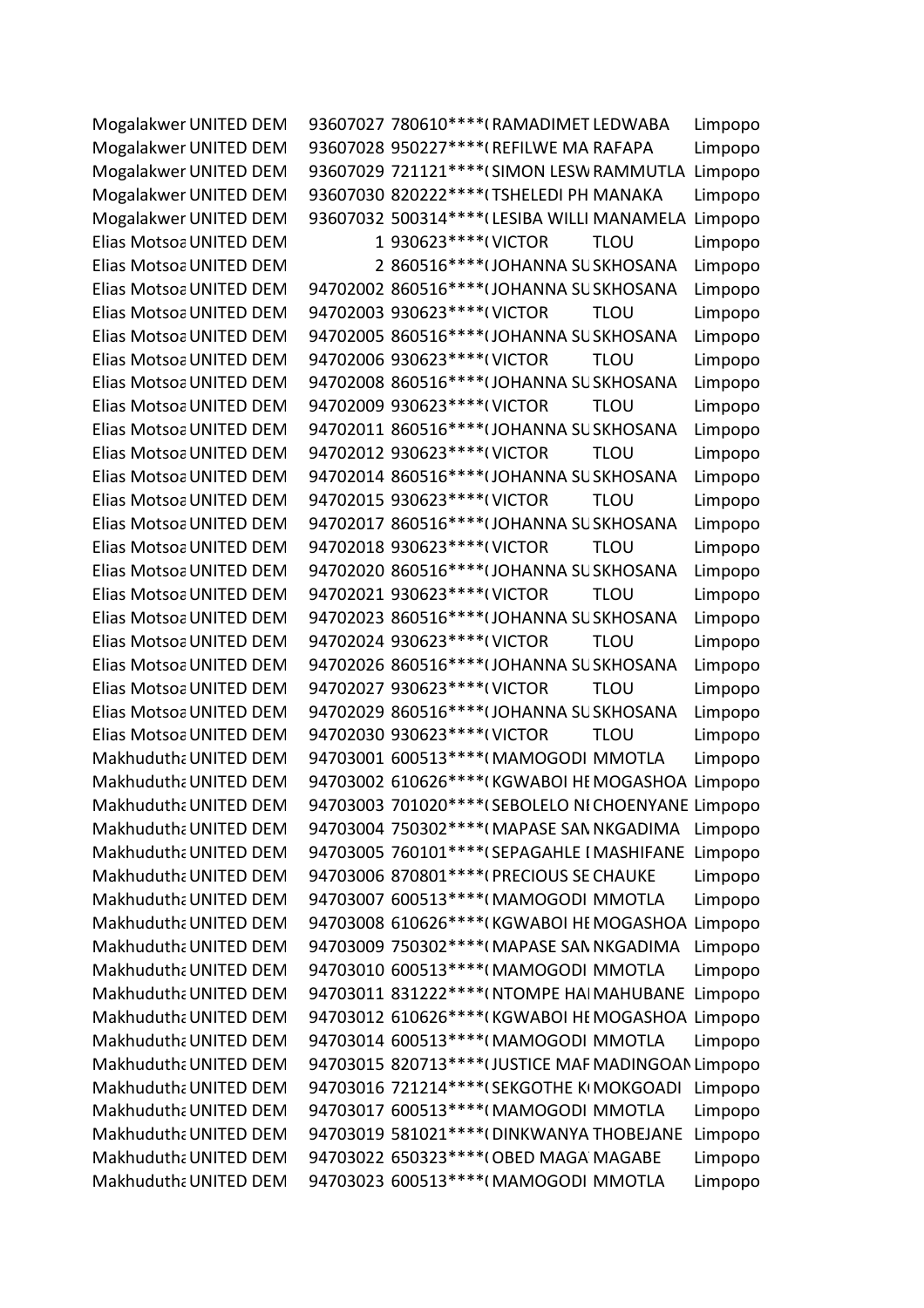Makhudutha UNITED DEM 94703024 581021\*\*\*\* (DINKWANYA THOBEJANE Limpopo Makhudutha UNITED DEM 94703026 600513\*\*\*\*(MAMOGODI MMOTLA Limpopo Makhudutha UNITED DEM 94703027 870801\*\*\*\*(PRECIOUS SE CHAUKE Limpopo Makhudutha UNITED DEM 94703028 741210\*\*\*\* (NKGERE RUD TEMA Limpopo Makhudutha UNITED DEM 94703029 650323\*\*\*\* (OBED MAGA MAGABE Limpopo Makhudutha UNITED DEM 94703030 650405\*\*\*\* (RABOGAJAN, PHULAFUDI Limpopo Makhudutha UNITED DEM 94703031 741210\*\*\*\* (NKGERE RUD TEMA Limpopo Fetakgomo IUNITED DEM 1 700708\*\*\*\*(NTOMBIZOD MAKHUBEDL Limpopo Fetakgomo IUNITED DEM 2 791002\*\*\*\*(MMAPHOKU NKADIMENG Limpopo Fetakgomo IUNITED DEM 3 600225\*\*\*\* (HLAGUDI SOI RAMOGAYAI Limpopo Fetakgomo IUNITED DEM 4811204\*\*\*\* (MAMSY MALTHOBEJANE Limpopo Fetakgomo IUNITED DEM 5 830102\*\*\*\*(FANYANE ERINKOSI Limpopo Fetakgomo IUNITED DEM 94706001 830102\*\*\*\*(FANYANE ERINKOSI Limpopo Fetakgomo 1 UNITED DEM 94706002 791002\*\*\*\* (MMAPHOKU NKADIMENG Limpopo Fetakgomo 1 UNITED DEM 94706003 791002\*\*\*\*(MMAPHOKU NKADIMENG Limpopo Fetakgomo 1UNITED DEM 94706004 791002\*\*\*\*(MMAPHOKU NKADIMENG Limpopo Fetakgomo 1UNITED DEM 94706005 700708\*\*\*\*(NTOMBIZOD MAKHUBEDL Limpopo Fetakgomo IUNITED DEM 94706006 830102\*\*\*\*(FANYANE ERINKOSI Limpopo Fetakgomo 1 UNITED DEM 94706007 791002\*\*\*\* (MMAPHOKU NKADIMENG Limpopo Fetakgomo 1 UNITED DEM 94706008 791002\*\*\*\*( MMAPHOKU NKADIMENG Limpopo Fetakgomo 1UNITED DEM 94706009 791002\*\*\*\*(MMAPHOKU NKADIMENG Limpopo Fetakgomo IUNITED DEM 94706010 830102\*\*\*\*(FANYANE ERINKOSI Limpopo Fetakgomo IUNITED DEM 94706011 830102\*\*\*\*(FANYANE ERINKOSI Limpopo Fetakgomo IUNITED DEM 94706012 830102\*\*\*\*(FANYANE ERINKOSI Limpopo Fetakgomo 1 UNITED DEM 94706013 600225 \*\*\*\* (HLAGUDI SOI RAMOGAYAI Limpopo Fetakgomo 1UNITED DEM 94706014 600225\*\*\*\* (HLAGUDI SOI RAMOGAYAI Limpopo Fetakgomo 1UNITED DEM 94706015 600225\*\*\*\* (HLAGUDI SOI RAMOGAYAI Limpopo Fetakgomo 1UNITED DEM 94706016 600225\*\*\*\* (HLAGUDI SOI RAMOGAYAI Limpopo Fetakgomo 1UNITED DEM 94706017 600225\*\*\*\* (HLAGUDI SOI RAMOGAYAI Limpopo Fetakgomo 1UNITED DEM 94706018 700708\*\*\*\*(NTOMBIZOD MAKHUBEDL Limpopo Fetakgomo 1UNITED DEM 94706019 700708\*\*\*\*(NTOMBIZOD MAKHUBEDL Limpopo Fetakgomo 1UNITED DEM 94706020 700708\*\*\*\*(NTOMBIZOD MAKHUBEDL Limpopo Fetakgomo IUNITED DEM 94706021 811204\*\*\*\*(MAMSY MALTHOBEJANE Limpopo Fetakgomo IUNITED DEM 94706022 811204\*\*\*\* (MAMSY MALTHOBEJANE Limpopo Fetakgomo 1UNITED DEM 94706023 811204\*\*\*\* (MAMSY MAL THOBEJANE Limpopo Fetakgomo IUNITED DEM 94706024 811204\*\*\*\* (MAMSY MALTHOBEJANE Limpopo Fetakgomo IUNITED DEM 94706025 811204\*\*\*\* (MAMSY MALTHOBEJANE Limpopo Fetakgomo 1UNITED DEM 94706036 811204\*\*\*\* (MAMSY MAL THOBEJANE Limpopo Govan Mbek UNITED DEM 1 860430\*\*\*\* (SIMPHIWE MOTI Mpumalanga Govan Mbek UNITED DEM 2 890512\*\*\*\*(LINDA SONGCOLA Mpumalanga Govan Mbek UNITED DEM 83007001 860430\*\*\*\* (SIMPHIWE MOTI Mpumalanga Govan Mbek UNITED DEM 83007002 890512\*\*\*\* (LINDA SONGCOLA Mpumalanga Govan Mbek UNITED DEM 83007004 890512\*\*\*\* (LINDA SONGCOLA Mpumalanga Govan Mbek UNITED DEM 83007005 860430\*\*\*\* (SIMPHIWE MOTI Mpumalanga Govan Mbek UNITED DEM 83007006 890512\*\*\*\* (LINDA SONGCOLA Mpumalanga Govan Mbek UNITED DEM 83007007 860430\*\*\*\* (SIMPHIWE MOTI Mpumalanga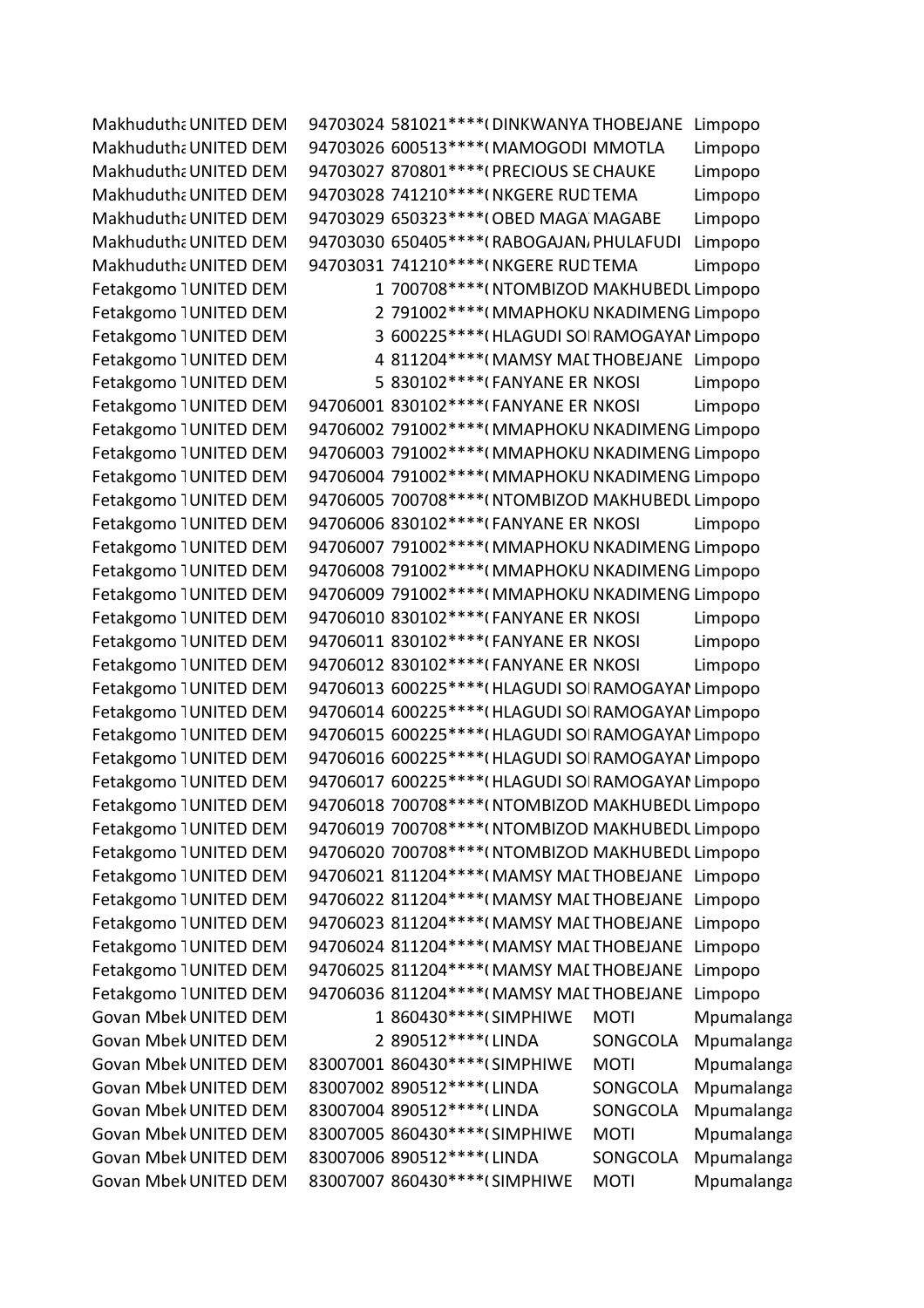Govan Mbek UNITED DEM 83007008 860430\*\*\*\* (SIMPHIWE MOTI Mpumalanga Thembisile FUNITED DEM 83105021 931208\*\*\*\*(TSHEPO DAV MTSHWENI Mpumalanga Thembisile FUNITED DEM 83105022 660628\*\*\*\*(MOHLAMUN MOKONENE Mpumalanga

Govan Mbek UNITED DEM 83007009 890512\*\*\*\* (LINDA SONGCOLA Mpumalanga Govan Mbek UNITED DEM 83007010 890512\*\*\*\* (LINDA SONGCOLA Mpumalanga Govan Mbek UNITED DEM 83007012 860430\*\*\*\* (SIMPHIWE MOTI Mpumalanga Govan Mbek UNITED DEM 83007013 890512\*\*\*\* (LINDA SONGCOLA Mpumalanga Govan Mbek UNITED DEM 83007014 860430\*\*\*\* (SIMPHIWE MOTI Mpumalanga Govan Mbek UNITED DEM 83007015 890512\*\*\*\* (LINDA SONGCOLA Mpumalanga Govan Mbek UNITED DEM 83007016 860430\*\*\*\* (SIMPHIWE MOTI Mpumalanga Govan Mbek UNITED DEM 83007017 860430\*\*\*\* (SIMPHIWE MOTI Mpumalanga Govan Mbek UNITED DEM 83007018 860430\*\*\*\* (SIMPHIWE MOTI Mpumalanga Govan Mbek UNITED DEM 83007019 890512\*\*\*\* (LINDA SONGCOLA Mpumalanga Govan Mbek UNITED DEM 83007020 890512\*\*\*\* (LINDA SONGCOLA Mpumalanga Govan Mbek UNITED DEM 83007021 890512\*\*\*\* (LINDA SONGCOLA Mpumalanga Govan Mbek UNITED DEM 83007022 890512\*\*\*\* (LINDA SONGCOLA Mpumalanga

Govan Mbek UNITED DEM 83007023 860430\*\*\*\* (SIMPHIWE MOTI Mpumalanga Govan Mbek UNITED DEM 83007024 890512\*\*\*\* (LINDA SONGCOLA Mpumalanga Govan Mbek UNITED DEM 83007025 860430\*\*\*\* (SIMPHIWE MOTI Mpumalanga Govan Mbek UNITED DEM 83007026 860430\*\*\*\* (SIMPHIWE MOTI Mpumalanga Govan Mbek UNITED DEM 83007027 890512\*\*\*\* (LINDA SONGCOLA Mpumalanga Govan Mbek UNITED DEM 83007030 860430\*\*\*\* (SIMPHIWE MOTI Mpumalanga Govan Mbek UNITED DEM 83007031 890512\*\*\*\* (LINDA SONGCOLA Mpumalanga Govan Mbek UNITED DEM 83007032 860430\*\*\*\* (SIMPHIWE MOTI Mpumalanga Thembisile FUNITED DEM 1 660628\*\*\*\*(MOHLAMUN MOKONENE Mpumalanga Thembisile FUNITED DEM 2 931208\*\*\*\*(TSHEPO DAV MTSHWENI Mpumalanga Thembisile FUNITED DEM 83105001 931208\*\*\*\* (TSHEPO DAV MTSHWENI Mpumalanga Thembisile FUNITED DEM 83105002 660628\*\*\*\*(MOHLAMUN MOKONENE Mpumalanga Thembisile FUNITED DEM 83105003 931208\*\*\*\*(TSHEPO DAV MTSHWENI Mpumalanga Thembisile FUNITED DEM 83105004 660628\*\*\*\*(MOHLAMUN MOKONENE Mpumalanga Thembisile FUNITED DEM 83105005 931208\*\*\*\*(TSHEPO DAV MTSHWENI Mpumalanga Thembisile FUNITED DEM 83105006 660628\*\*\*\*(MOHLAMUN MOKONENE Mpumalanga Thembisile FUNITED DEM 83105007 931208\*\*\*\* (TSHEPO DAV MTSHWENI Mpumalanga Thembisile FUNITED DEM 83105008 660628\*\*\*\*(MOHLAMUN MOKONENE Mpumalanga Thembisile FUNITED DEM 83105009 931208\*\*\*\*(TSHEPO DAV MTSHWENI Mpumalanga Thembisile FUNITED DEM 83105010 660628\*\*\*\*(MOHLAMUN MOKONENE Mpumalanga Thembisile FUNITED DEM 83105011 931208\*\*\*\* (TSHEPO DAV MTSHWENI Mpumalanga Thembisile FUNITED DEM 83105012 660628\*\*\*\*(MOHLAMUN MOKONENE Mpumalanga Thembisile FUNITED DEM 83105013 931208\*\*\*\* (TSHEPO DAV MTSHWENI Mpumalanga Thembisile FUNITED DEM 83105014 660628\*\*\*\*(MOHLAMUN MOKONENE Mpumalanga Thembisile FUNITED DEM 83105015 931208\*\*\*\* (TSHEPO DAV MTSHWENI Mpumalanga Thembisile FUNITED DEM 83105016 660628\*\*\*\*(MOHLAMUN MOKONENE Mpumalanga Thembisile FUNITED DEM 83105017 931208\*\*\*\*(TSHEPO DAV MTSHWENI Mpumalanga Thembisile FUNITED DEM 83105018 660628\*\*\*\*(MOHLAMUN MOKONENE Mpumalanga Thembisile FUNITED DEM 83105019 931208\*\*\*\*(TSHEPO DAV MTSHWENI Mpumalanga Thembisile FUNITED DEM 83105020 660628\*\*\*\*(MOHLAMUN MOKONENE Mpumalanga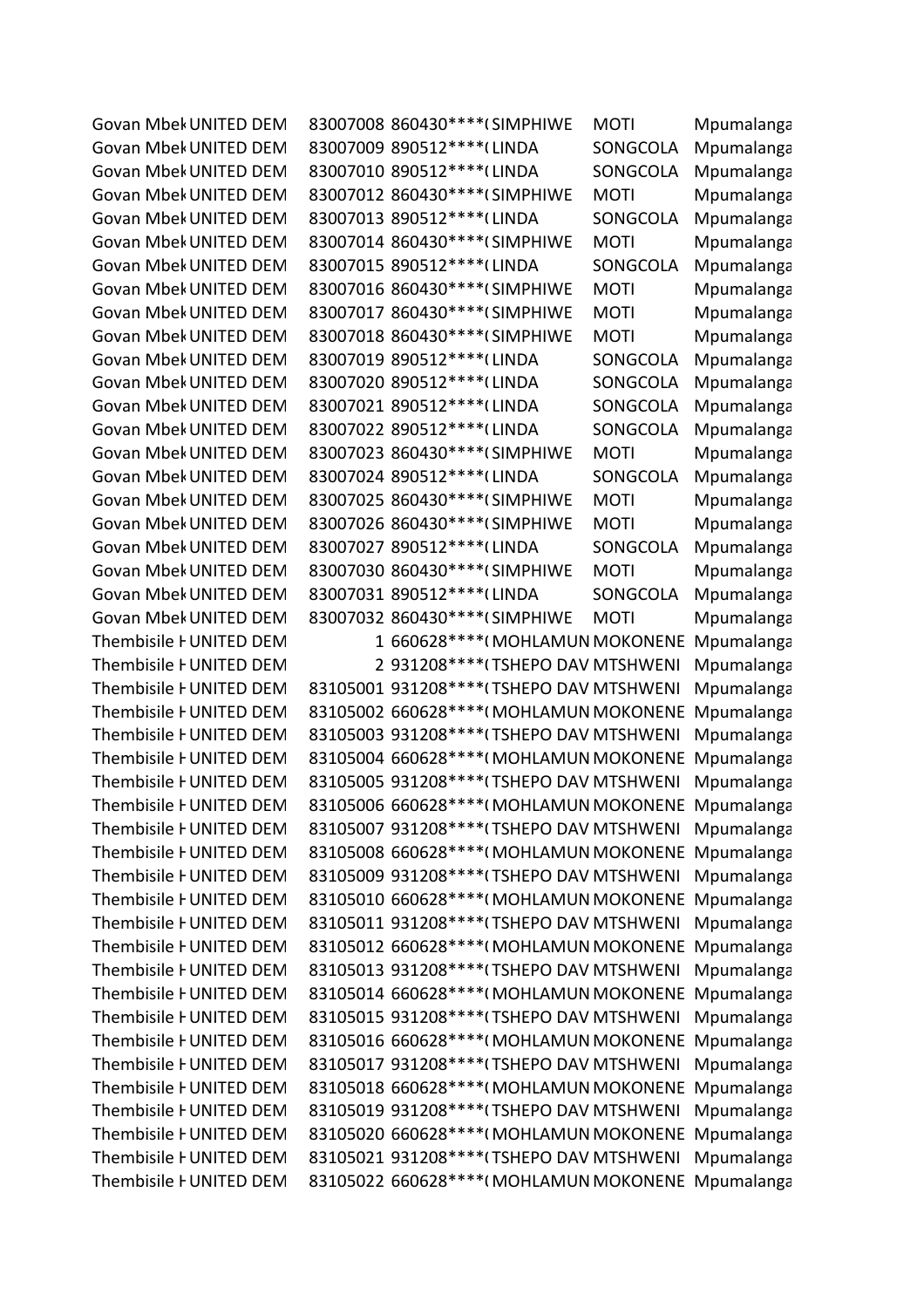Thembisile FUNITED DEM 83105023 931208\*\*\*\*(TSHEPO DAV MTSHWENI Mpumalanga Thembisile FUNITED DEM 83105024 660628\*\*\*\*(MOHLAMUN MOKONENE Mpumalanga Thembisile FUNITED DEM 83105025 931208\*\*\*\* (TSHEPO DAV MTSHWENI Mpumalanga Thembisile FUNITED DEM 83105026 660628\*\*\*\*(MOHLAMUN MOKONENE Mpumalanga Thembisile FUNITED DEM 83105027 931208\*\*\*\*(TSHEPO DAV MTSHWENI Mpumalanga Thembisile FUNITED DEM 83105028 660628\*\*\*\*(MOHLAMUN MOKONENE Mpumalanga Thembisile FUNITED DEM 83105029 931208\*\*\*\* (TSHEPO DAV MTSHWENI Mpumalanga Thembisile FUNITED DEM 83105030 660628\*\*\*\*(MOHLAMUN MOKONENE Mpumalanga Thembisile FUNITED DEM 83105031 660628\*\*\*\*(MOHLAMUN MOKONENE Mpumalanga Thembisile FUNITED DEM 83105032 931208\*\*\*\*(TSHEPO DAV MTSHWENI Mpumalanga Dr JS Morok UNITED DEM
1920213\*\*\*\* (JOHN
MAJADIBODI Mpumalanga Dr JS Morok UNITED DEM 2 850401\*\*\*\* (SIBONGILE N SITHOLE Mpumalanga Dr JS Morok UNITED DEM 3 730917\*\*\*\* (GEORGE SOI' THUKWANE Mpumalanga Dr JS Morok UNITED DEM 83106001 730917\*\*\*\* (GEORGE SOI' THUKWANE Mpumalanga Dr JS Morok UNITED DEM 83106002 730917\*\*\*\* (GEORGE SOI' THUKWANE Mpumalanga Dr JS Morok UNITED DEM 83106003 730917\*\*\*\* (GEORGE SOI' THUKWANE Mpumalanga Dr JS Morok UNITED DEM 83106004 850401\*\*\*\* (SIBONGILE N SITHOLE Mpumalanga Dr JS Morok UNITED DEM 83106005 730917\*\*\*\* (GEORGE SOI' THUKWANE Mpumalanga Dr JS Morok UNITED DEM 83106006 920213\*\*\*\* (JOHN MAJADIBODI Mpumalanga Dr JS Morok UNITED DEM 83106007 920213\*\*\*\* (JOHN MAJADIBODI Mpumalanga Dr JS Morok UNITED DEM 83106008 920213\*\*\*\* (JOHN MAJADIBODI Mpumalanga Dr JS Morok UNITED DEM 83106009 850401\*\*\*\* (SIBONGILE N SITHOLE Mpumalanga Dr JS Morok UNITED DEM 83106010 730917\*\*\*\* (GEORGE SOI' THUKWANE Mpumalanga Dr JS Morok UNITED DEM 83106011 920213\*\*\*\* (JOHN MAJADIBODI Mpumalanga Dr JS Morok UNITED DEM 83106012 850401\*\*\*\* (SIBONGILE N SITHOLE Mpumalanga Dr JS Morok UNITED DEM 83106013 730917\*\*\*\* (GEORGE SOI' THUKWANE Mpumalanga Dr JS Morok UNITED DEM 83106014 920213\*\*\*\* (JOHN MAJADIBODI Mpumalanga Dr JS Morok UNITED DEM 83106015 850401\*\*\*\* (SIBONGILE N SITHOLE Mpumalanga Dr JS Morok UNITED DEM 83106016 730917\*\*\*\* (GEORGE SOI' THUKWANE Mpumalanga Dr JS Morok UNITED DEM 83106017 920213\*\*\*\* (JOHN MAJADIBODI Mpumalanga Dr JS Morok UNITED DEM 83106018 850401\*\*\*\* (SIBONGILE N SITHOLE Mpumalanga Dr JS Morok UNITED DEM 83106019 730917\*\*\*\* (GEORGE SOI' THUKWANE Mpumalanga Dr JS Morok UNITED DEM 83106020 920213\*\*\*\* (JOHN MAJADIBODI Mpumalanga Dr JS Morok UNITED DEM 83106021 850401\*\*\*\* (SIBONGILE N SITHOLE Mpumalanga Dr JS Morok UNITED DEM 83106022 730917\*\*\*\* (GEORGE SOI' THUKWANE Mpumalanga Dr JS Morok UNITED DEM 83106023 920213\*\*\*\* (JOHN MAJADIBODI Mpumalanga Dr JS Morok UNITED DEM 83106024 850401\*\*\*\* (SIBONGILE N SITHOLE Mpumalanga Dr JS Morok UNITED DEM 83106025 730917\*\*\*\* (GEORGE SOI' THUKWANE Mpumalanga Dr JS Morok UNITED DEM 83106026 920213\*\*\*\* (JOHN MAJADIBODI Mpumalanga Dr JS Morok UNITED DEM 83106027 850401\*\*\*\* (SIBONGILE N SITHOLE Mpumalanga Dr JS Morok UNITED DEM 83106028 730917\*\*\*\* (GEORGE SOI' THUKWANE Mpumalanga Dr JS Morok UNITED DEM 83106029 920213\*\*\*\* (JOHN MAJADIBODI Mpumalanga Dr JS Morok UNITED DEM 83106030 730917\*\*\*\* (GEORGE SOI' THUKWANE Mpumalanga Dr JS Morok UNITED DEM 83106031 920213\*\*\*\* (JOHN MAJADIBODI Mpumalanga Nkomazi UNITED DEM 1 870915\*\*\*\*(SMANGELE SKHOZA Mpumalanga Nkomazi UNITED DEM 2 950922\*\*\*\*(DIGINITY ZIN NGWENYA Mpumalanga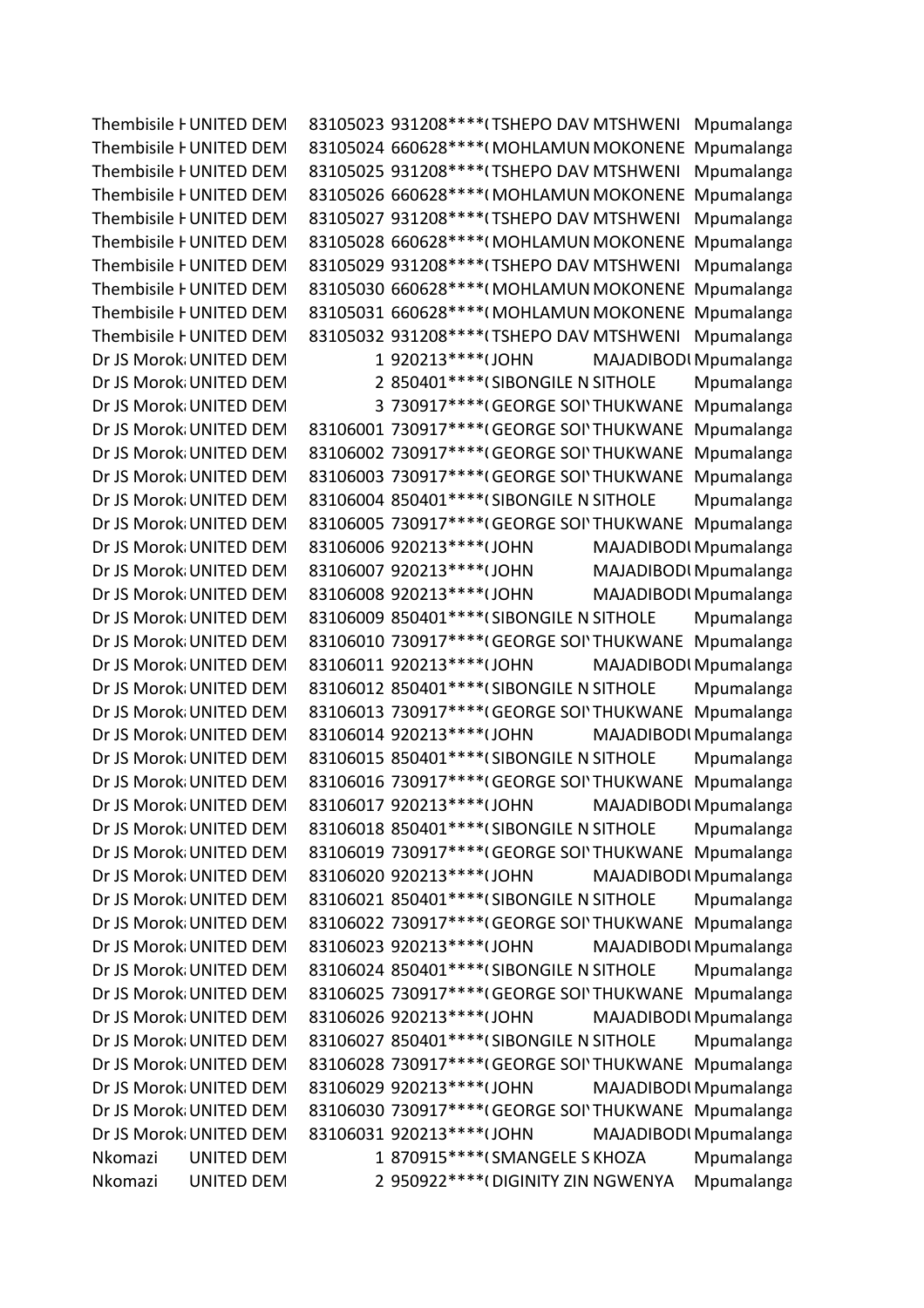Nkomazi UNITED DEM 83204003 870915\*\*\*\*(SMANGELE SKHOZA Mpumalanga Nkomazi UNITED DEM 83204004 950922\*\*\*\* (DIGINITY ZIN NGWENYA Mpumalanga Nkomazi UNITED DEM 83204005 870915\*\*\*\*(SMANGELE SKHOZA Mpumalanga Nkomazi UNITED DEM 83204007 870915\*\*\*\* (SMANGELE SKHOZA Mpumalanga Nkomazi UNITED DEM 83204009 870915\*\*\*\*(SMANGELE SKHOZA Mpumalanga Nkomazi UNITED DEM 83204014 870915\*\*\*\*(SMANGELE SKHOZA Mpumalanga Nkomazi UNITED DEM 83204018 820607\*\*\*\*(MOSES COLA MALAMULEL Mpumalanga Nkomazi UNITED DEM 83204027 870915\*\*\*\*(SMANGELE SKHOZA Mpumalanga Bushbuckrid UNITED DEM 1 620917\*\*\*\*(GIYANA ERIC MBATSANE Mpumalanga Bushbuckrid UNITED DEM 2 810530\*\*\*\*(SYDNEY DIOI SIBUYI Mpumalanga Bushbuckrid UNITED DEM 83205001 870605\*\*\*\*(MORAL LUKHELE Mpumalanga Bushbuckrid UNITED DEM 83205002 620917\*\*\*\*(GIYANA ERIC MBATSANE Mpumalanga Bushbuckrid UNITED DEM 83205003 810530\*\*\*\*(SYDNEY DIOI SIBUYI Mpumalanga Bushbuckrid UNITED DEM 83205004 870605\*\*\*\*(MORAL LUKHELE Mpumalanga Bushbuckrid UNITED DEM 83205005 620917\*\*\*\*(GIYANA ERIC MBATSANE Mpumalanga Bushbuckrid UNITED DEM 83205006 810530\*\*\*\*(SYDNEY DIOI SIBUYI Mpumalanga Bushbuckrid UNITED DEM 83205007 870605\*\*\*\*(MORAL LUKHELE Mpumalanga Bushbuckrid UNITED DEM 83205008 620917\*\*\*\*(GIYANA ERIC MBATSANE Mpumalanga Bushbuckrid UNITED DEM 83205009 810530\*\*\*\*(SYDNEY DIOI SIBUYI Mpumalanga Bushbuckrid UNITED DEM 83205010 870605\*\*\*\*(MORAL LUKHELE Mpumalanga Bushbuckrid UNITED DEM 83205011 620917\*\*\*\*(GIYANA ERIC MBATSANE Mpumalanga Bushbuckrid UNITED DEM 83205012 810530\*\*\*\*(SYDNEY DIOI SIBUYI Mpumalanga Bushbuckrid UNITED DEM 83205013 870605\*\*\*\*(MORAL LUKHELE Mpumalanga Bushbuckrid UNITED DEM 83205014 620917\*\*\*\*(GIYANA ERIC MBATSANE Mpumalanga Bushbuckrid UNITED DEM 83205015 810530\*\*\*\*(SYDNEY DIOI SIBUYI Mpumalanga Bushbuckrid UNITED DEM 83205016 870605\*\*\*\*(MORAL LUKHELE Mpumalanga Bushbuckrid UNITED DEM 83205017 620917\*\*\*\*(GIYANA ERIC MBATSANE Mpumalanga Bushbuckrid UNITED DEM 83205018 810530\*\*\*\*(SYDNEY DIOI SIBUYI Mpumalanga Bushbuckrid UNITED DEM 83205019 870605\*\*\*\*(MORAL LUKHELE Mpumalanga Bushbuckrid UNITED DEM 83205020 620917\*\*\*\*(GIYANA ERIC MBATSANE Mpumalanga Bushbuckrid UNITED DEM 83205021 810530\*\*\*\*(SYDNEY DIOI SIBUYI Mpumalanga Bushbuckrid UNITED DEM 83205022 870605\*\*\*\*(MORAL LUKHELE Mpumalanga Bushbuckrid UNITED DEM 83205023 620917\*\*\*\*(GIYANA ERIC MBATSANE Mpumalanga Bushbuckrid UNITED DEM 83205024 810530\*\*\*\*(SYDNEY DIOI SIBUYI Mpumalanga Bushbuckrid UNITED DEM 83205025 870605\*\*\*\*(MORAL LUKHELE Mpumalanga Bushbuckrid UNITED DEM 83205026 620917\*\*\*\*(GIYANA ERIC MBATSANE Mpumalanga Bushbuckrid UNITED DEM 83205027 810530\*\*\*\*(SYDNEY DIOI SIBUYI Mpumalanga Bushbuckrid UNITED DEM 83205028 870605\*\*\*\*(MORAL LUKHELE Mpumalanga Bushbuckrid UNITED DEM 83205029 620917\*\*\*\*(GIYANA ERIC MBATSANE Mpumalanga Bushbuckrid UNITED DEM 83205030 810530\*\*\*\*(SYDNEY DIOI SIBUYI Mpumalanga Bushbuckrid UNITED DEM 83205031 870605\*\*\*\*(MORAL LUKHELE Mpumalanga Bushbuckrid UNITED DEM 83205032 620917\*\*\*\*(GIYANA ERIC MBATSANE Mpumalanga Bushbuckrid UNITED DEM 83205033 810530\*\*\*\*(SYDNEY DIOI SIBUYI Mpumalanga Bushbuckrid UNITED DEM 83205034 870605\*\*\*\*(MORAL LUKHELE Mpumalanga Bushbuckrid UNITED DEM 83205035 620917\*\*\*\*(GIYANA ERIC MBATSANE Mpumalanga Bushbuckrid UNITED DEM 83205036 810530\*\*\*\*(SYDNEY DIOI SIBUYI Mpumalanga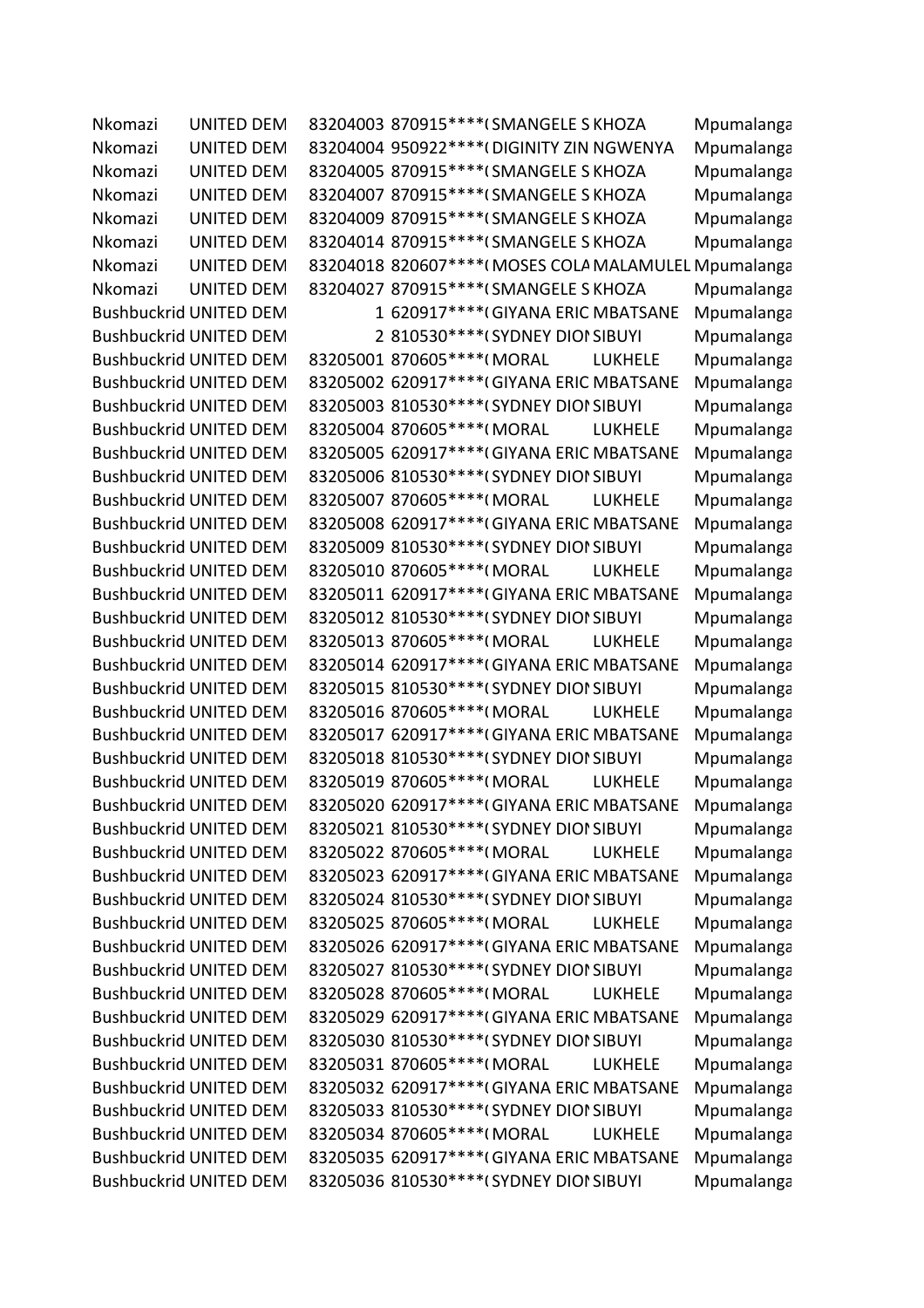|          | <b>Bushbuckrid UNITED DEM</b> |   | 83205037 870605 **** (MORAL                | <b>LUKHELE</b>             | Mpumalanga |
|----------|-------------------------------|---|--------------------------------------------|----------------------------|------------|
|          | <b>Bushbuckrid UNITED DEM</b> |   | 83205038 620917 **** (GIYANA ERIC MBATSANE |                            | Mpumalanga |
| Bojanala | <b>UNITED DEM</b>             |   | 1 880501 **** (NAMHLA GL(NOTSHAYA          |                            | North West |
| Bojanala | <b>UNITED DEM</b>             |   | 2 840315 **** (ANDILE                      | <b>DINGA</b>               | North West |
| Madibeng | <b>UNITED DEM</b>             |   | 1 840315 **** (ANDILE                      | <b>DINGA</b>               | North West |
| Madibeng | <b>UNITED DEM</b>             |   | 2 890621 **** (THABISA                     | <b>MSITANE</b>             | North West |
| Madibeng | <b>UNITED DEM</b>             | 3 | 800305 **** (THOBEKA                       | <b>MATETA</b>              | North West |
| Madibeng | <b>UNITED DEM</b>             |   | 4 951126 **** (LWANDO                      | <b>NJEMLA</b>              | North West |
| Madibeng | <b>UNITED DEM</b>             |   | 5 830810*****(AYANDA                       | MAGAWANA North West        |            |
| Madibeng | <b>UNITED DEM</b>             |   | 6 791110****(SIYABONGA                     | <b>NKETSHE</b>             | North West |
| Madibeng | <b>UNITED DEM</b>             |   | 63702001 951126****(LWANDO                 | NJEMLA                     | North West |
| Madibeng | <b>UNITED DEM</b>             |   | 63702002 840315 **** (ANDILE               | <b>DINGA</b>               | North West |
| Madibeng | <b>UNITED DEM</b>             |   | 63702003 890621 **** (THABISA              | <b>MSITANE</b>             | North West |
| Madibeng | <b>UNITED DEM</b>             |   | 63702004 800305 **** (THOBEKA              | <b>MATETA</b>              | North West |
| Madibeng | <b>UNITED DEM</b>             |   | 63702005 951126 **** (LWANDO               | <b>NJEMLA</b>              | North West |
| Madibeng | <b>UNITED DEM</b>             |   | 63702006 830810 **** (AYANDA               | MAGAWANA North West        |            |
| Madibeng | <b>UNITED DEM</b>             |   | 63702007 840315 **** (ANDILE               | <b>DINGA</b>               | North West |
| Madibeng | <b>UNITED DEM</b>             |   | 63702008 791110 **** (SIYABONGA            | <b>NKETSHE</b>             | North West |
| Madibeng | <b>UNITED DEM</b>             |   | 63702009 791110 **** (SIYABONGA            | <b>NKETSHE</b>             | North West |
| Madibeng | <b>UNITED DEM</b>             |   | 63702010 890621 **** (THABISA              | <b>MSITANE</b>             | North West |
| Madibeng | <b>UNITED DEM</b>             |   | 63702011 791110 **** (SIYABONGA            | <b>NKETSHE</b>             | North West |
| Madibeng | <b>UNITED DEM</b>             |   | 63702012 830810 **** (AYANDA               | <b>MAGAWANA North West</b> |            |
| Madibeng | <b>UNITED DEM</b>             |   | 63702013 951126 **** (LWANDO               | <b>NJEMLA</b>              | North West |
| Madibeng | <b>UNITED DEM</b>             |   | 63702014 800305 **** (THOBEKA              | <b>MATETA</b>              | North West |
| Madibeng | <b>UNITED DEM</b>             |   | 63702015 800305 **** (THOBEKA              | <b>MATETA</b>              | North West |
| Madibeng | <b>UNITED DEM</b>             |   | 63702016 791110 **** (SIYABONGA            | <b>NKETSHE</b>             | North West |
| Madibeng | <b>UNITED DEM</b>             |   | 63702017 890621 **** (THABISA              | <b>MSITANE</b>             | North West |
| Madibeng | <b>UNITED DEM</b>             |   | 63702018 840315 **** (ANDILE               | <b>DINGA</b>               | North West |
| Madibeng | <b>UNITED DEM</b>             |   | 63702019 951126 **** (LWANDO               | <b>NJEMLA</b>              | North West |
| Madibeng | <b>UNITED DEM</b>             |   | 63702020 791110 **** (SIYABONGA            | <b>NKETSHE</b>             | North West |
| Madibeng | <b>UNITED DEM</b>             |   | 63702021 830810 **** (AYANDA               | <b>MAGAWANA North West</b> |            |
| Madibeng | <b>UNITED DEM</b>             |   | 63702022 800305 **** (THOBEKA              | MATETA                     | North West |
| Madibeng | <b>UNITED DEM</b>             |   | 63702023 791110****(SIYABONGA              | <b>NKETSHE</b>             | North West |
| Madibeng | <b>UNITED DEM</b>             |   | 63702024 840315 **** (ANDILE               | <b>DINGA</b>               | North West |
| Madibeng | <b>UNITED DEM</b>             |   | 63702025 791110 **** (SIYABONGA            | <b>NKETSHE</b>             | North West |
| Madibeng | <b>UNITED DEM</b>             |   | 63702026 840315 **** (ANDILE               | <b>DINGA</b>               | North West |
| Madibeng | UNITED DEM                    |   | 63702027 791110****(SIYABONGA              | <b>NKETSHE</b>             | North West |
| Madibeng | <b>UNITED DEM</b>             |   | 63702028 800305 **** (THOBEKA              | <b>MATETA</b>              | North West |
| Madibeng | <b>UNITED DEM</b>             |   | 63702029 890621 **** (THABISA              | <b>MSITANE</b>             | North West |
| Madibeng | <b>UNITED DEM</b>             |   | 63702030 951126 **** (LWANDO               | <b>NJEMLA</b>              | North West |
| Madibeng | <b>UNITED DEM</b>             |   | 63702031 890621 **** (THABISA              | <b>MSITANE</b>             | North West |
| Madibeng | <b>UNITED DEM</b>             |   | 63702032 800305 **** (THOBEKA              | <b>MATETA</b>              | North West |
| Madibeng | <b>UNITED DEM</b>             |   | 63702033 830810 **** (AYANDA               | MAGAWANA North West        |            |
| Madibeng | <b>UNITED DEM</b>             |   | 63702034 791110 **** (SIYABONGA            | <b>NKETSHE</b>             | North West |
| Madibeng | <b>UNITED DEM</b>             |   | 63702035 840315 **** (ANDILE               | <b>DINGA</b>               | North West |
| Madibeng | UNITED DEM                    |   | 63702036 830810 **** (AYANDA               | MAGAWANA North West        |            |
|          |                               |   |                                            |                            |            |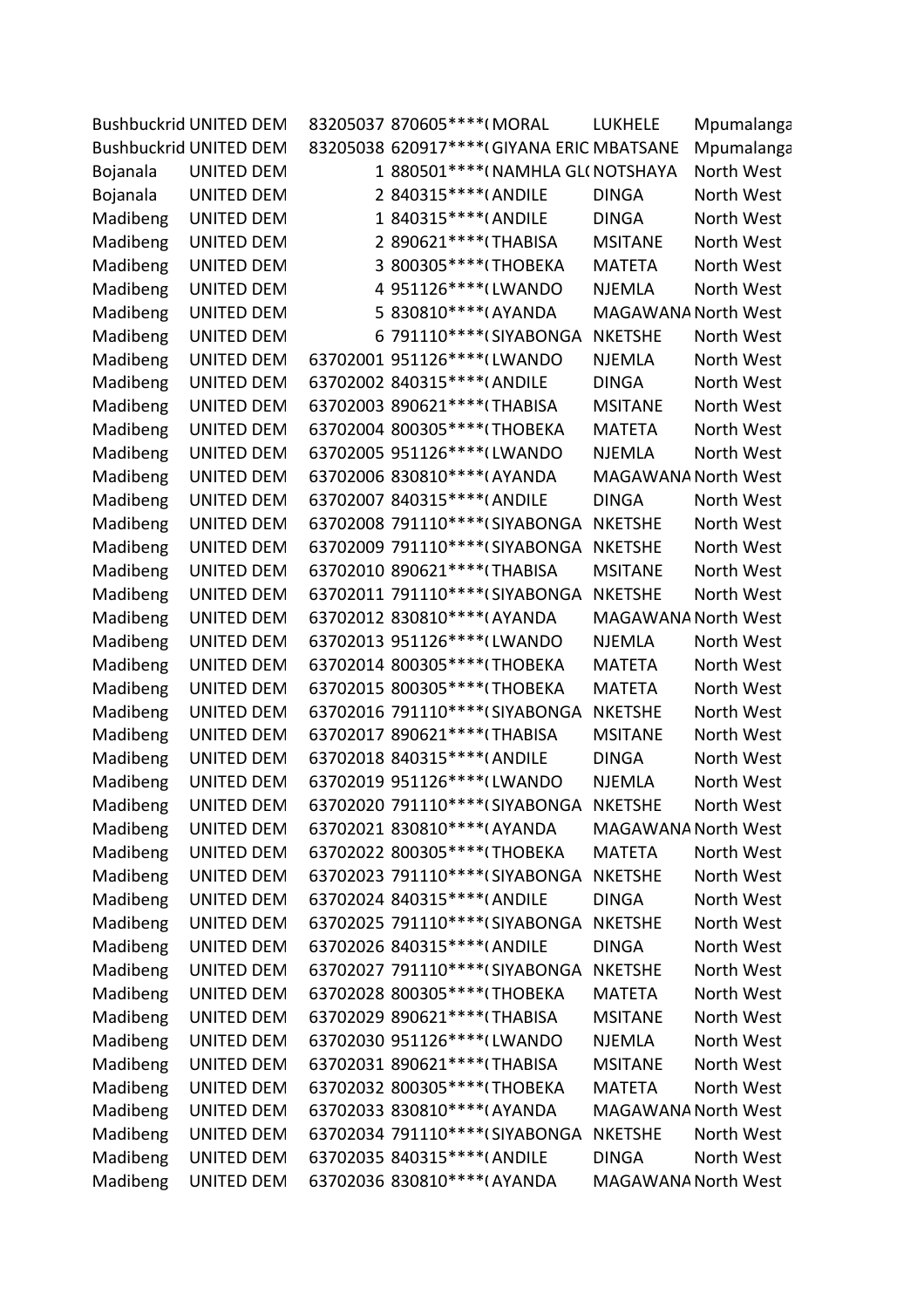| Madibeng | <b>UNITED DEM</b>     | 63702037 951126 **** (LWANDO                        | <b>NJEMLA</b>       | North West |  |
|----------|-----------------------|-----------------------------------------------------|---------------------|------------|--|
| Madibeng | UNITED DEM            | 63702038 890621 **** (THABISA                       | <b>MSITANE</b>      | North West |  |
| Madibeng | <b>UNITED DEM</b>     | 63702039 800305 **** (THOBEKA                       | <b>MATETA</b>       | North West |  |
| Madibeng | <b>UNITED DEM</b>     | 63702040 830810 **** (AYANDA                        | MAGAWANA North West |            |  |
| Madibeng | UNITED DEM            | 63702041 890621 **** (THABISA                       | <b>MSITANE</b>      | North West |  |
|          | Rustenburg UNITED DEM | 1 880501 **** (NAMHLA GL(NOTSHAYA                   |                     | North West |  |
|          | Rustenburg UNITED DEM | 2 831007**** (MZWANDILE MAFOLWAN, North West        |                     |            |  |
|          | Rustenburg UNITED DEM | 3 830112 **** (SIBONGISENI MOLOSE                   |                     | North West |  |
|          | Rustenburg UNITED DEM | 4 960405 **** (LUYANDA EL NOZOZO                    |                     | North West |  |
|          | Rustenburg UNITED DEM | 5 910813 **** (CAROLINE                             | <b>MASIELA</b>      | North West |  |
|          | Rustenburg UNITED DEM | 6 870916 **** (LITHA                                | <b>POSILITI</b>     | North West |  |
|          | Rustenburg UNITED DEM | 7 681202 **** (GUBELA ERIC MPOFU                    |                     | North West |  |
|          | Rustenburg UNITED DEM | 8 800602 **** (SAMUEL MA MUALEFE                    |                     | North West |  |
|          | Rustenburg UNITED DEM | 9 640315 **** (MLAWULWA MOYIKWA                     |                     | North West |  |
|          | Rustenburg UNITED DEM | 63703001 880501 **** (NAMHLA GL(NOTSHAYA            |                     | North West |  |
|          | Rustenburg UNITED DEM | 63703002 831007**** (MZWANDILE MAFOLWAN, North West |                     |            |  |
|          | Rustenburg UNITED DEM | 63703003 830112 **** (SIBONGISENI MOLOSE            |                     | North West |  |
|          | Rustenburg UNITED DEM | 63703004 960405 **** (LUYANDA EL NOZOZO             |                     | North West |  |
|          | Rustenburg UNITED DEM | 63703005 910813 **** (CAROLINE                      | <b>MASIELA</b>      | North West |  |
|          | Rustenburg UNITED DEM | 63703006 880501 **** (NAMHLA GL(NOTSHAYA            |                     | North West |  |
|          | Rustenburg UNITED DEM | 63703007 870916 **** (LITHA                         | <b>POSILITI</b>     | North West |  |
|          | Rustenburg UNITED DEM | 63703008 681202 **** (GUBELA ERIC MPOFU             |                     | North West |  |
|          | Rustenburg UNITED DEM | 63703009 800602 **** (SAMUEL MA MUALEFE             |                     | North West |  |
|          | Rustenburg UNITED DEM | 63703010 640315 **** (MLAWULWA MOYIKWA              |                     | North West |  |
|          | Rustenburg UNITED DEM | 63703011 640315 **** (MLAWULWA MOYIKWA              |                     | North West |  |
|          | Rustenburg UNITED DEM | 63703012 800602 **** (SAMUEL MA MUALEFE             |                     | North West |  |
|          | Rustenburg UNITED DEM | 63703013 880501 **** (NAMHLA GL(NOTSHAYA            |                     | North West |  |
|          | Rustenburg UNITED DEM | 63703014 960405 **** (LUYANDA EL NOZOZO             |                     | North West |  |
|          | Rustenburg UNITED DEM | 63703015 831007****(MZWANDILE MAFOLWAN, North West  |                     |            |  |
|          | Rustenburg UNITED DEM | 63703016 830112 **** (SIBONGISENI MOLOSE            |                     | North West |  |
|          | Rustenburg UNITED DEM | 63703017 910813 **** (CAROLINE                      | MASIELA             | North West |  |
|          | Rustenburg UNITED DEM | 63703018 870916 **** (LITHA                         | <b>POSILITI</b>     | North West |  |
|          | Rustenburg UNITED DEM | 63703019 681202 **** (GUBELA ERIC MPOFU             |                     | North West |  |
|          | Rustenburg UNITED DEM | 63703020 640315 **** (MLAWULWA MOYIKWA              |                     | North West |  |
|          | Rustenburg UNITED DEM | 63703021 800602 **** (SAMUEL MA MUALEFE             |                     | North West |  |
|          | Rustenburg UNITED DEM | 63703022 640315 **** (MLAWULWA MOYIKWA              |                     | North West |  |
|          | Rustenburg UNITED DEM | 63703023 681202 **** (GUBELA ERIC MPOFU             |                     | North West |  |
|          | Rustenburg UNITED DEM | 63703024 880501 **** (NAMHLA GL(NOTSHAYA            |                     | North West |  |
|          | Rustenburg UNITED DEM | 63703025 831007****(MZWANDILE MAFOLWAN, North West  |                     |            |  |
|          | Rustenburg UNITED DEM | 63703026 960405 **** (LUYANDA EL NOZOZO             |                     | North West |  |
|          | Rustenburg UNITED DEM | 63703027 910813 **** (CAROLINE                      | <b>MASIELA</b>      | North West |  |
|          | Rustenburg UNITED DEM | 63703028 870916 **** (LITHA                         | <b>POSILITI</b>     | North West |  |
|          | Rustenburg UNITED DEM | 63703029 681202 **** (GUBELA ERIC MPOFU             |                     | North West |  |
|          | Rustenburg UNITED DEM | 63703030 830112 **** (SIBONGISENI MOLOSE            |                     | North West |  |
|          | Rustenburg UNITED DEM | 63703031 870916 **** (LITHA                         | <b>POSILITI</b>     | North West |  |
|          | Rustenburg UNITED DEM | 63703032 910813 **** (CAROLINE                      | MASIELA             | North West |  |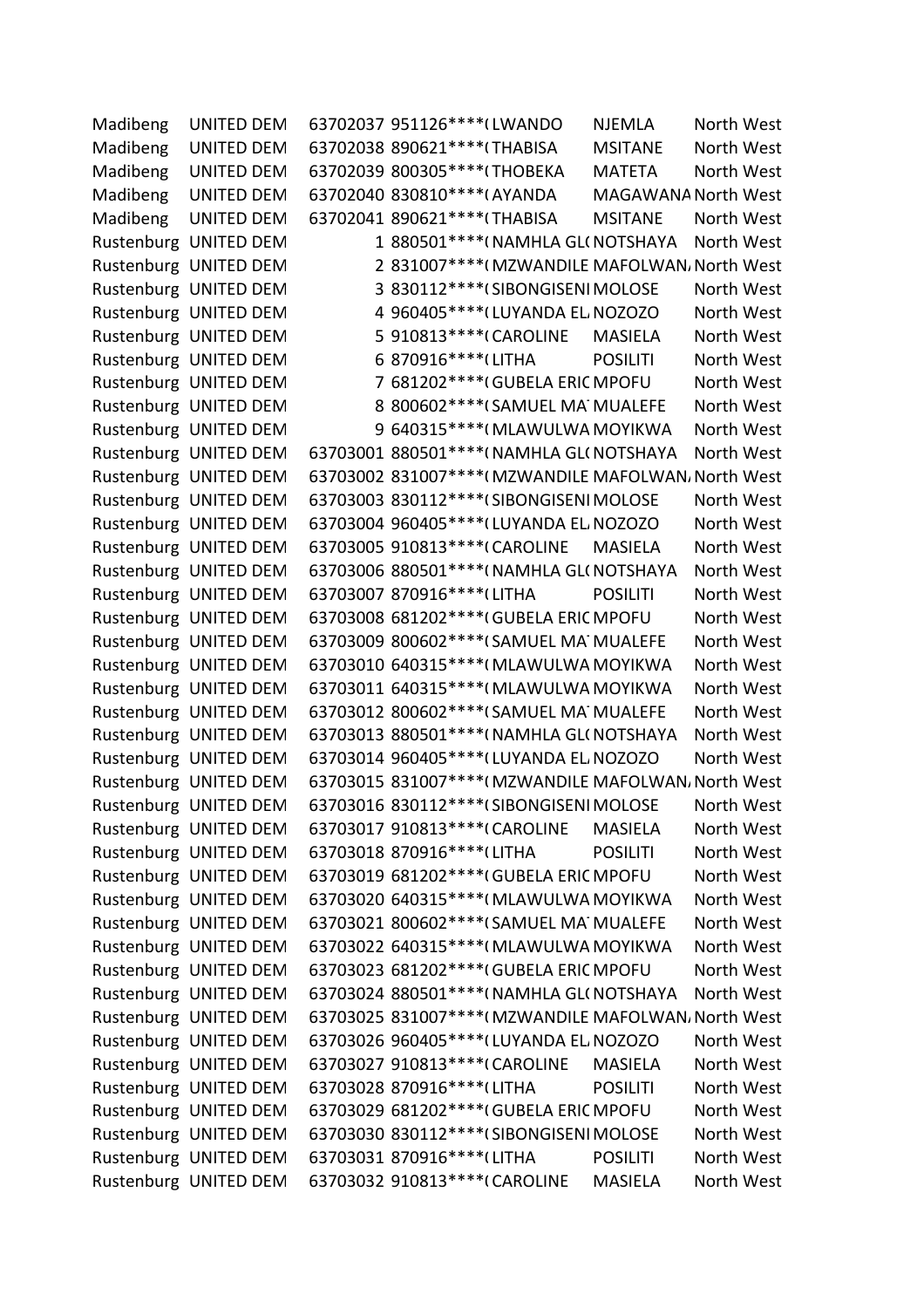Rustenburg UNITED DEM 63703033 800602\*\*\*\*(SAMUEL MAT MUALEFE North West Rustenburg UNITED DEM 63703034 880501\*\*\*\*(NAMHLA GL(NOTSHAYA North West Rustenburg UNITED DEM 63703035 880501\*\*\*\*(NAMHLA GL(NOTSHAYA North West Rustenburg UNITED DEM 63703036 681202\*\*\*\*(GUBELA ERIC MPOFU North West Rustenburg UNITED DEM 63703037 960405\*\*\*\* (LUYANDA EL NOZOZO North West Rustenburg UNITED DEM 63703038 870916\*\*\*\*(LITHA POSILITI North West Rustenburg UNITED DEM 63703039 831007\*\*\*\*(MZWANDILE MAFOLWAN، North West Rustenburg UNITED DEM 63703040 830112\*\*\*\*(SIBONGISENIMOLOSE North West Rustenburg UNITED DEM 63703041 830112\*\*\*\*(SIBONGISENIMOLOSE North West Rustenburg UNITED DEM 63703042 910813\*\*\*\*(CAROLINE MASIELA North West Rustenburg UNITED DEM 63703043 960405\*\*\*\* (LUYANDA EL NOZOZO North West Rustenburg UNITED DEM 63703044 800602\*\*\*\*(SAMUEL MATMUALEFE North West Rustenburg UNITED DEM 63703045 831007\*\*\*\*(MZWANDILE MAFOLWAN، North West Moses Kotar UNITED DEM 1 930519\*\*\*\*(THOMAS AO MANGENA North West Moses Kotar UNITED DEM
2 890412\*\*\*\* (REFILWE DOI PILANE
North West Moses Kotar UNITED DEM 3 930707\*\*\*\*(KGOMOTSO MASOKO North West Moses Kotar UNITED DEM 4 980509\*\*\*\*(TUMELO INN NTSHABELE North West Moses Kotar UNITED DEM  $5\,740615***$  (JOHANNES SIBAGWASI North West Moses Kotar UNITED DEM 63705001 930519\*\*\*\*(THOMAS AO MANGENA North West Moses Kotar UNITED DEM 63705002 930707\*\*\*\*(KGOMOTSO MASOKO North West Moses Kotar UNITED DEM 63705003 890412\*\*\*\*(REFILWE DOI PILANE North West Moses Kotar UNITED DEM 63705004 740615\*\*\*\*(JOHANNES SIBAGWASI North West Moses Kotar UNITED DEM 63705005 980509\*\*\*\*(TUMELO INN NTSHABELE North West Moses Kotar UNITED DEM 63705006 930519\*\*\*\*(THOMAS AO MANGENA North West Moses Kotar UNITED DEM 63705007 930707\*\*\*\*(KGOMOTSO MASOKO North West Moses Kotar UNITED DEM 63705008 890412\*\*\*\*(REFILWE DOI PILANE North West Moses Kotar UNITED DEM 63705009 740615\*\*\*\*(JOHANNES SIBAGWASI North West Moses Kotar UNITED DEM 63705010 980509\*\*\*\*(TUMELO INN NTSHABELE North West Moses Kotar UNITED DEM 63705011 930519\*\*\*\* (THOMAS AO MANGENA North West Moses Kotar UNITED DEM 63705012 930707\*\*\*\*(KGOMOTSO MASOKO North West Moses Kotar UNITED DEM 63705013 890412\*\*\*\*(REFILWE DOI PILANE North West Moses Kotar UNITED DEM 63705014 740615\*\*\*\* (JOHANNES SIBAGWASI North West Moses Kotar UNITED DEM 63705015 930519\*\*\*\* (THOMAS AO MANGENA North West Moses Kotar UNITED DEM 63705016 930519\*\*\*\* (THOMAS AO MANGENA North West Moses Kotar UNITED DEM 63705017 930707\*\*\*\*(KGOMOTSO MASOKO North West Moses Kotar UNITED DEM 63705018 890412\*\*\*\*(REFILWE DOI PILANE North West Moses Kotar UNITED DEM 63705019 740615\*\*\*\* (JOHANNES SIBAGWASI North West Moses Kotar UNITED DEM 63705020 980509\*\*\*\* (TUMELO INN NTSHABELE North West Moses Kotar UNITED DEM 63705021 930519\*\*\*\*(THOMAS AO MANGENA North West Moses Kotar UNITED DEM 63705022 930707\*\*\*\*(KGOMOTSO MASOKO North West Moses Kotar UNITED DEM 63705023 890412\*\*\*\*(REFILWE DOI PILANE North West Moses Kotar UNITED DEM 63705024 740615\*\*\*\* (JOHANNES SIBAGWASI North West Moses Kotar UNITED DEM 63705025 980509\*\*\*\*(TUMELO INN NTSHABELE North West Moses Kotar UNITED DEM 63705026 930519\*\*\*\*(THOMAS AO MANGENA North West Moses Kotar UNITED DEM 63705027 930707\*\*\*\*(KGOMOTSO MASOKO North West Moses Kotar UNITED DEM 63705028 890412\*\*\*\*(REFILWE DOI PILANE North West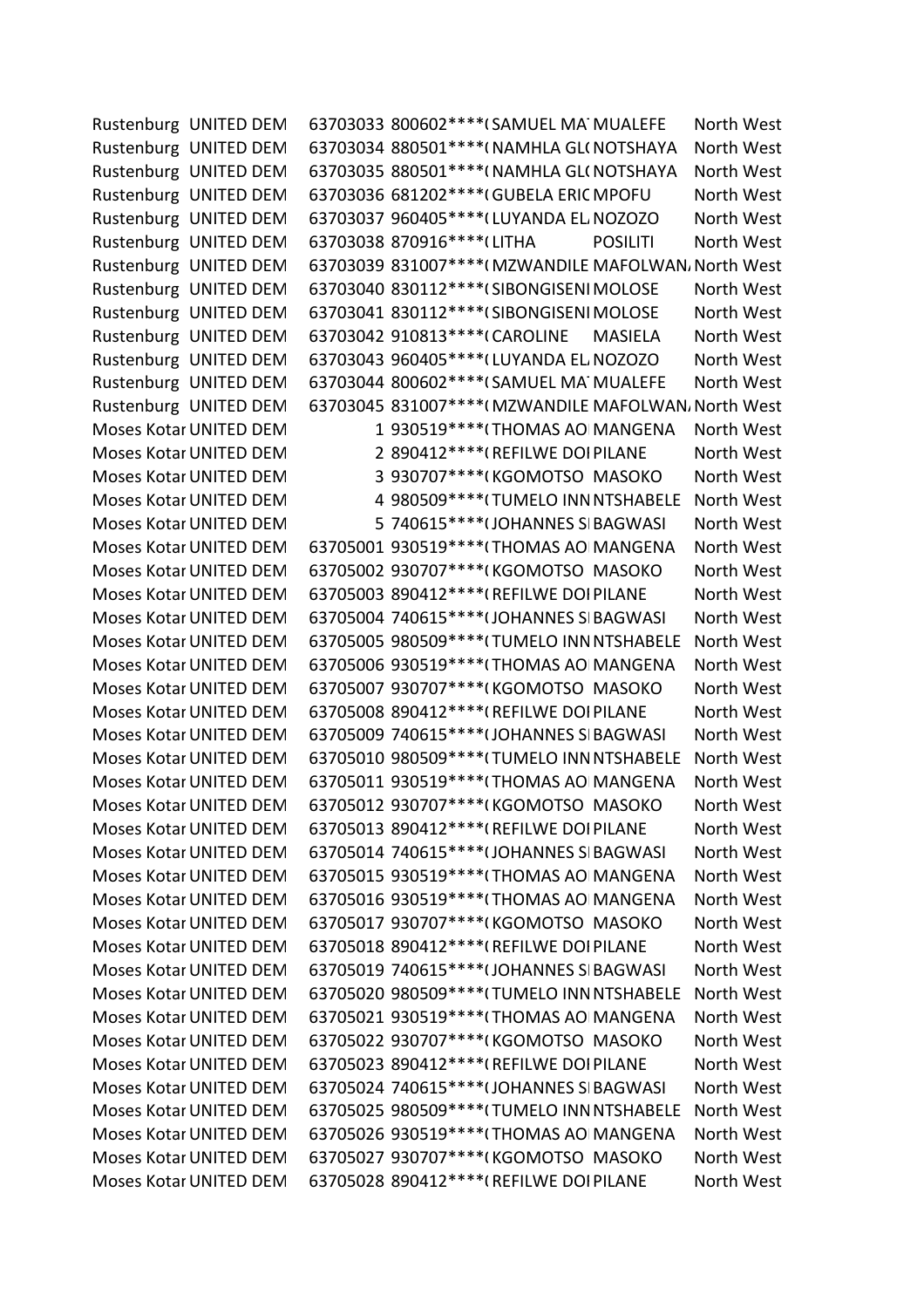Moses Kotar UNITED DEM 63705029 740615\*\*\*\*(JOHANNES SIBAGWASI North West Moses Kotar UNITED DEM 63705030 980509\*\*\*\*(TUMELO INN NTSHABELE North West Moses Kotar UNITED DEM 63705031 890412\*\*\*\*(REFILWE DOI PILANE North West Moses Kotar UNITED DEM 63705032 740615\*\*\*\* (JOHANNES SIBAGWASI North West Moses Kotar UNITED DEM 63705033 980509\*\*\*\*(TUMELO INN NTSHABELE North West Moses Kotar UNITED DEM 63705034 740615\*\*\*\*(JOHANNES SIBAGWASI North West Moses Kotar UNITED DEM 63705035 980509\*\*\*\* TUMELO INN NTSHABELE North West Greater Taul UNITED DEM  $1.680720***$ <sup>\*\*\*\*</sup>(EUTLWETSE IMOETI North West Greater Taun UNITED DEM 2 720515\*\*\*\*(KEDUMETSE LEGWALE North West Greater TaunUNITED DEM 3 820815\*\*\*\*(KEDIBONE SCMEKGWE-CH North West Greater Taul UNITED DEM 4 800224\*\*\*\*(BAKANG MAKOLONKV North West Greater Taun UNITED DEM 5 910522\*\*\*\*(PERTUNIA BC MOGOROSI North West Greater Taun UNITED DEM 6 970717\*\*\*\*\* ONTHATILE CNTIKANG North West Greater Taun UNITED DEM  $\overline{7}$  910318\*\*\*\*(VALENCIA G(LEPANG North West Greater Taun UNITED DEM 8 680624\*\*\*\*(JOSEPH SETLHODI North West Greater Taul UNITED DEM 9930111\*\*\*\*(BOINGOTLO MONABE North West Greater Taul UNITED DEM 10 900822\*\*\*\*(VIRGINIA MP DISEBO North West Greater Taul UNITED DEM 11 790318\*\*\*\*(KOKOBELAN(MODISE North West Greater Taul UNITED DEM 12 931108\*\*\*\*(MOGOMOTS TUABENG North West Greater Taul UNITED DEM 13 920702\*\*\*\*(PELONOMI JIMATLHOKO North West Greater TaungUNITED DEMOCRATIC MOVEMENT 14 701110\*\*\*\*08\*PATELETSO JOHN PHEMELO North West Greater Taun UNITED DEM 15 830930\*\*\*\*(KHUMONYAI LETLHOGELA North West Greater Taul UNITED DEM 63904001 720515\*\*\*\*(KEDUMETSE LEGWALE North West Greater Taul UNITED DEM 63904002 750305\*\*\*\*(KEBOGILE LY MOSENKI North West Greater Taul UNITED DEM 63904003 680720\*\*\*\*(EUTLWETSE IMOETI North West Greater Tau UNITED DEM 63904004 820815\*\*\*\*(KEDIBONE SC MEKGWE-CH North West Greater Taul UNITED DEM 63904005 800224\*\*\*\*(BAKANG MAKOLONKV North West Greater Taul UNITED DEM 63904006 910522\*\*\*\*(PERTUNIA BCMOGOROSI North West Greater Taul UNITED DEM 63904007 970717\*\*\*\*(ONTHATILE CNTIKANG North West Greater Taul UNITED DEM 63904008 910318\*\*\*\*(VALENCIA G(LEPANG North West Greater Taul UNITED DEM 63904009 680624\*\*\*\*(JOSEPH SETLHODI North West Greater Taul UNITED DEM 63904010 830930\*\*\*\*(KHUMONYAI LETLHOGELA North West Greater Taul UNITED DEM 63904011 930111\*\*\*\*(BOINGOTLO MONABE North West Greater Taul UNITED DEM 63904012 900822\*\*\*\*(VIRGINIA MP DISEBO North West Greater Taul UNITED DEM 63904013 790318\*\*\*\*(KOKOBELAN(MODISE North West Greater Taul UNITED DEM 63904014 931108\*\*\*\*(MOGOMOTS TUABENG North West Greater Taul UNITED DEM 63904015 680720\*\*\*\*(EUTLWETSE IMOETI North West Greater Taul UNITED DEM 63904016 680720\*\*\*\*(EUTLWETSE IMOETI North West Greater Taul UNITED DEM 63904017 680720\*\*\*\*(EUTLWETSE IMOETI North West Greater Taul UNITED DEM 63904018 721112\*\*\*\*(DONALD MO MOLEME North West Greater Taul UNITED DEM 63904019 721112\*\*\*\*(DONALD MOMOLEME North West Greater Taul UNITED DEM 63904020 750305\*\*\*\*(KEBOGILE LY MOSENKI North West Greater Tau UNITED DEM 63904021 830706\*\*\*\*(STEPHEN BO SHUPING North West Greater Taul UNITED DEM 63904022 721112\*\*\*\*( DONALD MO MOLEME North West Greater Taun UNITED DEM 63904023 830706\*\*\*\*(STEPHEN BO SHUPING North West Greater Taun UNITED DEM 63904024 830706\*\*\*\*(STEPHEN BO SHUPING North West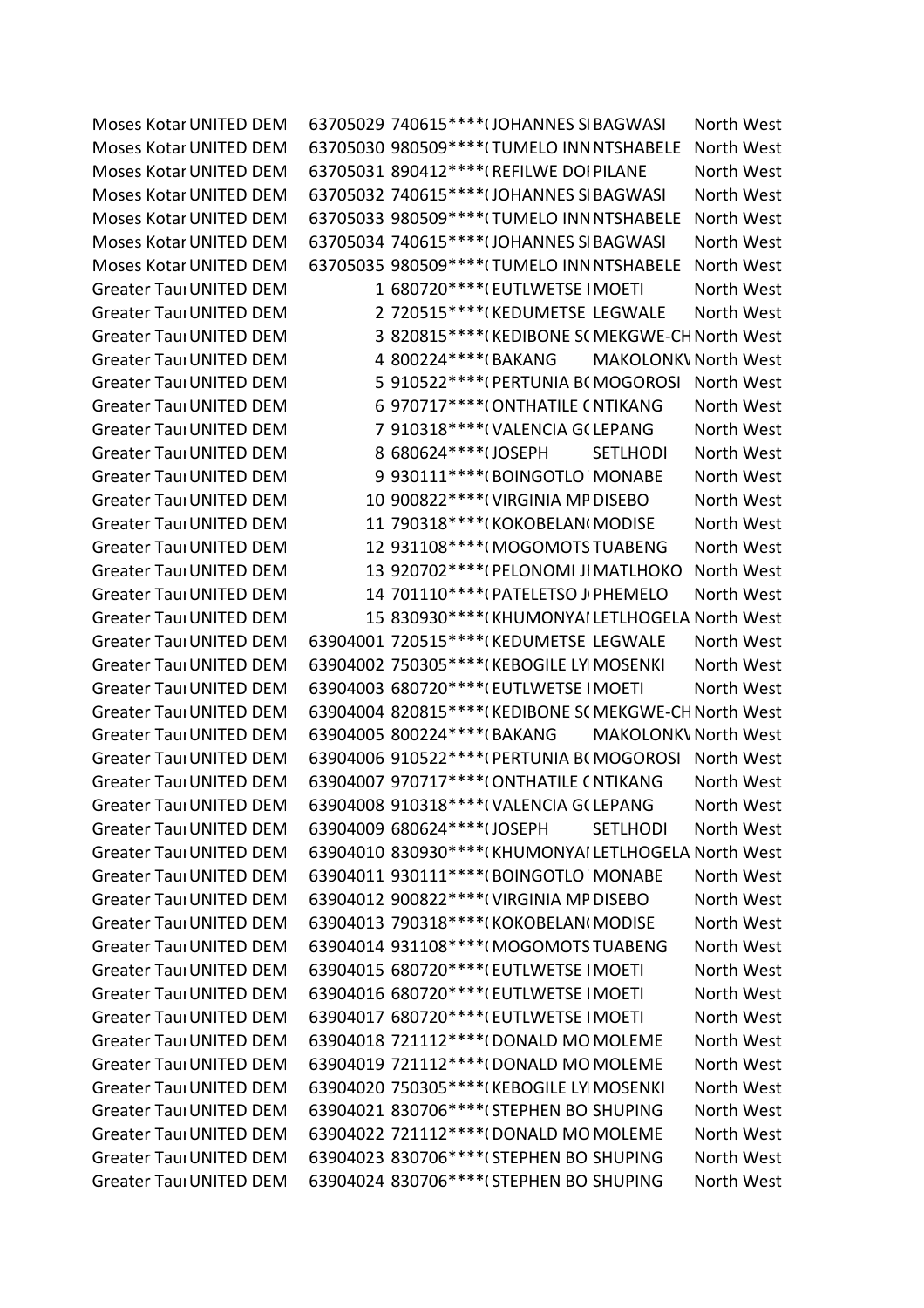Matlosana UNITED DEM 1 590727\*\*\*\*(THEMBEKA RANTA North West Matlosana UNITED DEM 2 750601\*\*\*\*(NONKOLISEK MAFANYA North West Matlosana UNITED DEM 3 630616\*\*\*\*(NOFOTO VIC MGOQI North West Matlosana UNITED DEM 4 510720\*\*\*\*(MATANG ME PHOKUILE North West Matlosana UNITED DEM 5 791123\*\*\*\*(JOHANNAH KMATSHEGO North West Matlosana UNITED DEM 6 700114\*\*\*\*(THANDI BONTSA North West Matlosana UNITED DEM 7 740202\*\*\*\*(ROSA PULAN JUDEN North West Matlosana UNITED DEM 8 750918\*\*\*\*(JOSEPHINE N NTHOLENG North West Matlosana UNITED DEM 9 840920\*\*\*\*(SISA PRINCE JARA North West Matlosana UNITED DEM 10 870226\*\*\*\*( NNINI ANNA PULE North West Matlosana UNITED DEM 11 740228\*\*\*\*(BULELWA CA DASA North West Matlosana UNITED DEM 12 570816\*\*\*\*(NTOMBIFIKIL KONDLO North West Matlosana UNITED DEM 13 920412\*\*\*\*(APHELELE VAKELE North West Matlosana UNITED DEM 14 980606\*\*\*\*(NDIMPHIWE GULWA North West Matlosana UNITED DEM 15 940910\*\*\*\*(BONGIWE NTMOCUMI North West Matlosana UNITED DEM 16 890112\*\*\*\*(VUYISWA MBALEKI North West Matlosana UNITED DEM 64003001 830714\*\*\*\*(NOMBUYISEI MASISO North West Matlosana UNITED DEM 64003002 680115\*\*\*\*(CHOLIWE ELI NALA North West Matlosana UNITED DEM 64003004 600819\*\*\*\*(ABEGAIL LETSOARA North West Matlosana UNITED DEM 64003005 590727\*\*\*\*(THEMBEKA RANTA North West Matlosana UNITED DEM 64003006 721129\*\*\*\*(THERESA NTAOTE North West Matlosana UNITED DEM 64003007 691212\*\*\*\*(SIMANYANA DIPHIKWE North West Matlosana UNITED DEM 64003012 731225\*\*\*\*(YVONNE PHIINTULI North West Matlosana UNITED DEM 64003013 780526\*\*\*\*( NONTLE MIR MKWELA North West Matlosana UNITED DEM 64003014 961213\*\*\*\*(MATHAPELO LEEU North West Matlosana UNITED DEM 64003015 900521\*\*\*\*(JONGIKHAYA GAYIYA North West Matlosana UNITED DEM 64003017 590324\*\*\*\*(DOCTOR SAMYELI North West Matlosana UNITED DEM 64003018 680115\*\*\*\*(CHOLIWE ELINALA North West Matlosana UNITED DEM 64003019 830714\*\*\*\*(NOMBUYISEI MASISO North West Matlosana UNITED DEM 64003020 680115\*\*\*\*(CHOLIWE ELI NALA North West Matlosana UNITED DEM 64003022 600819\*\*\*\*(ABEGAIL LETSOARA North West Matlosana UNITED DEM 64003023 590727\*\*\*\*(THEMBEKA RANTA North West Matlosana UNITED DEM 64003024 721129\*\*\*\*(THERESA NTAOTE North West Matlosana UNITED DEM 64003025 691212\*\*\*\*(SIMANYANA DIPHIKWE North West Matlosana UNITED DEM 64003030 731225\*\*\*\*(YVONNE PHI NTULI North West Matlosana UNITED DEM 64003031 780526\*\*\*\*( NONTLE MIR MKWELA North West Matlosana UNITED DEM 64003032 961213\*\*\*\*(MATHAPELO LEEU North West Matlosana UNITED DEM 64003033 900521\*\*\*\* (JONGIKHAYA GAYIYA North West Matlosana UNITED DEM 64003035 590324\*\*\*\*(DOCTOR SAMYELI North West Matlosana UNITED DEM 64003036 630623\*\*\*\*(NOMAKHOS/THATI North West Matlosana UNITED DEM 64003038 721016\*\*\*\*(NTOMBOZUI GANJANA North West Matlosana UNITED DEM 64003039 750606\*\*\*\*(BONGEKA MDLANGAZI North West City of Cape UNITED DEM 1 620204\*\*\*\*(BONGANI BUMAQUNGW/Western Cap City of Cape UNITED DEM 2 781202\*\*\*\*(NKOSIVUMIL HLANGISA Western Cap City of Cape UNITED DEM 3 790116\*\*\*\*(PINDILE ALBI MAZULA Western Cap City of Cape UNITED DEM 4 640208\*\*\*\*(BUKELWA EL MNQUMEVU Western Cap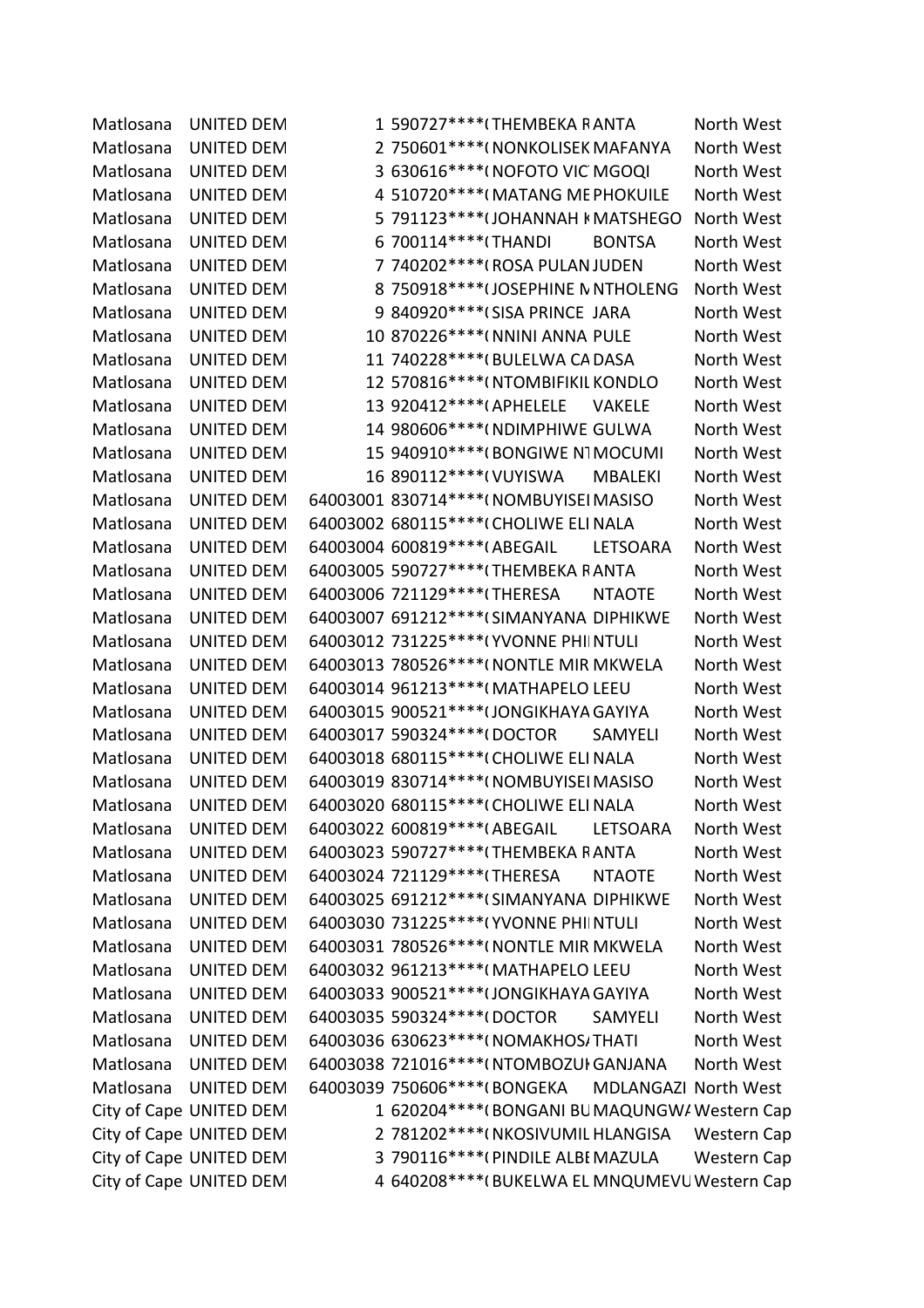City of Cape UNITED DEM 5 820605\*\*\*\*(PUMZILE PIKA Western Cap City of Cape UNITED DEM 6 630802\*\*\*\*(NCEBA GODF TYOBEKA Western Cap City of Cape UNITED DEM 7 690124\*\*\*\*(NOMVULA CITSHONTSHI Western Cap City of Cape UNITED DEM 8 840520\*\*\*\*(XOLANI MUTE Western Cap City of Cape UNITED DEM 9 751010\*\*\*\*(ANDITA THELNKONZWENI Western Cap City of Cape UNITED DEM 10 830102\*\*\*\*(GRACIOUS SI MADIKANE Western Cap City of Cape UNITED DEM 11 930724\*\*\*\* (LUYANDA PA GUBUKILE Western Cap City of Cape UNITED DEM 12 870321\*\*\*\*(XOLISA TSHALISA Western Cap City of Cape UNITED DEM 13 741130\*\*\*\*(MTHUZELI CI SIZIBA Western Cap City of Cape UNITED DEM 14 630903\*\*\*\*(ZWELEDING/FIYANE Western Cap City of Cape UNITED DEM 15 821212\*\*\*\*(NONDUMISC KHANZI Western Cap City of Cape UNITED DEM 16 870210\*\*\*\*(VUYOLWETH NDLOVU Western Cap City of Cape UNITED DEM 19100001 690124\*\*\*\*(NOMVULA CITSHONTSHI Western Cap City of Cape UNITED DEM 19100002 630903\*\*\*\*(ZWELEDING/FIYANE Western Cap City of Cape UNITED DEM 19100003 630903\*\*\*\*(ZWELEDING/FIYANE Western Cap City of Cape UNITED DEM 19100006 770623\*\*\*\*(BONGILE RANGANA Western Cap City of Cape UNITED DEM 19100007 830916\*\*\*\*(NCEBA STEVI MAPHASA Western Cap City of Cape UNITED DEM 19100008 670613\*\*\*\* (LULAMILE EL MHAGA Western Cap City of Cape UNITED DEM 19100010 791017\*\*\*\* (AYANDA ALI(MOKO Western Cap City of Cape UNITED DEM 19100011 741122\*\*\*\*(MLANDELI BOTA Western Cap City of Cape UNITED DEM 19100013 840520\*\*\*\*(XOLANI MUTE Western Cap City of Cape UNITED DEM 19100014 640208\*\*\*\* (BUKELWA EL MNQUMEVU Western Cap City of Cape UNITED DEM 19100016 770623\*\*\*\*(BONGILE RANGANA Western Cap City of Cape UNITED DEM 19100017 830916\*\*\*\*(NCEBA STEVI MAPHASA Western Cap City of Cape UNITED DEM 19100018 690124\*\*\*\*(NOMVULA CITSHONTSHI Western Cap City of Cape UNITED DEM 19100019 630903\*\*\*\* (ZWELEDING/FIYANE Western Cap City of Cape UNITED DEM 19100020 630903\*\*\*\* (ZWELEDING/FIYANE Western Cap City of Cape UNITED DEM 19100023 770623\*\*\*\*(BONGILE RANGANA Western Cap City of Cape UNITED DEM 19100024 830916\*\*\*\*(NCEBA STEVI MAPHASA Western Cap City of Cape UNITED DEM 19100025 670613\*\*\*\* (LULAMILE EL MHAGA Western Cap City of Cape UNITED DEM 19100027 791017\*\*\*\*(AYANDA ALI(MOKO Western Cap City of Cape UNITED DEM 19100028 741122\*\*\*\* (MLANDELI BOTA Western Cap City of Cape UNITED DEM 19100030 840520\*\*\*\*(XOLANI MUTE Western Cap City of Cape UNITED DEM 19100031 640208\*\*\*\* (BUKELWA EL MNQUMEVU Western Cap City of Cape UNITED DEM 19100032 741130\*\*\*\*(MTHUZELI CI SIZIBA Western Cap City of Cape UNITED DEM 19100035 860412\*\*\*\* (MASIXOLE DALIWE Western Cap City of Cape UNITED DEM 19100036 930724\*\*\*\* (LUYANDA PA GUBUKILE Western Cap City of Cape UNITED DEM 19100037 830102\*\*\*\*(GRACIOUS SI MADIKANE Western Cap City of Cape UNITED DEM 19100038 770623\*\*\*\*(BONGILE RANGANA Western Cap City of Cape UNITED DEM 19100039 630802\*\*\*\*(NCEBA GODF TYOBEKA Western Cap City of Cape UNITED DEM 19100040 670613\*\*\*\* (LULAMILE EL MHAGA Western Cap City of Cape UNITED DEM 19100042 791017\*\*\*\*(AYANDA ALI(MOKO Western Cap City of Cape UNITED DEM 19100043 741122\*\*\*\* (MLANDELI BOTA Western Cap City of Cape UNITED DEM 19100045 840520\*\*\*\*(XOLANI MUTE Western Cap City of Cape UNITED DEM 19100046 640208\*\*\*\*(BUKELWA EL MNQUMEVU Western Cap City of Cape UNITED DEM 19100047 741130\*\*\*\*(MTHUZELI CLSIZIBA Western Cap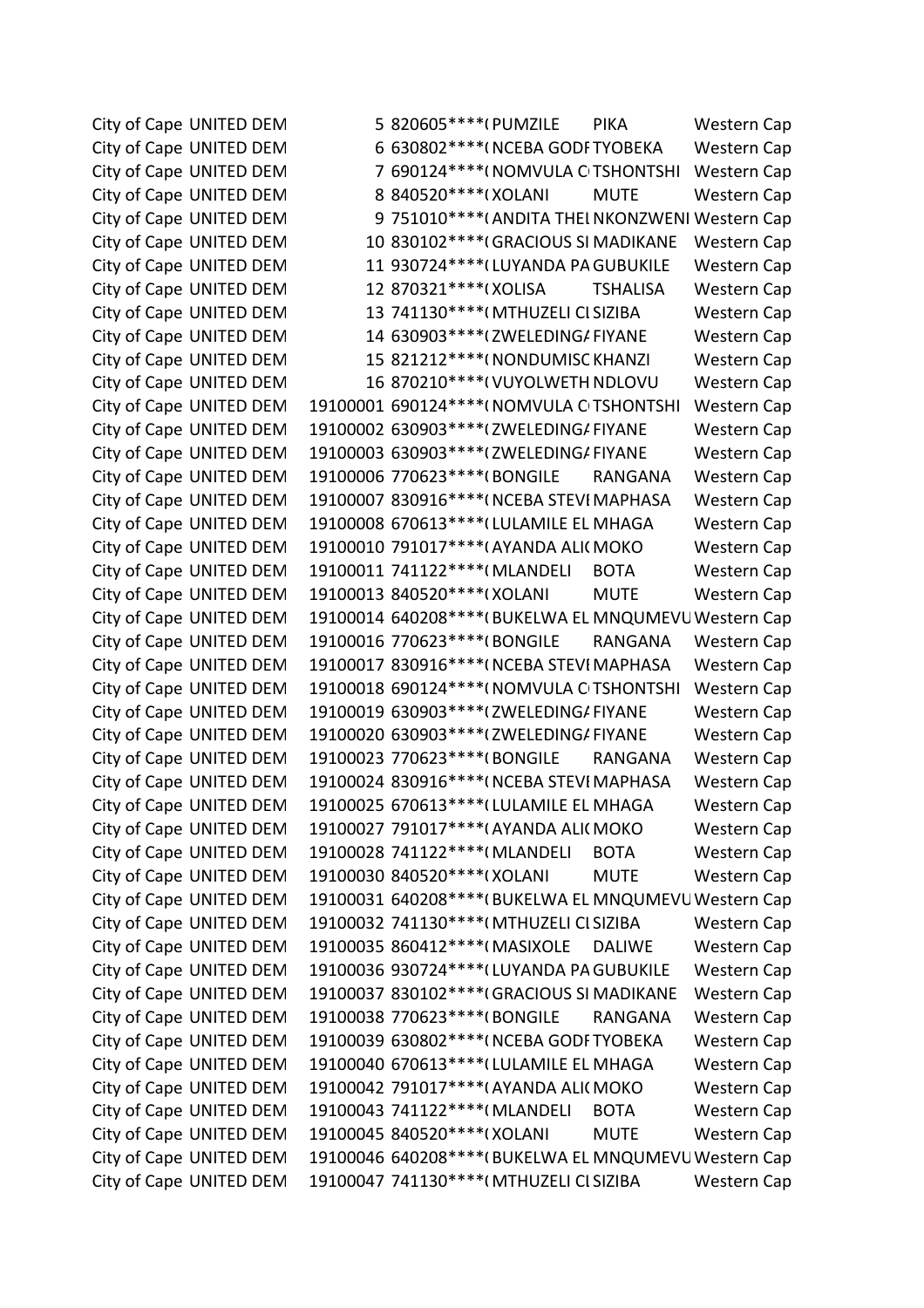City of Cape UNITED DEM 19100050 860412\*\*\*\* (MASIXOLE DALIWE Western Cap City of Cape UNITED DEM 19100051 930724\*\*\*\* (LUYANDA PA GUBUKILE Western Cap City of Cape UNITED DEM 19100052 830102\*\*\*\*(GRACIOUS SI MADIKANE Western Cap City of Cape UNITED DEM 19100053 790116\*\*\*\*(PINDILE ALBI MAZULA Western Cap City of Cape UNITED DEM 19100054 590505\*\*\*\*(TOMSANA SODAYISI Western Cap City of Cape UNITED DEM 19100055 760910\*\*\*\*(NOSIPHIWO SONO Western Cap City of Cape UNITED DEM 19100056 690124\*\*\*\*(NOMVULA C TSHONTSHI Western Cap City of Cape UNITED DEM 19100057 630903\*\*\*\* (ZWELEDING/FIYANE Western Cap City of Cape UNITED DEM 19100058 630903\*\*\*\* (ZWELEDING/FIYANE Western Cap City of Cape UNITED DEM 19100061 770623\*\*\*\*(BONGILE RANGANA Western Cap City of Cape UNITED DEM 19100062 830916\*\*\*\*(NCEBA STEVI MAPHASA Western Cap City of Cape UNITED DEM 19100063 670613\*\*\*\* (LULAMILE EL MHAGA Western Cap City of Cape UNITED DEM 19100065 791017\*\*\*\*(AYANDA ALI(MOKO Western Cap City of Cape UNITED DEM 19100066 741122\*\*\*\* (MLANDELI BOTA Western Cap City of Cape UNITED DEM 19100068 840520\*\*\*\*(XOLANI MUTE Western Cap City of Cape UNITED DEM 19100069 640208\*\*\*\* (BUKELWA EL MNQUMEVU Western Cap City of Cape UNITED DEM 19100070 741130\*\*\*\*(MTHUZELI CI SIZIBA Western Cap City of Cape UNITED DEM 19100073 860412\*\*\*\* (MASIXOLE DALIWE Western Cap City of Cape UNITED DEM 19100074 930724\*\*\*\* (LUYANDA PA GUBUKILE Western Cap City of Cape UNITED DEM 19100075 830102\*\*\*\*(GRACIOUS SI MADIKANE Western Cap City of Cape UNITED DEM 19100076 770623\*\*\*\*(BONGILE RANGANA Western Cap City of Cape UNITED DEM 19100077 630802\*\*\*\*(NCEBA GODF TYOBEKA Western Cap City of Cape UNITED DEM 19100078 670613\*\*\*\* (LULAMILE EL MHAGA Western Cap City of Cape UNITED DEM 19100080 791017\*\*\*\* (AYANDA ALI(MOKO Western Cap City of Cape UNITED DEM 19100081 741122\*\*\*\* (MLANDELI BOTA Western Cap City of Cape UNITED DEM 19100083 840520\*\*\*\*(XOLANI MUTE Western Cap City of Cape UNITED DEM 19100084 640208\*\*\*\* (BUKELWA EL MNQUMEVU Western Cap City of Cape UNITED DEM 19100085 741130\*\*\*\*(MTHUZELI CLSIZIBA Western Cap City of Cape UNITED DEM 19100088 860412\*\*\*\* (MASIXOLE DALIWE Western Cap City of Cape UNITED DEM 19100089 930724\*\*\*\* (LUYANDA PA GUBUKILE Western Cap City of Cape UNITED DEM 19100090 830102\*\*\*\*(GRACIOUS SI MADIKANE Western Cap City of Cape UNITED DEM 19100091 790116\*\*\*\*(PINDILE ALBEMAZULA Western Cap City of Cape UNITED DEM 19100092 590505\*\*\*\*(TOMSANA SODAYISI Western Cap City of Cape UNITED DEM 19100093 760910\*\*\*\*(NOSIPHIWO SONO Western Cap City of Cape UNITED DEM 19100094 690124\*\*\*\*(NOMVULA CITSHONTSHI Western Cap City of Cape UNITED DEM 19100095 630903\*\*\*\* (ZWELEDING/FIYANE Western Cap City of Cape UNITED DEM 19100096 630903\*\*\*\* (ZWELEDING/FIYANE Western Cap City of Cape UNITED DEM 19100099 770623\*\*\*\*(BONGILE RANGANA Western Cap City of Cape UNITED DEM 19100100 830916\*\*\*\*(NCEBA STEVI MAPHASA Western Cap City of Cape UNITED DEM 19100101 670613\*\*\*\* (LULAMILE EL MHAGA Western Cap City of Cape UNITED DEM 19100103 791017\*\*\*\*(AYANDA ALI(MOKO Western Cap City of Cape UNITED DEM 19100104 741122\*\*\*\* (MLANDELI BOTA Western Cap City of Cape UNITED DEM 19100106 840520\*\*\*\*(XOLANI MUTE Western Cap City of Cape UNITED DEM 19100107 640208\*\*\*\* (BUKELWA EL MNQUMEVU Western Cap City of Cape UNITED DEM 19100108 741130\*\*\*\*(MTHUZELI CLSIZIBA Western Cap City of Cape UNITED DEM 19100111 860412\*\*\*\*(MASIXOLE DALIWE Western Cap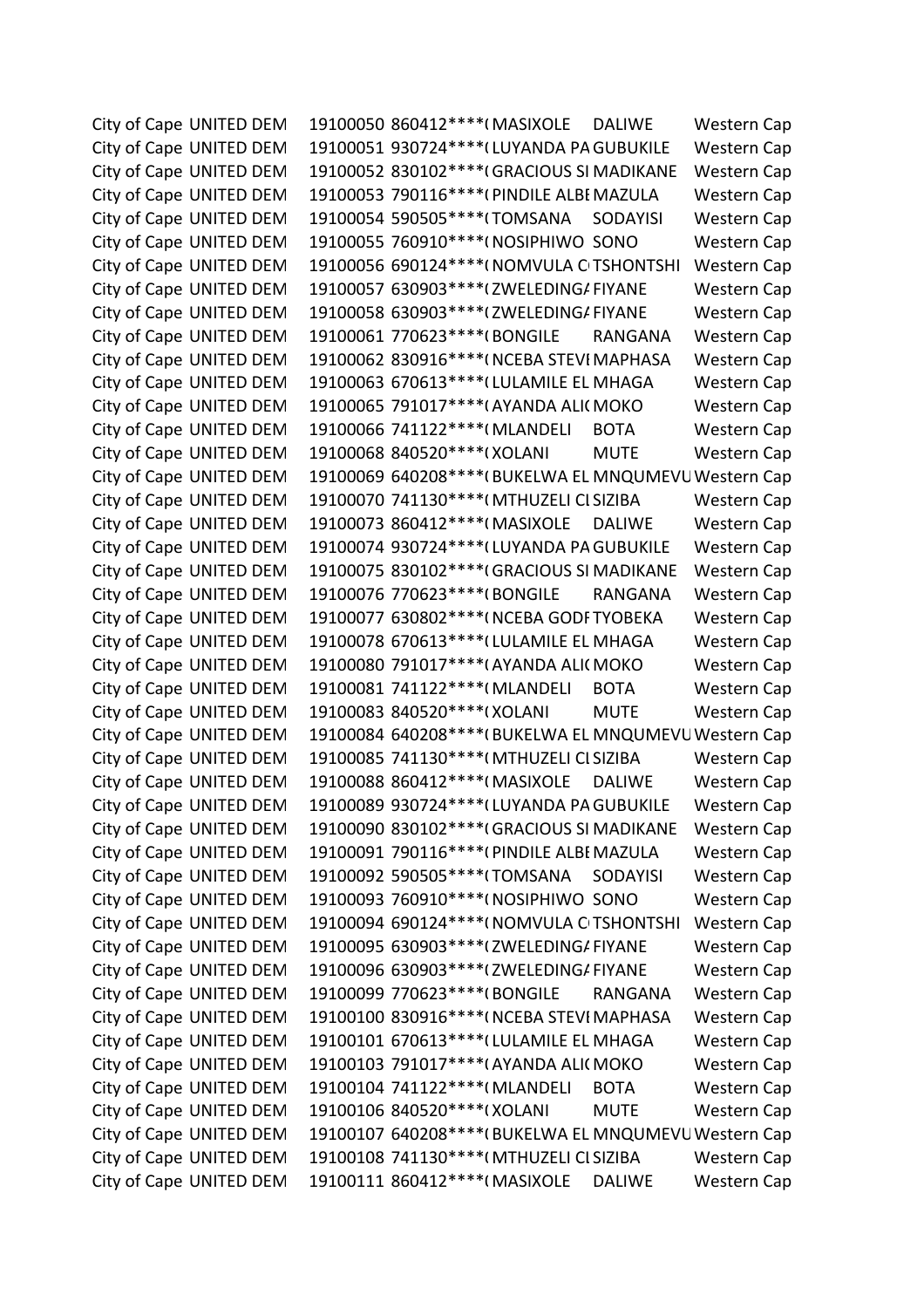City of Cape UNITED DEM 19100112 930724\*\*\*\* (LUYANDA PA GUBUKILE Western Cap City of Cape UNITED DEM 19100113 830102\*\*\*\*(GRACIOUS SI MADIKANE Western Cap City of Cape UNITED DEM 19100114 770623\*\*\*\*(BONGILE RANGANA Western Cap City of Cape UNITED DEM 19100115 630802\*\*\*\*(NCEBA GODF TYOBEKA Western Cap City of Cape UNITED DEM 19100116 670613\*\*\*\* (LULAMILE EL MHAGA Western Cap West Coast UNITED DEM 1 850707\*\*\*\*(SIBULELE DYESHANA Western Cap West Coast UNITED DEM 2 700117\*\*\*\* (LUCIA KOLEK MALEFANE Western Cap West Coast UNITED DEM 3 930512\*\*\*\*(LUTHANDA ZIDE Western Cap West Coast UNITED DEM 4 930325\*\*\*\*(JOSEPHINE SCHEEPERS Western Cap Cape Winela UNITED DEM 1 701020\*\*\*\*(KHULILE SHUBANI Western Cap Cape Winela UNITED DEM 2 690625\*\*\*\*(PAKAMISA MDEMKA Western Cap Cape Winela UNITED DEM 3 771008\*\*\*\*(SABELO WILL APOLISI Western Cap Cape Winela UNITED DEM 4 981002\*\*\*\*(NOSIPHO DINGA Western Cap Cape Winela UNITED DEM 5 870711\*\*\*\*(SIBUSISO KWEKWANA Western Cap Cape Winela UNITED DEM 6 791016\*\*\*\*(NOMANDIHL NGQUTWAN Western Cap Cape Winela UNITED DEM 7 770116\*\*\*\*(NOPINKI NYUSANI Western Cap Cape Winela UNITED DEM 8 650313\*\*\*\*(MNCEDISI PAMPOKELA Western Cap Overberg UNITED DEM 1 700314\*\*\*\*(WONKE KALAKO Western Cap Overberg UNITED DEM 2 800127\*\*\*\*(ZOLILE NTOZINI Western Cap Overberg UNITED DEM 3 760415\*\*\*\*(LULAMA EUNIMAJIVOLO Western Cap Overberg UNITED DEM 4 711018\*\*\*\*(NODENDITIN PALI Western Cap Matzikama UNITED DEM 1 700117\*\*\*\* (LUCIA KOLEK MALEFANE Western Cap Matzikama UNITED DEM 2 850707\*\*\*\*(SIBULELE DYESHANA Western Cap Matzikama UNITED DEM 3 930325\*\*\*\*(JOSEPHINE SCHEEPERS Western Cap Matzikama UNITED DEM 10101001 930325\*\*\*\*(JOSEPHINE SCHEEPERS Western Cap Matzikama UNITED DEM 10101003 811017\*\*\*\*(PATRICIA NTIMATOLE Western Cap Matzikama UNITED DEM 10101004 980803\*\*\*\* (LINDIKHAYA MDANGI Western Cap Matzikama UNITED DEM 10101005 850707\*\*\*\*(SIBULELE DYESHANA Western Cap Matzikama UNITED DEM 10101006 700117\*\*\*\* (LUCIA KOLEK MALEFANE Western Cap Matzikama UNITED DEM 10101007 930325\*\*\*\*(JOSEPHINE SCHEEPERS Western Cap Bergrivier UNITED DEM 1 930512\*\*\*\* (LUTHANDA ZIDE Western Cap Bergrivier UNITED DEM 10103001 930512\*\*\*\* (LUTHANDA ZIDE Western Cap Bergrivier UNITED DEM 10103002 930512\*\*\*\* (LUTHANDA ZIDE Western Cap Bergrivier UNITED DEM 10103003 930512\*\*\*\* (LUTHANDA ZIDE Western Cap Bergrivier UNITED DEM 10103004 930512\*\*\*\* (LUTHANDA ZIDE Western Cap Bergrivier UNITED DEM 10103005 930512\*\*\*\* (LUTHANDA ZIDE Western Cap Bergrivier UNITED DEM 10103006 930512\*\*\*\* (LUTHANDA ZIDE Western Cap Bergrivier UNITED DEM 10103007 930512\*\*\*\* (LUTHANDA ZIDE Western Cap Stellenbosch UNITED DEM 1 770714\*\*\*\*(KHANYISA W MATOLENGV Western Cap Stellenbosch UNITED DEM 2 771008\*\*\*\*(SABELO WILL APOLISI Western Cap Stellenbosch UNITED DEM 3 701020\*\*\*\*(KHULILE SHUBANI Western Cap Stellenbosch UNITED DEM 10204001 771008\*\*\*\*(SABELO WILL APOLISI Western Cap Stellenbosch UNITED DEM 10204002 771008\*\*\*\*(SABELO WILL APOLISI Western Cap Stellenbosch UNITED DEM 10204003 770714\*\*\*\*(KHANYISA W MATOLENGV Western Cap Stellenbosch UNITED DEM 10204004 701020\*\*\*\*(KHULILE SHUBANI Western Cap Stellenbosch UNITED DEM 10204005 771008\*\*\*\*(SABELO WILL APOLISI Western Cap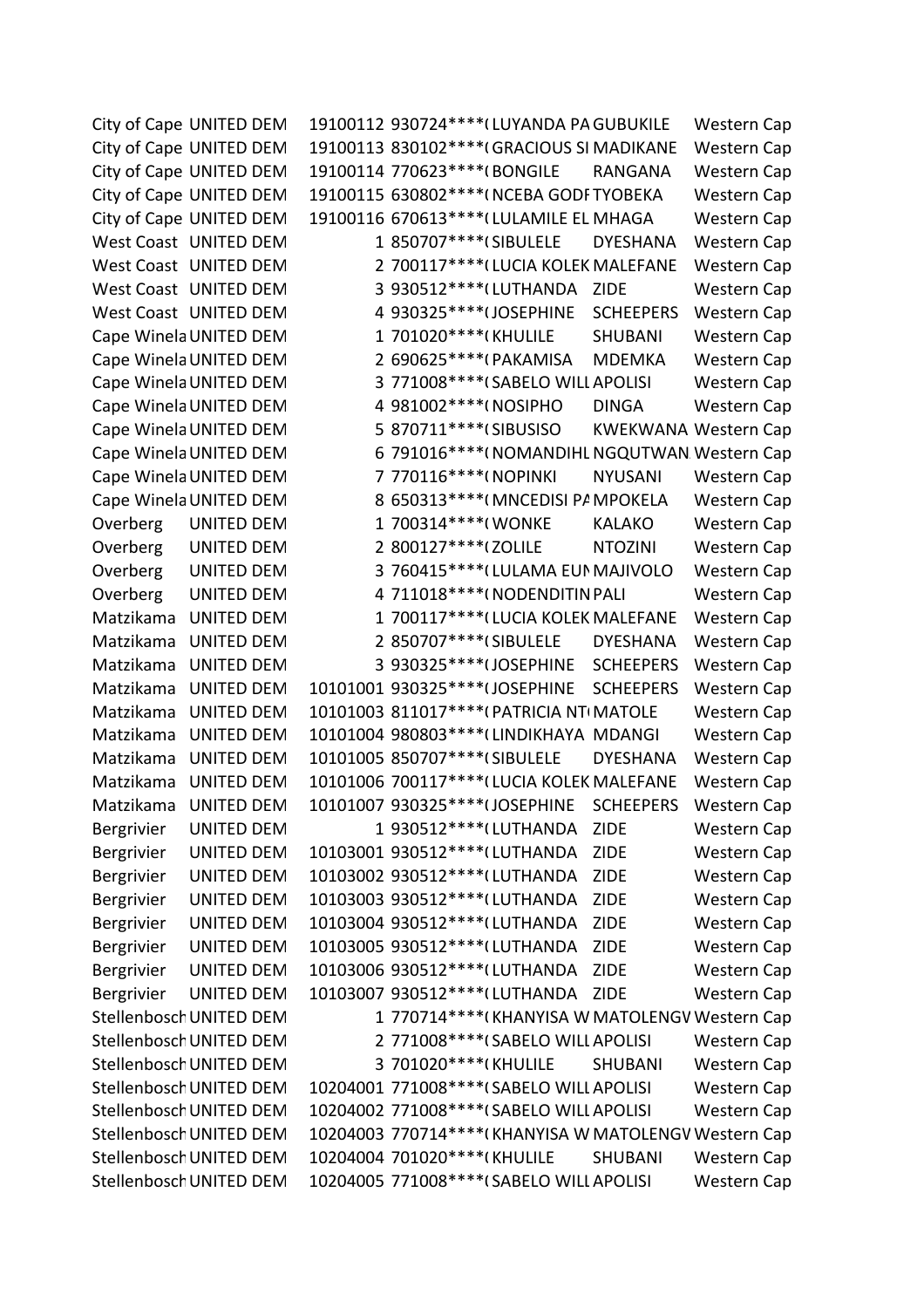Stellenbosch UNITED DEM 10204006 771008\*\*\*\* (SABELO WILL APOLISI Western Cap Stellenbosch UNITED DEM 10204007 770714\*\*\*\*(KHANYISA W MATOLENGV Western Cap Stellenbosch UNITED DEM 10204008 701020\*\*\*\*(KHULILE SHUBANI Western Cap Stellenbosch UNITED DEM 10204009 771008\*\*\*\* (SABELO WILL APOLISI Western Cap Stellenbosch UNITED DEM 10204010 771008\*\*\*\* (SABELO WILL APOLISI Western Cap Stellenbosch UNITED DEM 10204011 770714\*\*\*\*(KHANYISA W MATOLENGV Western Cap Stellenbosch UNITED DEM 10204012 701020\*\*\*\*(KHULILE SHUBANI Western Cap Stellenbosch UNITED DEM 10204013 771008\*\*\*\* (SABELO WILL APOLISI Western Cap Stellenbosch UNITED DEM 10204014 770714\*\*\*\*(KHANYISA W MATOLENGV Western Cap Stellenbosch UNITED DEM 10204015 701020\*\*\*\*(KHULILE SHUBANI Western Cap Stellenbosch UNITED DEM 10204016 771008\*\*\*\* (SABELO WILL APOLISI Western Cap Stellenbosch UNITED DEM 10204017 771008\*\*\*\*(SABELO WILL APOLISI Western Cap Stellenbosch UNITED DEM 10204018 770714\*\*\*\*(KHANYISA W MATOLENGV Western Cap Stellenbosch UNITED DEM 10204019 701020\*\*\*\*(KHULILE SHUBANI Western Cap Stellenbosch UNITED DEM 10204020 771008\*\*\*\* (SABELO WILL APOLISI Western Cap Stellenbosch UNITED DEM 10204021 771008\*\*\*\* (SABELO WILL APOLISI Western Cap Stellenbosch UNITED DEM 10204022 770714\*\*\*\*(KHANYISA W MATOLENGV Western Cap Stellenbosch UNITED DEM 10204023 701020\*\*\*\*(KHULILE SHUBANI Western Cap Breede Valle UNITED DEM 1 690625\*\*\*\*(PAKAMISA MDEMKA Western Cap Breede Valle UNITED DEM 2 691026\*\*\*\*(TOBEKA MILI QWESHA Western Cap Breede Valle UNITED DEM 3 850115\*\*\*\*(NTOMBIZAN FATYELA Western Cap Breede Valle UNITED DEM 4 881001\*\*\*\*( NYAMEKO D, HABE Western Cap Breede Valle UNITED DEM 5 870711\*\*\*\*(SIBUSISO KWEKWANA Western Cap Breede Valle UNITED DEM 6 981002\*\*\*\*(NOSIPHO DINGA Western Cap Breede Valle UNITED DEM 10205001 850115\*\*\*\*(NTOMBIZAN FATYELA Western Cap Breede Valle UNITED DEM 10205002 691026\*\*\*\*(TOBEKA MILIQWESHA Western Cap Breede Valle UNITED DEM 10205004 690625\*\*\*\*(PAKAMISA MDEMKA Western Cap Breede Valle UNITED DEM 10205005 881001\*\*\*\*( NYAMEKO D, HABE Western Cap Breede Valle UNITED DEM 10205007 850115\*\*\*\*(NTOMBIZAN FATYELA Western Cap Breede Valle UNITED DEM 10205008 691026\*\*\*\*(TOBEKA MILI QWESHA Western Cap Breede Valle UNITED DEM 10205010 690625\*\*\*\*(PAKAMISA MDEMKA Western Cap Breede Valle UNITED DEM 10205011 881001\*\*\*\*(NYAMEKO D/HABE Western Cap Breede Valle UNITED DEM 10205013 850115\*\*\*\*(NTOMBIZAN FATYELA Western Cap Breede Valle UNITED DEM 10205014 691026\*\*\*\*(TOBEKA MILI QWESHA Western Cap Breede Valle UNITED DEM 10205016 690625\*\*\*\*(PAKAMISA MDEMKA Western Cap Breede Valle UNITED DEM 10205017 881001\*\*\*\*( NYAMEKO D, HABE Western Cap Breede Valle UNITED DEM 10205019 850115\*\*\*\*(NTOMBIZAN FATYELA Western Cap Breede Valle UNITED DEM 10205020 691026\*\*\*\*(TOBEKA MILI QWESHA Western Cap Theewatersl UNITED DEM 1 760415\*\*\*\* (LULAMA EUNIMAJIVOLO Western Cap Theewatersl UNITED DEM 2 700314\*\*\*\*(WONKE KALAKO Western Cap Theewatersl UNITED DEM 3 800127\*\*\*\*(ZOLILE NTOZINI Western Cap Theewatersl UNITED DEM 4 751224\*\*\*\* (THOBEKA NOTSOLO Western Cap Theewatersl UNITED DEM 5 710520\*\*\*\*\*(CHUMILE NONGOGO Western Cap Theewatersl UNITED DEM 6 801002\*\*\*\* (SIVUYILE MTHATI Western Cap Theewatersl UNITED DEM 7 711018\*\*\*\*( NODENDITIN PALI Western Cap Theewatersl UNITED DEM 10301001 710520\*\*\*\*(CHUMILE NONGOGO Western Cap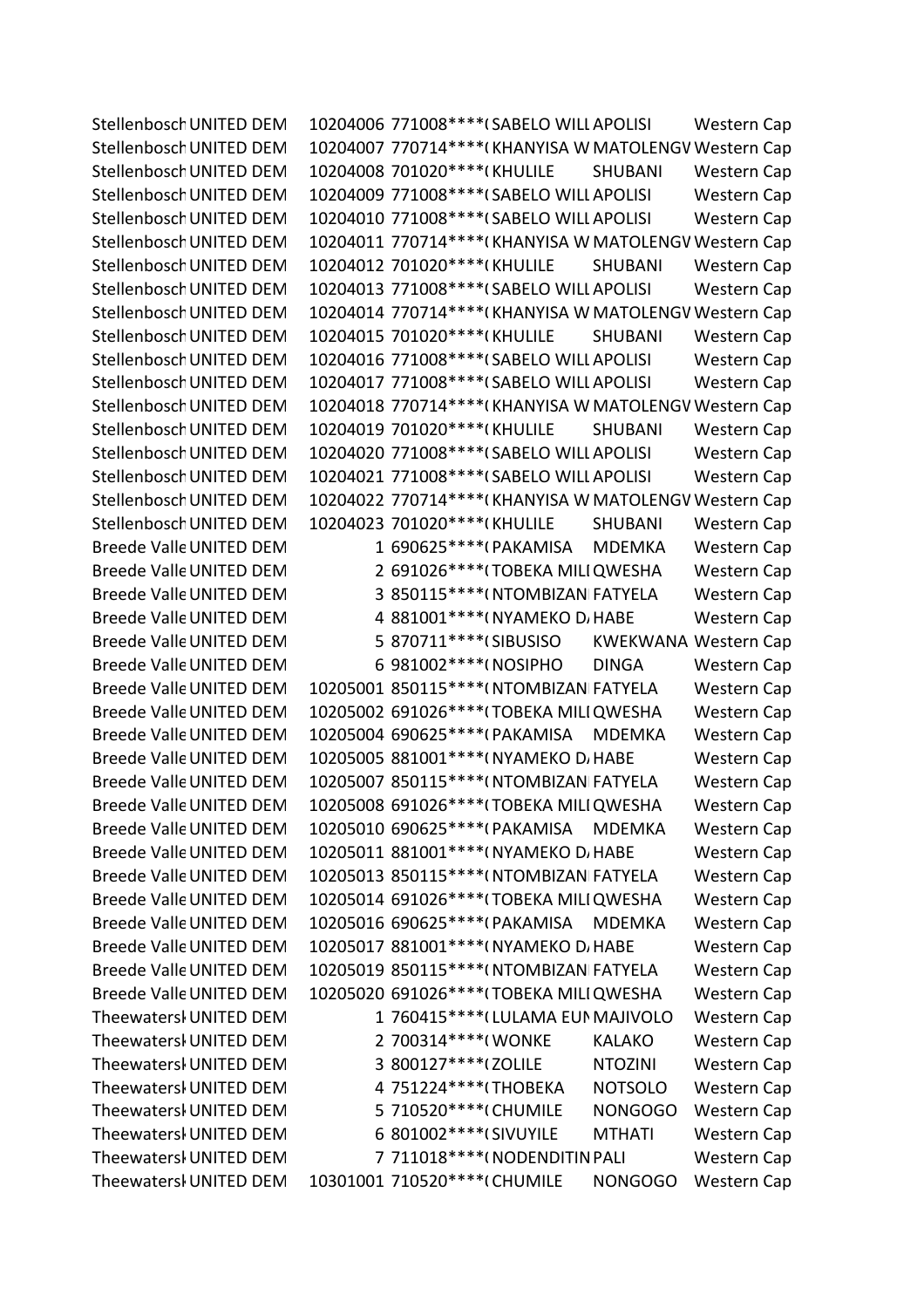| Theewatersl UNITED DEM | 10301002 801002 **** (SIVUYILE |                                           | <b>MTHATI</b>  | <b>Western Cap</b> |
|------------------------|--------------------------------|-------------------------------------------|----------------|--------------------|
| Theewatersl UNITED DEM |                                | 10301003 760415 **** (LULAMA EUN MAJIVOLO |                | Western Cap        |
| Theewatersl UNITED DEM | 10301004 700314 **** (WONKE    |                                           | <b>KALAKO</b>  | Western Cap        |
| Theewatersl UNITED DEM |                                | 10301006 711018 **** (NODENDITIN PALI     |                | Western Cap        |
| Theewatersl UNITED DEM | 10301007 751224 **** (THOBEKA  |                                           | <b>NOTSOLO</b> | Western Cap        |
| Theewatersl UNITED DEM | 10301009 800127****(ZOLILE     |                                           | <b>NTOZINI</b> | Western Cap        |
| Theewatersl UNITED DEM | 10301010 710520 **** (CHUMILE  |                                           | <b>NONGOGO</b> | Western Cap        |
| Theewatersl UNITED DEM | 10301011 801002 **** (SIVUYILE |                                           | <b>MTHATI</b>  | Western Cap        |
| Theewatersl UNITED DEM |                                | 10301012 760415 **** (LULAMA EUN MAJIVOLO |                | Western Cap        |
| Theewatersl UNITED DEM | 10301013 700314 **** (WONKE    |                                           | <b>KALAKO</b>  | <b>Western Cap</b> |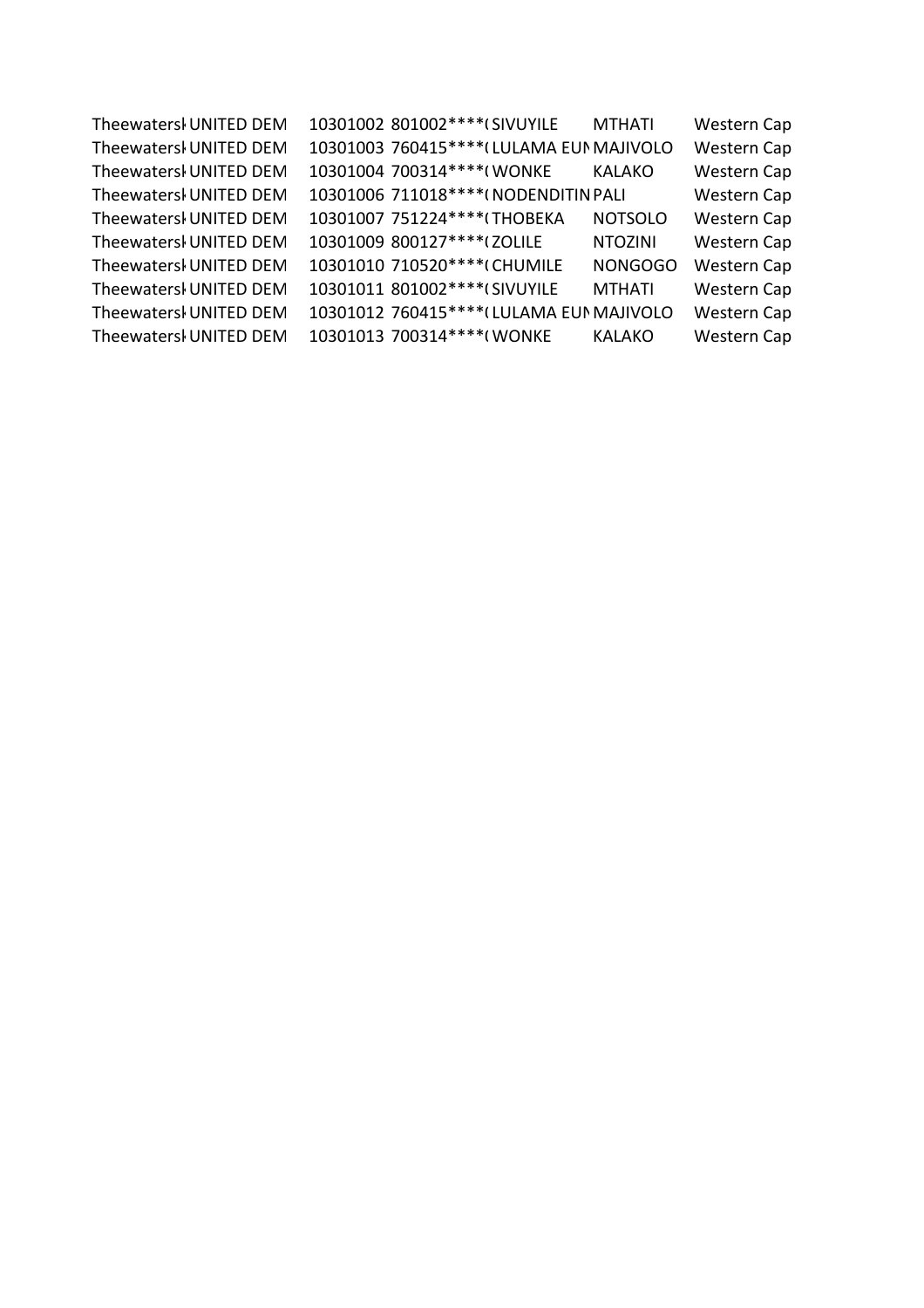Age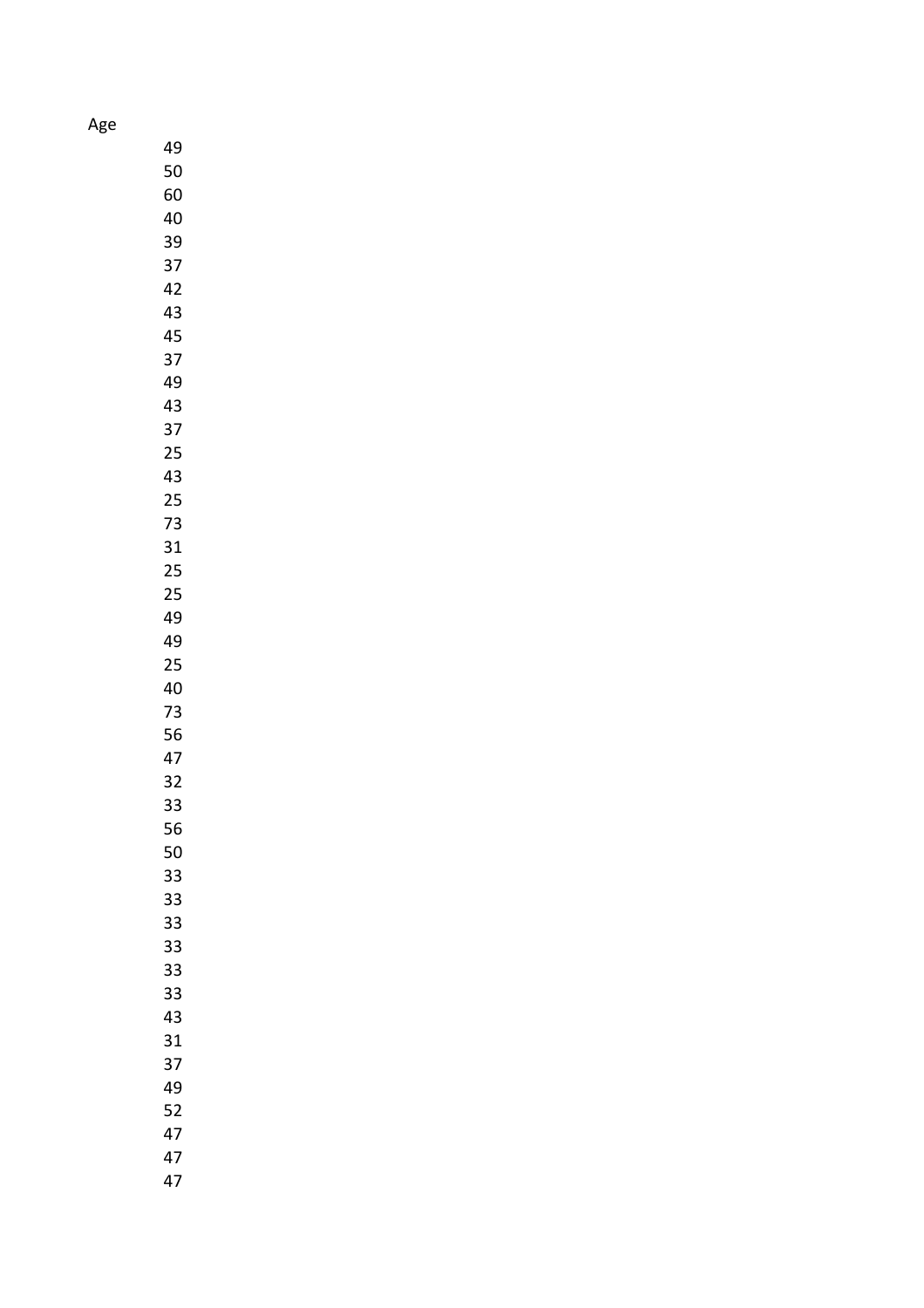| 43 |  |
|----|--|
| 43 |  |
| 49 |  |
| 69 |  |
| 49 |  |
| 43 |  |
| 60 |  |
| 52 |  |
| 32 |  |
| 49 |  |
| 45 |  |
| 53 |  |
| 61 |  |
| 46 |  |
| 55 |  |
| 73 |  |
| 43 |  |
| 68 |  |
| 45 |  |
| 65 |  |
| 35 |  |
| 39 |  |
| 38 |  |
| 48 |  |
| 39 |  |
| 38 |  |
| 69 |  |
| 25 |  |
| 80 |  |
| 65 |  |
| 58 |  |
| 51 |  |
| 30 |  |
| 62 |  |
| 31 |  |
| 56 |  |
| 68 |  |
| 41 |  |
| 64 |  |
| 25 |  |
| 67 |  |
| 40 |  |
| 37 |  |
| 51 |  |
| 29 |  |
| 66 |  |
|    |  |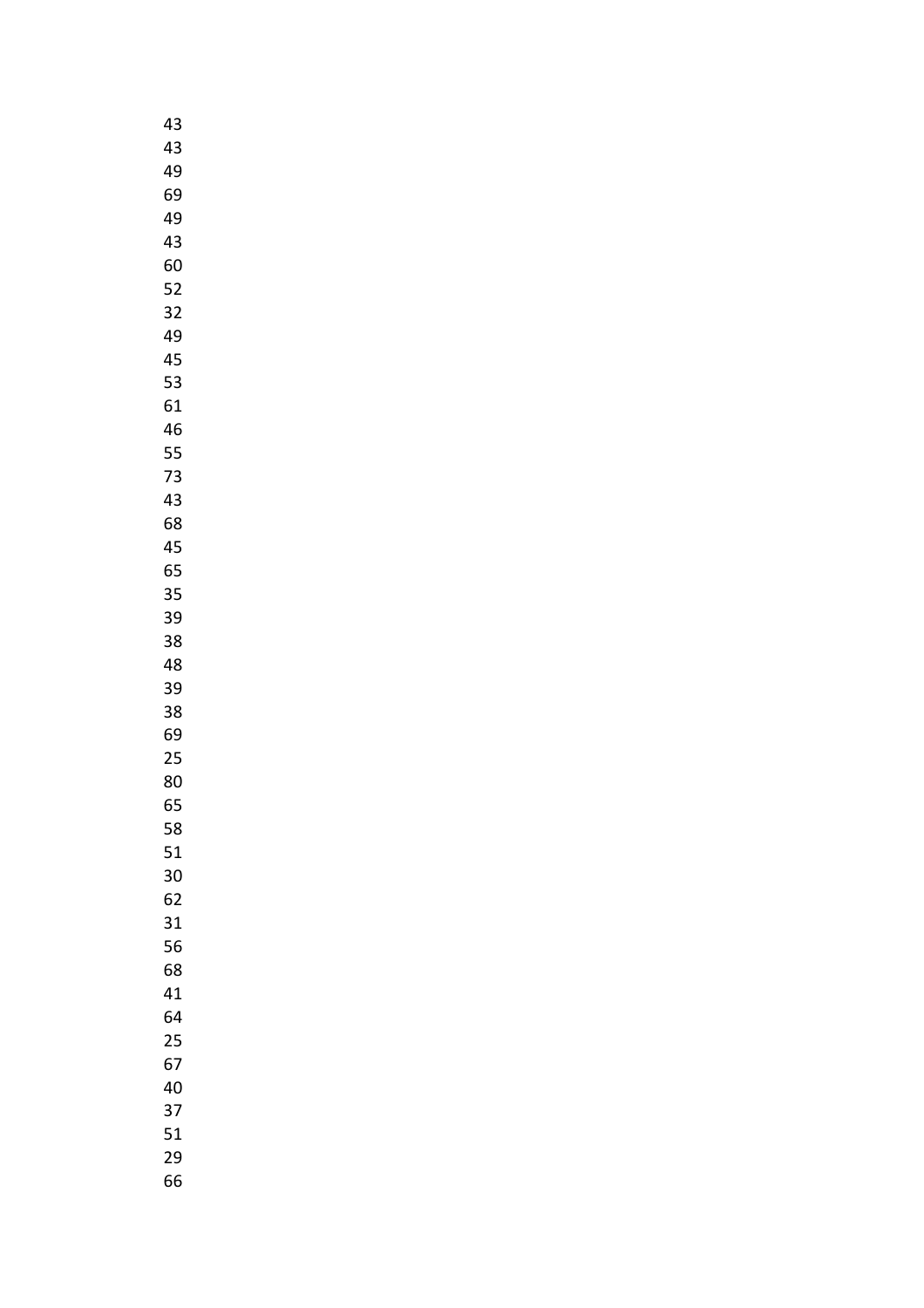| 65 |
|----|
| 27 |
| 58 |
| 29 |
| 29 |
| 35 |
| 23 |
|    |
| 44 |
| 26 |
| 61 |
| 44 |
| 57 |
| 56 |
| 42 |
| 48 |
| 61 |
| 61 |
| 56 |
| 27 |
| 41 |
| 31 |
| 73 |
| 65 |
|    |
| 53 |
| 47 |
| 59 |
| 42 |
| 28 |
| 44 |
| 48 |
| 27 |
| 44 |
| 43 |
| 60 |
| 65 |
| 51 |
| 41 |
| 69 |
| 65 |
| 54 |
| 39 |
| 29 |
| 38 |
| 39 |
|    |
| 24 |
| 34 |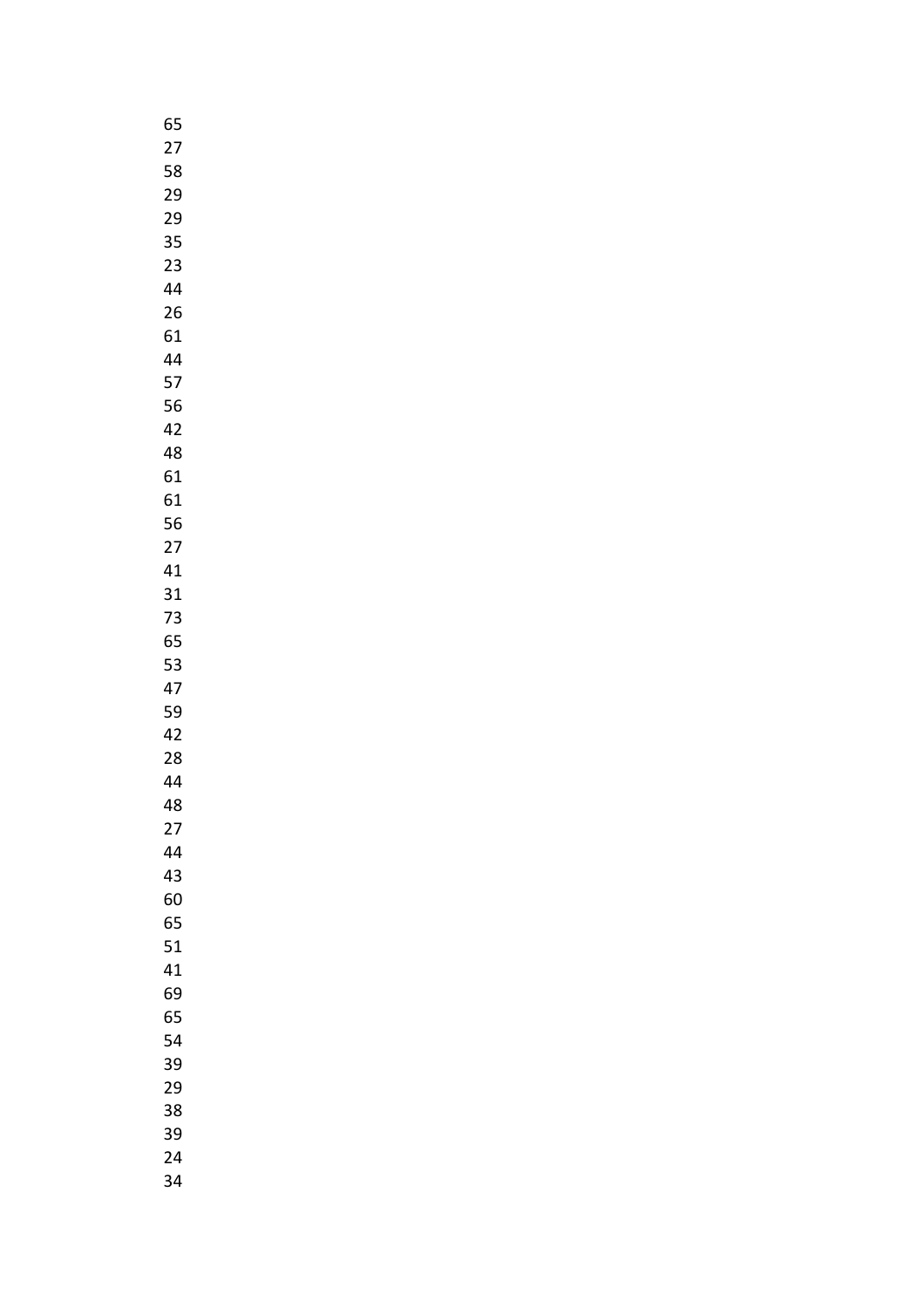| 29 |  |
|----|--|
| 45 |  |
| 34 |  |
| 46 |  |
| 40 |  |
| 38 |  |
| 45 |  |
|    |  |
| 34 |  |
| 46 |  |
| 34 |  |
| 46 |  |
| 38 |  |
| 45 |  |
| 38 |  |
| 39 |  |
| 44 |  |
| 32 |  |
| 52 |  |
| 61 |  |
| 64 |  |
| 58 |  |
| 41 |  |
| 65 |  |
|    |  |
| 49 |  |
| 46 |  |
| 47 |  |
| 71 |  |
| 26 |  |
| 73 |  |
| 24 |  |
| 63 |  |
| 39 |  |
| 66 |  |
| 36 |  |
| 34 |  |
| 26 |  |
| 49 |  |
| 41 |  |
| 31 |  |
| 58 |  |
| 41 |  |
| 61 |  |
| 67 |  |
|    |  |
| 64 |  |
| 34 |  |
| 58 |  |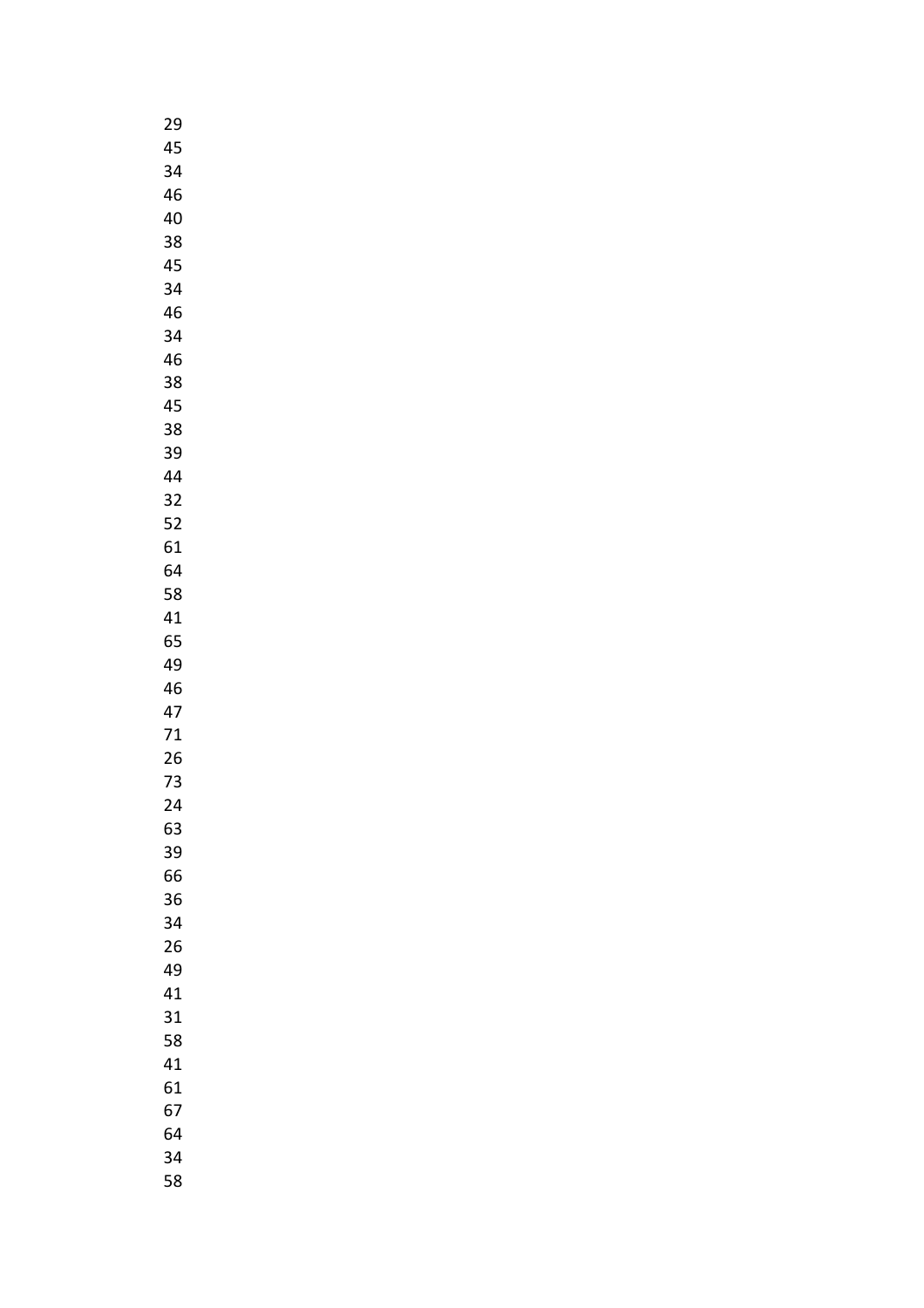| 29 |
|----|
| 55 |
| 42 |
| 47 |
| 62 |
| 63 |
| 59 |
|    |
| 34 |
| 48 |
| 66 |
| 36 |
| 24 |
| 65 |
| 52 |
| 39 |
| 33 |
| 41 |
| 53 |
| 51 |
| 43 |
| 68 |
| 65 |
| 48 |
| 38 |
| 31 |
| 29 |
| 73 |
| 62 |
| 58 |
|    |
| 27 |
| 60 |
| 55 |
| 49 |
| 46 |
| 66 |
| 47 |
| 34 |
| 45 |
| 39 |
| 57 |
| 49 |
| 56 |
| 52 |
| 45 |
| 25 |
| 49 |
|    |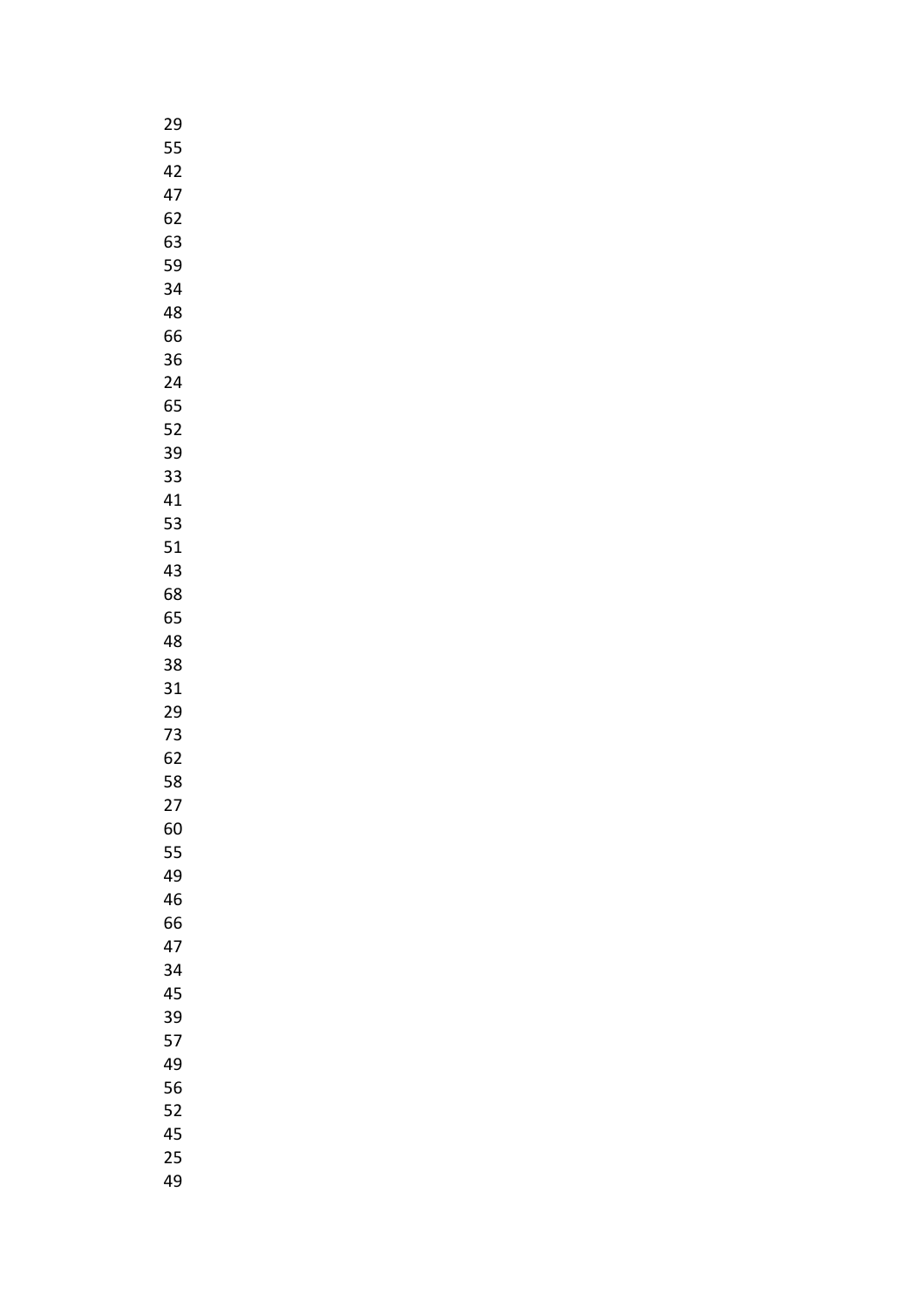| 61              |
|-----------------|
| 39              |
| 39              |
| 36              |
| 68              |
| 61              |
| $\overline{27}$ |
| 54              |
|                 |
| 26              |
| 31              |
| 65              |
| 56              |
| 70              |
| 36              |
| 48              |
| 70              |
| 45              |
| 31              |
| 48              |
| 52              |
| 62              |
| 46              |
| 39              |
| 29              |
|                 |
| 26              |
| 35              |
| 48              |
| 52              |
| 31              |
| 62              |
| 55              |
| 36              |
| 39              |
| 27              |
| 39              |
| 45              |
| 39              |
| 45              |
| 39              |
| 45              |
| 39              |
| 45              |
| 39              |
| 45              |
|                 |
| 56              |
| 58              |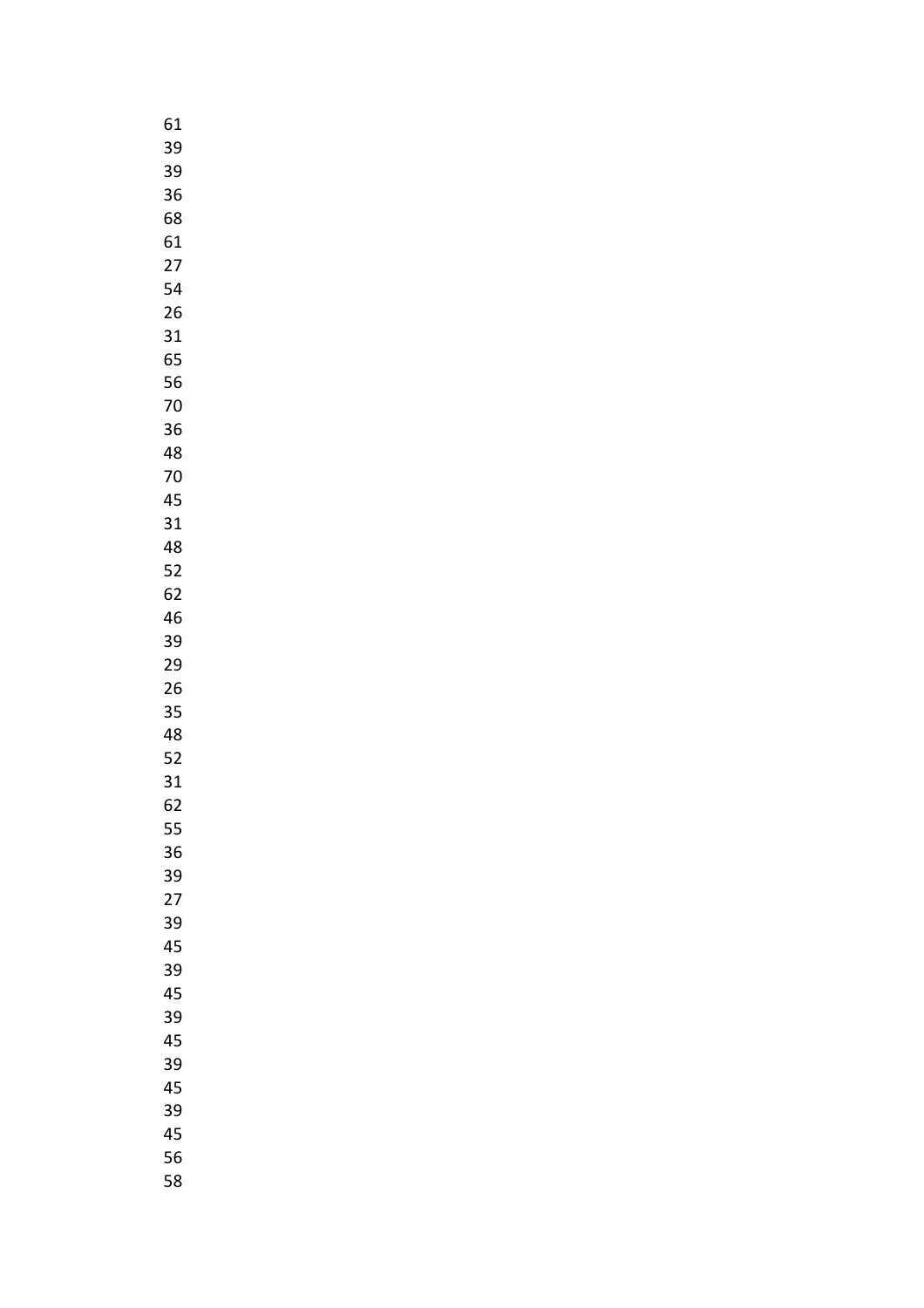| 67 |
|----|
| 50 |
| 43 |
| 25 |
| 32 |
| 69 |
| 32 |
|    |
| 54 |
| 43 |
| 50 |
| 50 |
| 30 |
| 29 |
| 25 |
| 44 |
| 69 |
| 32 |
| 36 |
| 56 |
| 67 |
| 31 |
| 65 |
| 25 |
| 56 |
| 52 |
| 52 |
|    |
| 59 |
| 28 |
| 57 |
| 47 |
| 61 |
| 40 |
| 42 |
| 29 |
| 31 |
| 40 |
| 47 |
| 25 |
| 56 |
| 52 |
| 52 |
| 59 |
| 28 |
| 57 |
| 47 |
| 25 |
|    |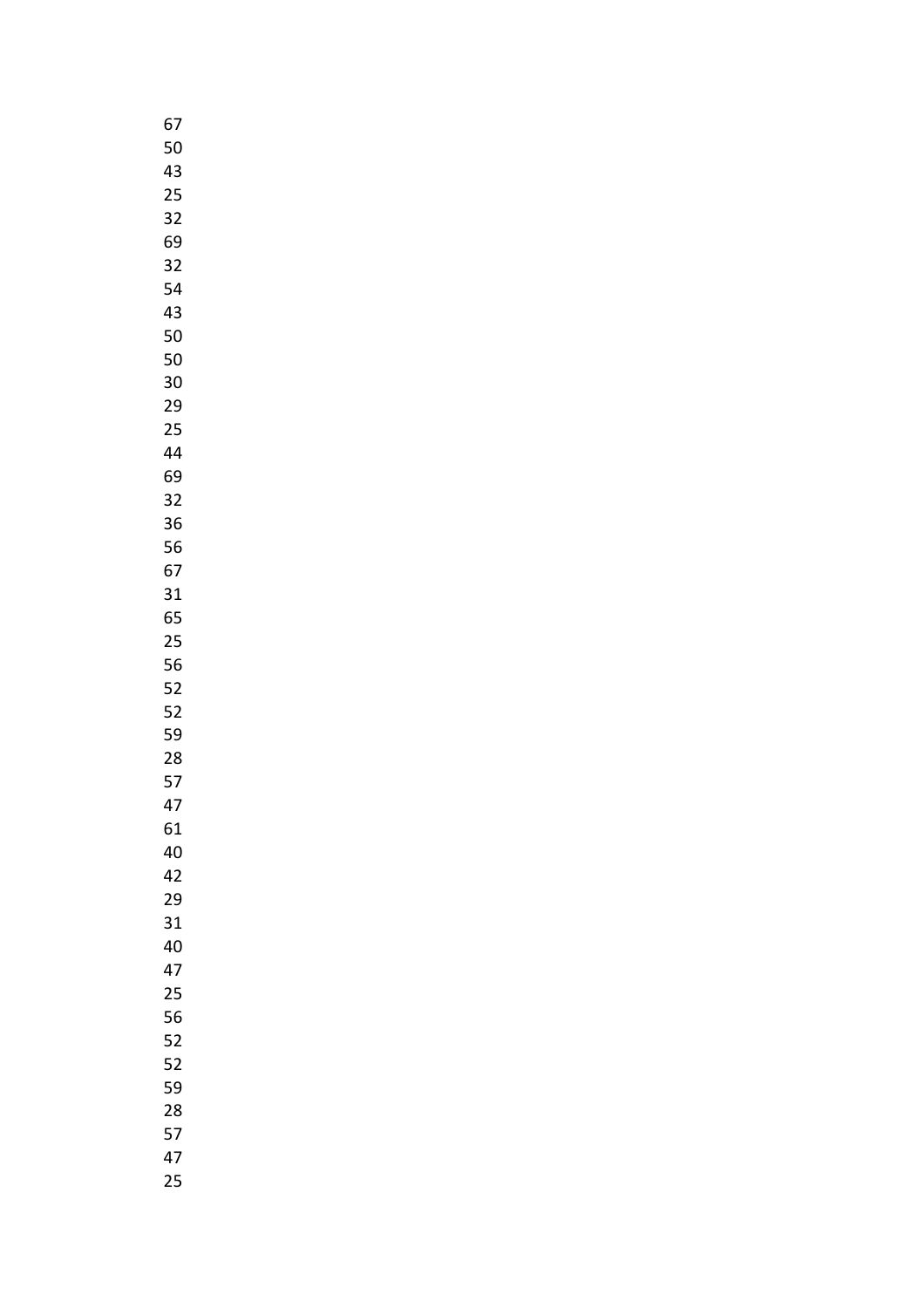| 61 |  |
|----|--|
| 40 |  |
| 42 |  |
| 29 |  |
| 52 |  |
| 31 |  |
| 64 |  |
|    |  |
| 62 |  |
| 55 |  |
| 35 |  |
| 38 |  |
| 53 |  |
| 80 |  |
| 43 |  |
| 47 |  |
| 26 |  |
| 47 |  |
| 61 |  |
| 41 |  |
| 64 |  |
| 31 |  |
| 46 |  |
| 41 |  |
|    |  |
| 46 |  |
| 32 |  |
| 55 |  |
| 26 |  |
| 49 |  |
| 28 |  |
| 61 |  |
| 58 |  |
| 62 |  |
| 47 |  |
| 37 |  |
| 61 |  |
| 31 |  |
| 53 |  |
| 74 |  |
| 68 |  |
| 47 |  |
| 49 |  |
|    |  |
| 64 |  |
| 30 |  |
| 41 |  |
| 45 |  |
| 26 |  |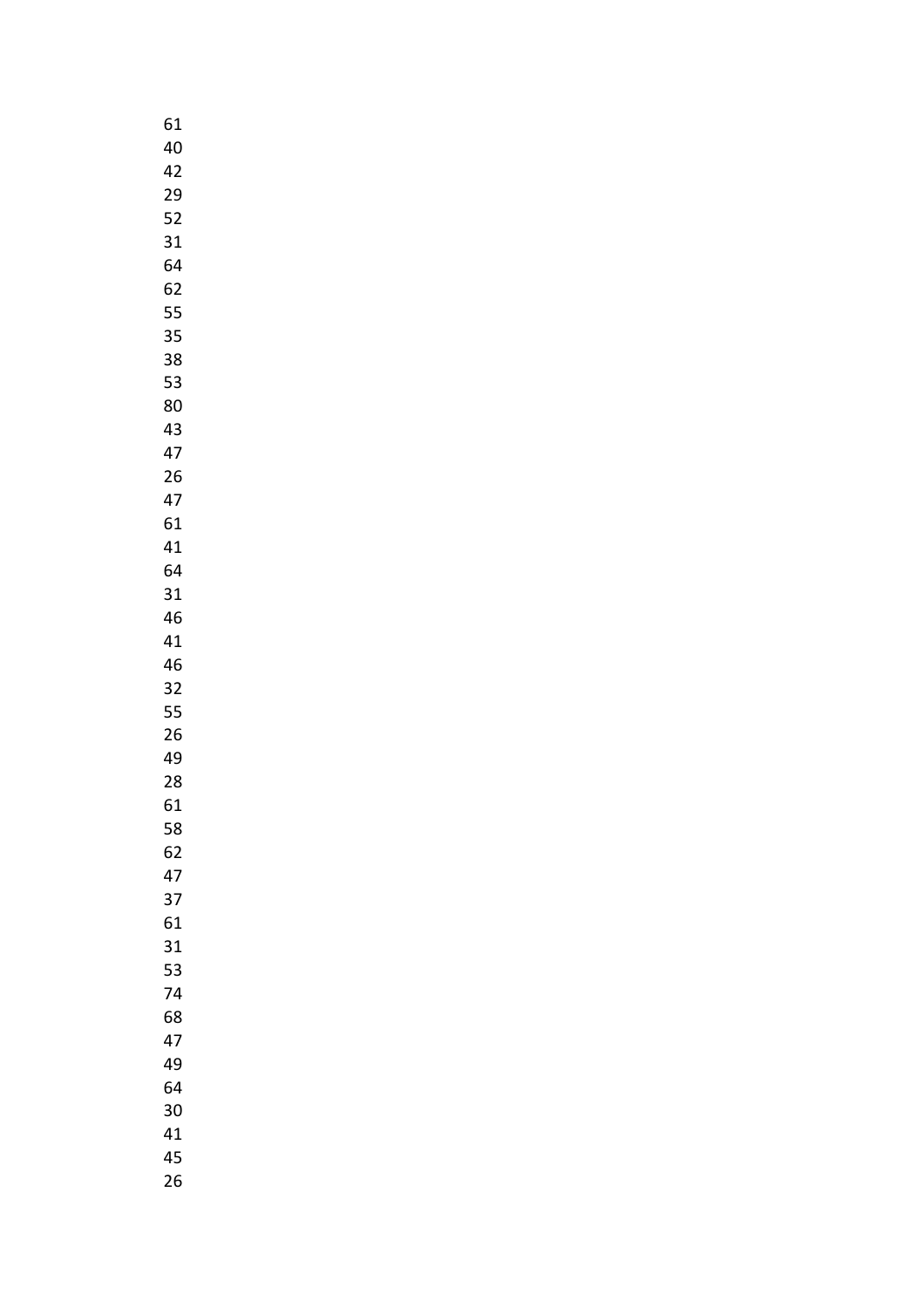| 37 |  |
|----|--|
| 78 |  |
| 42 |  |
| 34 |  |
| 45 |  |
| 34 |  |
| 41 |  |
|    |  |
| 26 |  |
| 78 |  |
| 30 |  |
| 42 |  |
| 37 |  |
| 51 |  |
| 68 |  |
| 59 |  |
| 38 |  |
| 34 |  |
| 51 |  |
| 38 |  |
| 33 |  |
| 51 |  |
| 49 |  |
| 49 |  |
| 43 |  |
| 76 |  |
| 76 |  |
| 76 |  |
| 32 |  |
| 30 |  |
| 36 |  |
|    |  |
| 38 |  |
| 51 |  |
| 51 |  |
| 49 |  |
| 49 |  |
| 33 |  |
| 49 |  |
| 51 |  |
| 34 |  |
| 51 |  |
| 45 |  |
| 47 |  |
| 59 |  |
| 59 |  |
| 59 |  |
| 28 |  |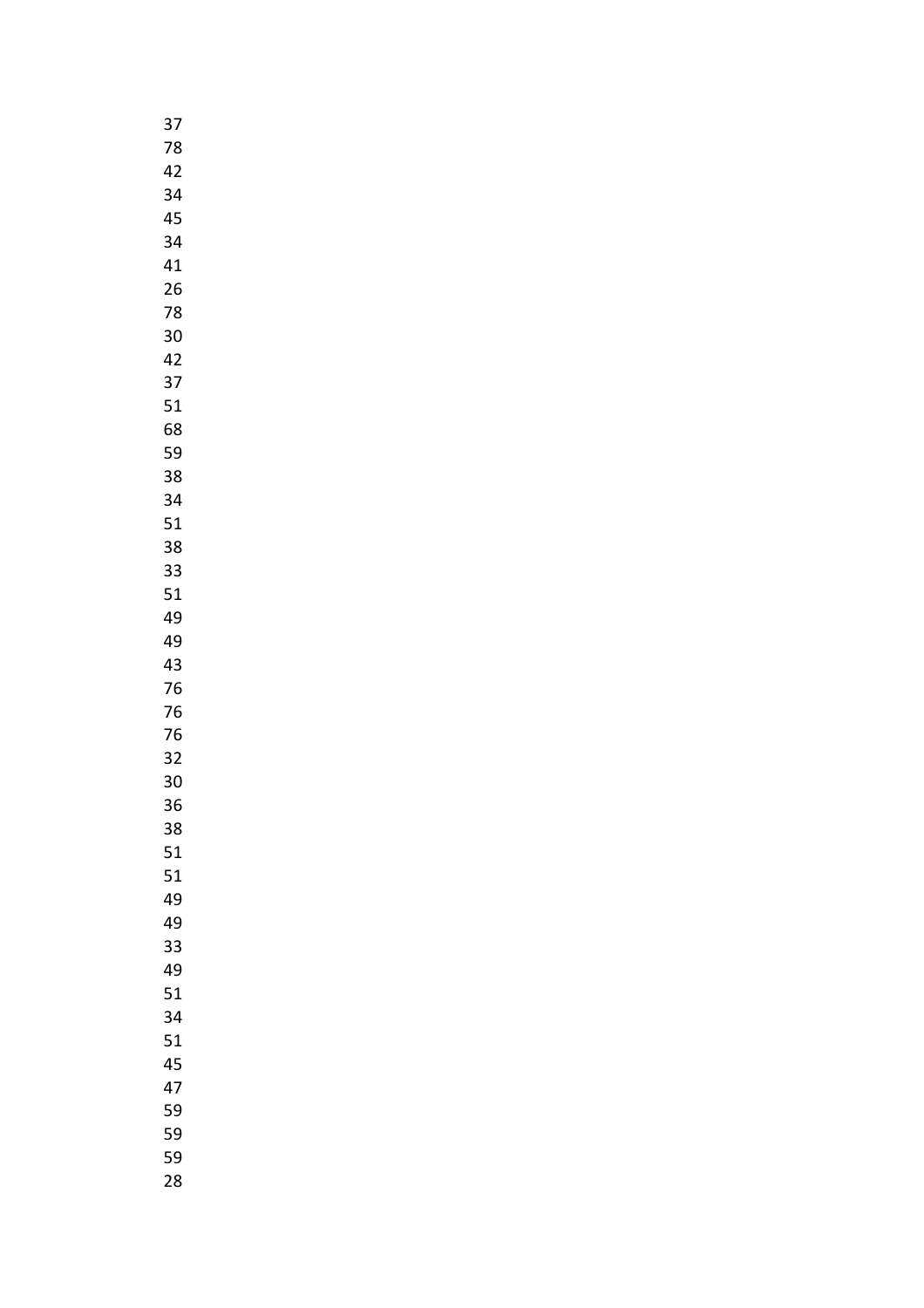| 28 |
|----|
| 28 |
| 28 |
| 55 |
| 55 |
| 53 |
| 38 |
|    |
| 37 |
| 51 |
| 66 |
| 65 |
| 58 |
| 29 |
| 23 |
| 44 |
| 26 |
| 45 |
| 56 |
| 33 |
| 51 |
| 60 |
| 51 |
|    |
| 44 |
| 65 |
| 51 |
| 66 |
| 58 |
| 39 |
| 52 |
| 52 |
| 71 |
| 58 |
| 66 |
| 62 |
| 36 |
| 58 |
| 56 |
| 40 |
| 29 |
| 27 |
| 29 |
| 35 |
| 26 |
|    |
| 27 |
| 29 |
| 35 |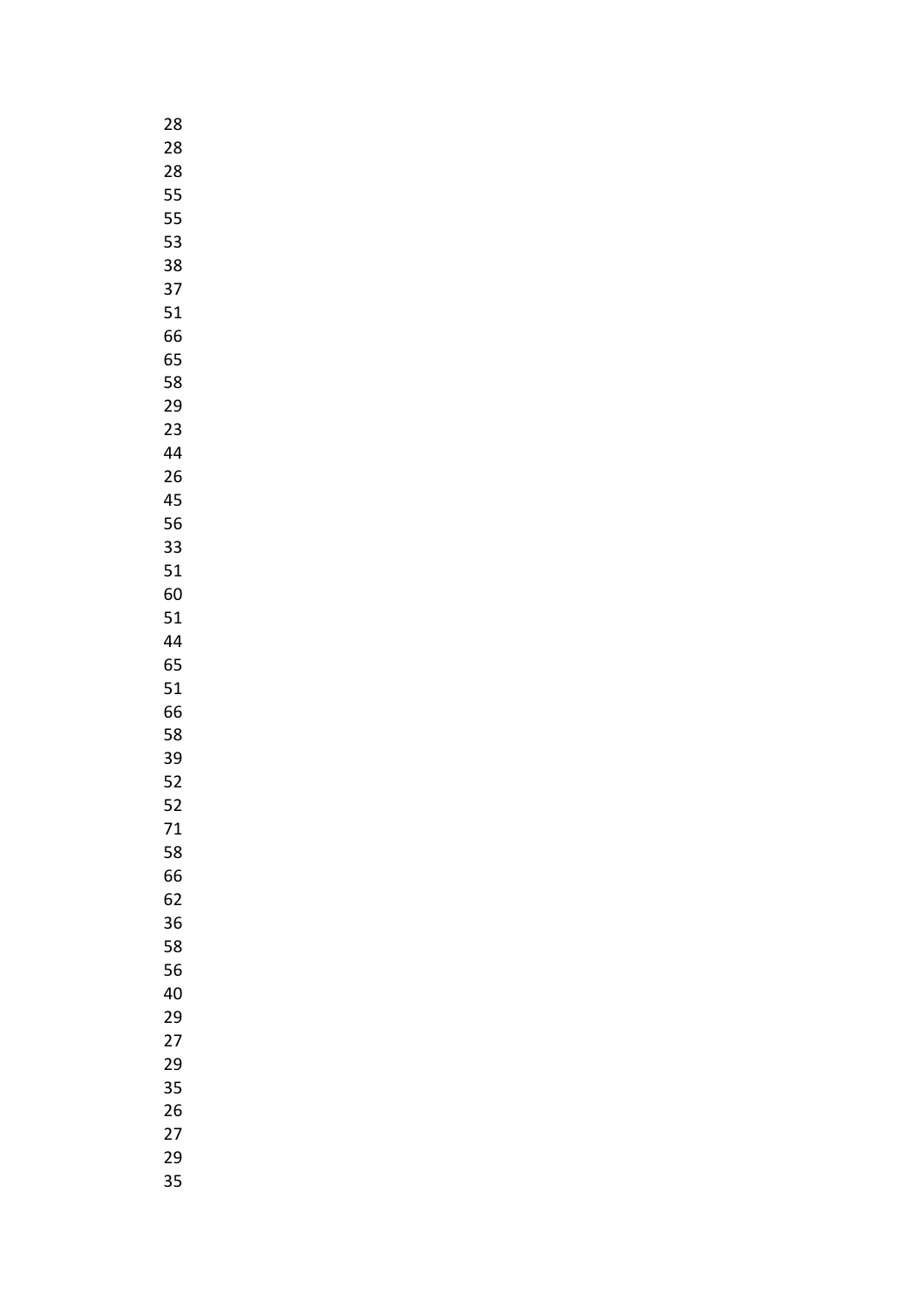| 26 |  |
|----|--|
| 27 |  |
| 40 |  |
| 29 |  |
| 27 |  |
| 29 |  |
| 35 |  |
|    |  |
| 61 |  |
| 62 |  |
| 42 |  |
| 53 |  |
| 41 |  |
| 49 |  |
| 36 |  |
| 41 |  |
| 30 |  |
| 54 |  |
| 71 |  |
| 36 |  |
| 65 |  |
| 32 |  |
| 29 |  |
| 40 |  |
| 30 |  |
| 41 |  |
| 48 |  |
| 49 |  |
| 50 |  |
| 85 |  |
|    |  |
| 24 |  |
| 33 |  |
| 33 |  |
| 41 |  |
| 46 |  |
| 69 |  |
| 62 |  |
| 36 |  |
| 29 |  |
| 46 |  |
| 57 |  |
| 56 |  |
| 38 |  |
| 54 |  |
| 68 |  |
| 48 |  |
| 43 |  |
|    |  |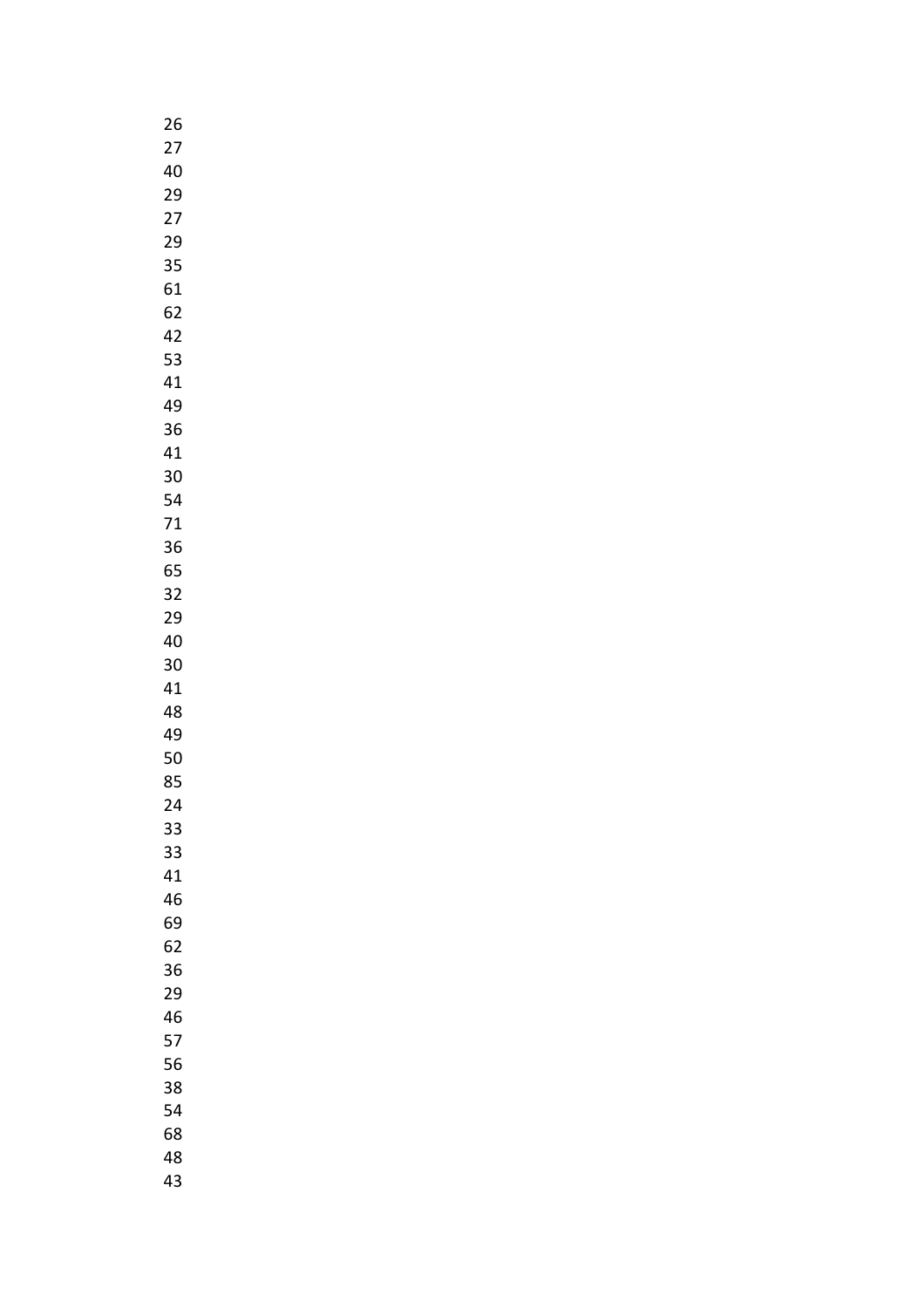| 46 |
|----|
| 30 |
| 57 |
| 48 |
| 61 |
|    |
| 69 |
| 33 |
| 41 |
| 46 |
| 69 |
| 62 |
| 36 |
| 29 |
| 46 |
| 57 |
|    |
| 56 |
| 38 |
| 36 |
| 65 |
| 29 |
| 66 |
| 38 |
| 31 |
| 61 |
| 41 |
| 56 |
| 45 |
|    |
| 25 |
| 36 |
| 56 |
| 25 |
| 56 |
| 45 |
| 38 |
| 56 |
| 48 |
| 59 |
| 50 |
|    |
| 45 |
| 42 |
| 40 |
| 34 |
| 23 |
| 55 |
| 28 |
| 55 |
|    |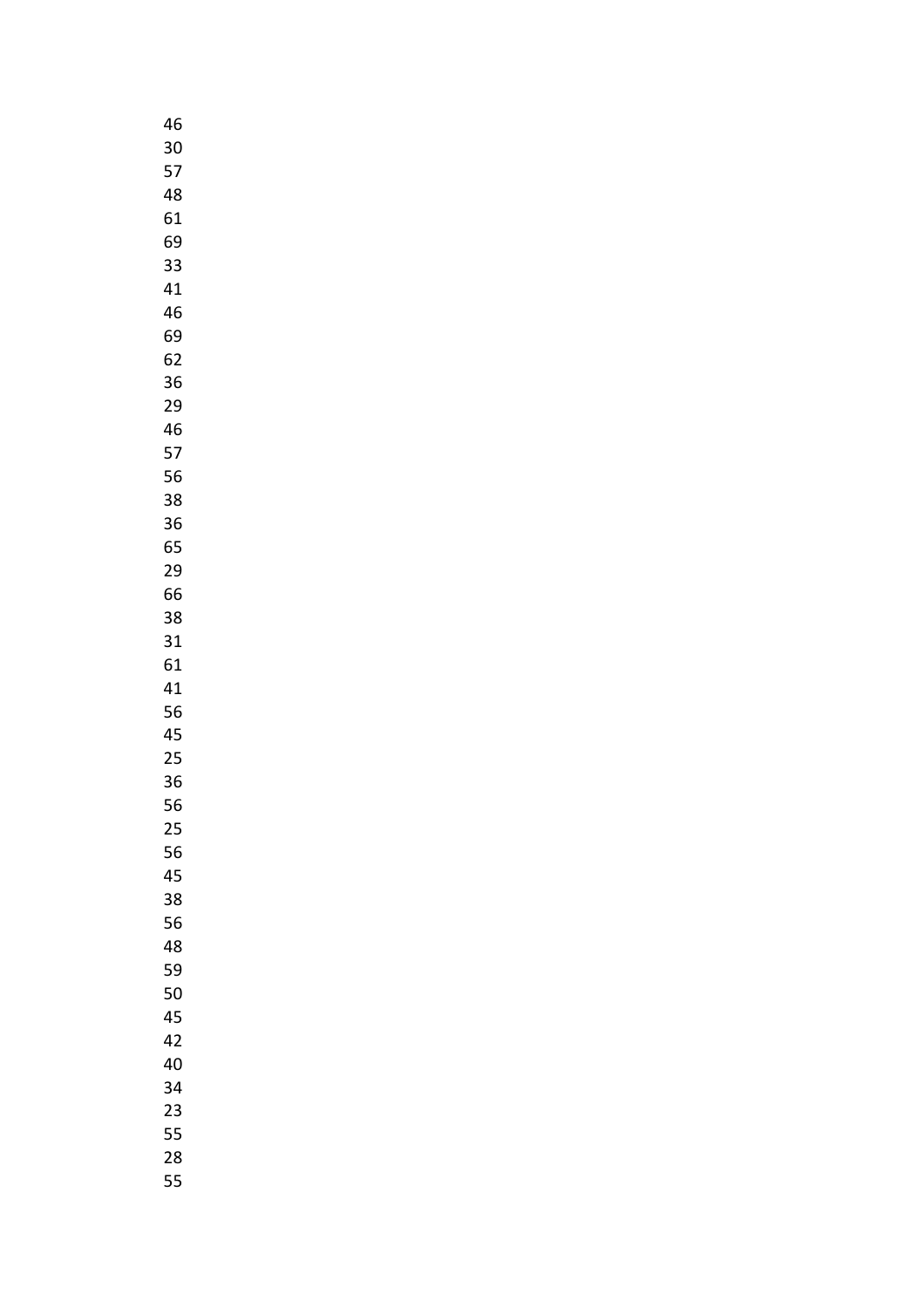| 42 |
|----|
| 42 |
| 49 |
| 50 |
| 48 |
| 28 |
| 50 |
|    |
| 40 |
| 48 |
| 42 |
| 49 |
| 40 |
| 50 |
| 42 |
| 34 |
| 50 |
| 67 |
| 30 |
| 49 |
| 45 |
| 55 |
| 66 |
| 59 |
| 48 |
| 28 |
| 48 |
| 55 |
| 48 |
| 55 |
| 47 |
| 48 |
| 58 |
|    |
| 36 |
| 41 |
| 37 |
| 35 |
| 59 |
| 31 |
| 36 |
| 37 |
| 46 |
| 55 |
| 61 |
| 47 |
| 30 |
| 49 |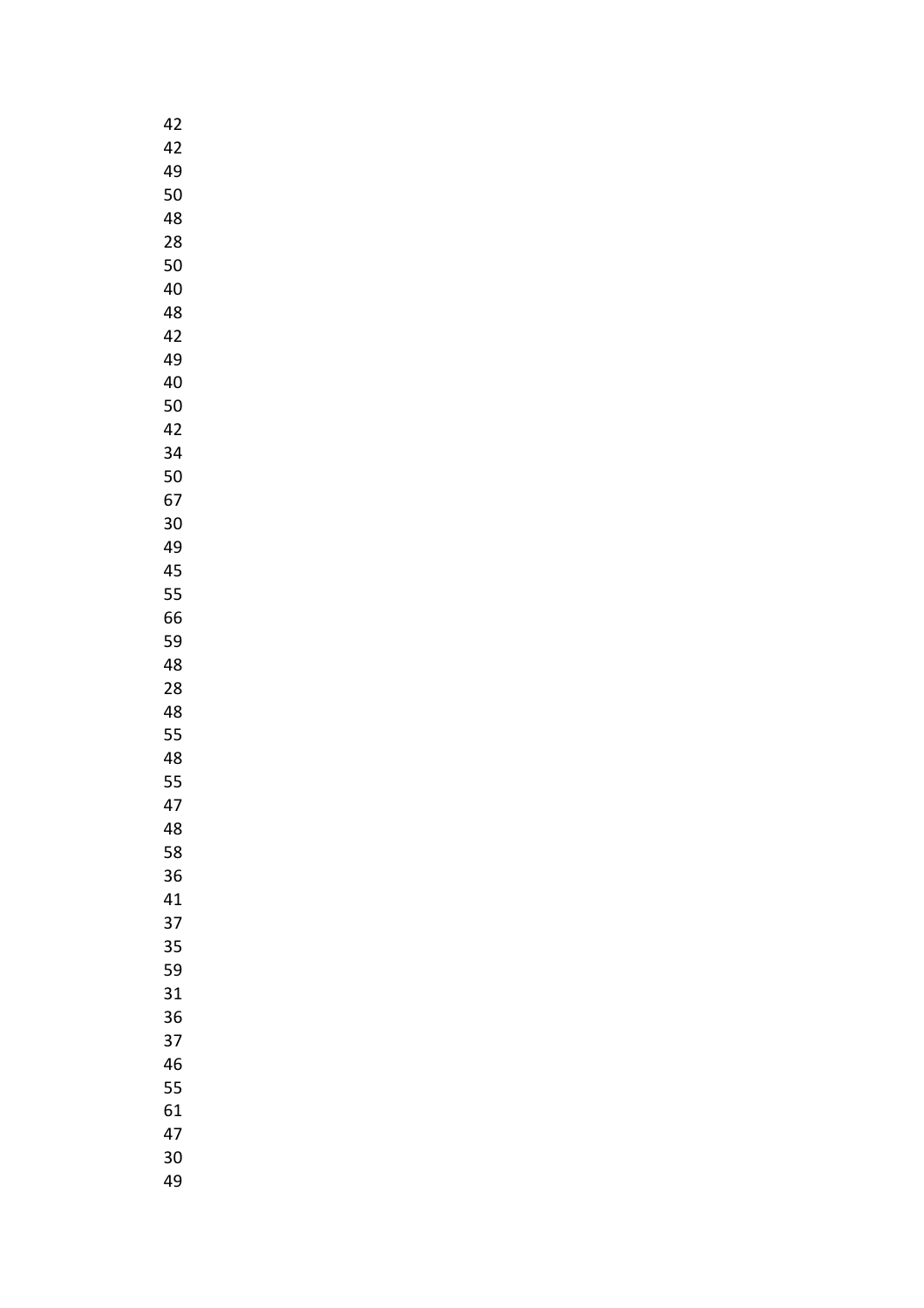| 50 |
|----|
| 25 |
| 47 |
| 26 |
| 59 |
| 55 |
| 56 |
|    |
| 45 |
| 55 |
| 36 |
| 61 |
| 55 |
| 48 |
| 41 |
| 59 |
| 55 |
| 48 |
| 36 |
| 36 |
| 31 |
| 37 |
| 48 |
| 59 |
|    |
| 55 |
| 48 |
| 59 |
| 61 |
| 61 |
| 55 |
| 48 |
| 41 |
| 59 |
| 55 |
| 35 |
| 51 |
| 57 |
| 44 |
| 56 |
| 63 |
| 26 |
| 37 |
| 56 |
|    |
| 54 |
| 49 |
| 51 |
| 65 |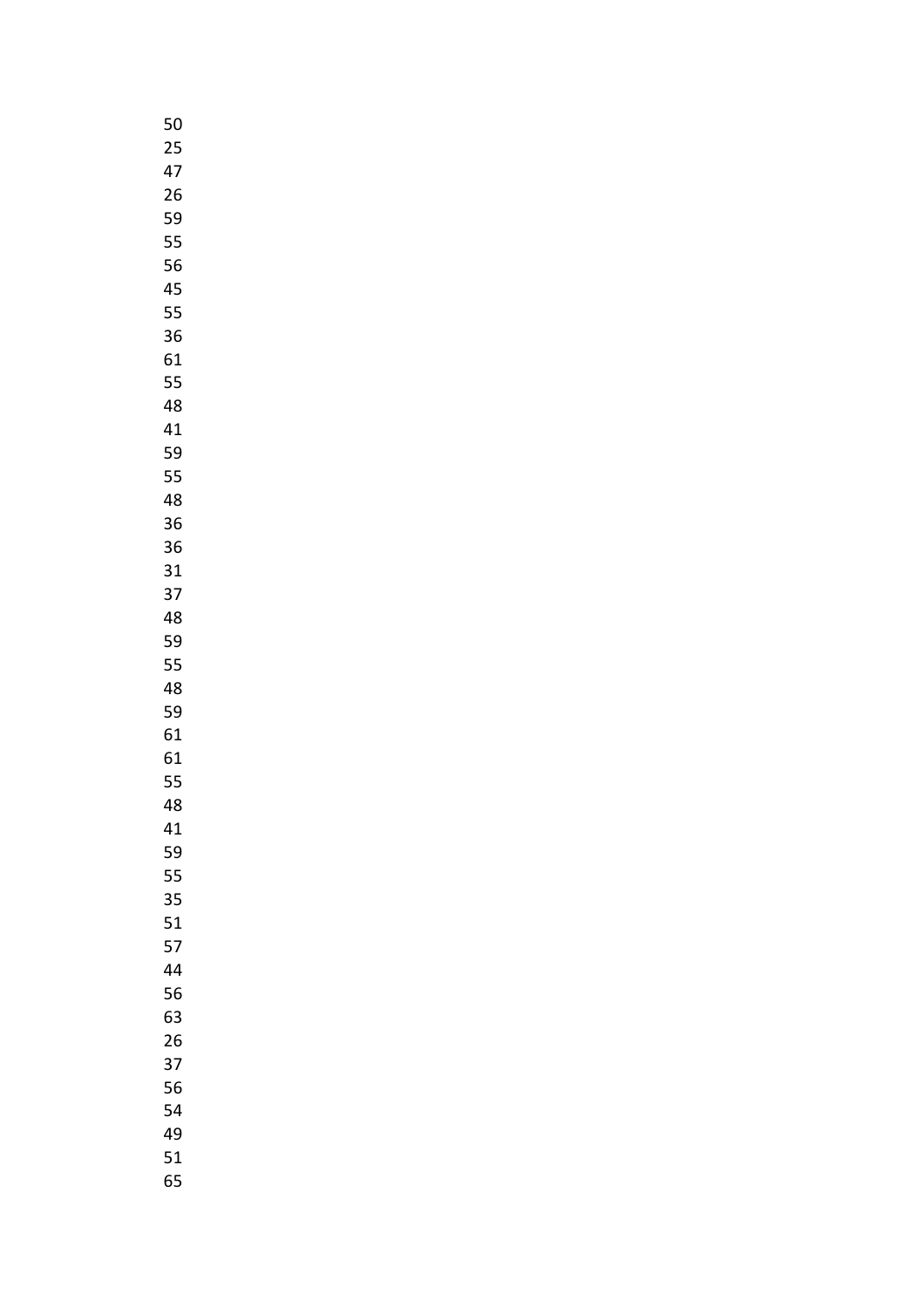| 51 |  |
|----|--|
| 39 |  |
| 39 |  |
| 54 |  |
| 56 |  |
|    |  |
| 36 |  |
| 55 |  |
| 64 |  |
| 57 |  |
| 41 |  |
| 47 |  |
| 61 |  |
| 41 |  |
| 41 |  |
| 25 |  |
| 35 |  |
|    |  |
| 47 |  |
| 51 |  |
| 40 |  |
| 36 |  |
| 63 |  |
| 53 |  |
| 54 |  |
| 60 |  |
| 45 |  |
| 37 |  |
| 63 |  |
|    |  |
| 65 |  |
| 59 |  |
| 41 |  |
| 40 |  |
| 55 |  |
| 48 |  |
| 29 |  |
| 34 |  |
| 39 |  |
| 51 |  |
| 45 |  |
| 25 |  |
| 57 |  |
|    |  |
| 48 |  |
| 50 |  |
| 55 |  |
| 39 |  |
| 45 |  |
| 61 |  |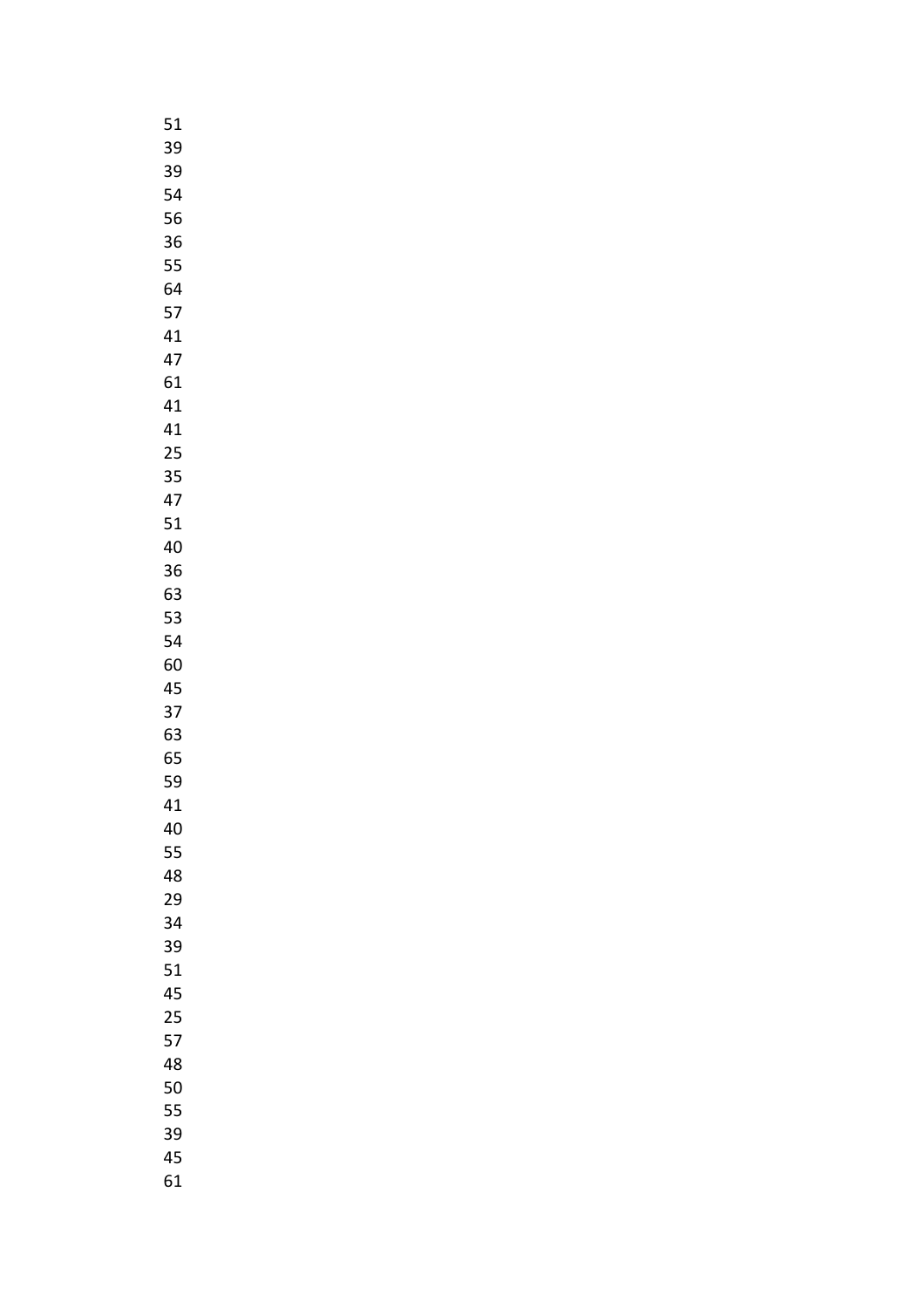| 42 |
|----|
| 54 |
| 68 |
| 41 |
| 40 |
| 54 |
| 61 |
|    |
| 44 |
| 51 |
| 28 |
| 33 |
| 54 |
| 61 |
| 51 |
| 51 |
| 61 |
| 51 |
| 42 |
| 44 |
| 42 |
| 44 |
| 61 |
| 31 |
| 47 |
| 28 |
| 44 |
| 53 |
| 44 |
| 61 |
| 51 |
| 54 |
|    |
| 28 |
| 44 |
| 54 |
| 61 |
| 39 |
| 51 |
| 61 |
| 61 |
| 41 |
| 43 |
| 57 |
| 39 |
| 45 |
| 46 |
| 46 |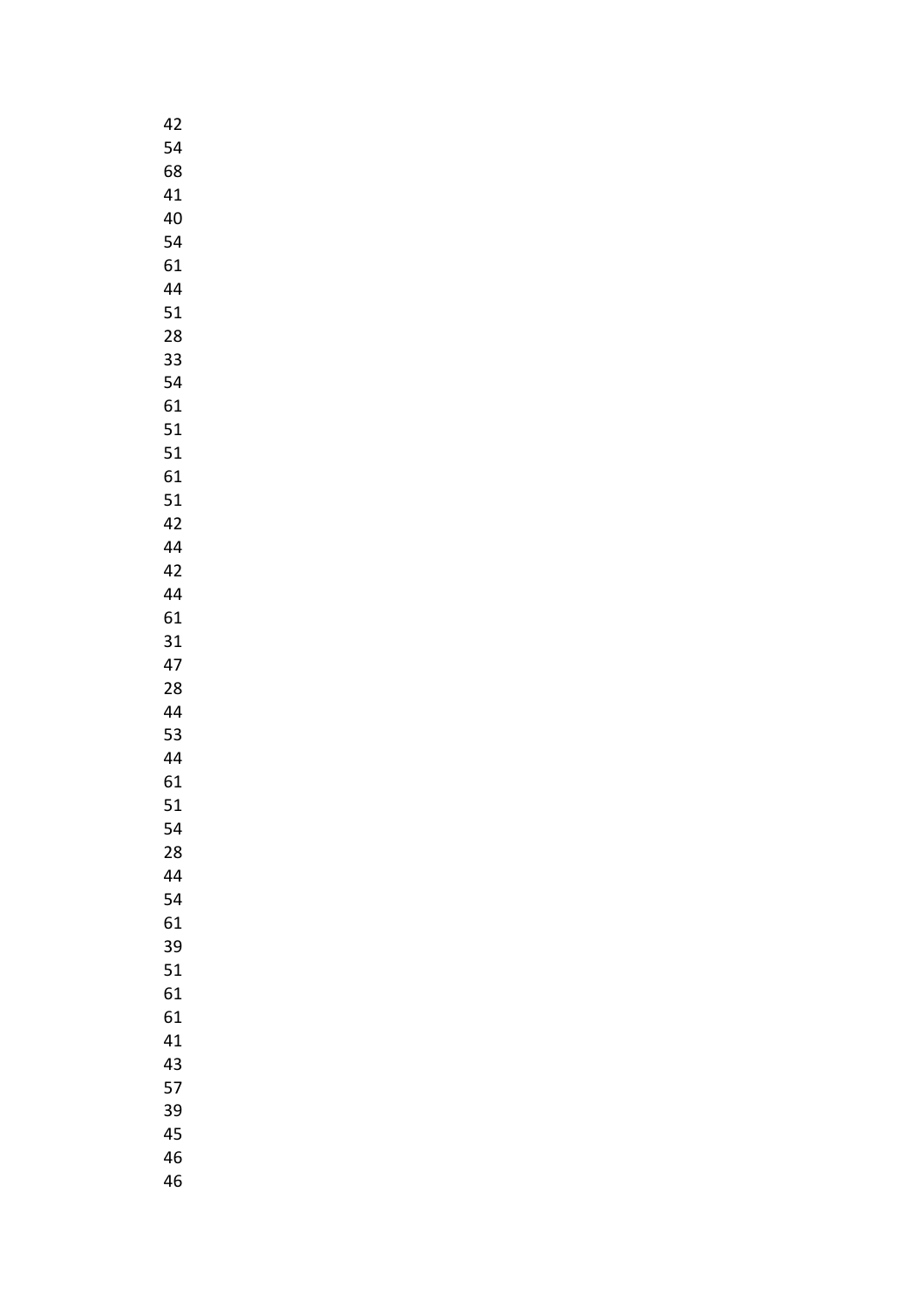| 36      |  |
|---------|--|
| 39      |  |
| 45      |  |
| 30      |  |
| 48      |  |
| 48      |  |
| 38      |  |
| 29      |  |
| 34      |  |
| 33      |  |
|         |  |
| 43      |  |
| 41      |  |
| 36      |  |
| 46      |  |
| 52      |  |
| 40      |  |
| 33      |  |
| 45      |  |
| 43      |  |
| 52      |  |
| 52      |  |
| 34      |  |
| 41      |  |
| 46      |  |
| 41      |  |
| 57      |  |
| 44      |  |
| 42      |  |
| 30      |  |
| 34<br>: |  |
| 39      |  |
|         |  |
| 26      |  |
| 45      |  |
| 36      |  |
| 41      |  |
| 44      |  |
| 42      |  |
| 30      |  |
| 44      |  |
| 65      |  |
| 65      |  |
| 44      |  |
| 28      |  |
| 54      |  |
| 47      |  |
| 31      |  |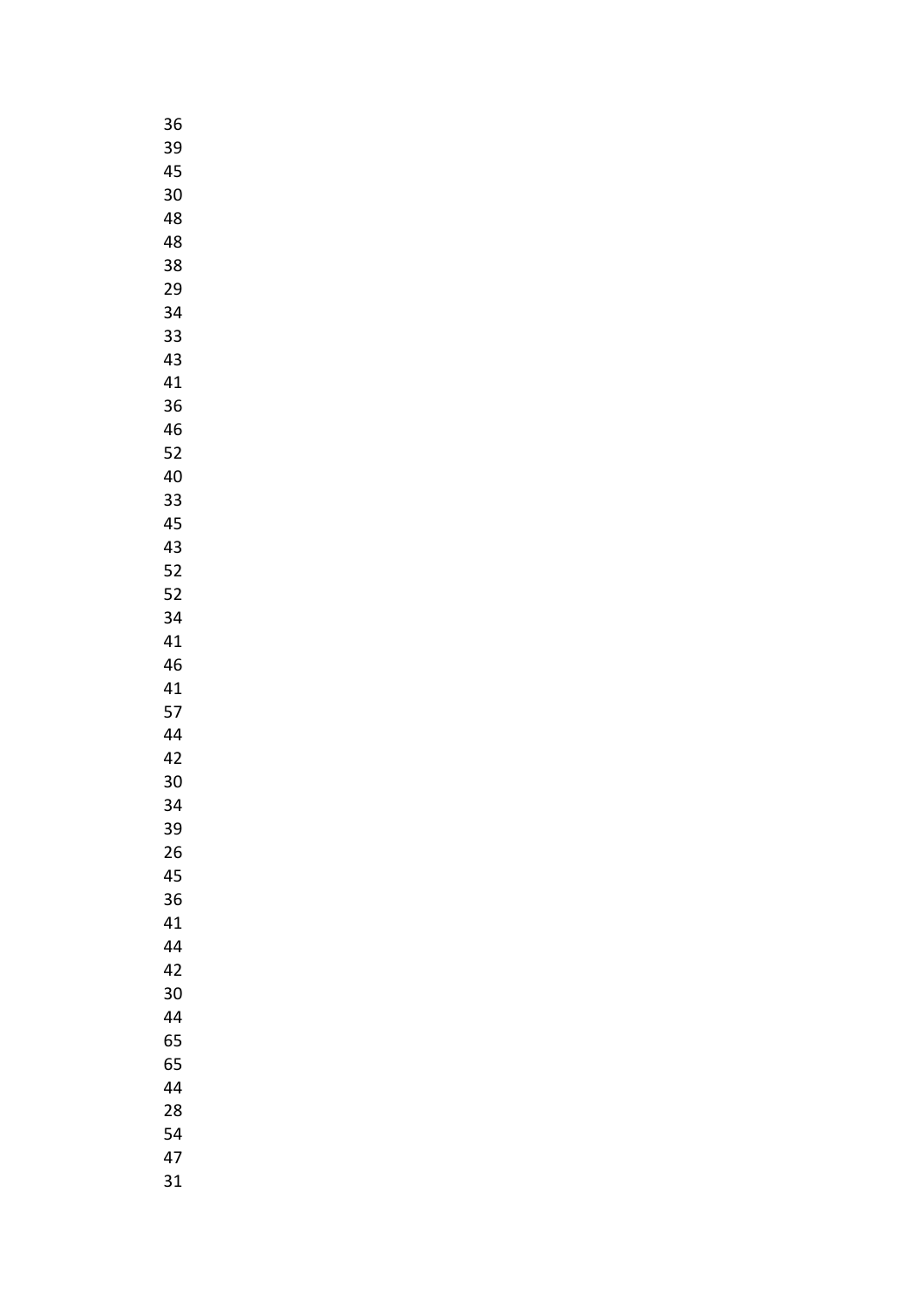| 28 |
|----|
| 44 |
| 36 |
| 42 |
| 39 |
| 25 |
|    |
| 36 |
| 44 |
| 44 |
| 65 |
| 47 |
| 28 |
| 44 |
| 42 |
| 28 |
| 44 |
| 44 |
| 33 |
| 44 |
| 39 |
| 44 |
| 42 |
| 28 |
|    |
| 44 |
| 31 |
| 36 |
| 44 |
| 44 |
| 28 |
| 44 |
| 44 |
| 54 |
| 65 |
| 44 |
| 28 |
| 65 |
| 44 |
| 60 |
| 69 |
| 43 |
| 27 |
| 68 |
| 60 |
| 60 |
| 60 |
|    |
| 60 |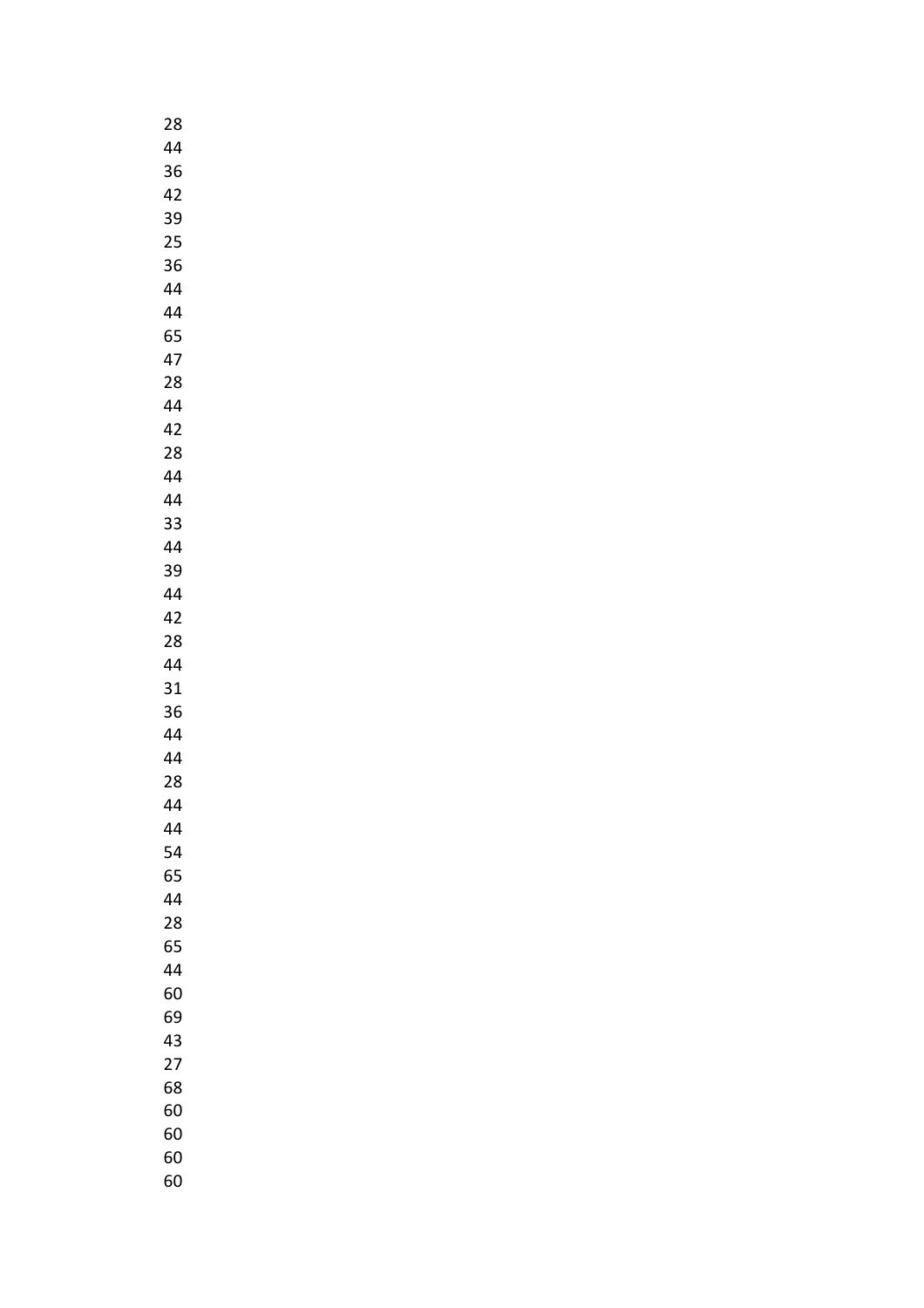| 60 |
|----|
| 69 |
| 60 |
| 60 |
| 69 |
| 69 |
| 69 |
| 69 |
|    |
| 69 |
| 69 |
| 69 |
| 35 |
| 44 |
| 45 |
| 41 |
| 63 |
| 37 |
| 32 |
| 49 |
| 59 |
| 42 |
| 33 |
| 46 |
| 40 |
| 49 |
| 41 |
|    |
| 39 |
| 30 |
| 27 |
| 31 |
| 38 |
| 38 |
| 43 |
| 31 |
| 45 |
| 41 |
| 31 |
| 35 |
| 38 |
| 37 |
| 38 |
| 31 |
| 41 |
| 38 |
|    |
| 49 |
| 40 |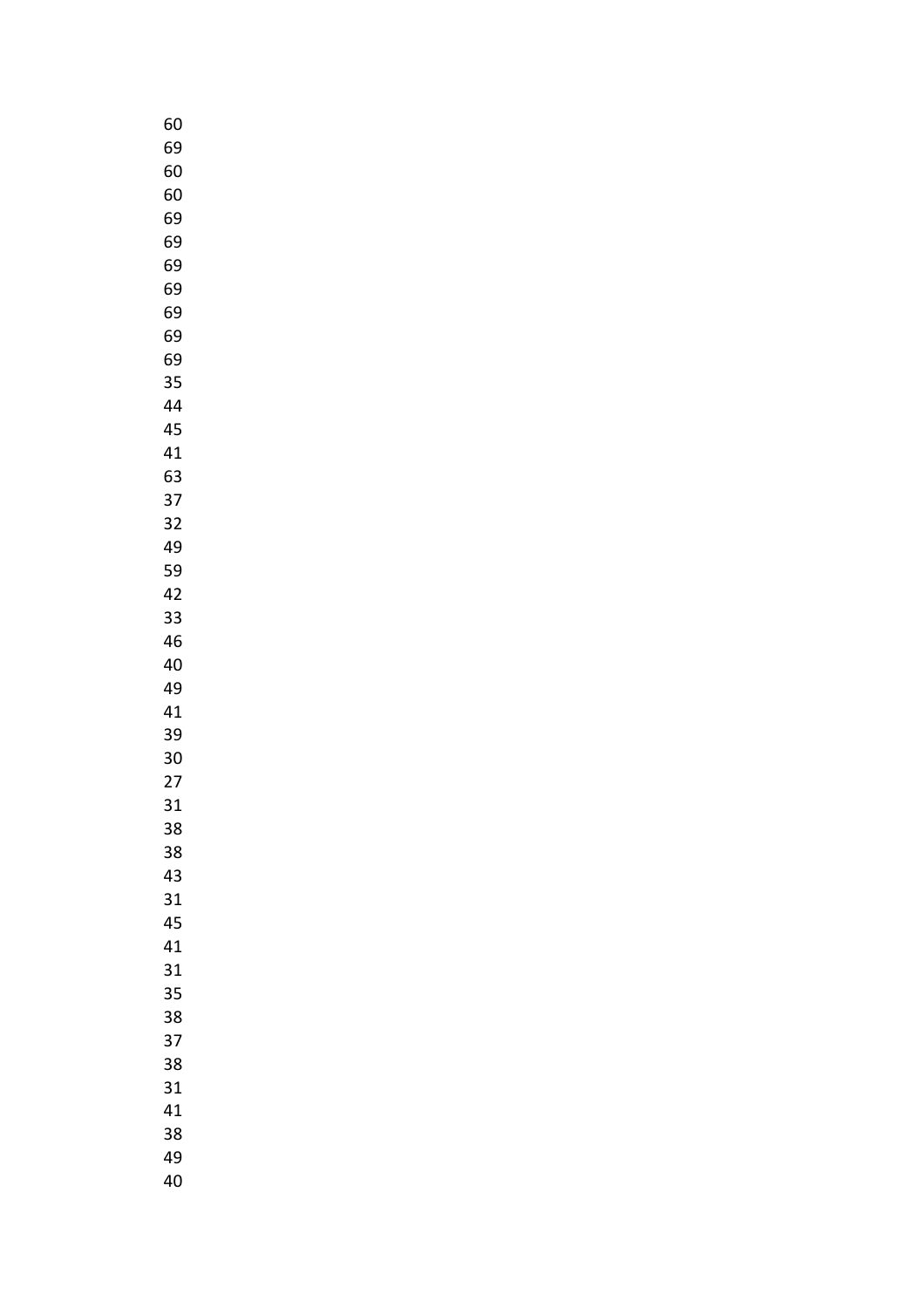| 46 |
|----|
| 35 |
| 41 |
| 41 |
| 49 |
| 31 |
| 59 |
| 45 |
| 45 |
| 43 |
|    |
| 38 |
| 40 |
| 33 |
| 42 |
| 41 |
| 37 |
| 38 |
| 31 |
| 41 |
| 38 |
| 49 |
| 40 |
| 46 |
| 35 |
| 35 |
| 41 |
| 49 |
| 31 |
| 38 |
| 45 |
| 43 |
| 43 |
| 38 |
|    |
| 40 |
| 33 |
| 42 |
| 41 |
| 37 |
| 38 |
| 31 |
| 41 |
| 38 |
| 49 |
| 40 |
| 46 |
| 35 |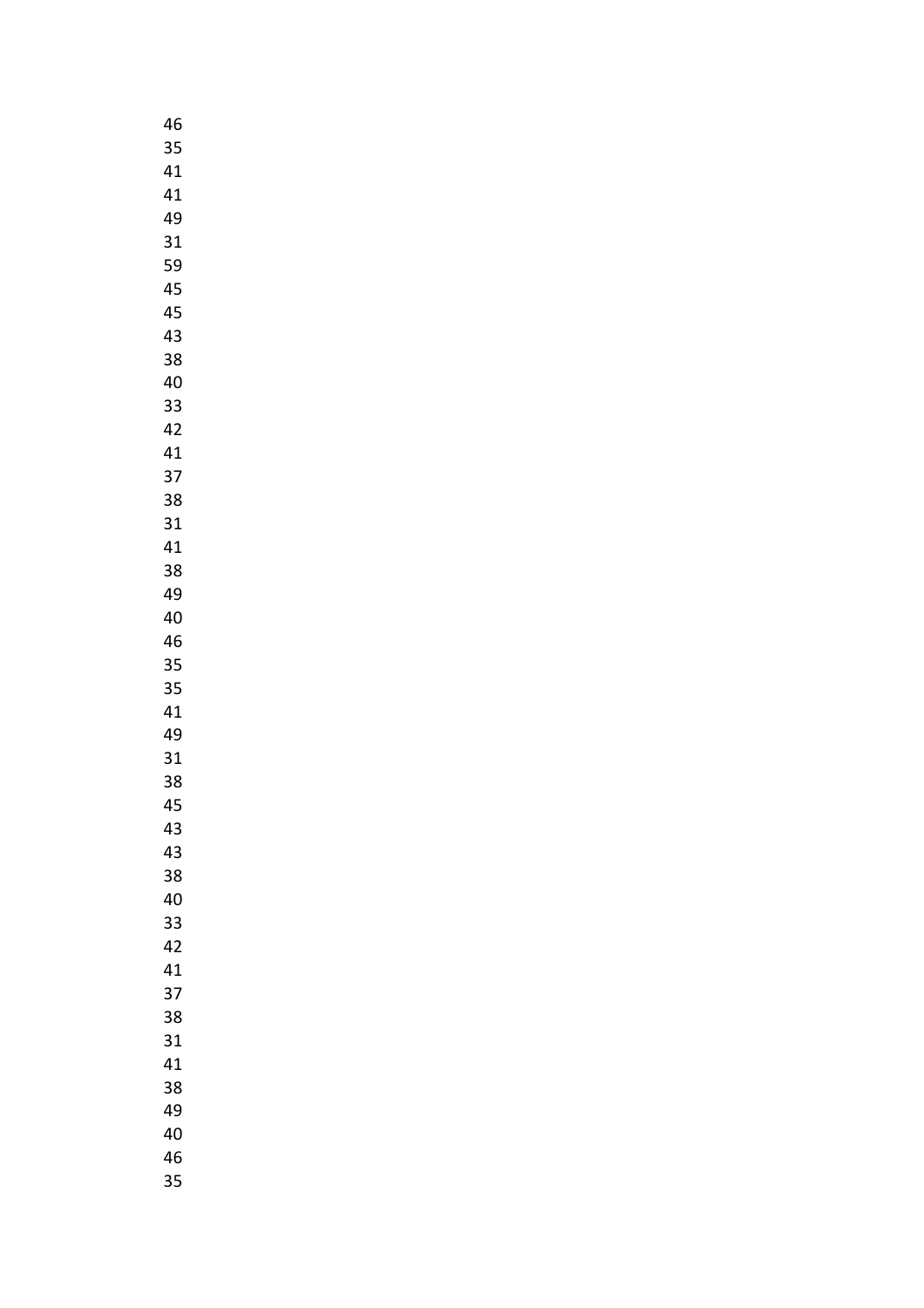| 35 |  |
|----|--|
| 41 |  |
| 49 |  |
| 31 |  |
| 59 |  |
| 45 |  |
|    |  |
| 45 |  |
| 54 |  |
| 35 |  |
| 38 |  |
| 34 |  |
| 36 |  |
| 40 |  |
| 59 |  |
| 50 |  |
| 58 |  |
| 54 |  |
| 49 |  |
| 42 |  |
| 44 |  |
| 48 |  |
| 42 |  |
| 49 |  |
|    |  |
| 48 |  |
| 58 |  |
| 44 |  |
| 50 |  |
| 42 |  |
| 49 |  |
| 48 |  |
| 58 |  |
| 44 |  |
| 50 |  |
| 42 |  |
| 49 |  |
| 48 |  |
| 58 |  |
| 44 |  |
| 50 |  |
| 42 |  |
| 49 |  |
| 48 |  |
| 58 |  |
| 44 |  |
|    |  |
| 50 |  |
| 42 |  |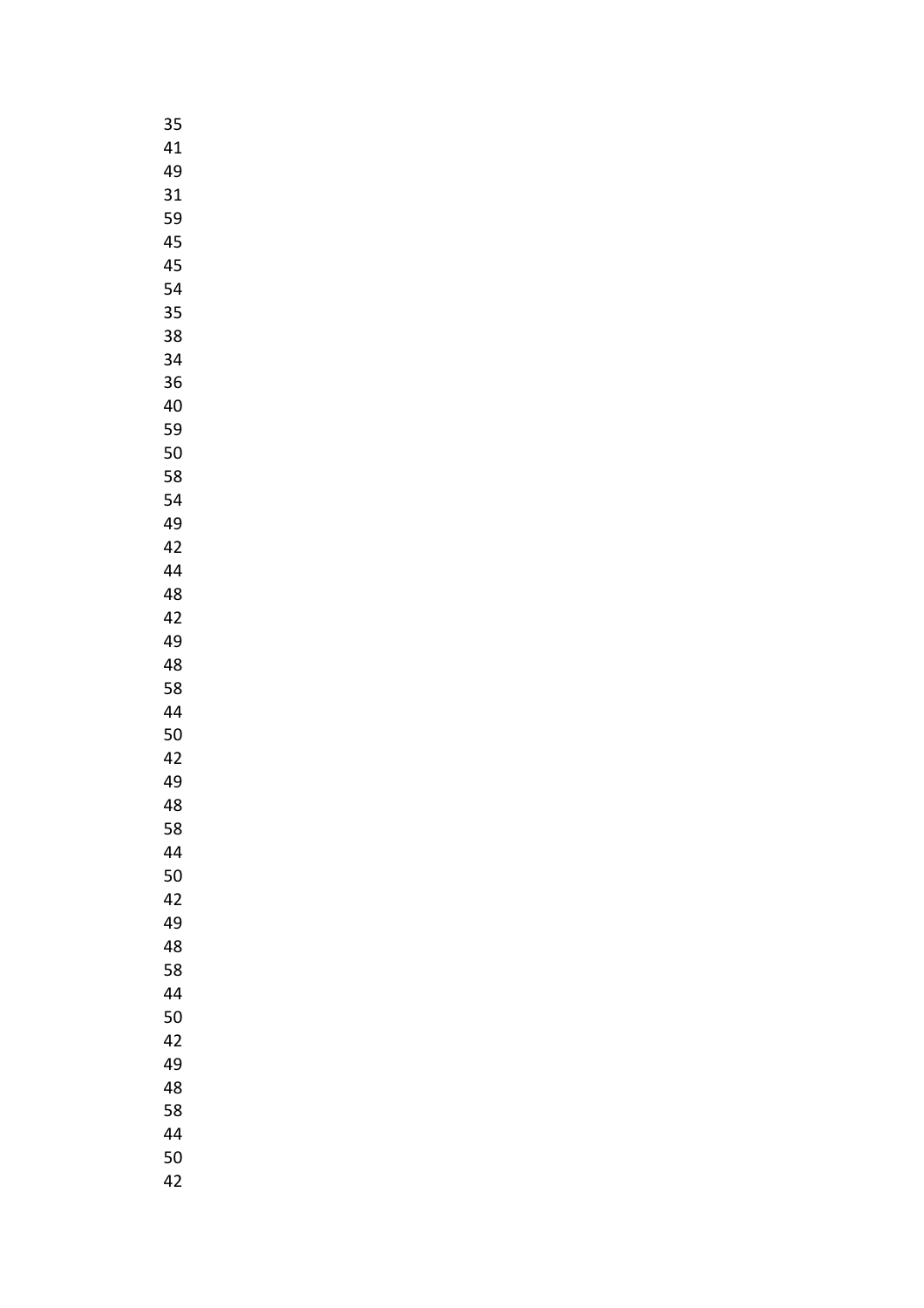| 49 |  |
|----|--|
| 48 |  |
| 58 |  |
| 44 |  |
| 50 |  |
| 58 |  |
| 50 |  |
| 42 |  |
| 49 |  |
| 48 |  |
| 58 |  |
| 44 |  |
| 50 |  |
| 58 |  |
| 42 |  |
| 49 |  |
| 48 |  |
| 44 |  |
| 42 |  |
| 49 |  |
| 48 |  |
| 50 |  |
| 58 |  |
| 42 |  |
| 44 |  |
| 49 |  |
| 48 |  |
| 44 |  |
| 42 |  |
| 49 |  |
| 48 |  |
| 50 |  |
| 58 |  |
| 44 |  |
| 50 |  |
| 58 |  |
| 42 |  |
| 44 |  |
| 49 |  |
| 48 |  |
| 44 |  |
| 42 |  |
| 49 |  |
| 48 |  |
| 50 |  |
| 58 |  |
|    |  |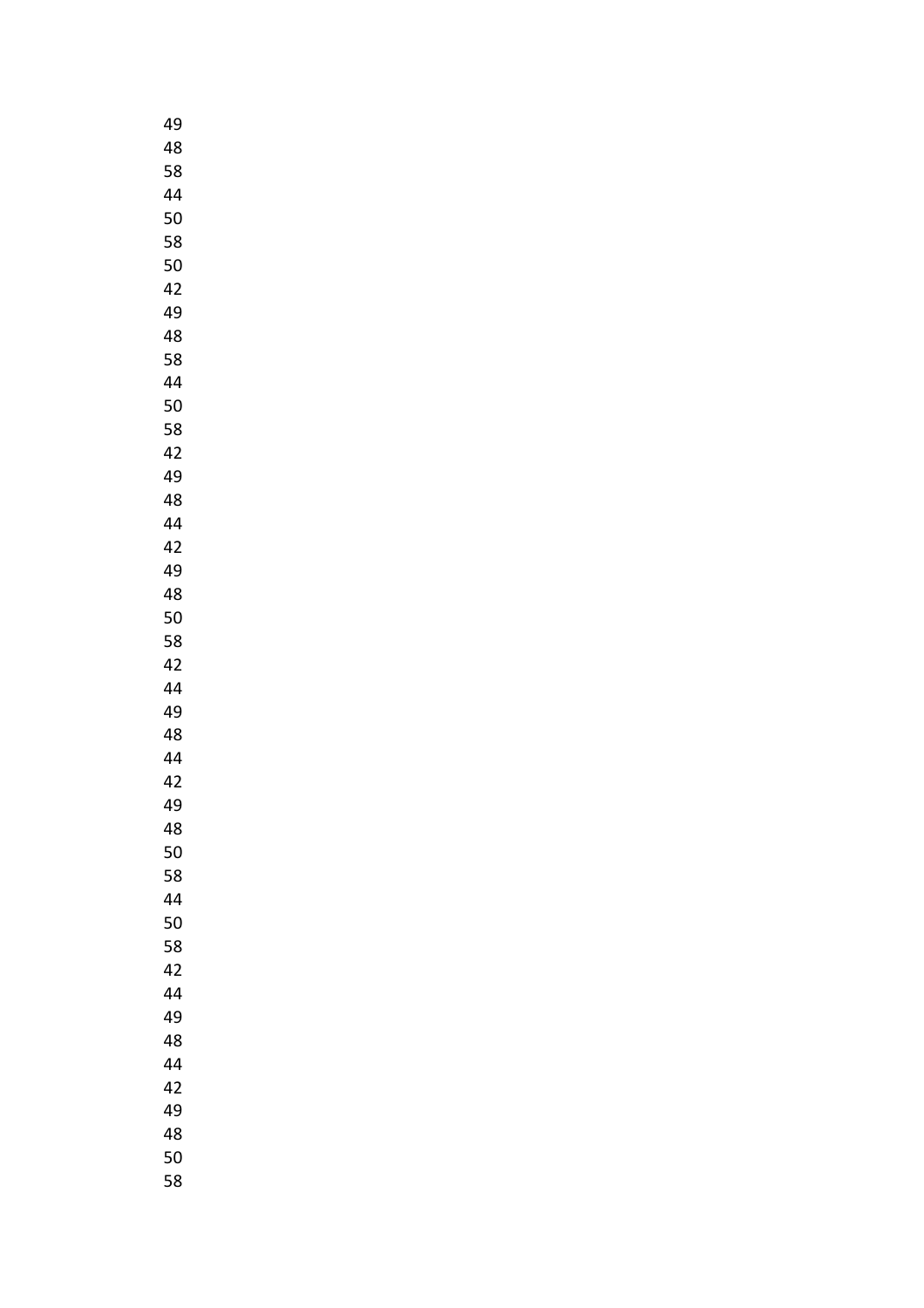| 44 |
|----|
| 50 |
| 58 |
| 42 |
| 44 |
| 49 |
| 48 |
| 44 |
| 42 |
|    |
| 49 |
| 48 |
| 50 |
| 58 |
| 50 |
| 59 |
| 42 |
| 49 |
| 48 |
| 50 |
| 58 |
| 50 |
| 59 |
| 50 |
| 59 |
| 32 |
| 34 |
| 39 |
|    |
| 28 |
| 44 |
| 32 |
| 39 |
| 34 |
| 32 |
| 39 |
| 34 |
| 44 |
| 28 |
| 39 |
| 44 |
| 32 |
| 44 |
| 32 |
| 39 |
| 34 |
| 32 |
|    |
| 39 |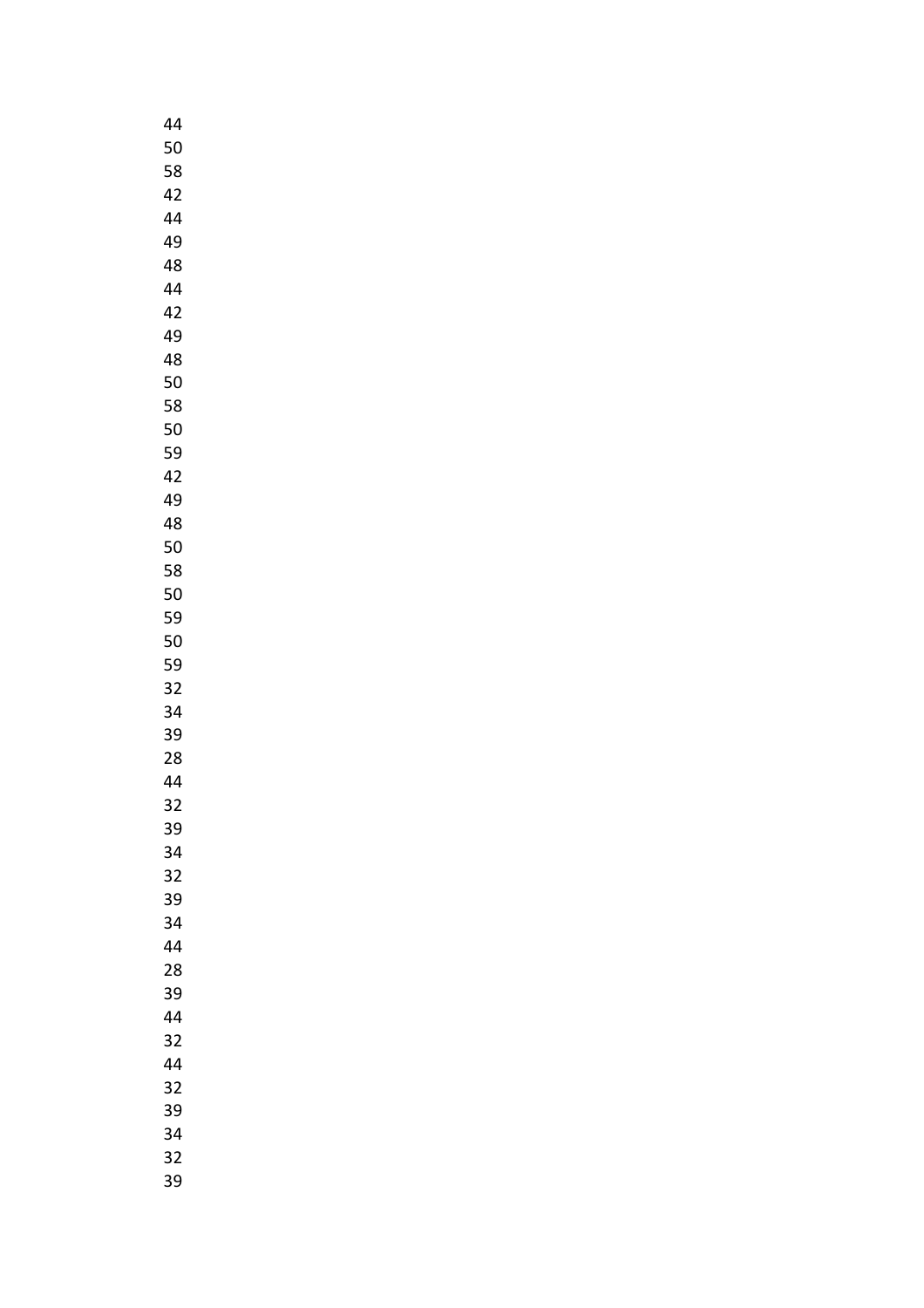| 34      |
|---------|
| 44      |
| 28      |
| 39      |
| 44      |
| 32      |
| 44      |
|         |
| 32      |
| 39      |
| 34      |
| 32      |
| 39      |
| 34      |
| 34      |
| 36      |
| 29      |
| 34      |
| 34      |
| 36      |
| 29      |
| 34      |
| 34      |
| 36      |
| 29      |
| 34      |
| 34      |
| 36      |
| 29      |
| 34      |
|         |
| 34<br>: |
| 36      |
| 29      |
| 34      |
| 34      |
| 36      |
| 29      |
| 34      |
| 34      |
| 36      |
| 29      |
| 34      |
| 34      |
| 36      |
| 29      |
| 34      |
| 34      |
|         |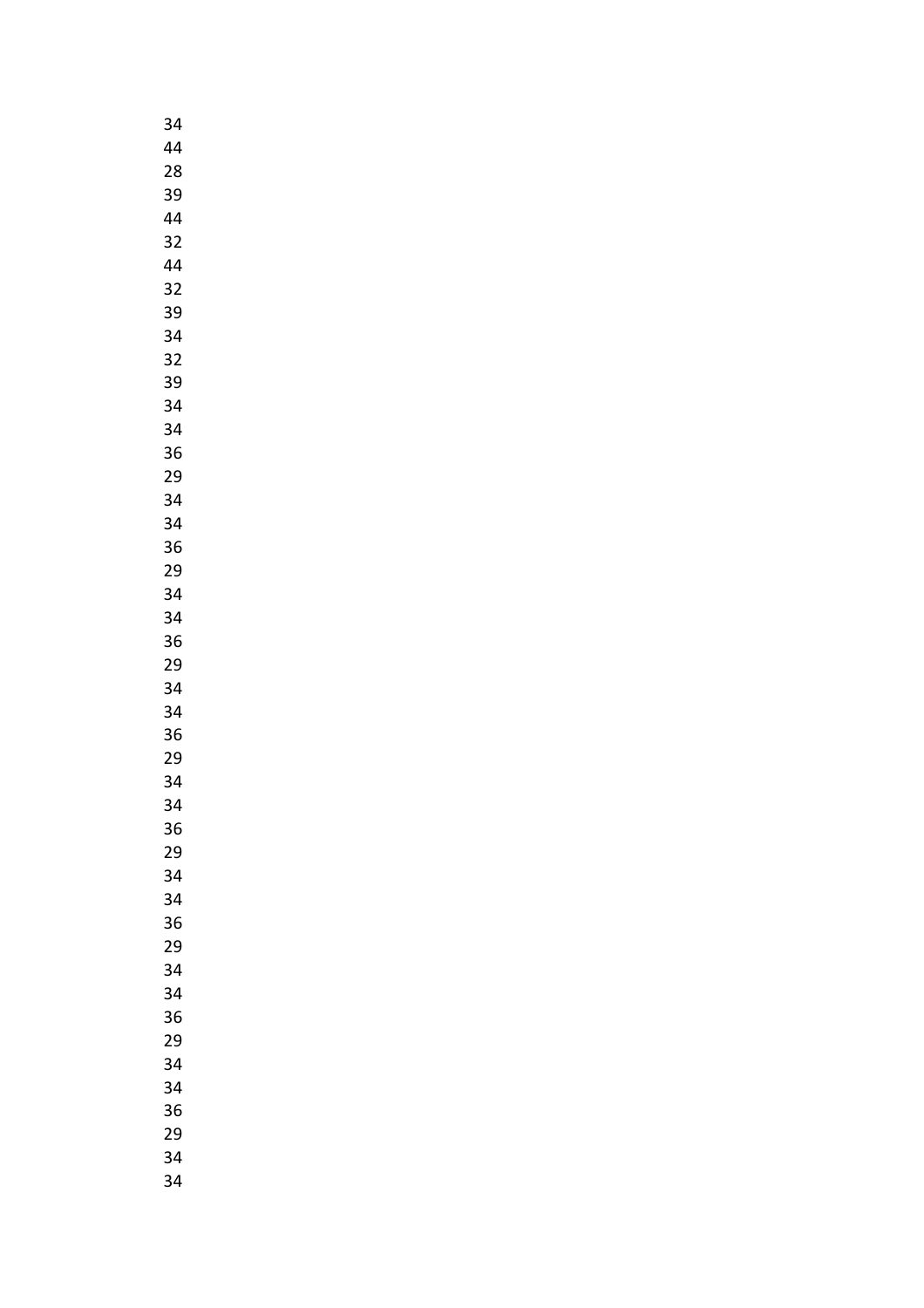| 36 |
|----|
| 29 |
| 34 |
| 34 |
| 36 |
| 29 |
| 34 |
| 34 |
| 36 |
| 29 |
|    |
| 54 |
| 40 |
| 28 |
| 50 |
| 38 |
| 36 |
| 38 |
| 40 |
| 32 |
| 54 |
| 54 |
| 54 |
| 54 |
| 54 |
| 54 |
| 40 |
| 40 |
| 40 |
| 40 |
| 40 |
| 40 |
| 38 |
|    |
| 38 |
| 54 |
| 38 |
| 38 |
| 38 |
| 54 |
| 50 |
| 54 |
| 54 |
| 50 |
| 54 |
| 50 |
| 40 |
| 54 |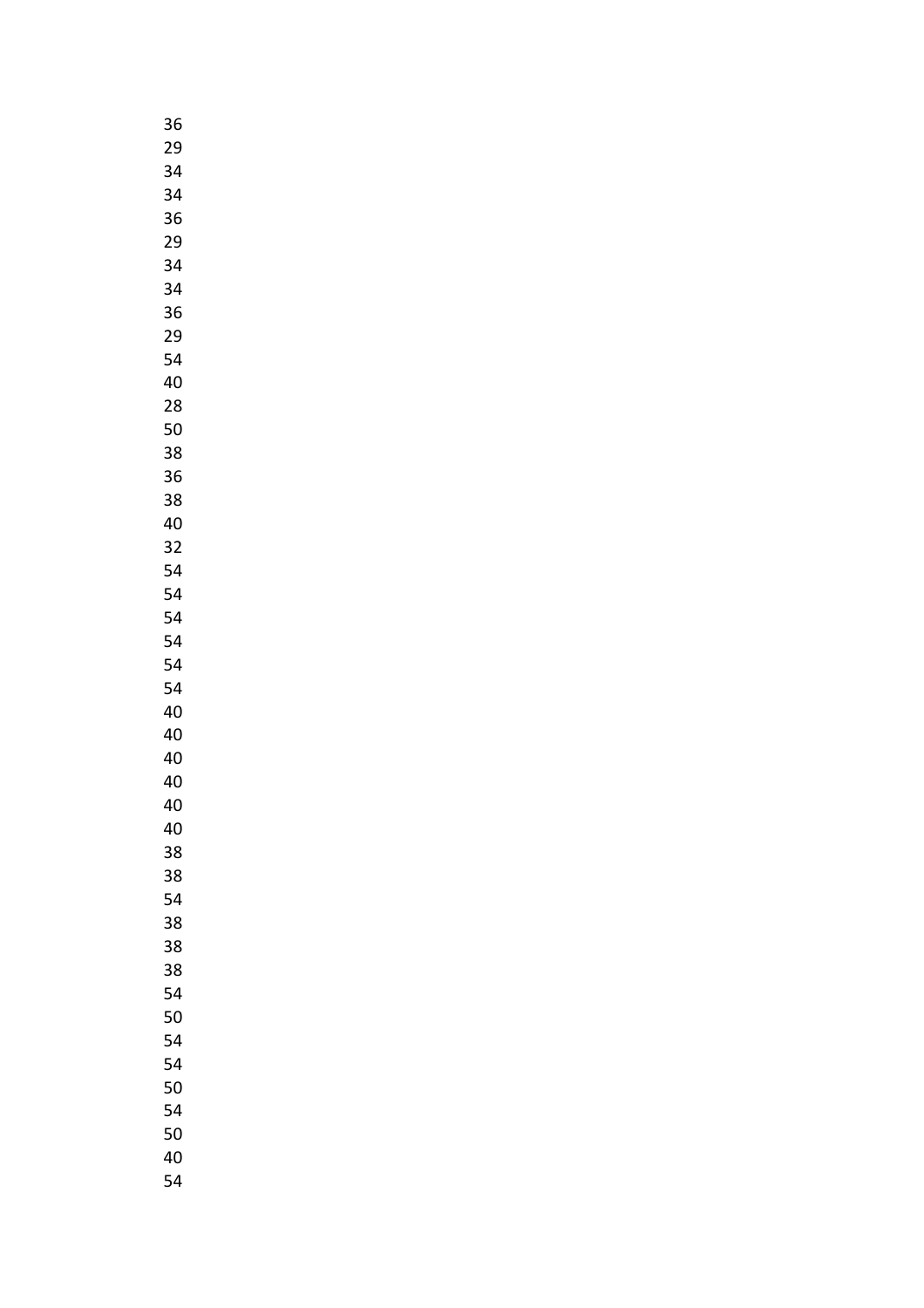| $\frac{1}{2}$<br>ľ |
|--------------------|
| 59                 |
| 35                 |
| 59                 |
| 59                 |
| 59                 |
| 59                 |
| 59                 |
| 59                 |
| 59                 |
| 59                 |
| 35                 |
|                    |
| 35<br>35           |
|                    |
| 35                 |
| 59                 |
| 35                 |
| 59                 |
| 59                 |
| 59                 |
| 59                 |
| 59                 |
| 59                 |
| 59<br>ŗ            |
| 59                 |
| 59                 |
| 59                 |
| 59                 |
| 59                 |
| 59                 |
| 59                 |
| 59                 |
| 59                 |
| 59                 |
| 59                 |
| 59                 |
| 59                 |
| 59                 |
| 65                 |
| 54                 |
| 44                 |
| 69                 |
| 41                 |
| 40                 |
| 47                 |
| 52                 |
|                    |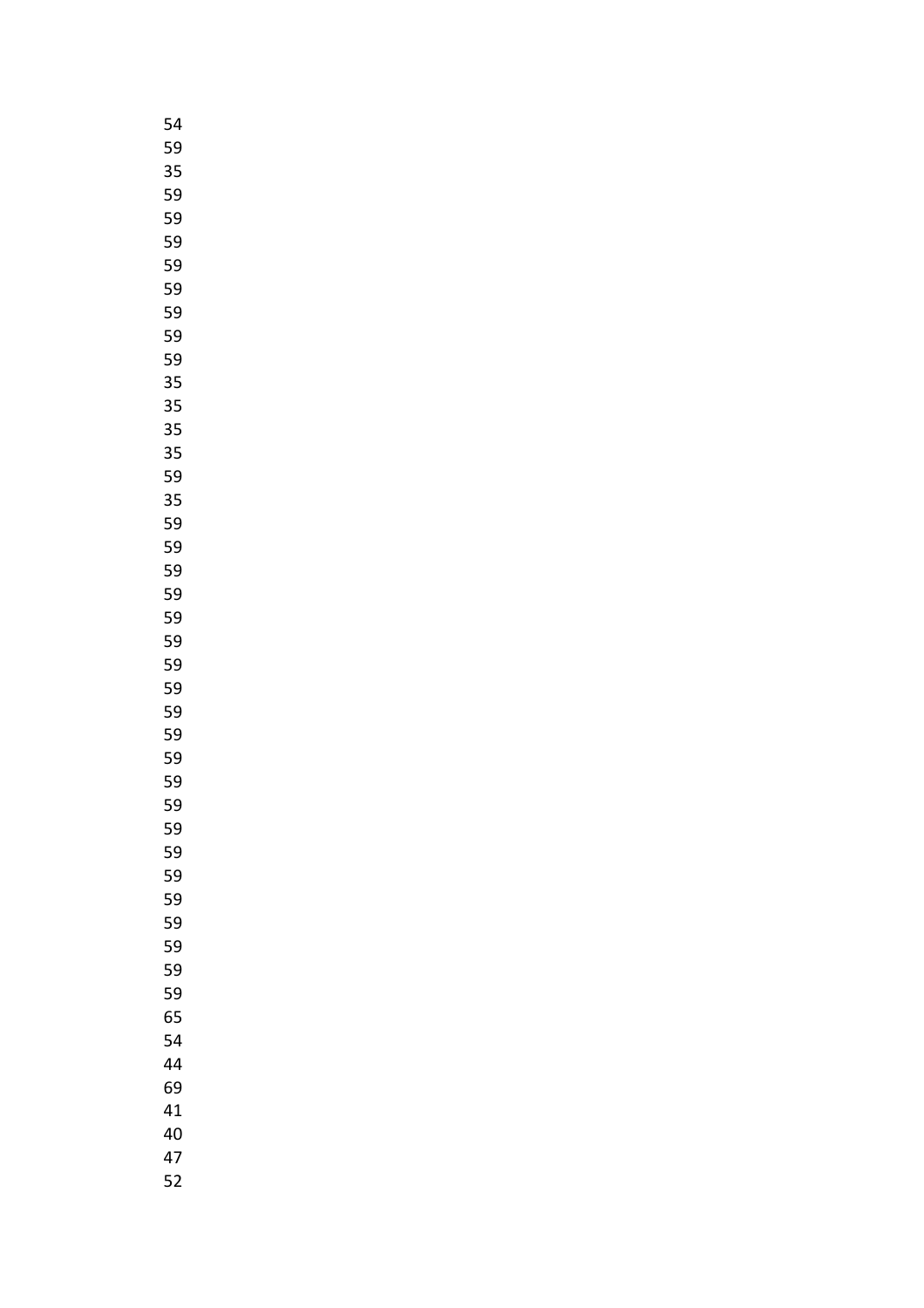| 33 |  |
|----|--|
| 43 |  |
| 45 |  |
| 53 |  |
| 22 |  |
| 52 |  |
| 49 |  |
| 31 |  |
|    |  |
| 38 |  |
| 44 |  |
| 43 |  |
| 66 |  |
| 43 |  |
| 37 |  |
| 43 |  |
| 53 |  |
| 44 |  |
| 29 |  |
| 54 |  |
| 46 |  |
| 45 |  |
| 45 |  |
| 52 |  |
| 28 |  |
| 52 |  |
| 31 |  |
| 69 |  |
| 69 |  |
|    |  |
| 66 |  |
| 31 |  |
| 38 |  |
| 44 |  |
| 53 |  |
| 53 |  |
| 45 |  |
| 45 |  |
| 48 |  |
| 45 |  |
| 44 |  |
| 44 |  |
| 47 |  |
| 47 |  |
| 47 |  |
| 43 |  |
| 47 |  |
| 52 |  |
|    |  |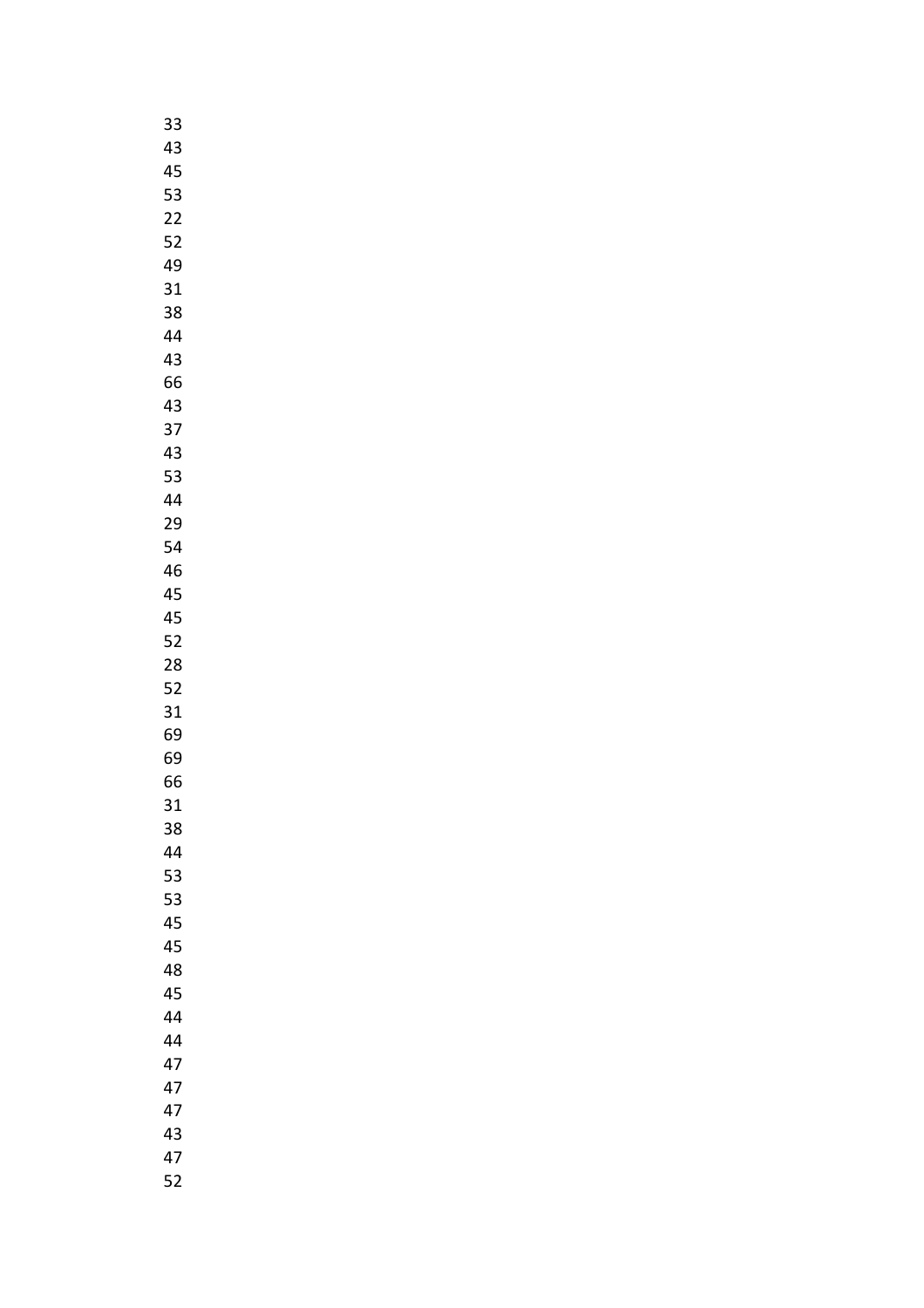| 43 |
|----|
| 43 |
| 52 |
| 62 |
| 49 |
| 49 |
| 43 |
|    |
| 45 |
| 42 |
| 22 |
| 38 |
| 46 |
| 45 |
| 45 |
| 53 |
| 53 |
| 37 |
| 37 |
| 37 |
| 44 |
| 52 |
| 54 |
| 37 |
|    |
| 54 |
| 54 |
| 54 |
| 54 |
| 52 |
| 28 |
| 49 |
| 43 |
| 43 |
| 43 |
| 33 |
| 65 |
| 41 |
| 33 |
| 33 |
| 49 |
|    |
| 43 |
| 43 |
| 43 |
| 43 |
| 41 |
| 41 |
| 41 |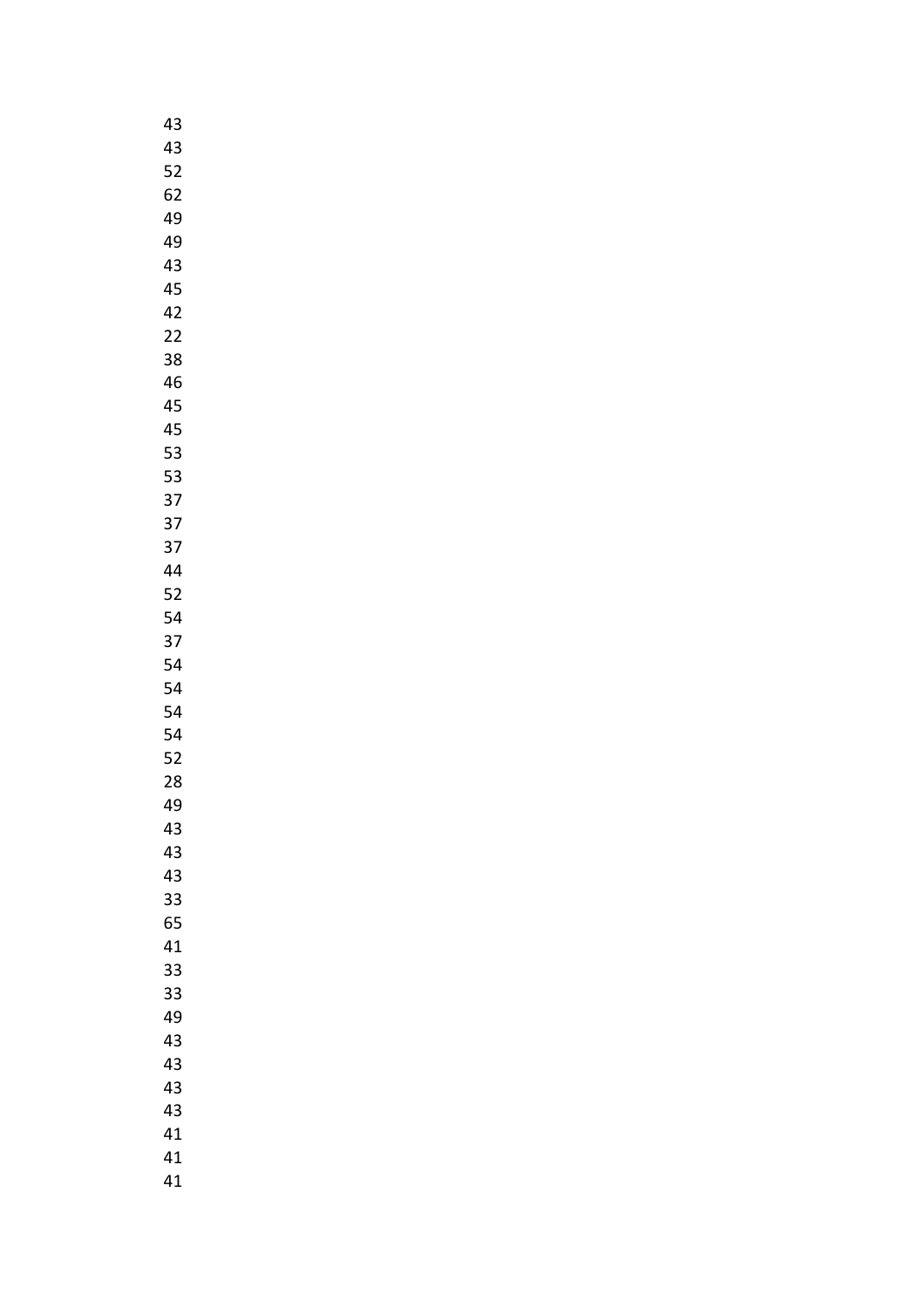| 43 |
|----|
| 43 |
| 48 |
| 48 |
| 46 |
| 31 |
| 31 |
| 42 |
|    |
| 44 |
| 40 |
| 40 |
| 52 |
| 52 |
| 46 |
| 22 |
| 22 |
| 22 |
| 46 |
| 46 |
| 28 |
| 28 |
| 28 |
| 28 |
| 29 |
| 52 |
| 52 |
|    |
| 29 |
| 29 |
| 52 |
| 54 |
| 31 |
| 31 |
| 28 |
| 28 |
| 31 |
| 53 |
| 31 |
| 33 |
| 38 |
| 53 |
| 29 |
| 31 |
| 45 |
| 24 |
| 65 |
|    |
| 40 |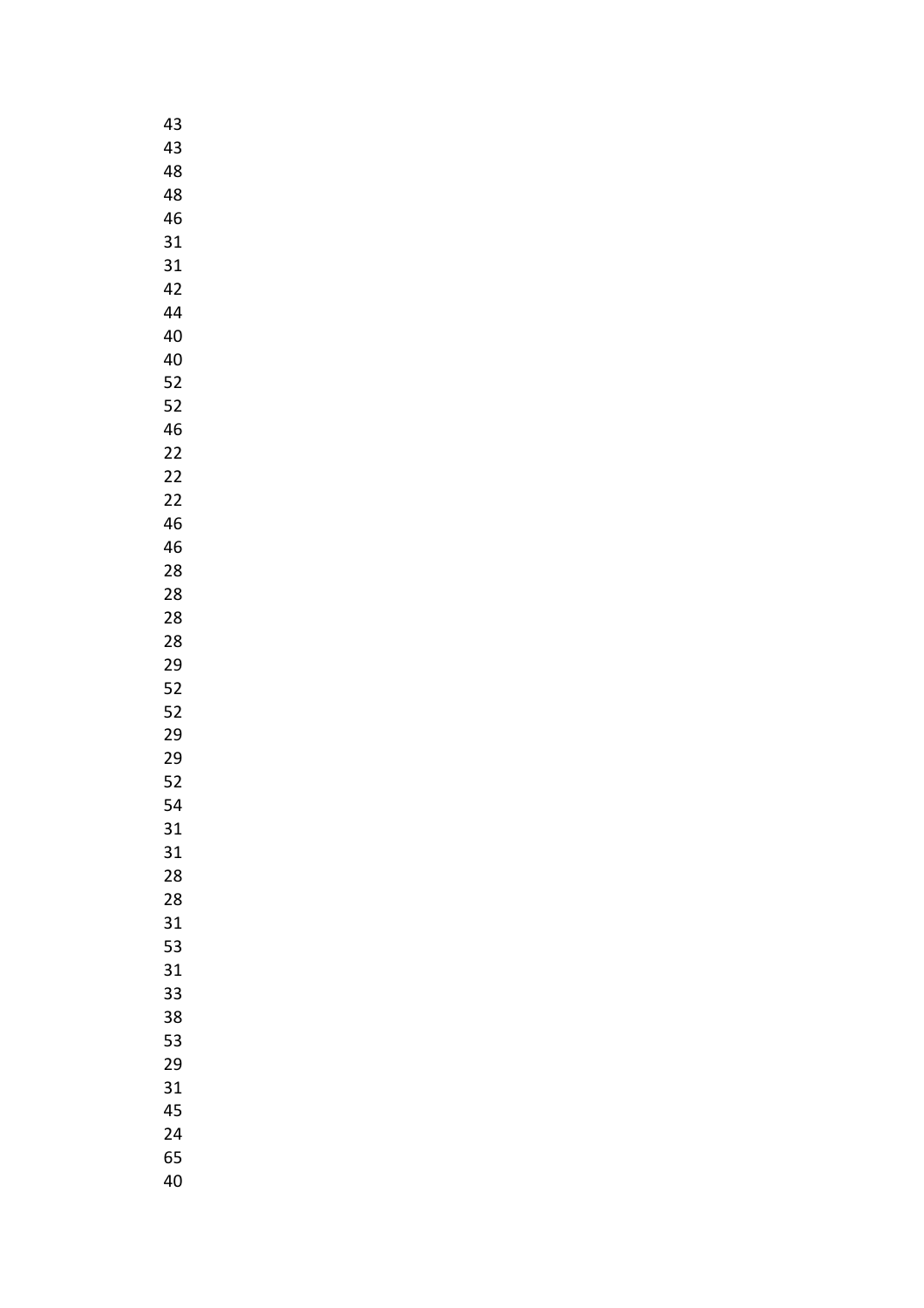| 52 |
|----|
| 29 |
| 29 |
| 43 |
| 43 |
| 44 |
| 44 |
| 44 |
| 69 |
| 69 |
| 66 |
|    |
| 33 |
| 43 |
| 47 |
| 52 |
| 45 |
| 52 |
| 66 |
| 65 |
| 43 |
| 52 |
| 44 |
| 24 |
| 54 |
| 24 |
| 54 |
| 39 |
| 54 |
| 24 |
| 39 |
| 24 |
| 54 |
| 54 |
| 24 |
| 39 |
| 24 |
| 54 |
|    |
| 54 |
| 24 |
| 39 |
| 24 |
| 54 |
| 54 |
| 54 |
| 24 |
| 39 |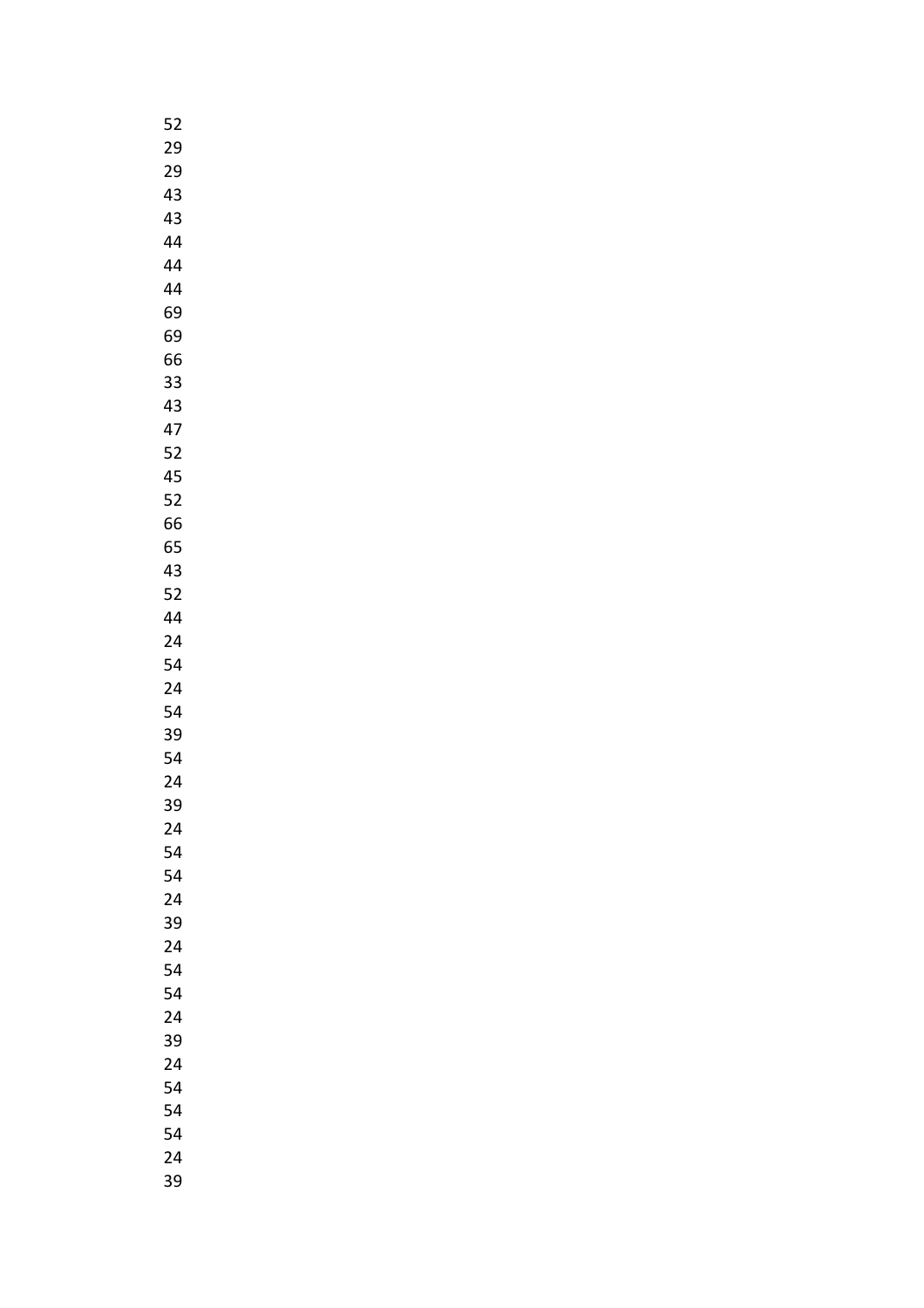| 24       |
|----------|
| 54       |
| 54       |
| 24       |
| 54       |
| 24       |
| 39       |
| 24       |
| 54       |
|          |
| 54       |
| 24       |
| 54       |
| 24       |
| 39       |
| 24       |
| 39       |
| 24       |
| 39       |
| 24       |
| 54       |
| 54       |
| 24       |
| 54       |
| 24       |
| 39       |
| 24       |
| 39       |
| 24       |
| 39       |
|          |
| 24<br>24 |
| 39       |
|          |
| 24       |
| 54       |
| 24       |
| 54       |
| 24       |
| 54       |
| 24       |
| 54       |
| 44       |
| 34       |
| 43       |
| 23       |
| 43       |
| 40       |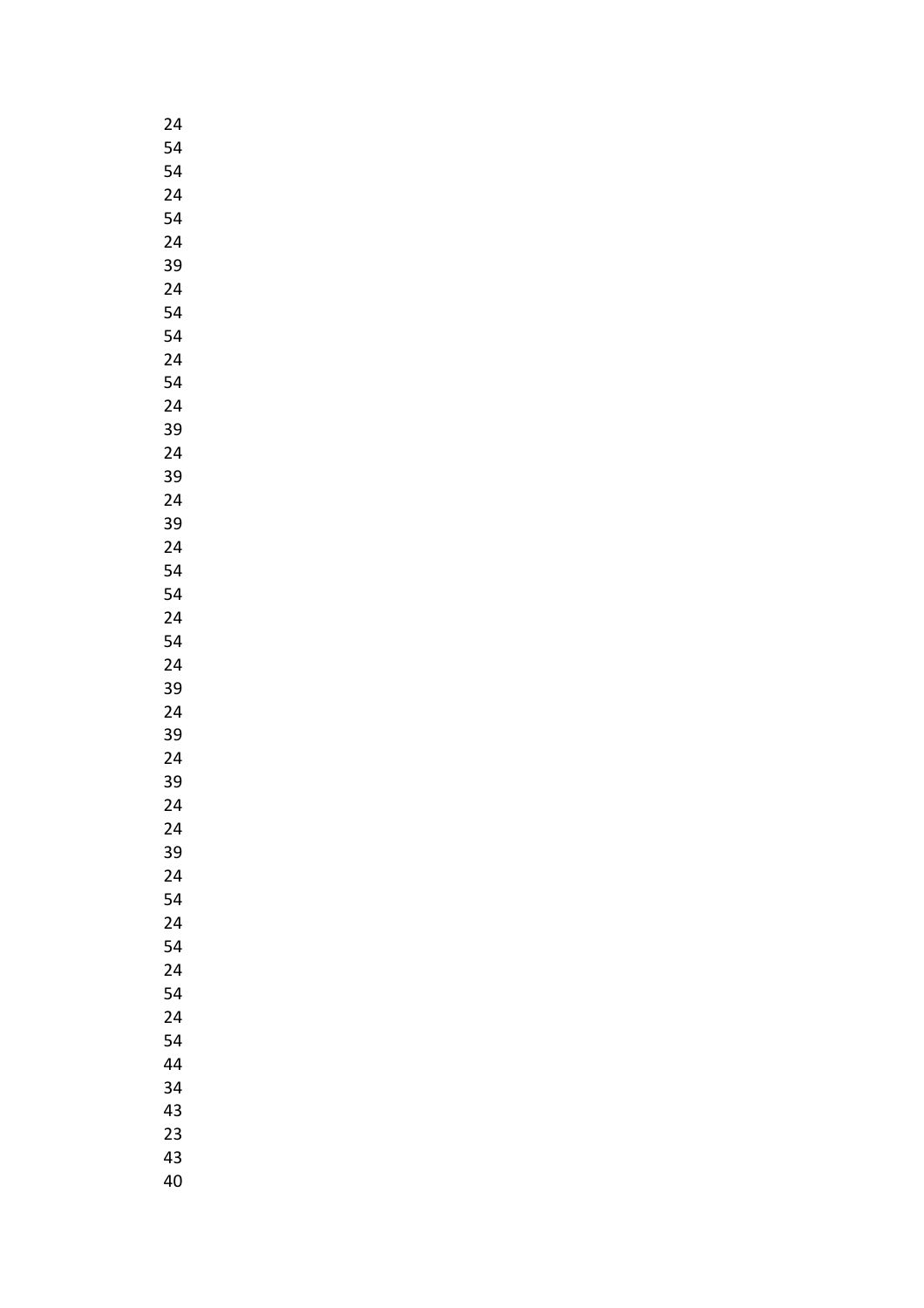| 38 |
|----|
| 50 |
| 25 |
| 25 |
| 31 |
|    |
| 45 |
| 35 |
| 35 |
| 42 |
| 44 |
| 43 |
| 74 |
| 21 |
| 37 |
| 23 |
| 44 |
|    |
| 74 |
| 43 |
| 44 |
| 37 |
| 43 |
| 37 |
| 21 |
| 74 |
| 37 |
| 23 |
| 37 |
| 37 |
|    |
| 21 |
| 23 |
| 44 |
| 74 |
| 43 |
| 37 |
| 34 |
| 21 |
| 39 |
| 32 |
| 39 |
|    |
| 41 |
| 25 |
| 39 |
| 32 |
| 39 |
| 39 |
| 25 |
|    |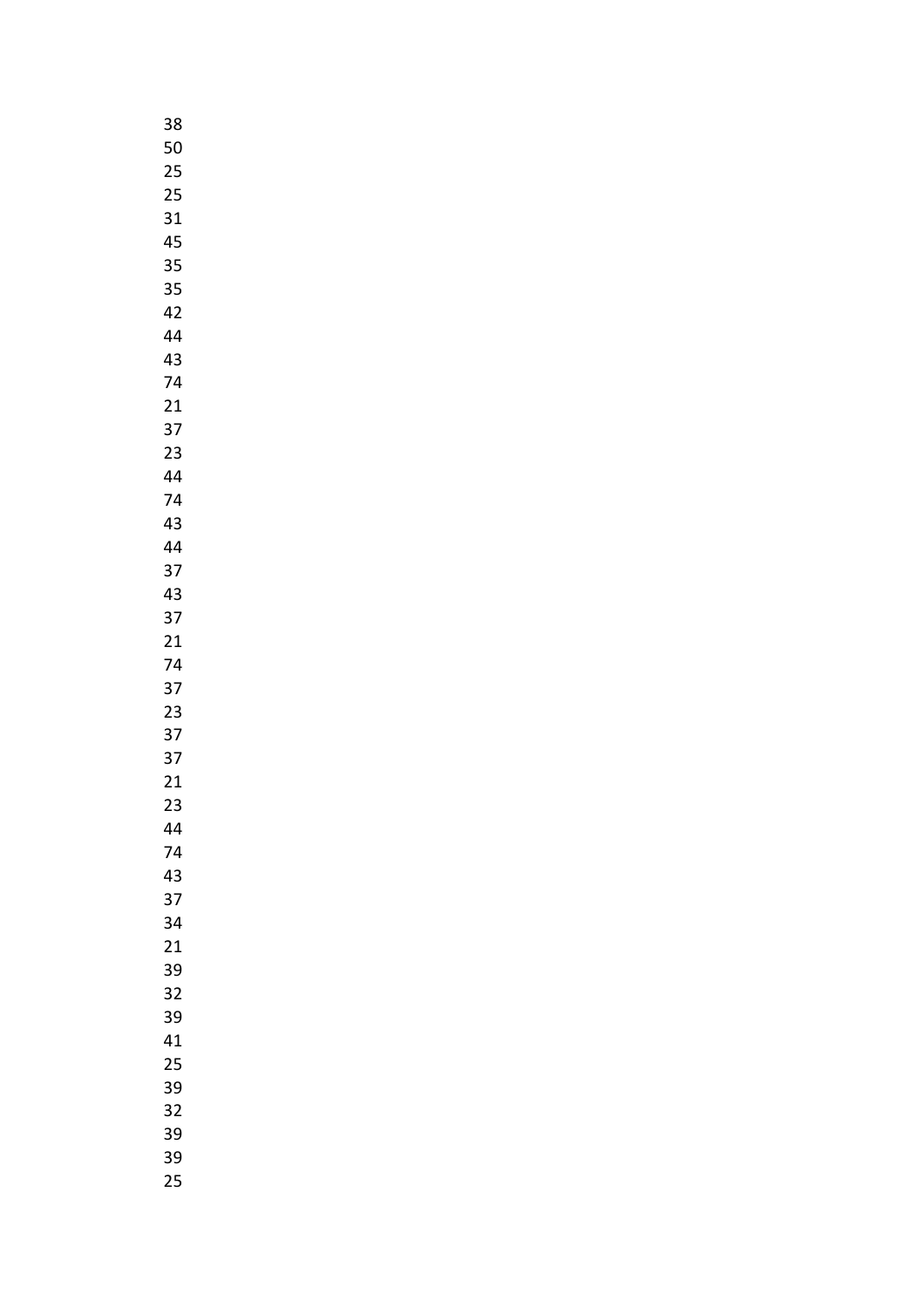| 39 |  |
|----|--|
| 39 |  |
| 40 |  |
| 40 |  |
| 41 |  |
|    |  |
| 25 |  |
| 39 |  |
| 32 |  |
| 39 |  |
| 39 |  |
| 25 |  |
| 40 |  |
| 32 |  |
| 39 |  |
| 39 |  |
| 25 |  |
|    |  |
| 40 |  |
| 39 |  |
| 39 |  |
| 50 |  |
| 56 |  |
| 50 |  |
| 48 |  |
| 29 |  |
| 27 |  |
| 27 |  |
| 56 |  |
|    |  |
| 56 |  |
| 30 |  |
| 43 |  |
| 36 |  |
| 38 |  |
| 33 |  |
| 37 |  |
| 30 |  |
| 43 |  |
| 33 |  |
| 43 |  |
| 30 |  |
|    |  |
| 33 |  |
| 43 |  |
| 30 |  |
| 36 |  |
| 38 |  |
| 37 |  |
| 38 |  |
|    |  |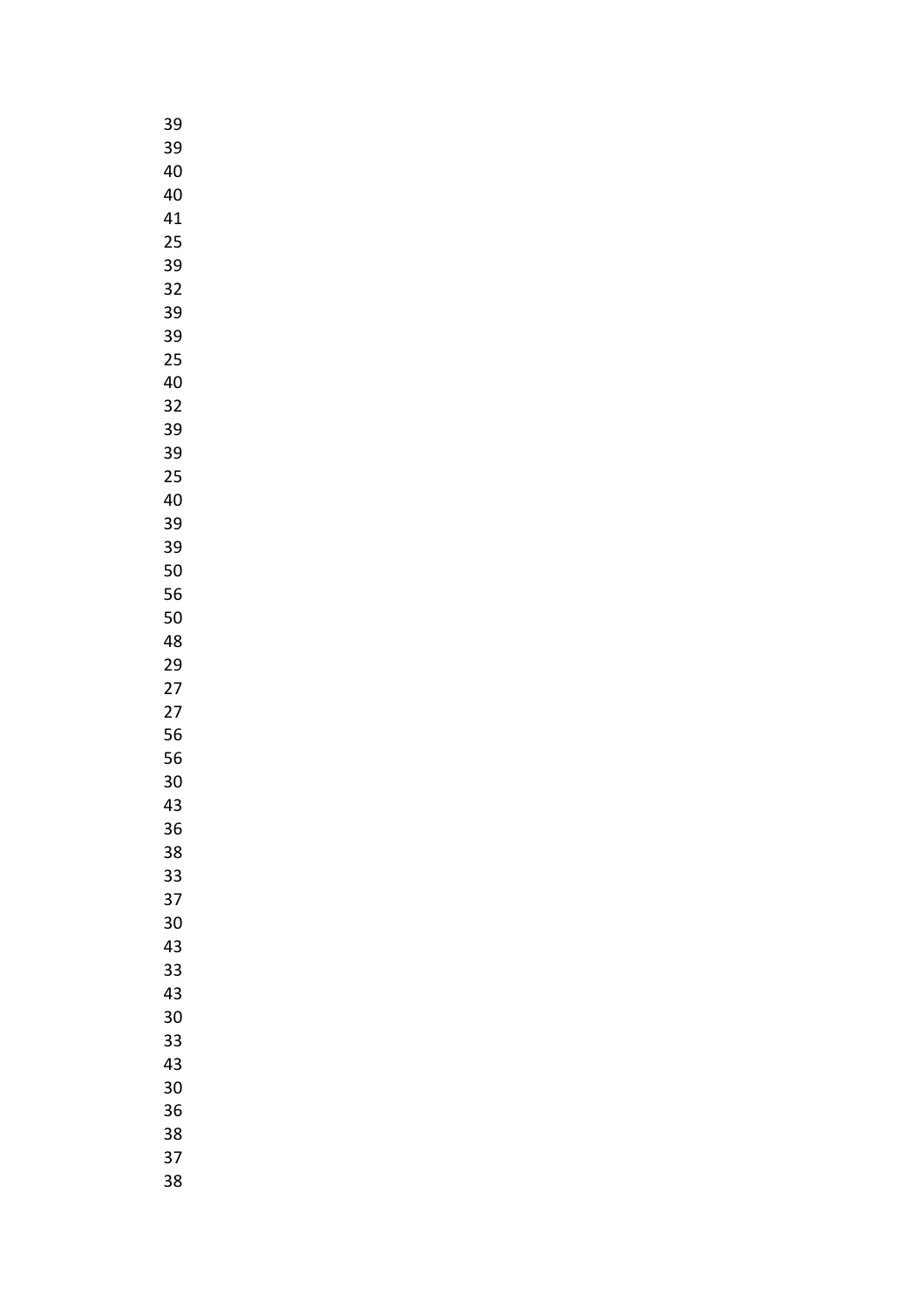| 36 |
|----|
| 37 |
| 37 |
| 49 |
| 32 |
| 40 |
| 49 |
|    |
| 32 |
| 40 |
| 32 |
| 40 |
| 32 |
| 49 |
| 32 |
| 40 |
| 49 |
| 40 |
| 49 |
| 32 |
| 40 |
| 32 |
| 40 |
| 32 |
| 49 |
| 40 |
|    |
| 49 |
| 49 |
| 25 |
| 34 |
| 27 |
| 33 |
| 47 |
| 26 |
| 50 |
| 25 |
| 25 |
| 32 |
| 32 |
| 34 |
| 34 |
| 25 |
| 33 |
| 26 |
| 47 |
| 34 |
| 33 |
|    |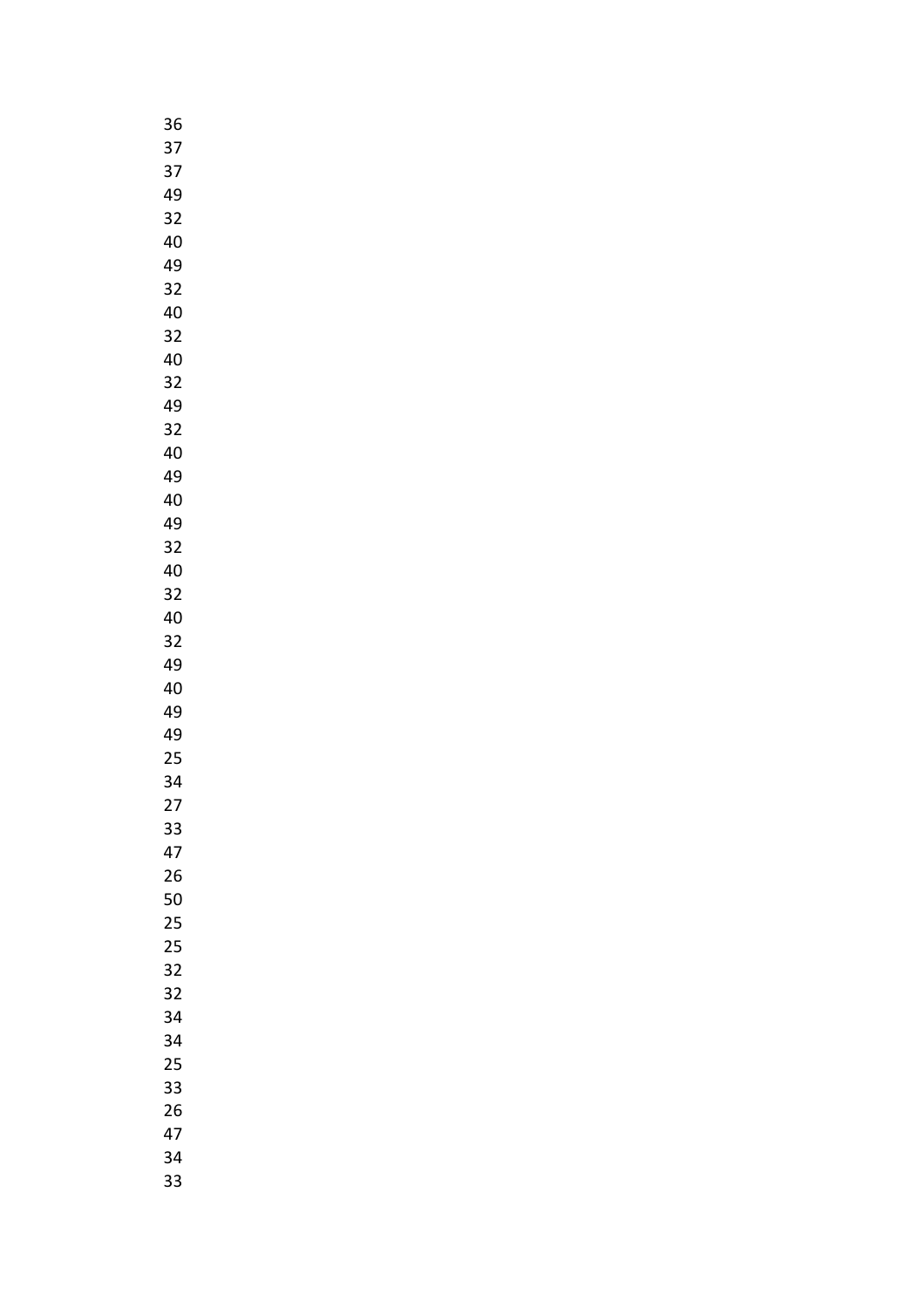| 25 |  |
|----|--|
| 25 |  |
| 47 |  |
| 33 |  |
| 32 |  |
| 50 |  |
| 27 |  |
| 25 |  |
|    |  |
| 25 |  |
| 32 |  |
| 25 |  |
| 45 |  |
| 35 |  |
| 31 |  |
| 31 |  |
| 42 |  |
| 34 |  |
| 36 |  |
| 35 |  |
| 34 |  |
| 46 |  |
| 39 |  |
| 37 |  |
| 34 |  |
| 51 |  |
| 39 |  |
|    |  |
| 39 |  |
| 39 |  |
| 31 |  |
| 36 |  |
| 42 |  |
| 45 |  |
| 34 |  |
| 35 |  |
| 30 |  |
| 30 |  |
| 30 |  |
| 28 |  |
| 31 |  |
| 31 |  |
| 32 |  |
| 36 |  |
| 35 |  |
| 42 |  |
| 45 |  |
| 34 |  |
|    |  |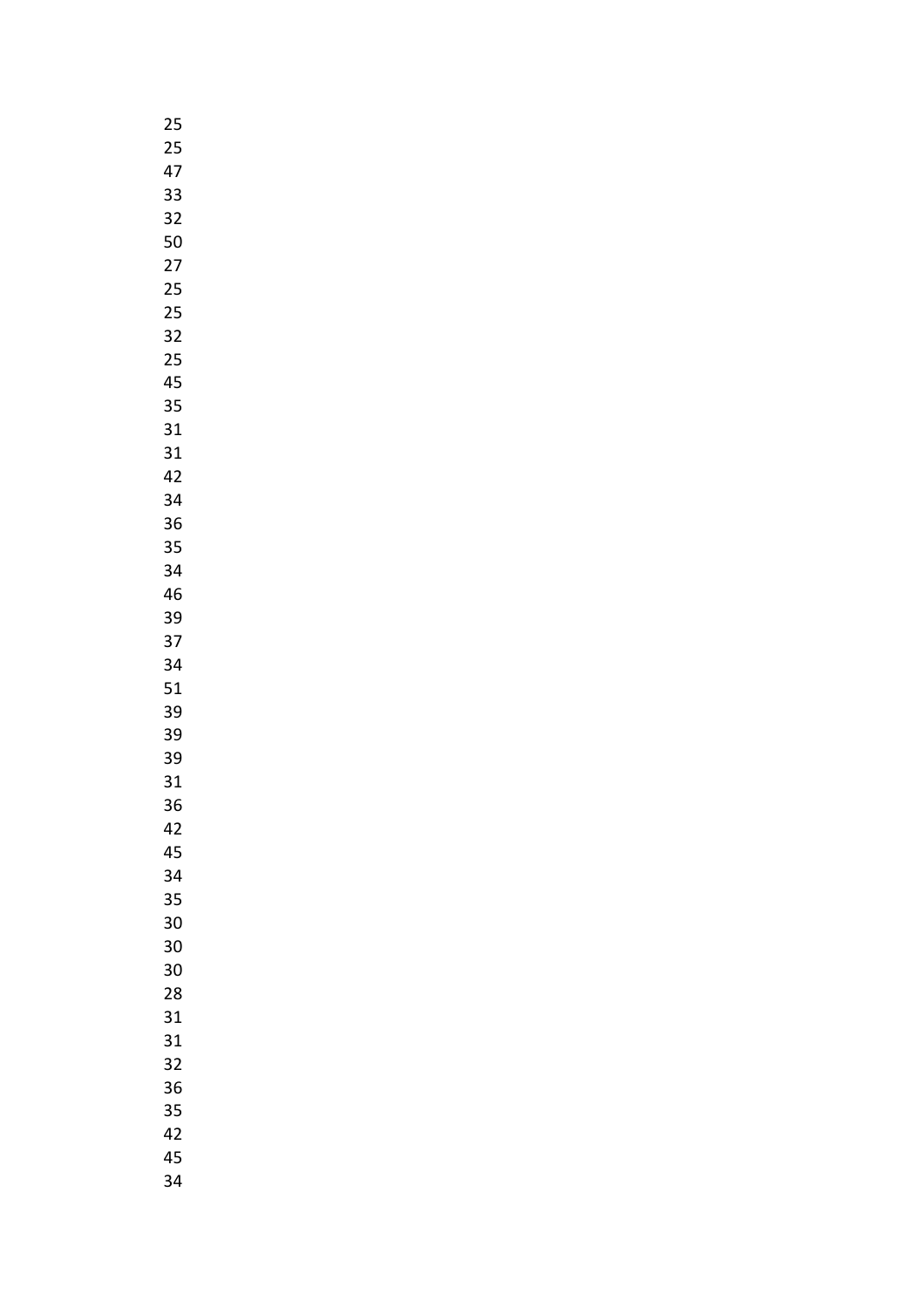| 35 |
|----|
| 35 |
| 58 |
| 47 |
| 54 |
| 63 |
| 58 |
| 58 |
| 54 |
|    |
| 58 |
| 54 |
| 63 |
| 58 |
| 47 |
| 47 |
| 58 |
| 61 |
| 52 |
| 67 |
| 50 |
| 39 |
| 35 |
| 54 |
| 54 |
| 39 |
| 27 |
| 62 |
| 43 |
| 54 |
|    |
| 55 |
| 39 |
| 62 |
| 32 |
| 43 |
| 48 |
| 61 |
| 52 |
| 67 |
| 50 |
| 39 |
| 35 |
| 54 |
| 54 |
| 39 |
| 27 |
|    |
| 62 |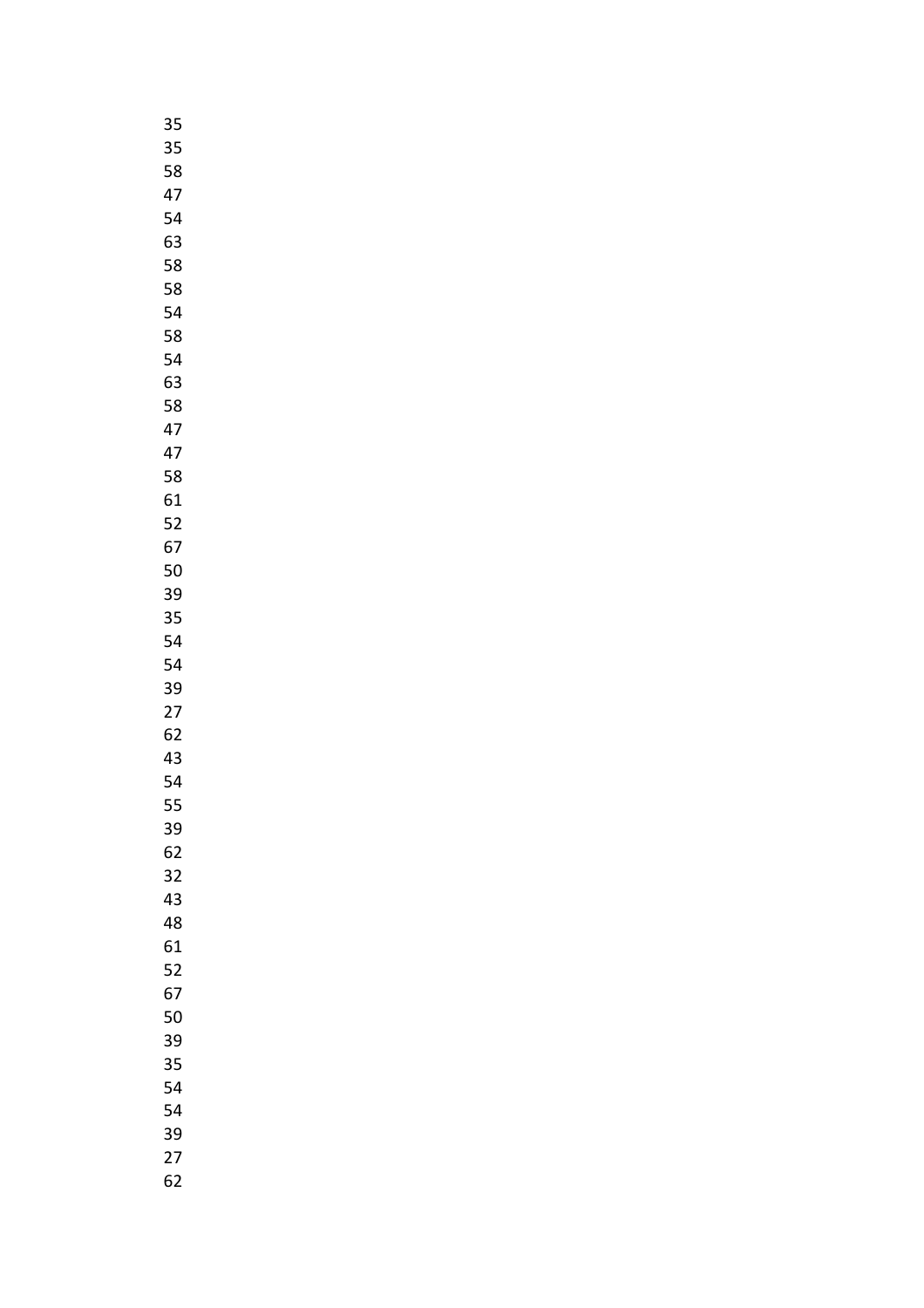| 43 |
|----|
| 54 |
| 55 |
| 39 |
| 67 |
| 67 |
| 62 |
| 62 |
| 43 |
| 43 |
| 39 |
|    |
| 52 |
| 52 |
| 67 |
| 54 |
| 54 |
| 54 |
| 54 |
| 39 |
| 61 |
| 27 |
| 27 |
| 61 |
| 50 |
| 50 |
| 54 |
| 39 |
| 39 |
| 32 |
| 56 |
| 52 |
|    |
|    |
| 56 |
| 56 |
| 52 |
| 52 |
| 53 |
| 53 |
| 53 |
| 53 |
| 32 |
| 32 |
| 32 |
| 56 |
| 56 |
| 52 |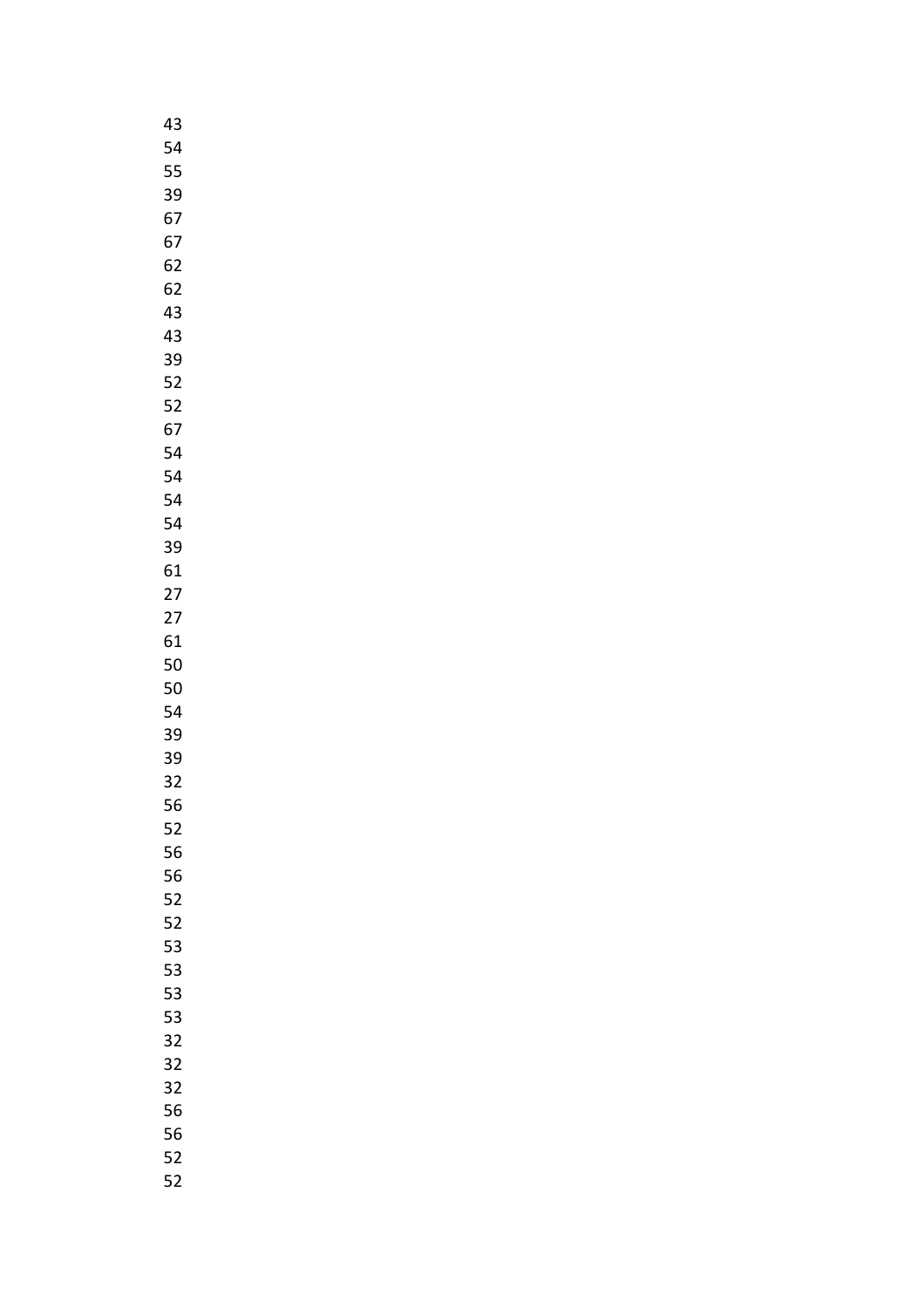| 53 |
|----|
| 53 |
| 53 |
| 53 |
| 32 |
| 53 |
|    |
| 29 |
| 42 |
| 33 |
| 48 |
| 27 |
| 30 |
| 53 |
| 53 |
| 53 |
| 53 |
| 29 |
| 53 |
| 42 |
| 42 |
| 35 |
| 53 |
| 48 |
|    |
| 27 |
| 29 |
| 29 |
| 29 |
| 29 |
| 30 |
| 59 |
| 32 |
| 62 |
| 55 |
| 51 |
| 30 |
| 57 |
| 42 |
| 51 |
| 39 |
| 37 |
| 51 |
| 55 |
| 66 |
|    |
| 44 |
| 59 |
| 59 |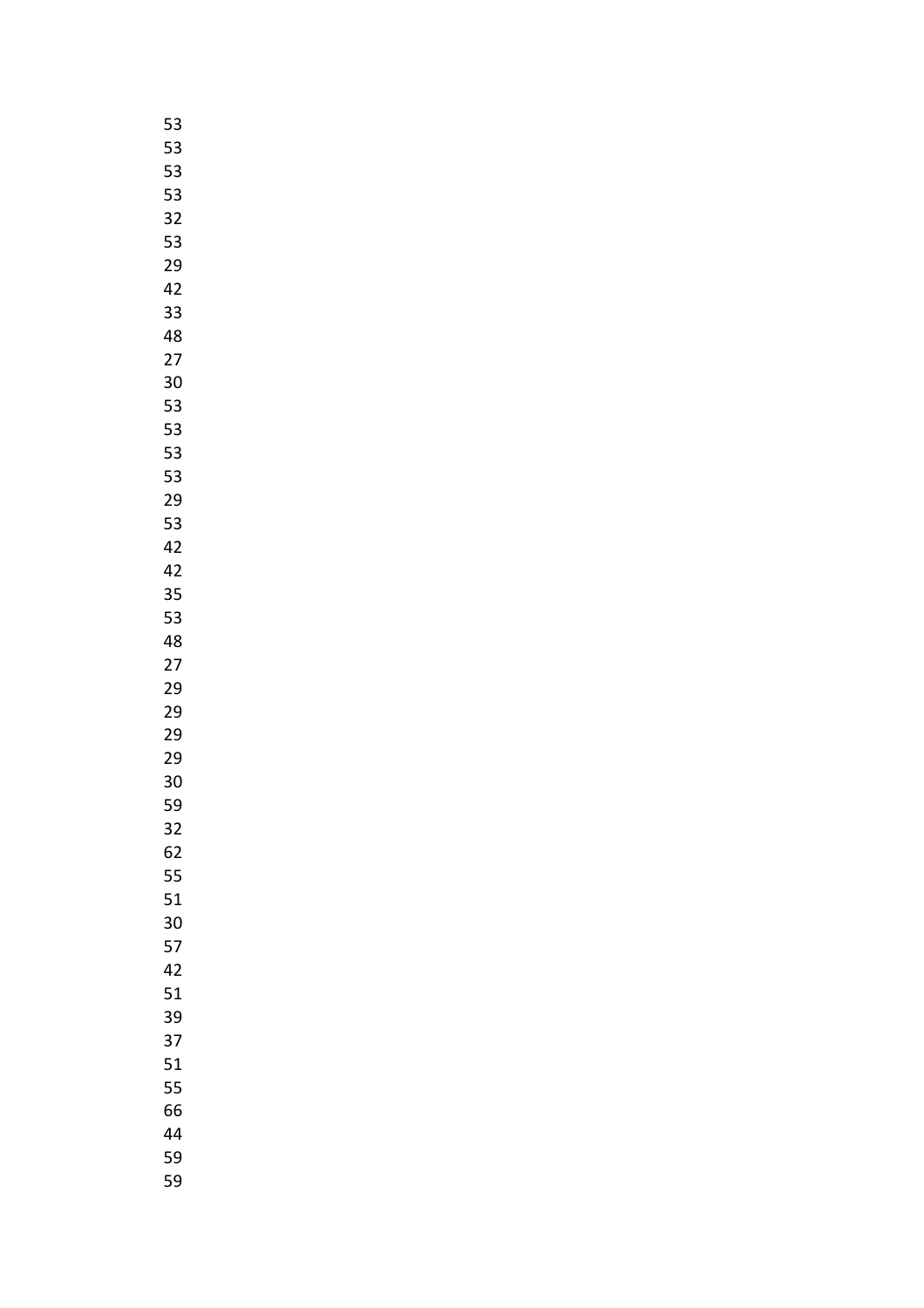| 45 |
|----|
| 33 |
| 32 |
| 32 |
| 58 |
| 59 |
| 27 |
|    |
| 45 |
| 64 |
| 24 |
| 33 |
| 30 |
| 46 |
| 35 |
| 62 |
| 43 |
| 62 |
| 52 |
| 48 |
| 48 |
| 43 |
| 58 |
| 62 |
| 45 |
|    |
| 48 |
| 52 |
| 48 |
| 58 |
| 52 |
| 44 |
| 43 |
| 58 |
| 62 |
| 45 |
| 48 |
| 52 |
| 48 |
| 45 |
| 48 |
| 52 |
| 48 |
| 49 |
| 52 |
| 48 |
| 25 |
| 43 |
|    |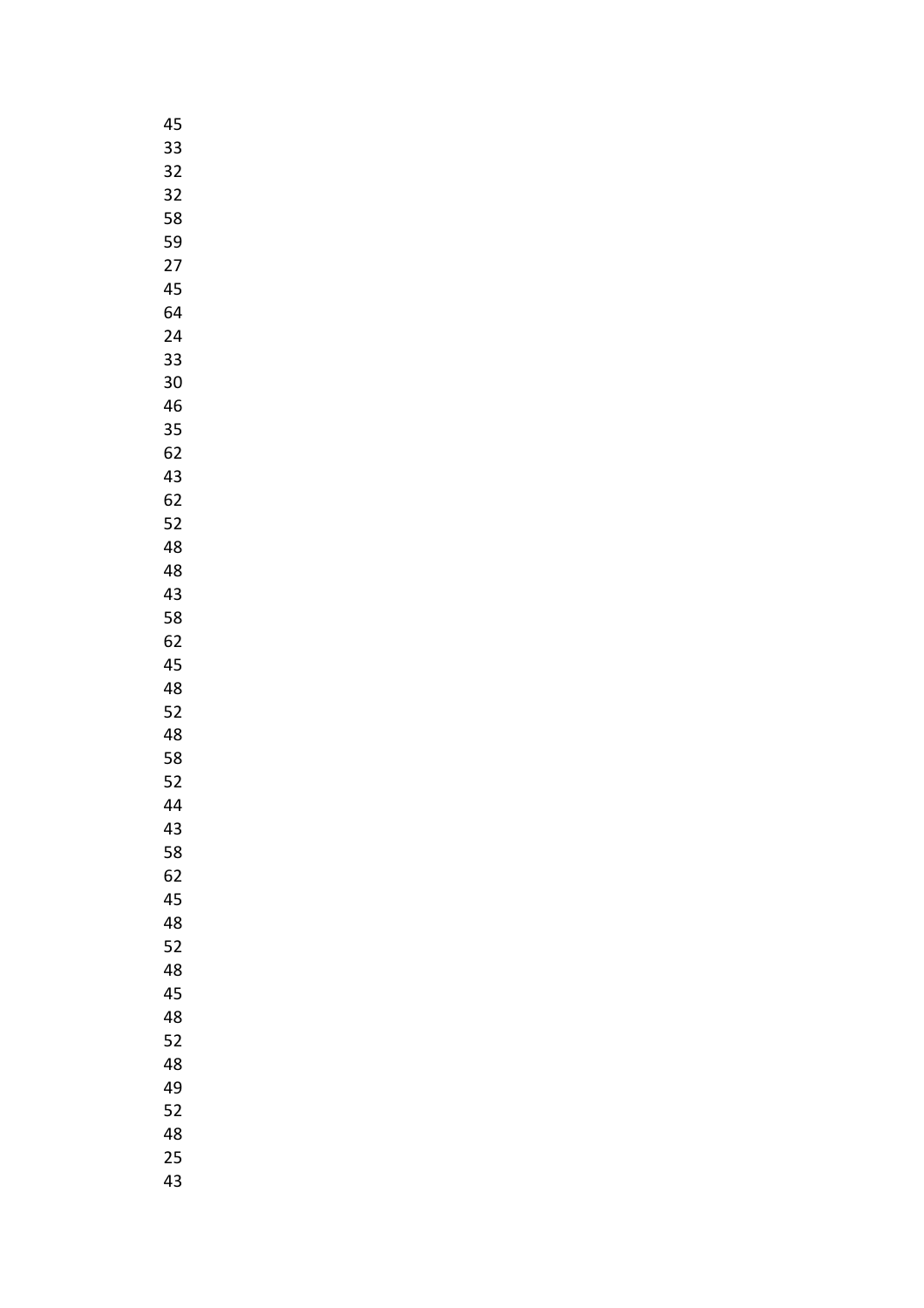| 58 |
|----|
| 62 |
| 45 |
| 48 |
| 52 |
| 48 |
|    |
| 25 |
| 62 |
| 44 |
| 43 |
| 58 |
| 51 |
| 57 |
| 43 |
| 58 |
| 31 |
| 45 |
| 46 |
| 53 |
| 39 |
|    |
| 35 |
| 51 |
| 42 |
| 44 |
| 37 |
| 58 |
| 52 |
| 34 |
| 40 |
| 46 |
| 52 |
| 60 |
| 62 |
| 30 |
|    |
| 40 |
| 57 |
| 53 |
| 62 |
| 43 |
| 39 |
| 53 |
| 59 |
| 41 |
| 22 |
| 44 |
| 33 |
|    |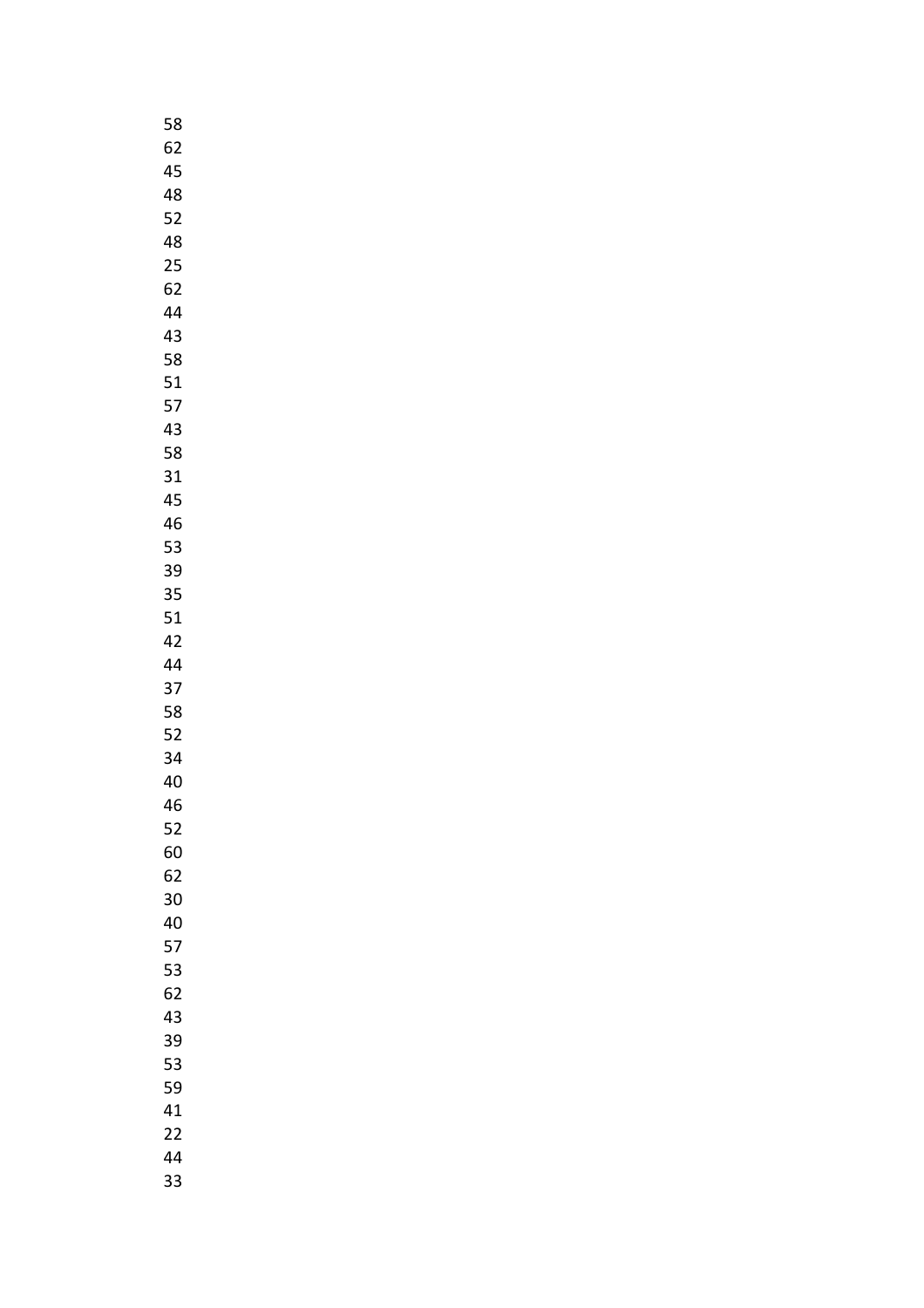| 43 |
|----|
| 26 |
| 49 |
| 39 |
| 71 |
| 28 |
| 35 |
| 35 |
|    |
| 28 |
| 35 |
| 28 |
| 35 |
| 28 |
| 35 |
| 28 |
| 35 |
| 28 |
| 35 |
| 28 |
| 35 |
| 28 |
| 35 |
| 28 |
| 35 |
| 28 |
| 35 |
|    |
| 28 |
| 61 |
| 60 |
| 51 |
| 46 |
| 45 |
| 34 |
| 61 |
| 60 |
| 46 |
| 61 |
| 38 |
| 60 |
| 61 |
| 39 |
| 49 |
| 61 |
| 63 |
| 56 |
| 61 |
|    |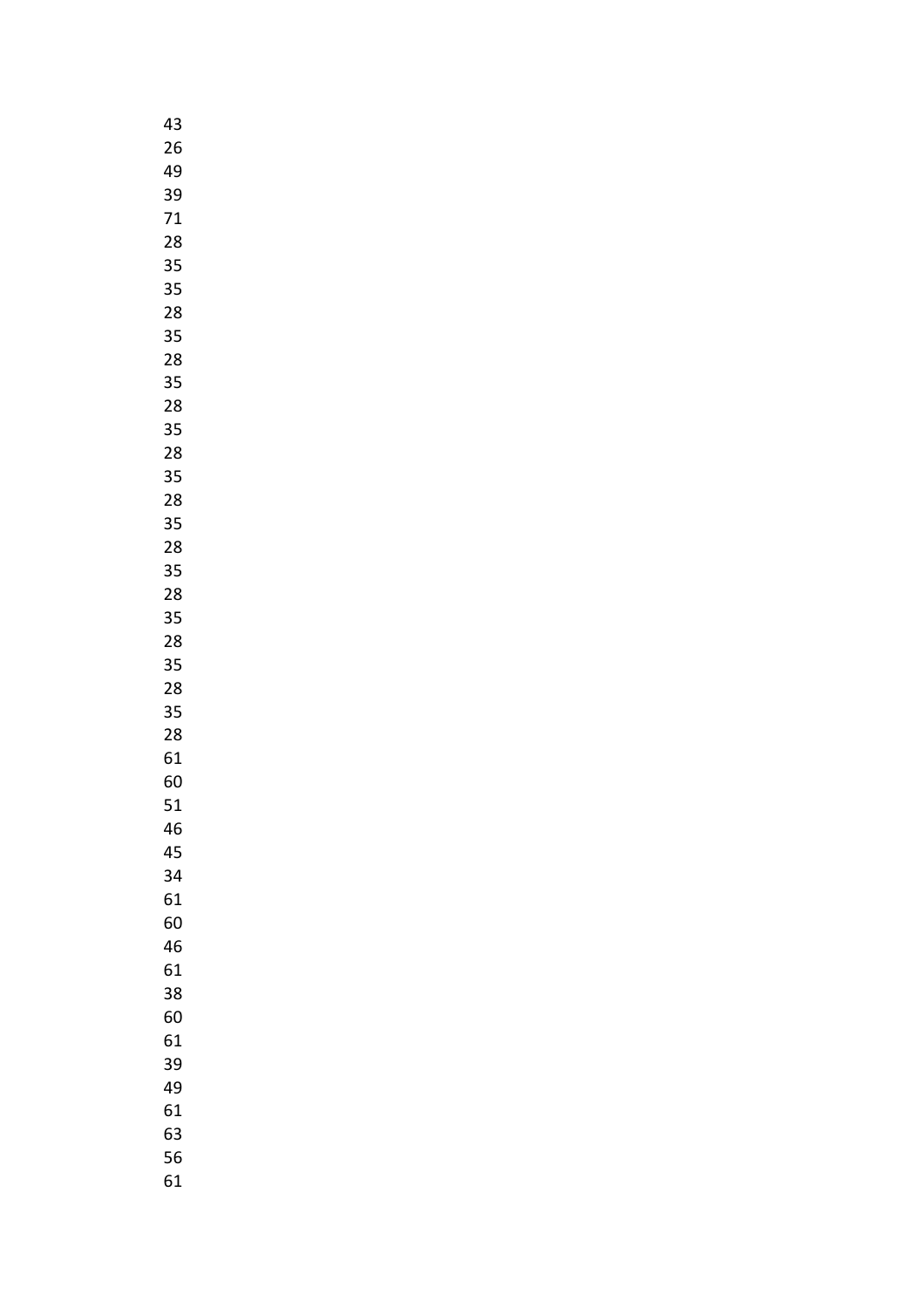| 63 |
|----|
| 61 |
| 34 |
| 47 |
| 56 |
| 56 |
| 47 |
| 51 |
|    |
| 42 |
| 61 |
| 40 |
| 38 |
| 38 |
| 42 |
| 42 |
| 42 |
| 51 |
| 38 |
| 42 |
| 42 |
| 42 |
| 38 |
| 38 |
| 38 |
| 61 |
| 61 |
| 61 |
|    |
| 61 |
| 61 |
| 51 |
| 51 |
| 51 |
| 40 |
| 40 |
| 40 |
| 40 |
| 40 |
| 40 |
| 35 |
| 32 |
| 35 |
| 32 |
| 32 |
| 35 |
| 32 |
| 35 |
|    |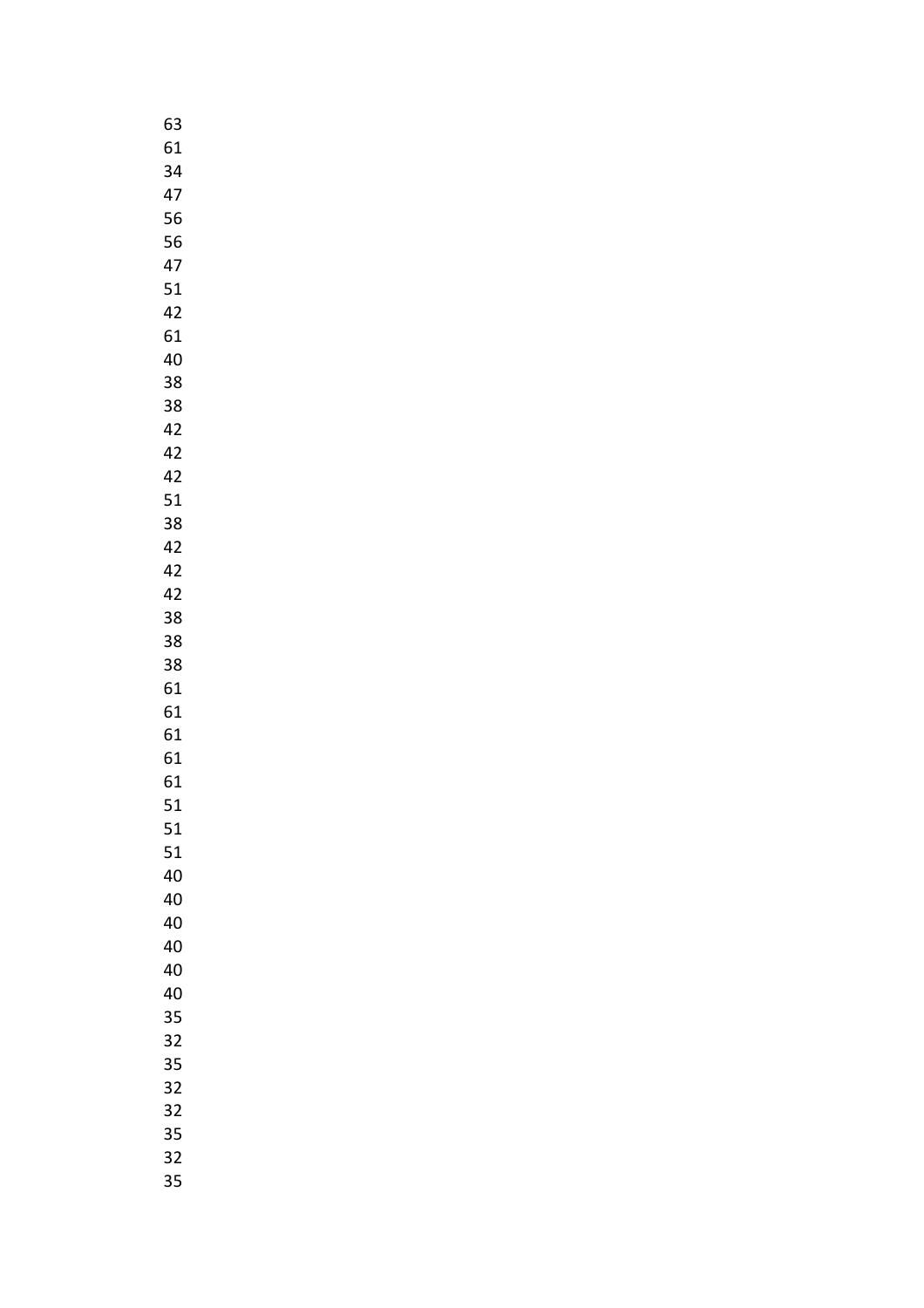| 3!<br>5         |
|-----------------|
| 32              |
| 32              |
| 35              |
| 32              |
| 35              |
| $\overline{32}$ |
| 35              |
| 35              |
| 35              |
| 32              |
| 32              |
| 32              |
| 32              |
| 35              |
|                 |
| 32              |
| 35              |
| 35              |
| 32              |
| 35              |
| 32              |
| 35              |
| 55              |
| 28              |
| 28              |
| 55              |
| 28              |
| 55              |
| 28              |
| 55              |
| 28              |
| 55              |
| 28              |
| 55              |
| 28              |
| 55              |
| 28              |
| 55              |
| 28              |
| 55              |
| 28              |
| 55              |
| 28              |
| 55              |
| 28              |
| 55              |
|                 |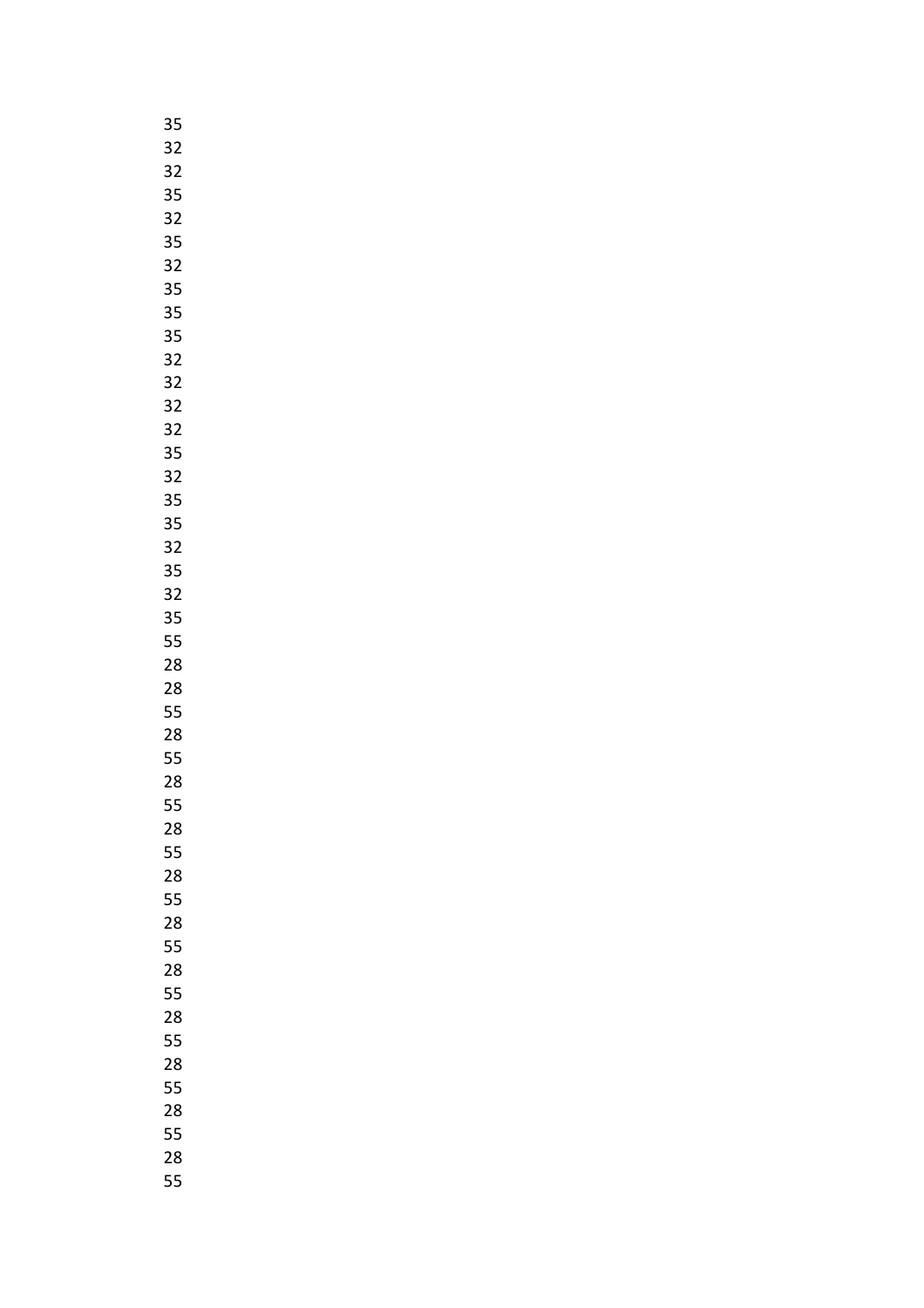| 28 |
|----|
| 55 |
| 28 |
| 55 |
| 28 |
| 55 |
| 28 |
| 55 |
| 55 |
| 28 |
| 29 |
| 36 |
| 48 |
| 48 |
| 48 |
| 48 |
| 36 |
| 48 |
| 29 |
| 29 |
| 29 |
| 36 |
| 48 |
| 29 |
| 36 |
| 48 |
| 29 |
| 36 |
| 48 |
| 29 |
| 36 |
| 48 |
| 29 |
| 36 |
| 48 |
| 29 |
| 36 |
| 48 |
| 29 |
| 36 |
| 48 |
| 29 |
| 48 |
| 29 |
| 34 |
| 26 |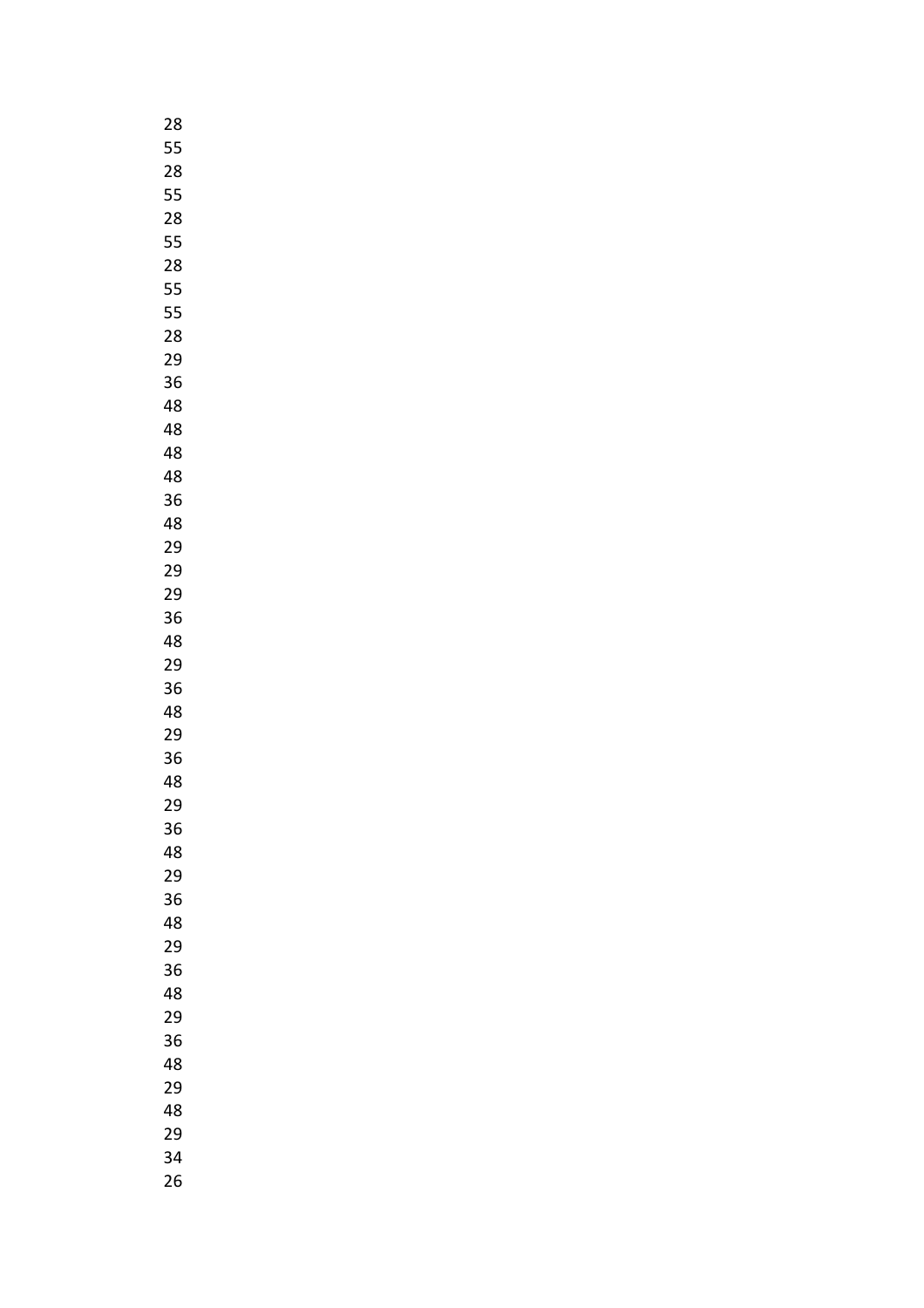| 34 |
|----|
| 26 |
| 34 |
| 34 |
| 34 |
| 34 |
| 39 |
|    |
| 34 |
| 59 |
| 40 |
| 34 |
| 59 |
| 40 |
| 34 |
| 59 |
| 40 |
| 34 |
| 59 |
| 40 |
| 34 |
| 59 |
| 40 |
|    |
| 34 |
| 59 |
| 40 |
| 34 |
| 59 |
| 40 |
| 34 |
| 59 |
| 40 |
| 34 |
| 59 |
| 40 |
| 34 |
| 59 |
| 40 |
| 34 |
| 59 |
|    |
| 40 |
| 34 |
| 59 |
| 40 |
| 34 |
| 59 |
| 40 |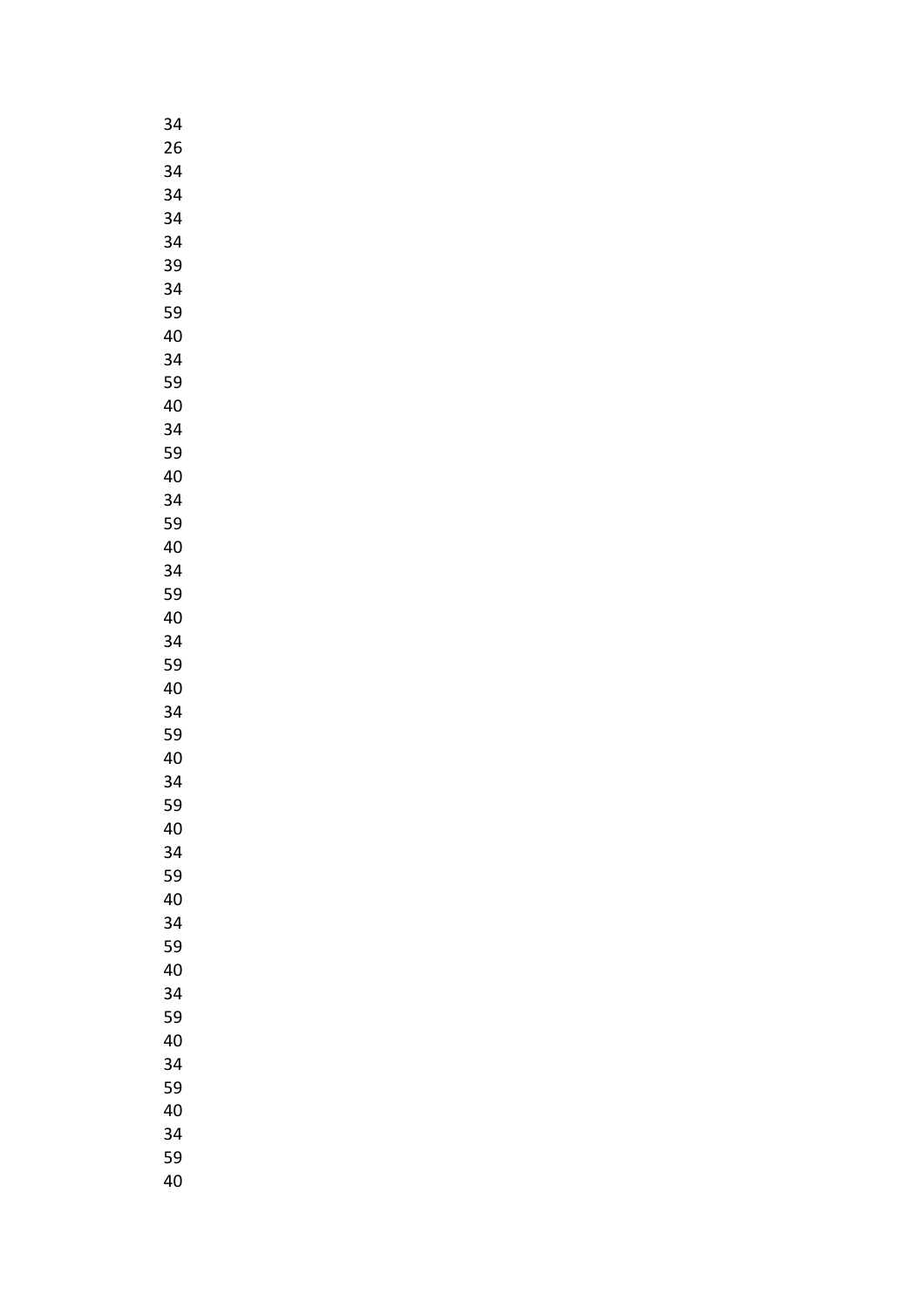| 34 |  |
|----|--|
| 59 |  |
| 33 |  |
| 37 |  |
| 37 |  |
| 32 |  |
| 41 |  |
|    |  |
| 26 |  |
| 38 |  |
| 42 |  |
| 26 |  |
| 37 |  |
| 32 |  |
| 41 |  |
| 26 |  |
| 38 |  |
| 37 |  |
| 42 |  |
| 42 |  |
| 32 |  |
| 42 |  |
|    |  |
| 38 |  |
| 26 |  |
| 41 |  |
| 41 |  |
| 42 |  |
| 32 |  |
| 37 |  |
| 26 |  |
| 42 |  |
| 38 |  |
| 41 |  |
| 42 |  |
| 37 |  |
| 42 |  |
| 37 |  |
| 42 |  |
|    |  |
| 41 |  |
| 32 |  |
| 26 |  |
| 32 |  |
| 41 |  |
| 38 |  |
| 42 |  |
| 37 |  |
| 38 |  |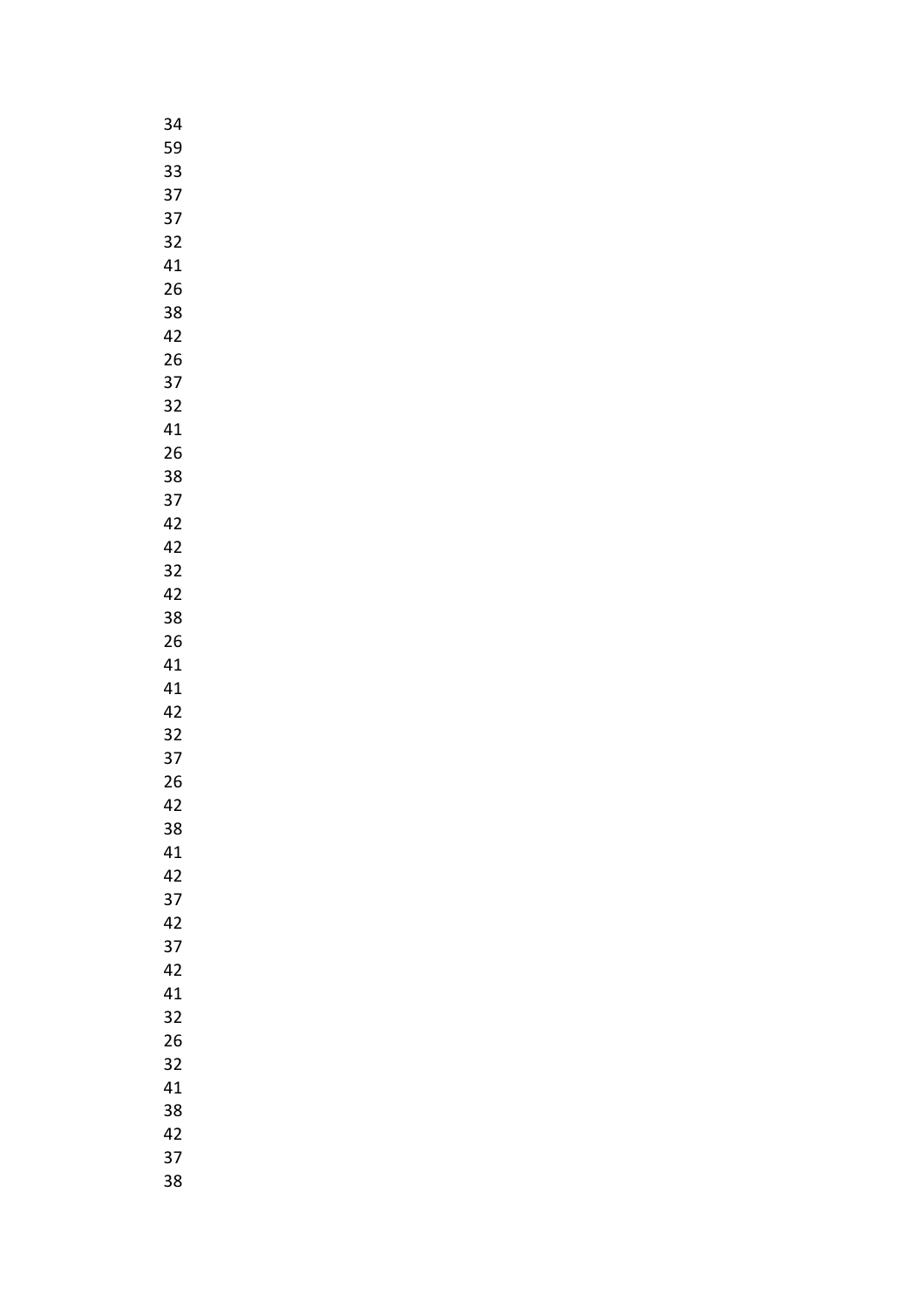| 26      |
|---------|
| 32      |
| 41      |
| 38      |
| 32      |
| 33      |
| 38      |
|         |
| 38      |
| 25      |
| 30      |
| 34      |
| 53      |
| 41      |
| 57      |
| 33      |
| 38      |
| 38      |
| 25      |
| 30      |
|         |
| 33      |
| 34      |
| 53      |
| 41      |
| 57      |
| 57      |
| 41      |
| 33      |
| 25      |
| 38      |
| 38<br>í |
| 30      |
|         |
| 34      |
| 53      |
| 57      |
| 41      |
| 57      |
| 53      |
| 33      |
| 38      |
| 25      |
| 30      |
| 34      |
| 53      |
|         |
| 38      |
| 34      |
| 30      |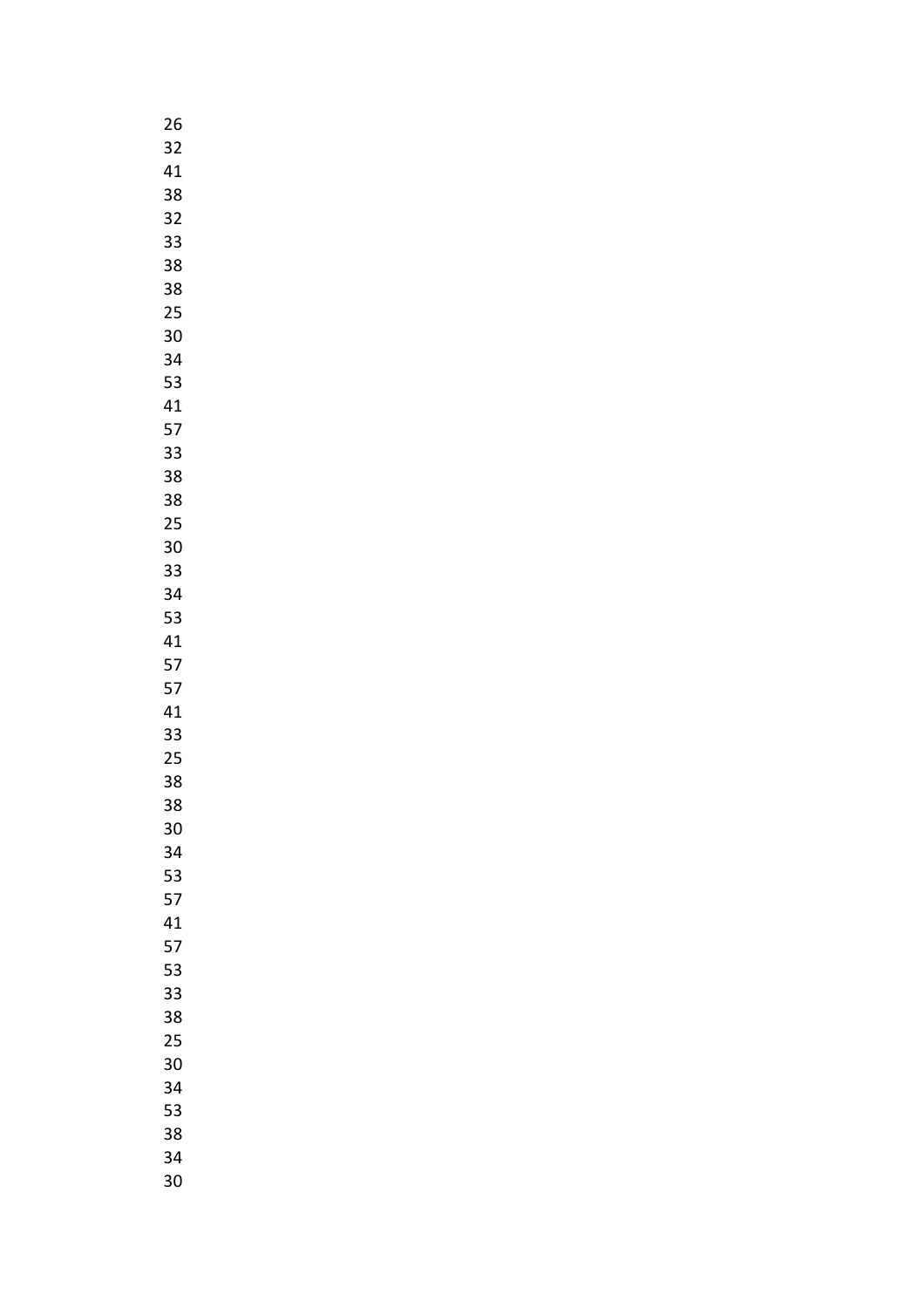| 41 |
|----|
| 33 |
| 33 |
| 53 |
| 25 |
| 34 |
| 38 |
|    |
| 38 |
| 38 |
| 30 |
| 25 |
| 41 |
| 38 |
| 28 |
| 32 |
| 28 |
| 23 |
| 47 |
| 28 |
| 28 |
| 32 |
| 47 |
| 23 |
| 28 |
|    |
| 28 |
| 32 |
| 47 |
| 23 |
| 28 |
| 28 |
| 32 |
| 47 |
| 28 |
| 28 |
| 28 |
| 32 |
| 47 |
| 23 |
| 28 |
| 28 |
| 32 |
| 47 |
| 23 |
| 28 |
| 28 |
|    |
| 32 |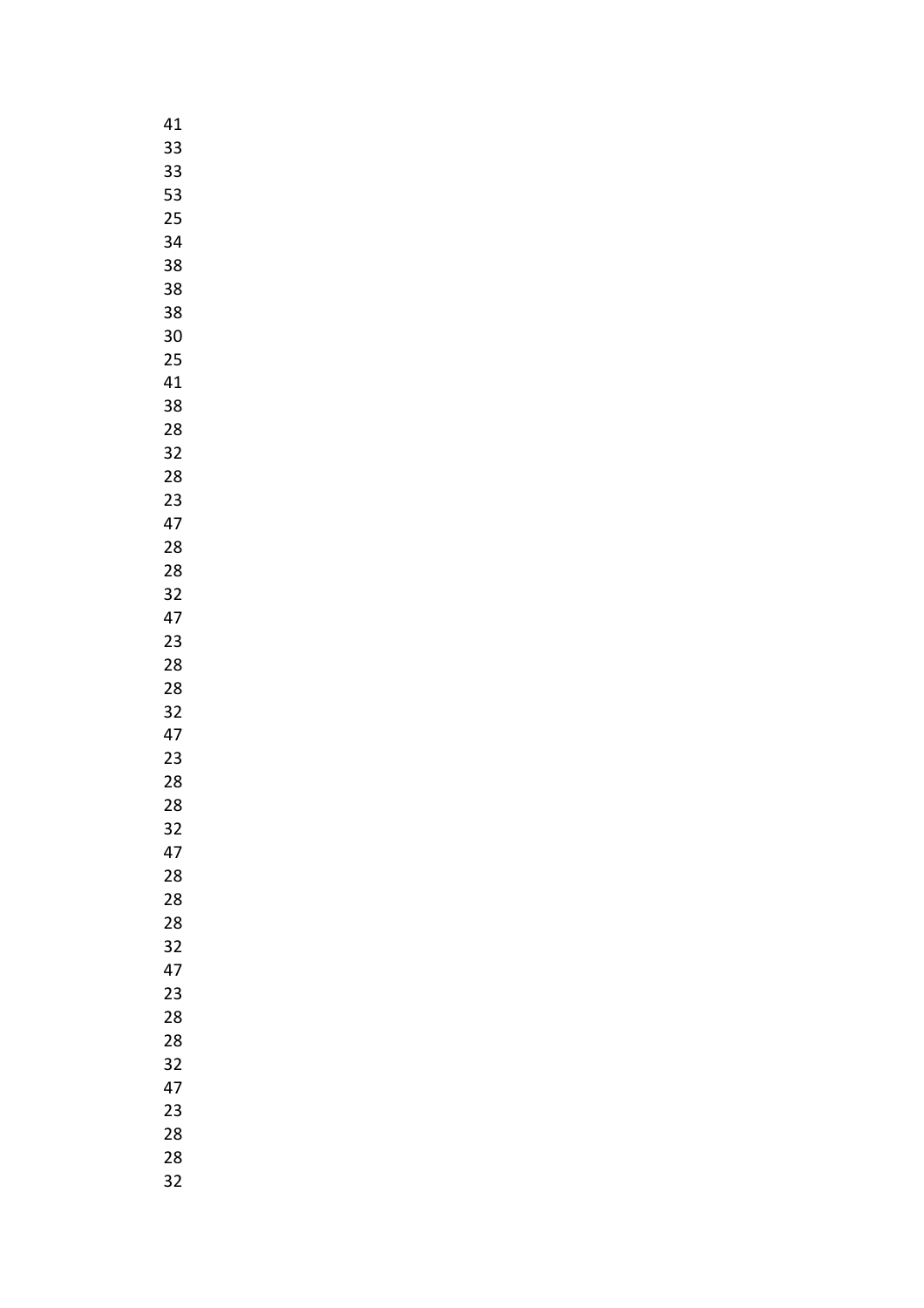| 47 |
|----|
| 23 |
| 32 |
| 47 |
| 23 |
| 47 |
| 23 |
| 53 |
|    |
| 49 |
| 39 |
| 41 |
| 30 |
| 24 |
| 30 |
| 53 |
| 28 |
| 31 |
| 42 |
| 28 |
| 29 |
| 51 |
| 38 |
|    |
| 49 |
| 46 |
| 53 |
| 39 |
| 41 |
| 30 |
| 24 |
| 30 |
| 53 |
| 38 |
| 28 |
| 31 |
| 42 |
| 28 |
| 53 |
| 53 |
| 53 |
| 49 |
|    |
| 49 |
| 46 |
| 38 |
| 49 |
| 38 |
| 38 |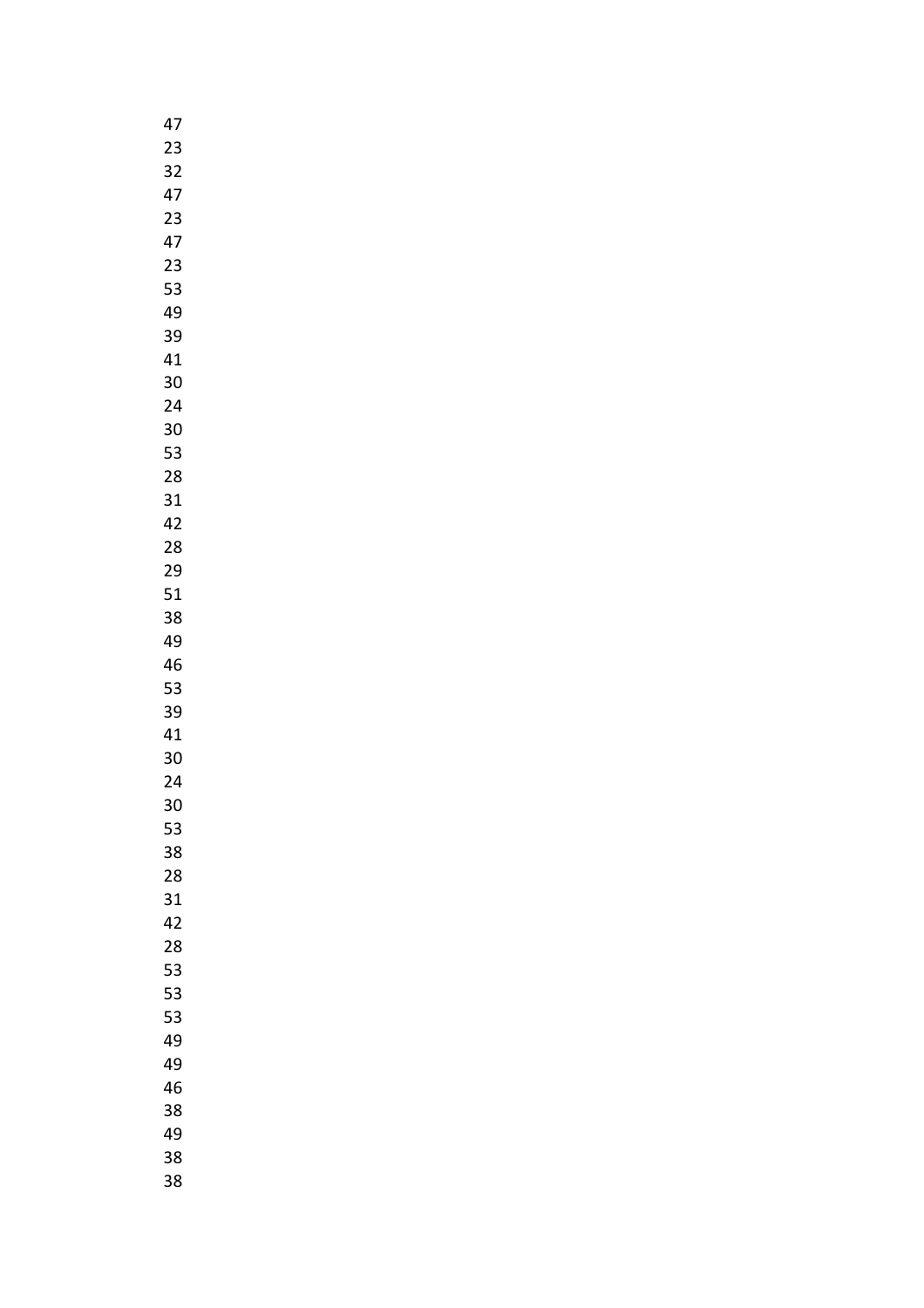| 62 |  |
|----|--|
| 46 |  |
| 58 |  |
| 70 |  |
| 42 |  |
| 51 |  |
|    |  |
| 47 |  |
| 46 |  |
| 37 |  |
| 34 |  |
| 47 |  |
| 64 |  |
| 29 |  |
| 23 |  |
| 27 |  |
| 32 |  |
| 38 |  |
| 53 |  |
|    |  |
| 61 |  |
| 62 |  |
| 49 |  |
| 52 |  |
| 48 |  |
| 43 |  |
| 25 |  |
| 31 |  |
| 62 |  |
| 53 |  |
| 38 |  |
| 53 |  |
|    |  |
| 61 |  |
| 62 |  |
| 49 |  |
| 52 |  |
| 48 |  |
| 43 |  |
| 25 |  |
| 31 |  |
| 62 |  |
| 58 |  |
| 49 |  |
| 46 |  |
| 59 |  |
| 43 |  |
|    |  |
| 42 |  |
| 57 |  |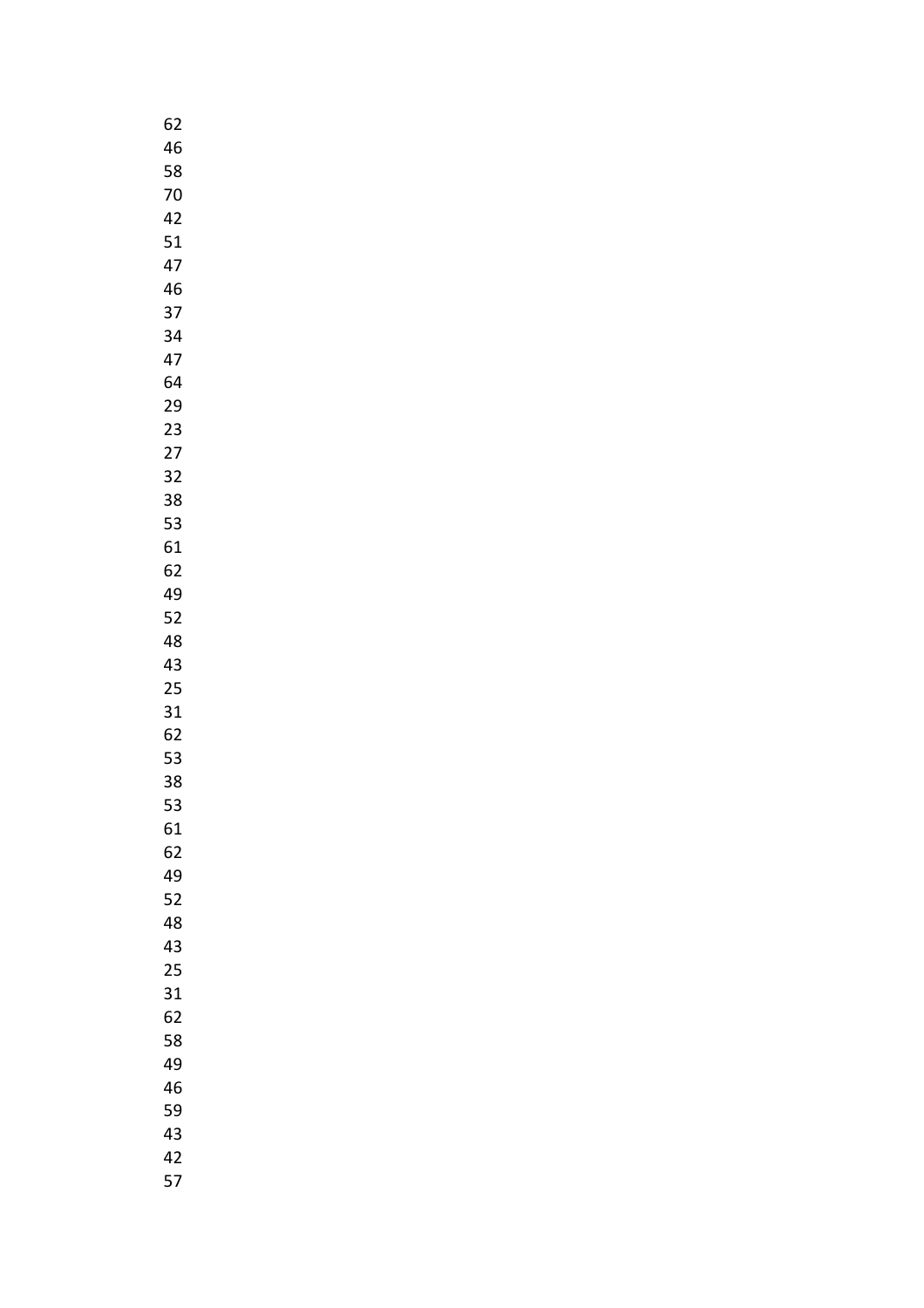| 39 |
|----|
| 58 |
| 52 |
| 37 |
| 46 |
|    |
| 38 |
| 28 |
| 34 |
| 47 |
| 58 |
| 39 |
| 34 |
| 52 |
| 58 |
| 58 |
| 44 |
|    |
| 38 |
| 54 |
| 42 |
| 47 |
| 37 |
| 57 |
| 44 |
| 38 |
| 52 |
| 58 |
| 58 |
| 44 |
|    |
| 38 |
| 54 |
| 42 |
| 47 |
| 37 |
| 57 |
| 47 |
| 35 |
| 28 |
| 38 |
| 44 |
| 58 |
| 54 |
|    |
| 42 |
| 47 |
| 37 |
| 57 |
| 47 |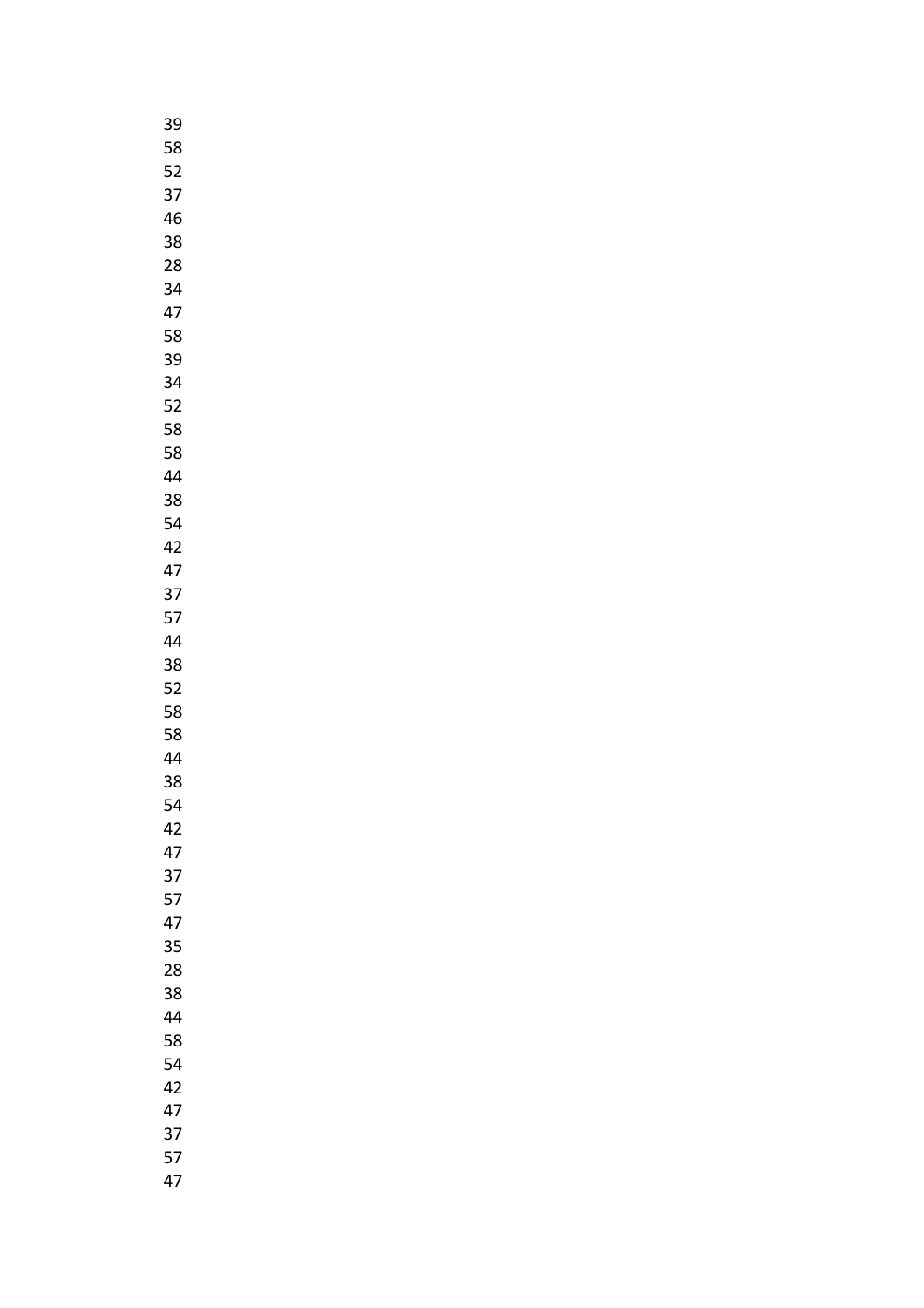| 35 |  |
|----|--|
| 28 |  |
| 38 |  |
| 42 |  |
| 62 |  |
| 45 |  |
|    |  |
| 52 |  |
| 58 |  |
| 58 |  |
| 44 |  |
| 38 |  |
| 54 |  |
| 42 |  |
| 47 |  |
| 37 |  |
| 57 |  |
|    |  |
| 47 |  |
| 35 |  |
| 28 |  |
| 38 |  |
| 44 |  |
| 58 |  |
| 54 |  |
| 42 |  |
| 47 |  |
| 37 |  |
| 57 |  |
|    |  |
| 47 |  |
| 35 |  |
| 28 |  |
| 38 |  |
| 42 |  |
| 62 |  |
| 45 |  |
| 52 |  |
| 58 |  |
| 58 |  |
| 44 |  |
|    |  |
| 38 |  |
| 54 |  |
| 42 |  |
| 47 |  |
| 37 |  |
| 57 |  |
| 47 |  |
| 35 |  |
|    |  |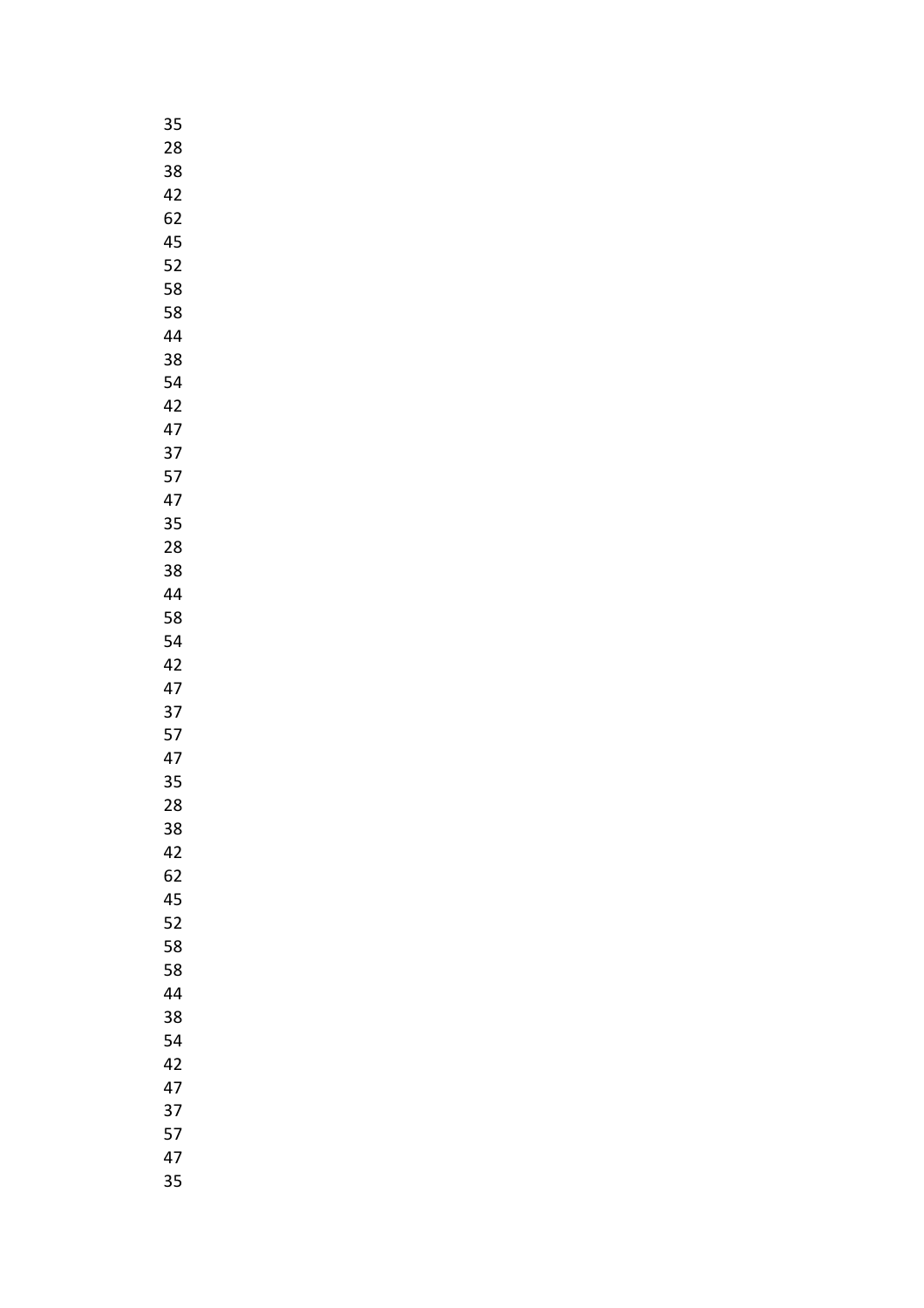| 28 |  |
|----|--|
| 38 |  |
| 44 |  |
| 58 |  |
| 54 |  |
| 36 |  |
| 51 |  |
| 28 |  |
|    |  |
| 28 |  |
| 51 |  |
| 52 |  |
| 44 |  |
| 23 |  |
| 34 |  |
| 42 |  |
| 44 |  |
| 56 |  |
| 51 |  |
| 41 |  |
| 45 |  |
| 50 |  |
| 51 |  |
| 36 |  |
| 28 |  |
| 28 |  |
| 40 |  |
| 23 |  |
| 36 |  |
| 51 |  |
| 28 |  |
| 28 |  |
| 28 |  |
| 28 |  |
| 28 |  |
| 28 |  |
| 28 |  |
| 28 |  |
|    |  |
| 28 |  |
| 44 |  |
| 44 |  |
| 51 |  |
| 44 |  |
| 44 |  |
| 44 |  |
| 51 |  |
| 44 |  |